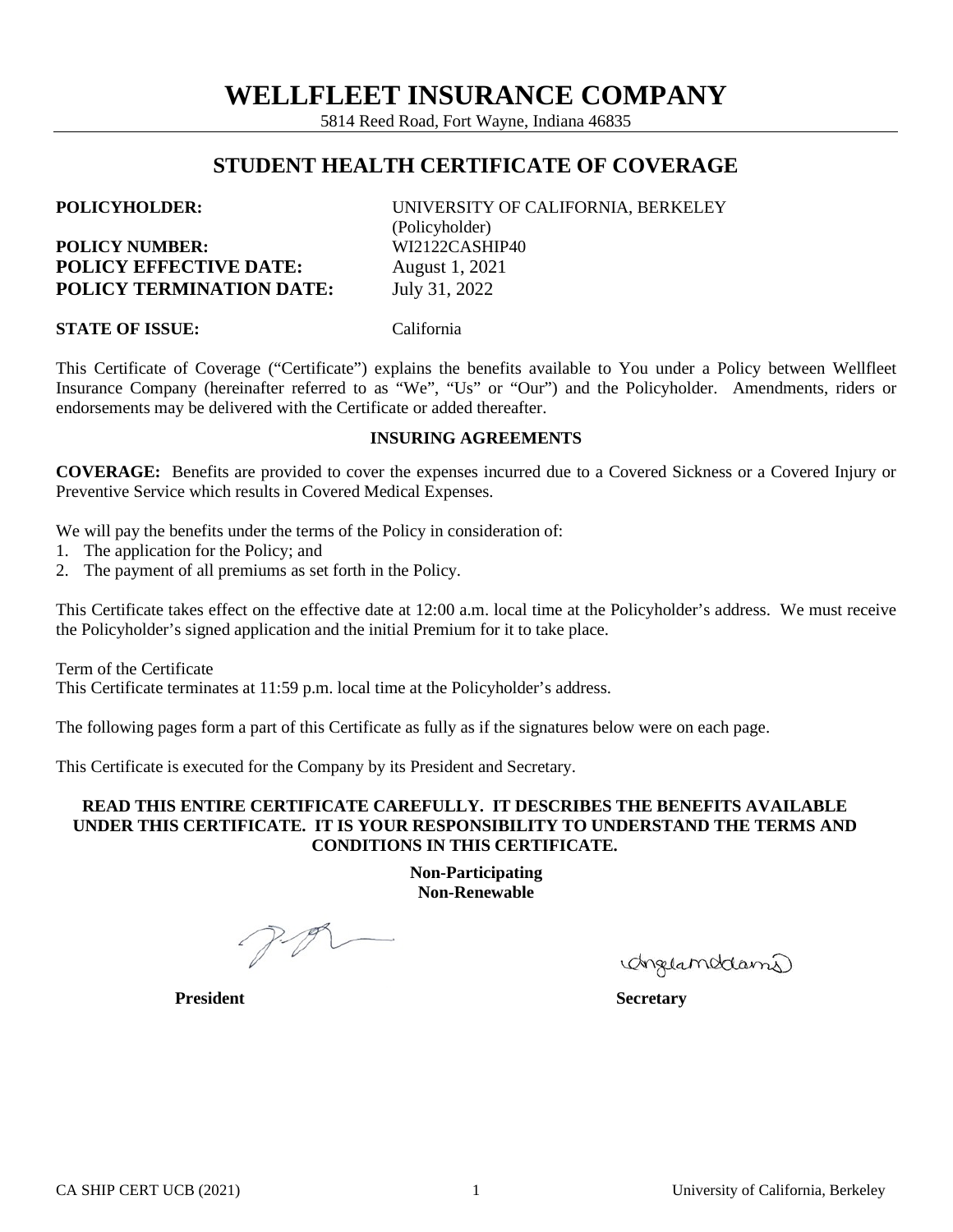| Underwritten by: | <b>Wellfleet Insurance Company</b>   |  |
|------------------|--------------------------------------|--|
|                  | 5814 Reed Road, Fort Wayne, IN 46835 |  |

Administrator: HealthComp 621 Santa Fe Avenue Fresno, CA 93721 (833) 302-9785

The following applies to Insured Persons age 65 or older only: THE POLICYHOLDER HAS THE RIGHT TO RETURN THE POLICY, BY MAIL OR OTHER DELIVERY METHOD, WITHIN 30 DAYS OF ITS RECEIPT, AND TO HAVE THE FULL PREMIUM AND ANY POLICY OR MEMBERSHIP FEE PAID REFUNDED.

Insured Persons who have complaints regarding their ability to access needed health care in a timely manner may complain to Us and to the California Department of Insurance. Our contact information can be found above, and the Consumer Services Division of the Department of Insurance's contact information can be found below.

> **California Department of Insurance 300 S. Spring Street 11th Floor Los Angeles, CA 90013 Inside State Toll-Free: 1-800-927-4357 Outside State: 1-213-897-8921 Fax: 1-213-897-9641 TDD: 1-800-482-4833 www.insurance.ca.gov**

# **Limitations to Network Provider services can be found in Section V - HOW THE PLAN WORKS AND DESCRIPTION OF BENEFITS.**

**If an Insured Person uses an In-Network Provider, he or she will pay the Coinsurance percentage of the Negotiated Charge shown in the Schedule of Benefits for Covered Medical Expenses. If an Out-of-Network Provider is used, the Insured Person will pay the percentage of the Usual and Customary Covered Medical Expense shown in the Schedule of Benefits. Note, however, that We will pay at the Negotiated Charge level for treatment by an Out-of-Network Provider if: there is no In-Network Provider available to treat the Insured Person for Medically Necessary health care services; or the Insured Person has an Emergency Medical Condition and immediate medical treatment is needed.**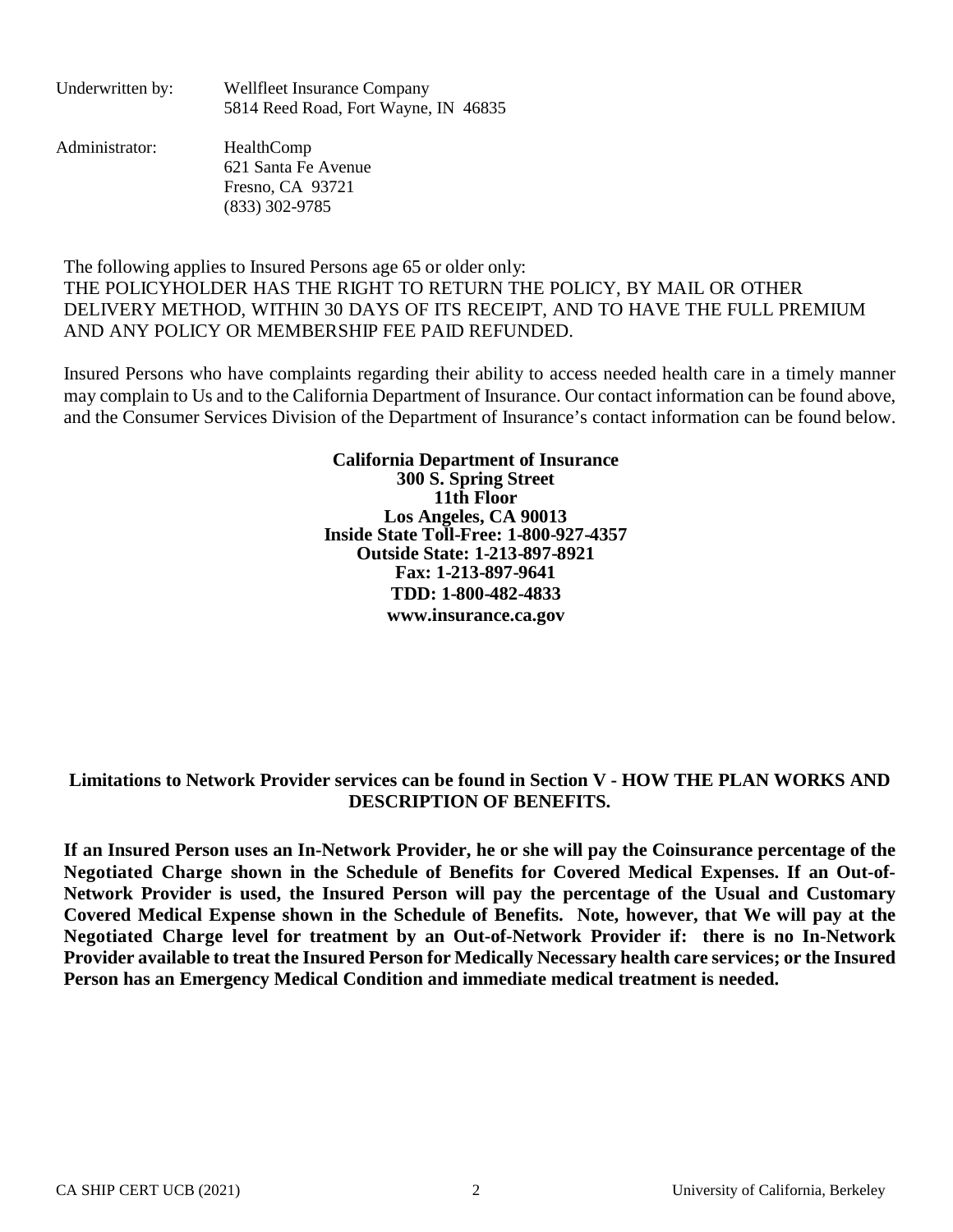# **COVID19 COVERAGE DISCLOSURE**

Benefits will be paid for Medically Necessary in-vitro diagnostic products approved or authorized by the FDA, along with related diagnostic items and services for COVID-19 testing and Treatment, when medically appropriate for the Insured Person.

Testing includes but is not limited to the following in-vitro administered COVID-19 tests:

- Antigen test (on-site rapid screening and in-lab test for active COVID-19 disease)
- PCR (Polymerase Chain Reaction) test (in-lab test for active COVID-19 disease)
- Antibody (serology) test (in-lab test for immune response to late active or past COVID-19 disease)

Benefits will be paid for COVID-19 Treatment administered in a Physician office or via a telehealth visit including Urgent Care Center and emergency room visits.

All Copayments, Deductibles and Coinsurance, including out-of-pocket costs, will be waived for any item, service, or immunization that is intended to prevent or mitigate coronavirus disease (e. g., a chest x-ray, diagnostic test panels for influenza A and B, Physician or facility fees related to reading the x-ray, etc.).

In-vitro diagnostic COVID-19 testing and Treatment or any related service or item is not subject to any precertification requirements.

Consistent with the CARES Act and current CMS vaccine guidance, the Insured Person is not responsible for any balance billed for COVID-19 testing or vaccine administration by either an In-Network or Out-of-Network Provider for such Treatment or testing. We will also waive Copayments, Deductibles and Coinsurance for administration of the COVID-19 vaccine.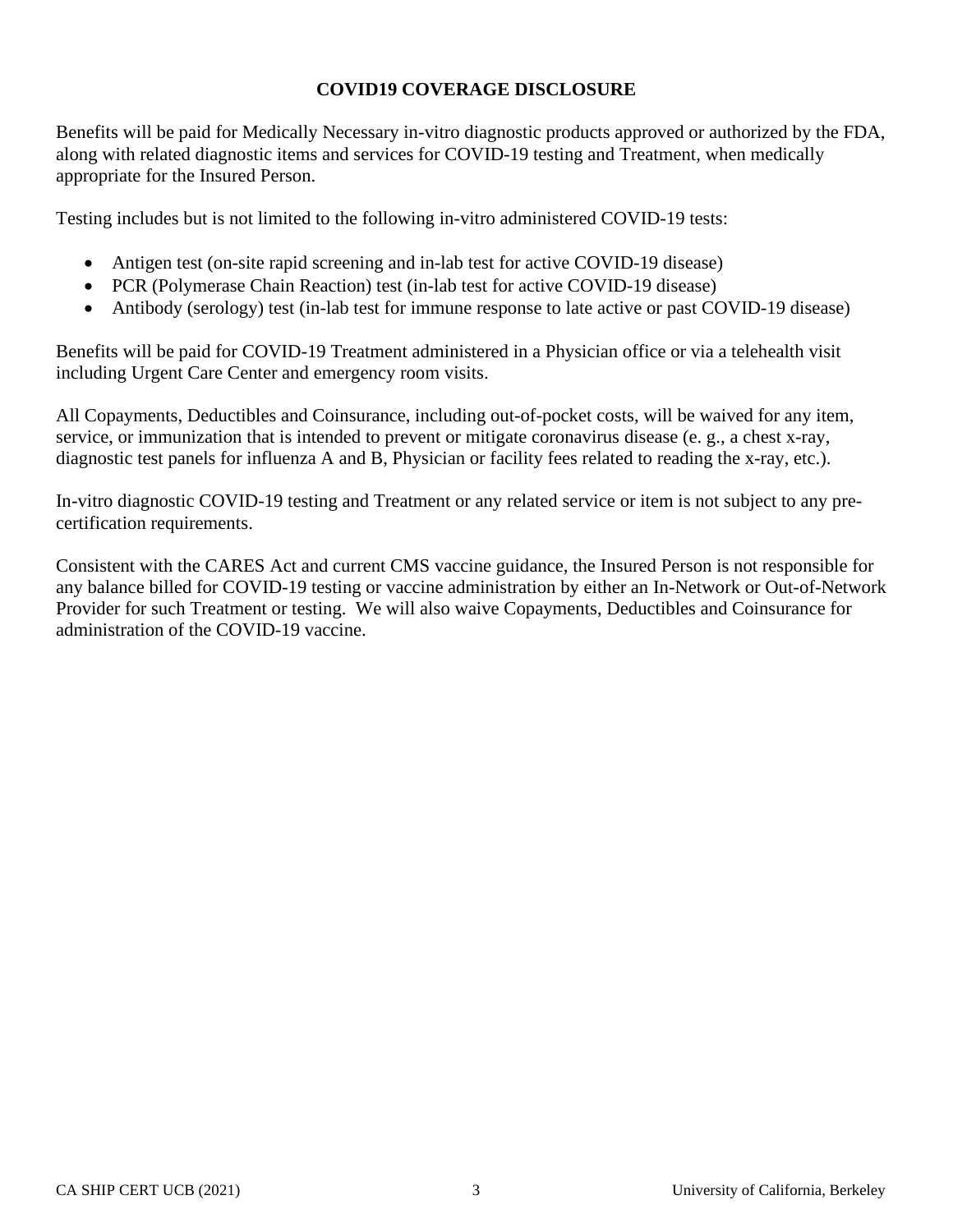# **TABLE OF CONTENTS**

| Third Party Refund | .79 |
|--------------------|-----|
|                    |     |
|                    |     |
|                    |     |
|                    |     |
|                    |     |
|                    |     |
|                    |     |
|                    |     |
|                    |     |
|                    |     |
|                    |     |
|                    |     |
|                    |     |
|                    |     |
|                    |     |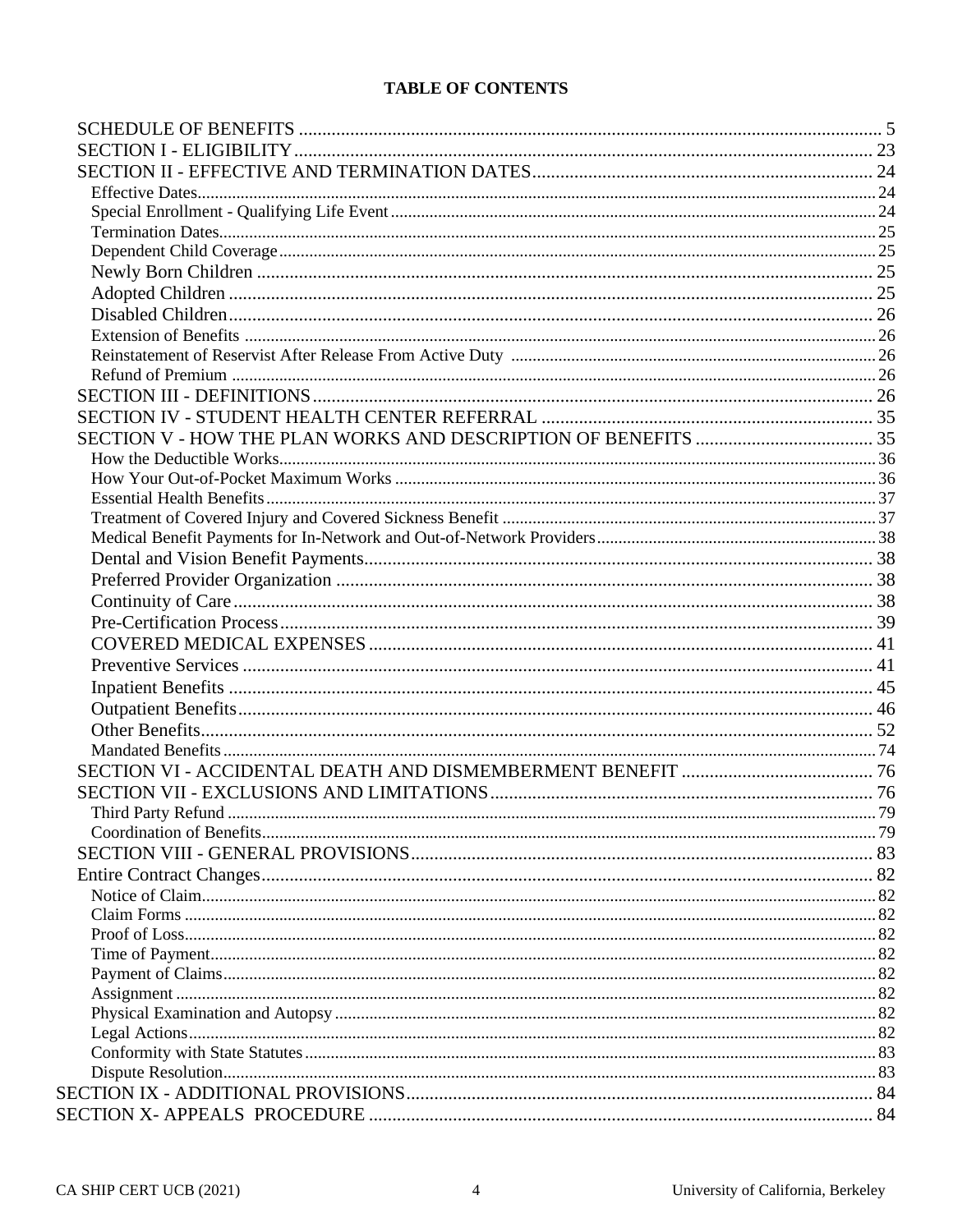### **SCHEDULE OF BENEFITS**

### **Metal Tier: Platinum Actuarial Value: 88.39%**

### **Preventive Services:**

In-Network Provider: The Deductible, Coinsurance, and any Copayment are not applicable to Preventive Services. We will pay 100% of the Negotiated Charge for Covered Medical Expenses when services are provided through an In-Network Provider.

Out-of-Network Provider: Deductible, Coinsurance, and any Copayment are applicable to Preventive Services provided through an Out-of-Network Provider. We will pay 50% of the Usual and Customary Charge for Covered Medical Expenses when services are provided through an Out-of-Network Provider.

| Medical Deductible per Policy Year (other than Pediatric Dental Care):                                  |                                                         |          |
|---------------------------------------------------------------------------------------------------------|---------------------------------------------------------|----------|
| Combined In-Network Provider and Out-of-Network Provider                                                | Individual:                                             | \$450    |
|                                                                                                         | Family:                                                 | \$1,350  |
| The Medical Deductible is waived if Covered Medical Expenses are incurred at the Student Health Center. |                                                         |          |
| <b>Pediatric Dental Care Deductible per Policy Year:</b>                                                |                                                         |          |
| Combined In-Network Provider and Out-of-Network Provider                                                | Individual:                                             | \$60     |
|                                                                                                         | Family:                                                 | \$180    |
| The Pediatric Dental Care Deductible does apply toward the Medical Deductible.                          |                                                         |          |
| <b>Out-of-Pocket Maximum per Policy Year*:</b><br>For other than Pediatric Dental Care:                 |                                                         |          |
| In-Network Provider:                                                                                    | Individual                                              | \$3,200  |
|                                                                                                         | Family                                                  | \$6,400  |
| Out-of-Network Provider:                                                                                | Individual                                              | \$6,500  |
|                                                                                                         | Family                                                  | \$13,000 |
| <b>Student Health Center:</b>                                                                           | Applied to In-Network Provider Out of<br>Pocket Maximum |          |
| <b>For Pediatric Dental Care:</b>                                                                       |                                                         |          |
| Combined In-Network Provider and Out-of-Network Provider                                                | Individual:                                             | \$1,000  |
|                                                                                                         | Family:                                                 | \$2,000  |

\*The combined Out of Pocket Maximums for all Covered Medical Expenses You incur will never exceed the maximum amount permitted by law.

#### **Coinsurance Amounts You Will Pay:**

| In-Network Provider:            | 10% of the Negotiated Charge for Covered Medical Expenses unless otherwise stated<br>below.                |
|---------------------------------|------------------------------------------------------------------------------------------------------------|
| <b>Out-of-Network Provider:</b> | 50% of the Usual and Customary Charge (U&C) for Covered Medical Expenses unless<br>otherwise stated below. |
| <b>Student Health Center:</b>   | Unless otherwise stated below, paid as In-Network Provider.                                                |

Except Prescription Drugs, Covered Medical Expenses incurred for the Treatment of cervical pre-cancer, diagnosed cervical cancer, primary cardiovascular hypertension, or diabetes mellitus are not subject to the Medical Deductible, Coinsurance, or Copayments when services are provided through an In-Network Provider. This does not apply to an underlying condition causing hypertension. All other policy provisions will apply.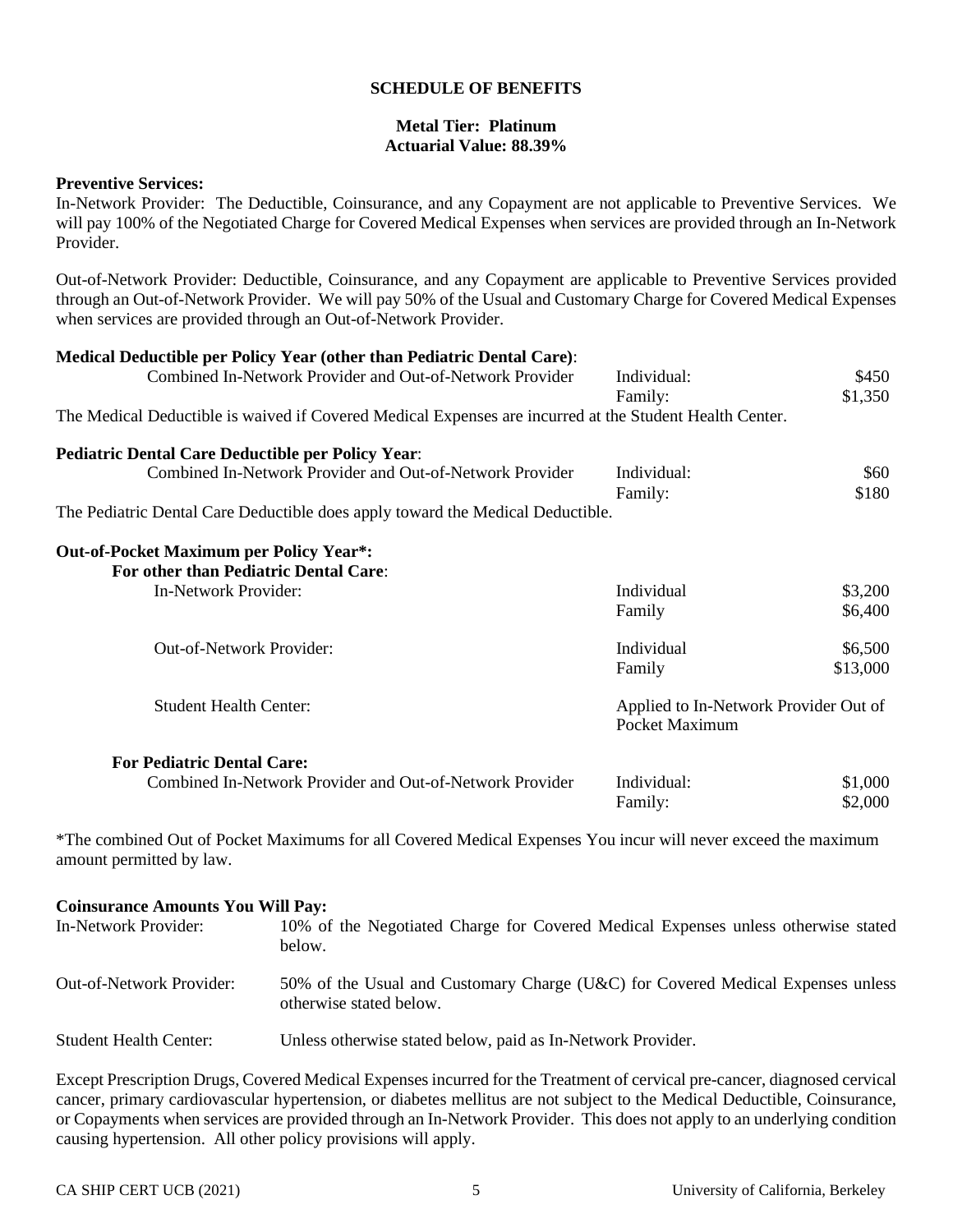# **Referral Penalty:**

Unless an exception to the Student Health Center Referral applies, if an Insured Student does not obtain a Referral from the Student Health Center then, We will not pay for Covered Medical Expenses under this Certificate.

## **Medical Benefit Payments for In-Network Providers and Out-of-Network Providers:**

This Certificate provides benefits based on the type of health care provider You and Your Covered Dependent selects. This Certificate provides access to both In-Network Providers and Out-of-Network Providers. Different benefits may be payable for Covered Medical Expenses rendered by In-Network Providers versus Out-of-Network Providers, as shown in the Schedule of Benefits.

### **Dental and Vision Benefit Payments:**

For dental and vision benefits, You may choose any dental or vision provider.

For dental, different benefits may be payable based on the type of service, as shown in the Schedule of Benefits.

### **Preferred Provider Organization Service Area:**

Our Services Area consists of counties inside and outside the State of California.

### **Preferred Provider Organization:**

To locate an In-Network Provider in Your area, consult Your Provider Directory or call toll free (833) 302-9785 or visit Our website at [http://berkeley.wellfleetinsurance.com/providers.](http://berkeley.wellfleetinsurance.com/providers)

# **THE COVERED MEDICAL EXPENSE FOR AN ISSUED CERTIFICATE WILL BE:**

- **1. THOSE LISTED IN THE COVERED MEDICAL EXPENSES PROVISION;**
- **2. ACCORDING TO THE FOLLOWING SCHEDULE OF BENEFITS; AND**
- **3. DETERMINED BY WHETHER THE SERVICE OR TREATMENT IS PROVIDED BY AN IN-NETWORK OR OUT-OF-NETWORK PROVIDER.**
- **4. UNLESS OTHERWISE SPECIFIED BELOW THE MEDICAL DEDUCTIBLE WILL ALWAYS APPLY.**
- **5. UNLESS OTHERWISE SPECIFIED BELOW ANY DAY OR VISIT LIMITS WILL BE APPLIED TO IN-NETWORK AND OUT-OF-NETWORK COMBINED.**

| <b>BENEFITS FOR</b>             | <b>IN-NETWORK PROVIDER</b>           | <b>OUT-OF-NETWORK PROVIDER</b>         |
|---------------------------------|--------------------------------------|----------------------------------------|
| <b>COVERED</b>                  | <b>INSURED'S RESPONSIBILITY</b>      | <b>INSURED'S RESPONSIBILITY</b>        |
| <b>INJURY/SICKNESS</b>          | <b>FOR COST SHARING</b>              | <b>FOR COST SHARING</b>                |
|                                 | <b>Inpatient Benefits</b>            |                                        |
| Hospital Care                   | \$250 Copayment per admission then   | \$500 Copayment per admission then You |
|                                 | You pay 10% of the Negotiated Charge | pay 50% of Usual and Customary Charge  |
| Includes hospital room $\&$     | after Deductible for Covered Medical | after Deductible for Covered Medical   |
| board expenses and              | Expenses                             | Expenses                               |
| miscellaneous services and      |                                      |                                        |
| supplies.                       |                                      |                                        |
|                                 |                                      |                                        |
| Subject to Semi-Private room    |                                      |                                        |
| rate unless intensive care unit |                                      |                                        |
| is required. Room and Board     |                                      |                                        |
| includes intensive care.        |                                      |                                        |
|                                 |                                      |                                        |
| Pre-Certification Required      |                                      |                                        |
| Refer to the Pre-Certification  |                                      |                                        |
| Process provision for details.  |                                      |                                        |
| <b>Preadmission Testing</b>     | 10% of the Negotiated Charge after   | 50% of Usual and Customary Charge      |
|                                 | Deductible for Covered Medical       | after Deductible for Covered Medical   |
|                                 | Expenses                             | Expenses                               |
|                                 |                                      |                                        |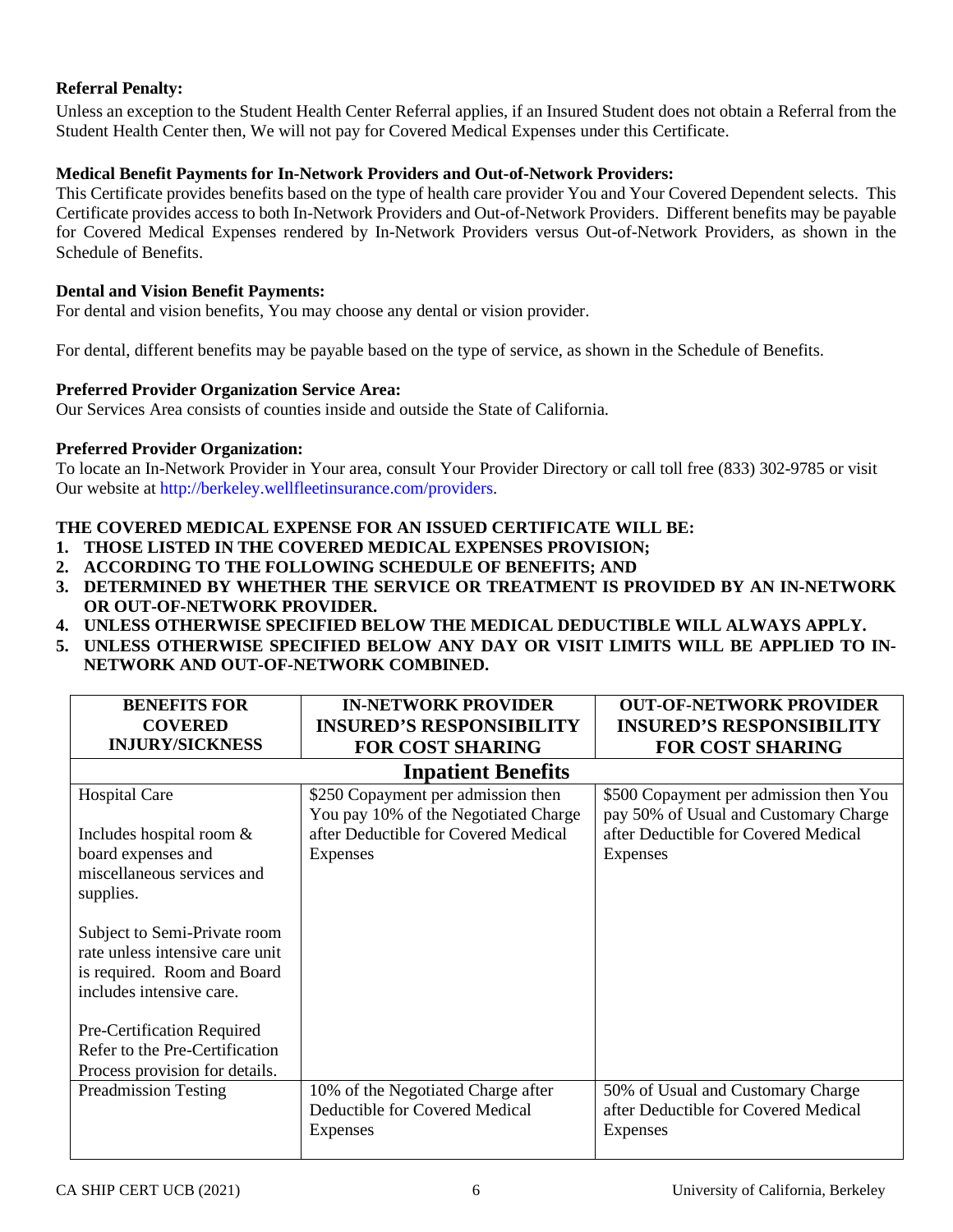| Physician's Visits while<br>Confined                                                                                                            | 10% of the Negotiated Charge after<br>Deductible for Covered Medical<br>Expenses                                               | 50% of Usual and Customary Charge<br>after Deductible for Covered Medical<br>Expenses                                               |
|-------------------------------------------------------------------------------------------------------------------------------------------------|--------------------------------------------------------------------------------------------------------------------------------|-------------------------------------------------------------------------------------------------------------------------------------|
| <b>Inpatient Surgery:</b>                                                                                                                       |                                                                                                                                |                                                                                                                                     |
| Pre-Certification Required<br>Refer to the Pre-Certification<br>Process provision for details.<br><b>Surgeon Services</b>                       | 10% of the Negotiated Charge after<br>Deductible for Covered Medical<br><b>Expenses</b>                                        | 50% of Usual and Customary Charge<br>after Deductible for Covered Medical<br>Expenses                                               |
| Anesthetist                                                                                                                                     | 10% of the Negotiated Charge after<br>Deductible for Covered Medical<br>Expenses                                               | 50% of Usual and Customary Charge<br>after Deductible for Covered Medical<br>Expenses                                               |
| <b>Assistant Surgeon</b>                                                                                                                        | 10% of the Negotiated Charge after<br>Deductible for Covered Medical<br>Expenses                                               | 50% of Usual and Customary Charge<br>after Deductible for Covered Medical<br>Expenses                                               |
| Physical Therapy while<br>Confined (inpatient)                                                                                                  | 10% of the Negotiated Charge after<br>Deductible for Covered Medical<br><b>Expenses</b>                                        | 50% of Usual and Customary Charge<br>after Deductible for Covered Medical<br>Expenses                                               |
| <b>Skilled Nursing Facility</b><br>Benefit<br>Pre-Certification Required<br>Refer to the Pre-Certification<br>Process provision for details.    | \$250 Copayment per admission then<br>You pay 10% of the Negotiated Charge<br>after Deductible for Covered Medical<br>Expenses | \$500 Copayment per admission then You<br>pay 50% of Usual and Customary Charge<br>after Deductible for Covered Medical<br>Expenses |
| <b>Skilled Nursing Facility</b><br>Benefit Maximum days per<br>benefit period<br>This limitation does not apply<br>to Mental Health Disorder or | 100                                                                                                                            | 100                                                                                                                                 |
| <b>Substance Use Disorder</b><br><b>Benefits</b>                                                                                                |                                                                                                                                |                                                                                                                                     |
| <b>Inpatient Rehabilitation</b><br><b>Facility Expense Benefit</b>                                                                              | \$250 Copayment per admission then<br>You pay 10% of the Negotiated Charge<br>after Deductible for Covered Medical             | \$500 Copayment per admission then You<br>pay 50% of Usual and Customary Charge<br>after Deductible for Covered Medical             |
| Pre-Certification Required<br>Refer to the Pre-Certification<br>Process provision for details.                                                  | Expenses                                                                                                                       | Expenses                                                                                                                            |
| <b>Autologous Blood Banking</b><br>(self-donated blood collection,<br>testing, processing & storage<br>for planned surgery)                     | 10% of the Negotiated Charge after<br>Deductible for Covered Medical<br>Expenses                                               | 10% of Usual and Customary Charge<br>after Deductible for Covered Medical<br>Expenses                                               |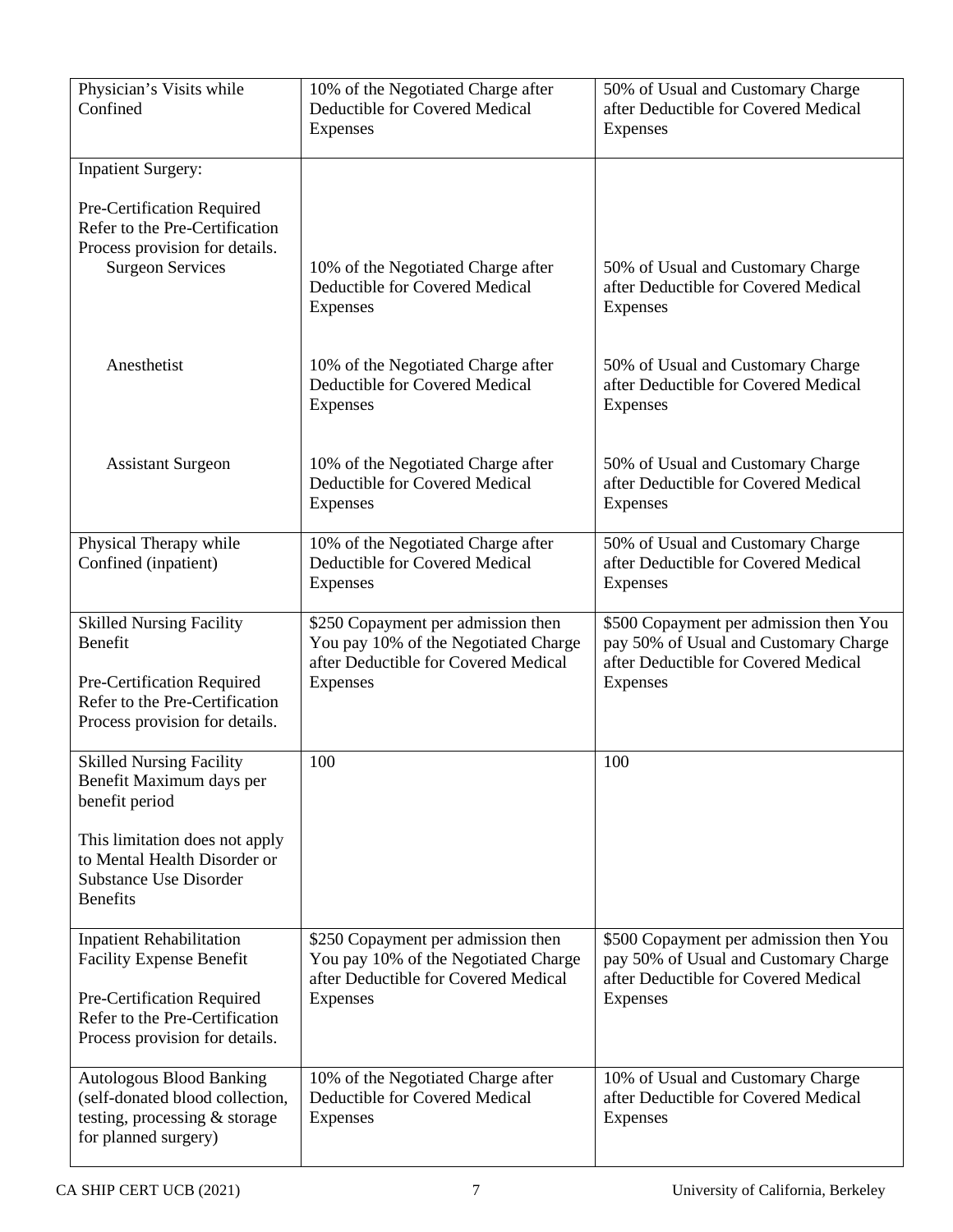| <b>Outpatient Benefits</b>                                                                                                                                                                                                           |                                                                                                                                  |                                                                                       |  |
|--------------------------------------------------------------------------------------------------------------------------------------------------------------------------------------------------------------------------------------|----------------------------------------------------------------------------------------------------------------------------------|---------------------------------------------------------------------------------------|--|
| <b>Outpatient Surgery:</b>                                                                                                                                                                                                           |                                                                                                                                  |                                                                                       |  |
| Pre-Certification Required<br>Refer to the Pre-Certification<br>Process provision for details.<br><b>Surgeon Services</b>                                                                                                            | 10% of the Negotiated Charge after<br>Deductible for Covered Medical<br>Expenses                                                 | 50% of Usual and Customary Charge<br>after Deductible for Covered Medical<br>Expenses |  |
| Anesthetist                                                                                                                                                                                                                          | 10% of the Negotiated Charge after<br>Deductible for Covered Medical<br><b>Expenses</b>                                          | 50% of Usual and Customary Charge<br>after Deductible for Covered Medical<br>Expenses |  |
| <b>Assistant Surgeon</b>                                                                                                                                                                                                             | 10% of the Negotiated Charge after<br>Deductible for Covered Medical<br>Expenses                                                 | 50% of Usual and Customary Charge<br>after Deductible for Covered Medical<br>Expenses |  |
| <b>Outpatient Surgery Facility</b><br>and Miscellaneous expenses<br>for services & supplies, such<br>as cost of operating room,<br>therapeutic services, oxygen,<br>oxygen tent, and blood &<br>plasma<br>Pre-Certification Required | 10% of the Negotiated Charge after<br>Deductible for Covered Medical<br>Expenses                                                 | 50% of Usual and Customary Charge<br>after Deductible for Covered Medical<br>Expenses |  |
| Refer to the Pre-Certification<br>Process provision for details.                                                                                                                                                                     |                                                                                                                                  |                                                                                       |  |
| Physician's Office or Home<br><b>Visits</b><br>For Mental Health Disorder<br>and Substance Use Disorder<br>benefits see below under<br>Mental Health Disorder and<br><b>Substance Use Disorder</b><br><b>Benefits</b>                | \$15 Copayment per visit then You pay<br>0% of the Negotiated Charge for<br><b>Covered Medical Expenses</b><br>Deductible Waived | 50% of Usual and Customary Charge<br>after Deductible for Covered Medical<br>Expenses |  |
| Specialist/Consultant<br>Physician Services<br>For Mental Health Disorder<br>and Substance Use Disorder<br>benefits see below under<br>Mental Health Disorder and<br><b>Substance Use Disorder</b><br><b>Benefits</b>                | \$25 Copayment per visit then You pay<br>0% of the Negotiated Charge for<br><b>Covered Medical Expenses</b><br>Deductible Waived | 50% of Usual and Customary Charge<br>after Deductible for Covered Medical<br>Expenses |  |
| Telemedicine or Telehealth<br>Services                                                                                                                                                                                               | \$15 Copayment per visit then You pay<br>0% of the Negotiated Charge for<br><b>Covered Medical Expenses</b>                      | 50% of Usual and Customary Charge<br>after Deductible for Covered Medical<br>Expenses |  |
|                                                                                                                                                                                                                                      | Deductible Waived                                                                                                                |                                                                                       |  |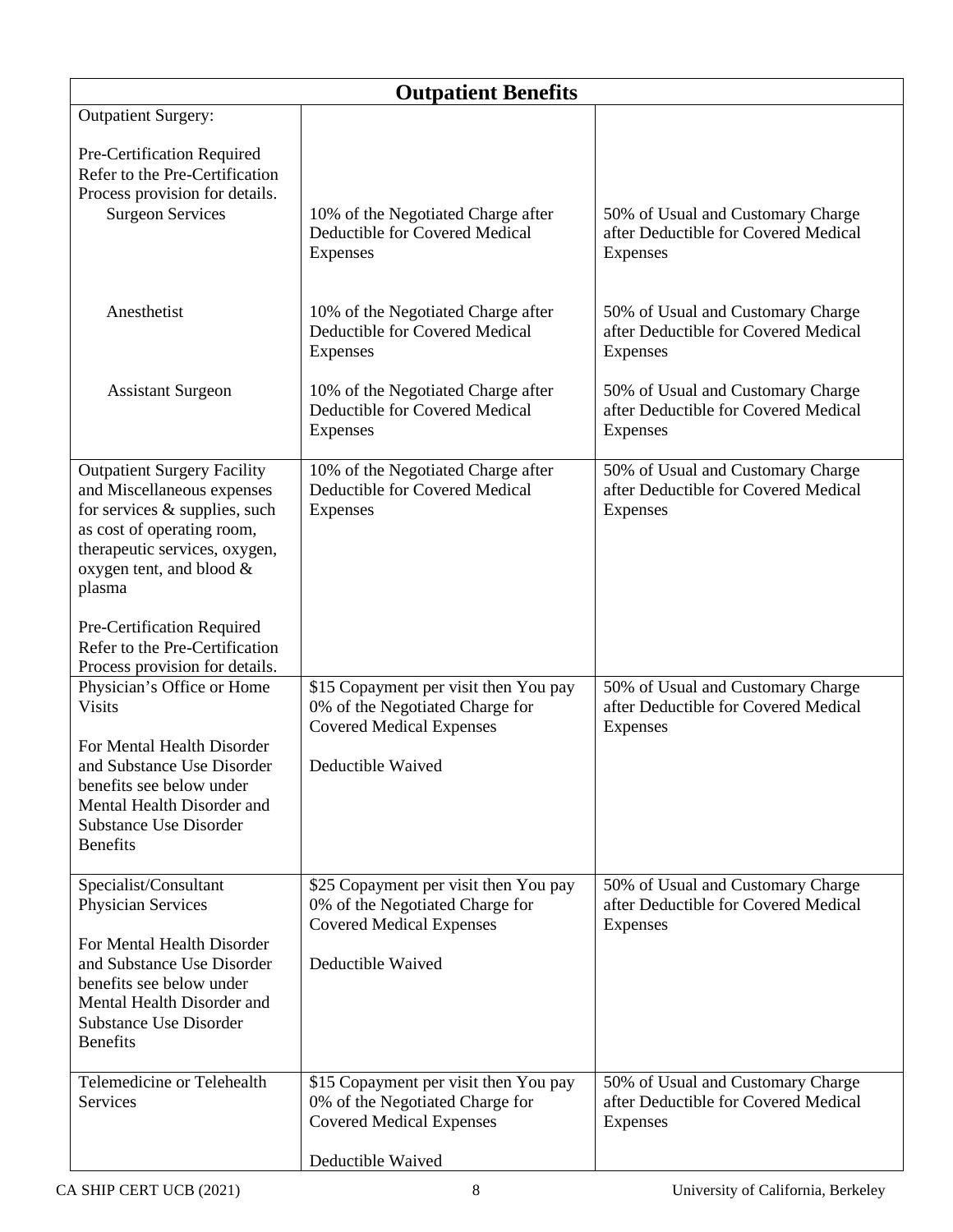| <b>Retail Health Clinics</b>                                                                                                                                            | \$15 Copayment per visit then You pay<br>0% of the Negotiated Charge for<br><b>Covered Medical Expenses</b><br>Deductible Waived                                                                                 | 50% of Usual and Customary Charge<br>after Deductible for Covered Medical<br>Expenses |
|-------------------------------------------------------------------------------------------------------------------------------------------------------------------------|------------------------------------------------------------------------------------------------------------------------------------------------------------------------------------------------------------------|---------------------------------------------------------------------------------------|
| <b>Cardiac Rehabilitation</b>                                                                                                                                           | \$15 Copayment per visit then You pay                                                                                                                                                                            | 50% of Usual and Customary Charge                                                     |
| Pre-Certification Required                                                                                                                                              | 0% of the Negotiated Charge for<br><b>Covered Medical Expenses</b>                                                                                                                                               | after Deductible for Covered Medical<br>Expenses                                      |
| Refer to the Pre-Certification<br>Process provision for details.                                                                                                        | Deductible Waived                                                                                                                                                                                                |                                                                                       |
| <b>Pulmonary Rehabilitation</b>                                                                                                                                         | \$15 Copayment per visit then You pay                                                                                                                                                                            | 50% of Usual and Customary Charge                                                     |
| Pre-Certification Required<br>Refer to the Pre-Certification                                                                                                            | 0% of the Negotiated Charge for<br><b>Covered Medical Expenses</b>                                                                                                                                               | after Deductible for Covered Medical<br>Expenses                                      |
| Process provision for details.                                                                                                                                          | Deductible Waived                                                                                                                                                                                                |                                                                                       |
| Rehabilitation Therapy<br>including, Physical Therapy,<br>Occupational Therapy and<br><b>Speech Therapy</b>                                                             | \$15 Copayment per visit then You pay<br>0% of the Negotiated Charge for<br><b>Covered Medical Expenses</b>                                                                                                      | 50% of Usual and Customary Charge<br>after Deductible for Covered Medical<br>Expenses |
| Pre-Certification Required<br>Refer to the Pre-Certification<br>Process provision for details.                                                                          | Deductible Waived                                                                                                                                                                                                |                                                                                       |
| <b>Habilitative Services</b><br>including, Physical Therapy,<br>Occupational Therapy and<br><b>Speech Therapy</b><br>Pre-Certification Required                         | \$15 Copayment per visit then You pay<br>0% of the Negotiated Charge for<br><b>Covered Medical Expenses</b><br>Deductible Waived                                                                                 | 50% of Usual and Customary Charge<br>after Deductible for Covered Medical<br>Expenses |
| Refer to the Pre-Certification                                                                                                                                          |                                                                                                                                                                                                                  |                                                                                       |
| Process provision for details.<br><b>Emergency Services and</b><br>Supplies in an emergency<br>department (includes Urgent<br>Care for Emergency Medical<br>Conditions) | \$250 Copayment per visit then You pay<br>0% of the Negotiated Charge for<br><b>Covered Medical Expenses</b><br>Deductible Waived                                                                                | Paid the same as In-Network Provider<br>subject to Usual and Customary Charge.        |
|                                                                                                                                                                         | Copayment waived if admitted                                                                                                                                                                                     |                                                                                       |
| <b>Urgent Care Centers for non-</b><br>life-threatening conditions<br>(includes ancillary services<br>received during an Urgent<br>Care visit)                          | \$50 Copayment per visit then You pay<br>0% of the Negotiated Charge for<br><b>Covered Medical Expenses</b><br>Deductible Waived                                                                                 | 50% of Usual and Customary Charge<br>after Deductible for Covered Medical<br>Expenses |
|                                                                                                                                                                         | If Treatment rendered at Urgent Care<br>Center at Student Health Center, Your<br>Copayment is \$35 per visit then You<br>pay 10% of Negotiated Charge for any<br>ancillary services rendered during the<br>visit |                                                                                       |
|                                                                                                                                                                         | Deductible Waived                                                                                                                                                                                                |                                                                                       |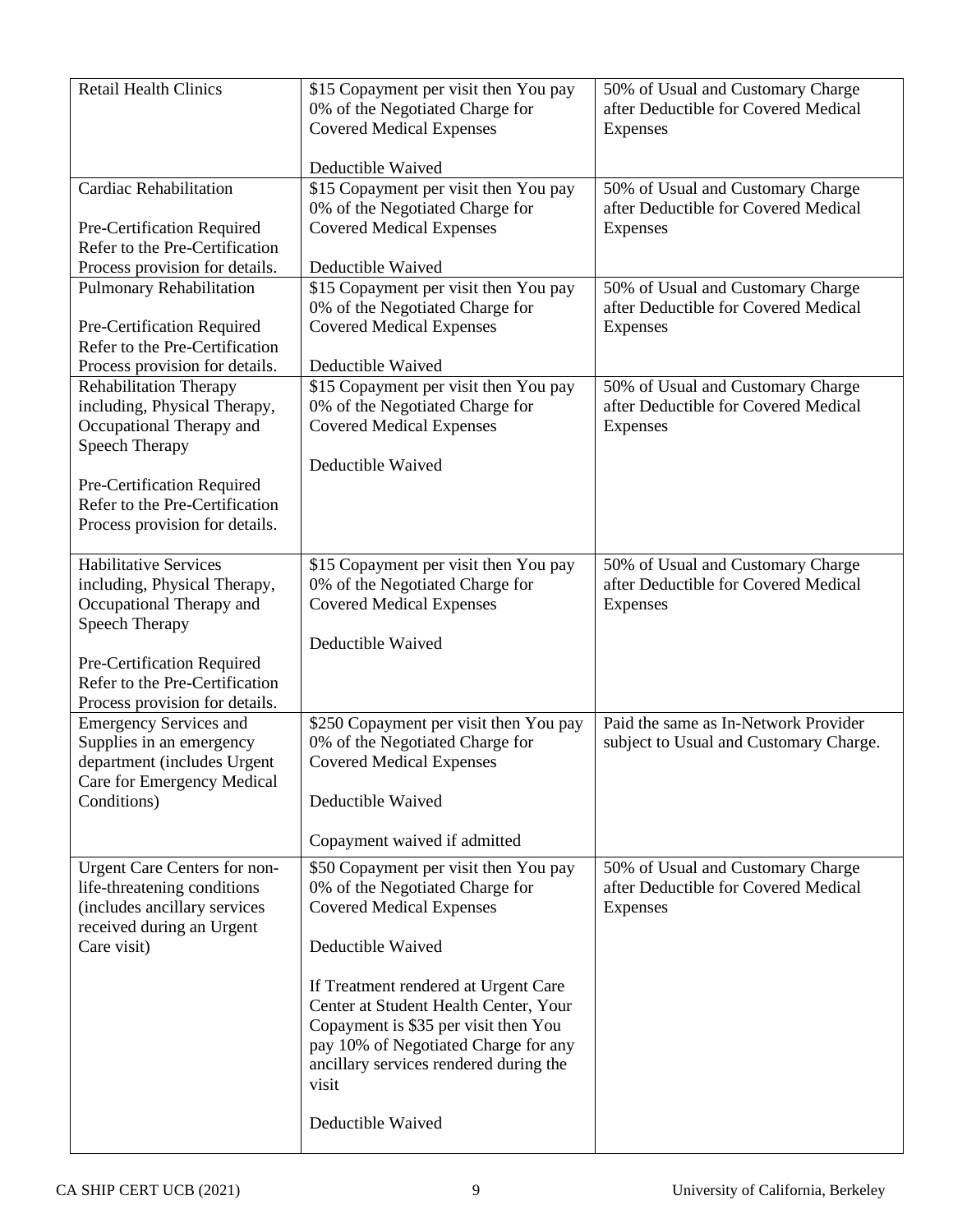| <b>Diagnostic Imaging Services</b><br>(Outpatient)<br>Pre-Certification Required<br>Refer to the Pre-Certification<br>Process provision for details. | 10% of the Negotiated Charge after<br>Deductible for Covered Medical<br>Expenses | 50% of Usual and Customary Charge<br>after Deductible for Covered Medical<br>Expenses        |
|------------------------------------------------------------------------------------------------------------------------------------------------------|----------------------------------------------------------------------------------|----------------------------------------------------------------------------------------------|
| CT Scan, MRI and/or PET<br>Scans (Outpatient)<br>Pre-Certification Required<br>Refer to the Pre-Certification<br>Process provision for details.      | 10% of the Negotiated Charge after<br>Deductible for Covered Medical<br>Expenses | 50% of Usual and Customary Charge<br>after Deductible for Covered Medical<br><b>Expenses</b> |
| <b>Laboratory Procedures</b><br>(Outpatient)                                                                                                         | 10% of the Negotiated Charge after<br>Deductible for Covered Medical<br>Expenses | 50% of Usual and Customary Charge<br>after Deductible for Covered Medical<br>Expenses        |
| Chemotherapy and Radiation<br>Therapy<br>Pre-Certification Required<br>Refer to the Pre-Certification<br>Process provision for details.              | 10% of the Negotiated Charge after<br>Deductible for Covered Medical<br>Expenses | 50% of Usual and Customary Charge<br>after Deductible for Covered Medical<br>Expenses        |
| <b>Infusion Therapy</b><br>Pre-Certification Required<br>Refer to the Pre-Certification<br>Process provision for details.                            | 10% of the Negotiated Charge after<br>Deductible for Covered Medical<br>Expenses | 50% of Usual and Customary Charge<br>after Deductible for Covered Medical<br>Expenses        |
| Home Health Care Expenses<br>Pre-Certification Required<br>Refer to the Pre-Certification<br>Process provision for details.                          | 10% of the Negotiated Charge after<br>Deductible for Covered Medical<br>Expenses | 50% of Usual and Customary Charge<br>after Deductible for Covered Medical<br>Expenses        |
| Home Health Care Expenses<br>Maximum visits per Policy<br>Year                                                                                       | 100                                                                              | 100                                                                                          |
| This limit applies separately to<br>Rehabilitation Services and<br>Habilitative Services.                                                            |                                                                                  |                                                                                              |
| A visit of 4 hours or less by a<br>home health aide shall be<br>considered as one Home<br>Health Care visit.                                         |                                                                                  |                                                                                              |
| Hospice Care Coverage<br>(Inpatient or Outpatient<br>services)                                                                                       | 0% of the Negotiated Charge after<br>Deductible for Covered Medical<br>Expenses  | 0% of Usual and Customary Charge after<br>Deductible for Covered Medical Expenses            |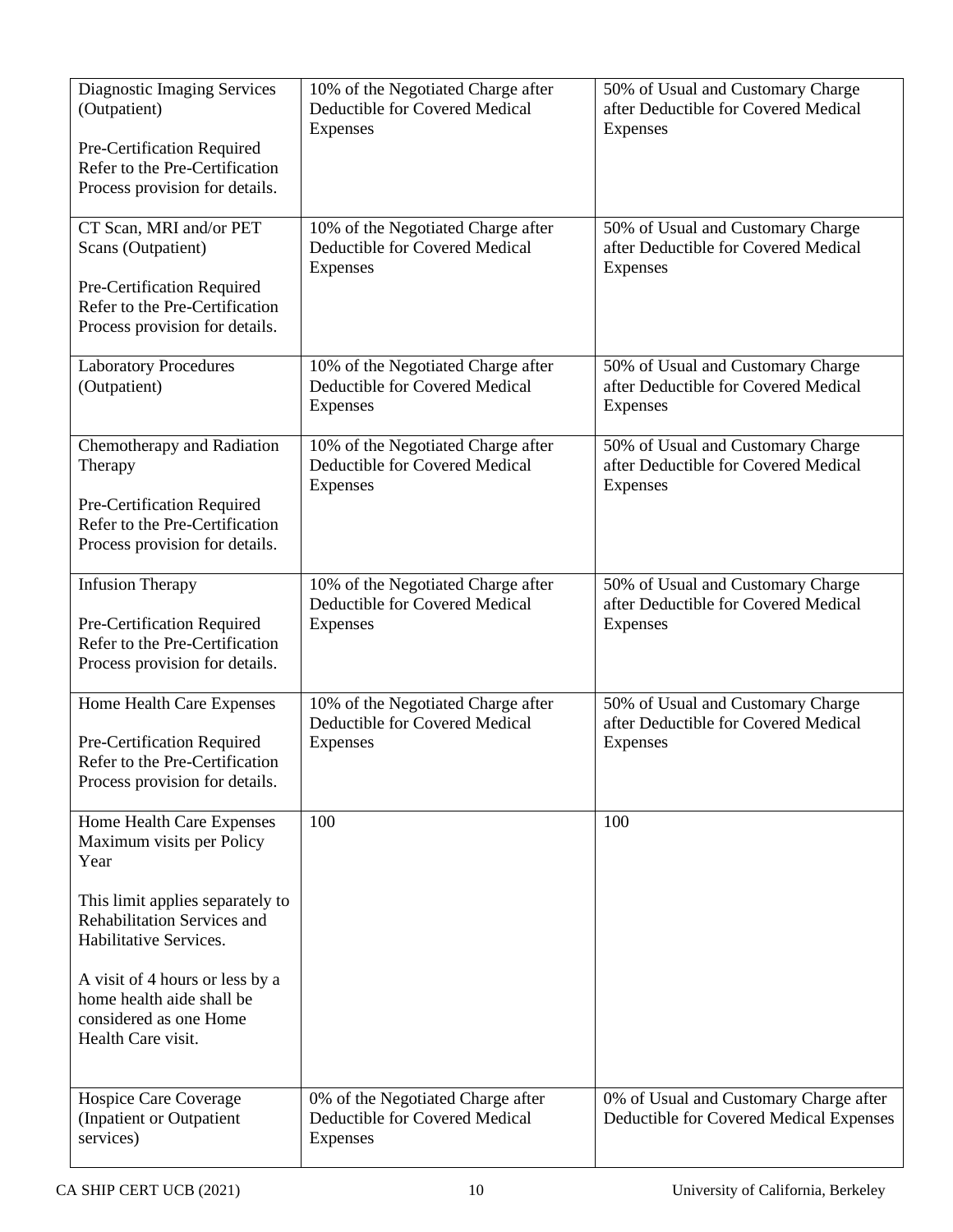# **Prescription Drugs Retail Pharmacy**

No cost sharing applies to ACA Preventive Care medications filled at a participating network pharmacy or Student Health Center.

If a pharmacy's retail price for a prescription drug is less than the applicable Copayment or Coinsurance amount, You will not be required to pay more than the retail price for the prescription drug.

| TIER 1<br>(Including Enteral Formulas)<br>For each fill up to a 30-day<br>supply filled at a Retail<br>pharmacy<br>Out-of-Network Provider<br>benefits are provided on a<br>reimbursement basis. Claim<br>forms must be submitted to us<br>as soon as reasonably possible.<br>Refer to Proof of Loss<br>provision contained in the<br>General Provisions.<br>See the Enteral Formula and<br><b>Nutritional Supplements</b><br>section of this Schedule for<br>supplements not purchased at a<br>pharmacy.            | \$20 Copayment then You pay 0% of the<br><b>Negotiated Charge for Covered Medical</b><br>Expenses<br>Deductible Waived<br>If prescriptions are obtained at Student<br>Health Center pharmacy, You pay 0%<br>of the Actual Charge for Covered<br><b>Medical Expenses</b>                 | \$20 Copayment then You pay 50% of<br>Covered Medical Expenses up to a<br>maximum of \$250 Copayment per<br>prescription plus all charges in excess of<br>the Prescription Drug Maximum<br><b>Negotiated Charge</b><br>Deductible Waived |
|----------------------------------------------------------------------------------------------------------------------------------------------------------------------------------------------------------------------------------------------------------------------------------------------------------------------------------------------------------------------------------------------------------------------------------------------------------------------------------------------------------------------|-----------------------------------------------------------------------------------------------------------------------------------------------------------------------------------------------------------------------------------------------------------------------------------------|------------------------------------------------------------------------------------------------------------------------------------------------------------------------------------------------------------------------------------------|
| TIER <sub>2</sub><br>(Including Enteral Formulas)<br>For each fill up to a 30 day<br>supply filled at a Retail<br>pharmacy<br>Out-of-Network Provider<br>benefits are provided on a<br>reimbursement basis. Claim<br>forms must be submitted to us<br>as soon as reasonably possible.<br>Refer to Proof of Loss<br>provision contained in the<br>General Provisions.<br>See the Enteral Formula and<br><b>Nutritional Supplements</b><br>section of this Schedule for<br>supplements not purchased at a<br>pharmacy. | \$40 Copayment then You pay 0% of the<br>Negotiated Charge for Covered Medical<br>Expenses<br>Deductible Waived<br>If prescriptions are obtained at Student<br>Health Center pharmacy, \$25<br>Copayment then You pay 0% of the<br><b>Actual Charge for Covered Medical</b><br>Expenses | \$40 Copayment then You pay 50% of<br>Covered Medical Expenses up to a<br>maximum of \$250 Copayment per<br>prescription plus all charges in excess of<br>the Prescription Drug Maximum<br><b>Negotiated Charge</b><br>Deductible Waived |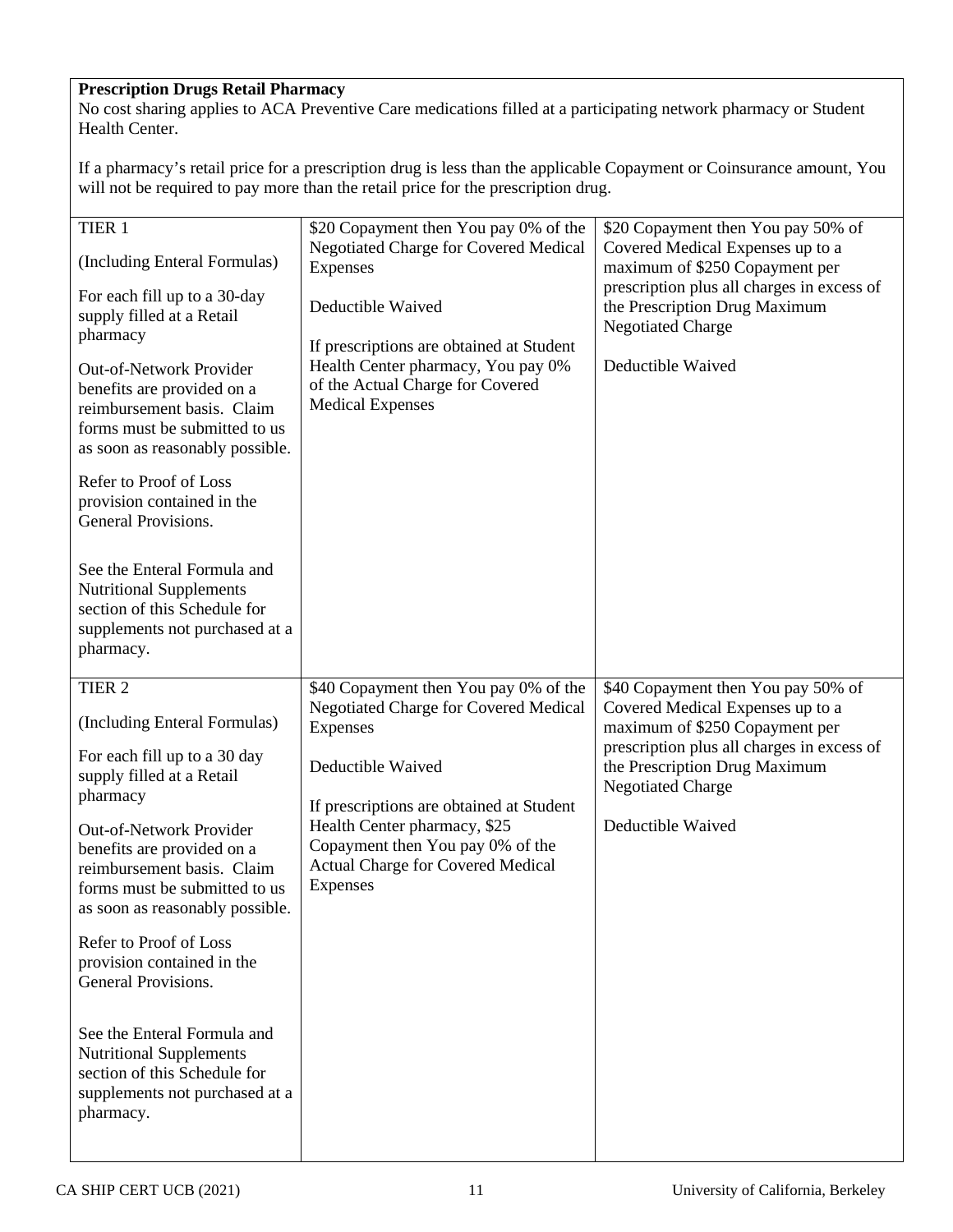# **MENTAL HEALTH DISORDER AND SUBSTANCE USE DISORDER BENEFITS**

In accordance with the federal Mental Health Parity and Addiction Equity Act of 2008 (MHPAEA), the cost sharing requirements, day or visit limits, and any Pre-certification requirements that apply to a Mental Health Disorder and Substance Use Disorder will be no more restrictive than those that apply to medical and surgical benefits for any other Covered Sickness.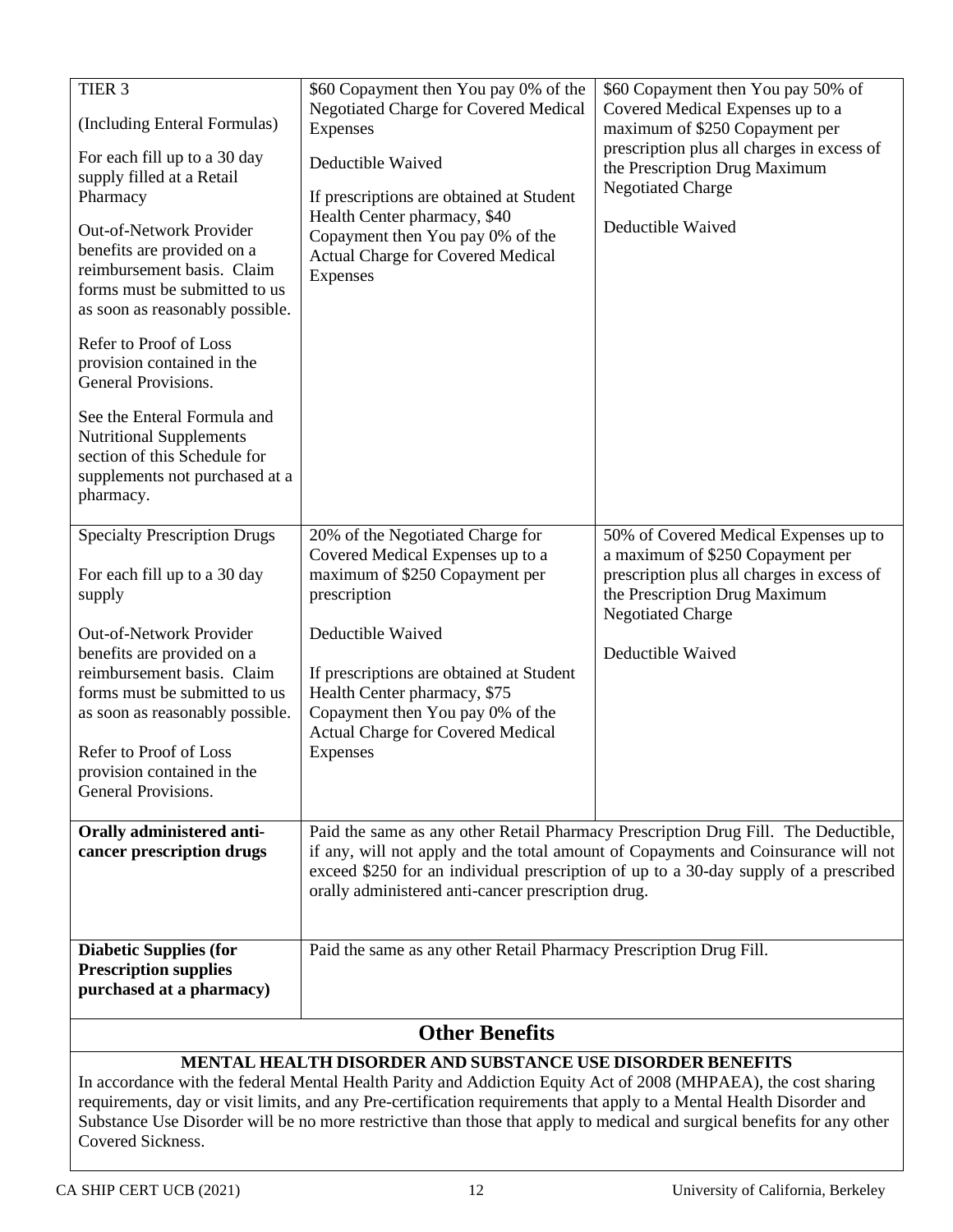| <b>Treatment for Mental Health</b><br>Disorders, including Gender<br>Dysphoria and Behavioral<br><b>Health Treatment for</b><br>Pervasive Developmental<br>Disorder or Autism, and<br><b>Substance Use Disorders</b>                                                                                                                                   |                                                                                                                                                  |                                                                                                                                                       |
|--------------------------------------------------------------------------------------------------------------------------------------------------------------------------------------------------------------------------------------------------------------------------------------------------------------------------------------------------------|--------------------------------------------------------------------------------------------------------------------------------------------------|-------------------------------------------------------------------------------------------------------------------------------------------------------|
| <b>Inpatient Benefits:</b>                                                                                                                                                                                                                                                                                                                             |                                                                                                                                                  |                                                                                                                                                       |
| Pre-Certification Required<br>Refer to the Pre-Certification<br>Process provision for details.                                                                                                                                                                                                                                                         |                                                                                                                                                  |                                                                                                                                                       |
| <b>Hospital Expenses</b><br>including Inpatient<br>Psychiatric Hospitals and<br><b>Residential Treatment</b><br>Centers                                                                                                                                                                                                                                | 10% of the Negotiated Charge after<br>Deductible for Covered Medical<br>Expenses                                                                 | 50% of Usual and Customary Charge<br>after Deductible for Covered Medical<br>Expenses                                                                 |
| Physician's Visits while<br>Confined                                                                                                                                                                                                                                                                                                                   | 10% of the Negotiated Charge after<br>Deductible for Covered Medical<br>Expenses                                                                 | 50% of Usual and Customary Charge<br>after Deductible for Covered Medical<br>Expenses                                                                 |
| <b>Outpatient Benefits:</b>                                                                                                                                                                                                                                                                                                                            |                                                                                                                                                  |                                                                                                                                                       |
| Pre-Certification Required for<br>Surgery. Refer to the Pre-<br><b>Certification Process provision</b><br>for details.                                                                                                                                                                                                                                 |                                                                                                                                                  |                                                                                                                                                       |
| Physician's Office Visits<br>(including, but not limited<br>to, physician visits,<br>individual and group<br>therapy, hormone therapy,<br>medication management)                                                                                                                                                                                       | \$15 Copayment per visit then You pay<br>0% of the Negotiated Charge for<br><b>Covered Medical Expenses</b><br>Deductible Waived                 | 50% of Usual and Customary Charge<br>after Deductible for Covered Medical<br>Expenses                                                                 |
| All other outpatient services<br>including, but not limited<br>to, Intensive Outpatient<br>Programs; Partial<br>Hospitalization, Electronic<br>Convulsive Therapy,<br>Repetitive Transcranial<br><b>Magnetic Stimulation</b><br>(rTMS); Psychiatric and<br>Neuro Psychiatric testing;<br>and Transgender Services<br>including reassignment<br>surgery | 10% of the Negotiated Charge after<br>Deductible for Covered Medical<br>Expenses<br>Deductible waived for Psycho-<br><b>Educational Testing.</b> | 50% of Usual and Customary Charge<br>after Deductible for Covered Medical<br>Expenses<br>Deductible waived for Psycho-<br><b>Educational Testing.</b> |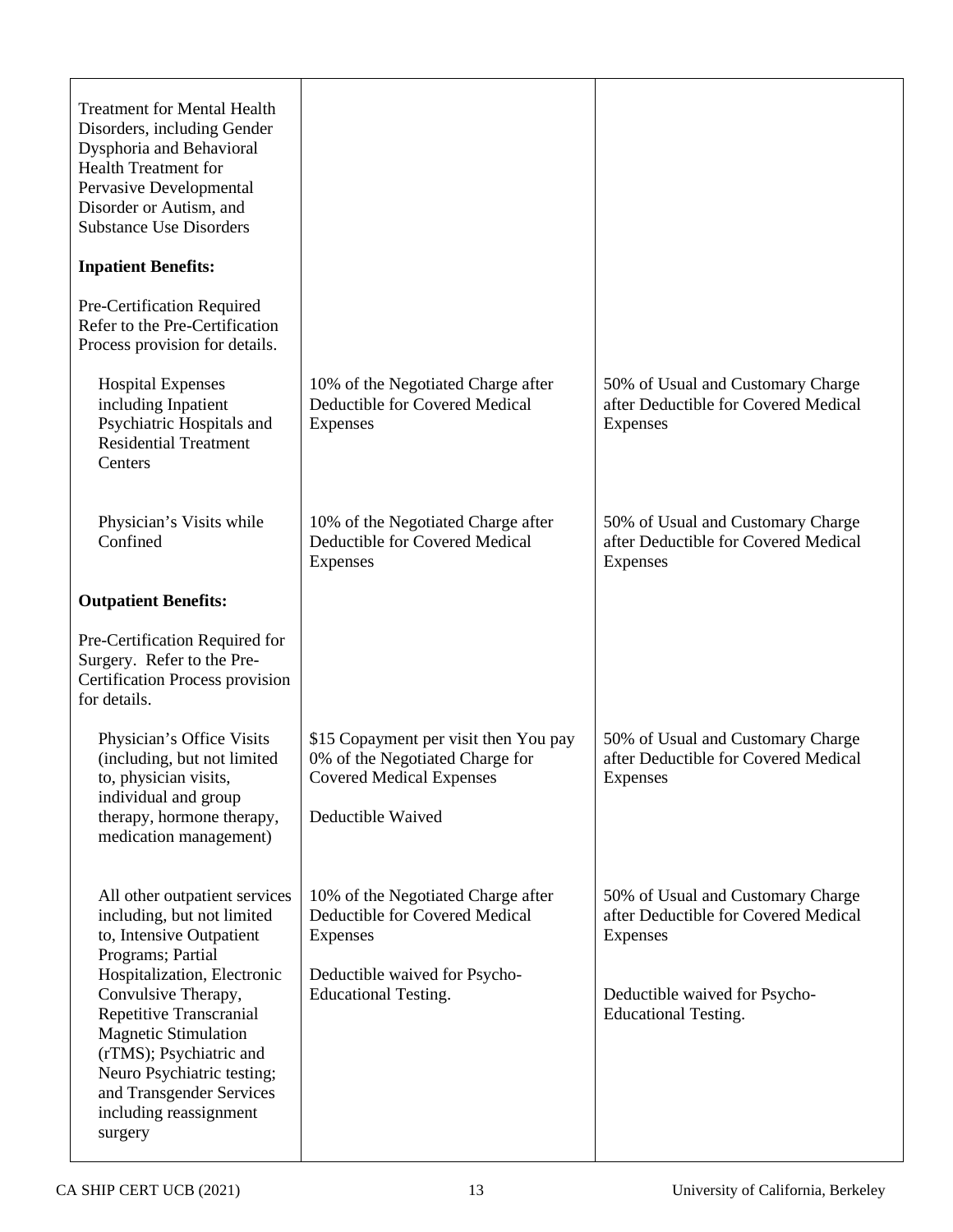| <b>Allergy Testing</b>                                                                                                                                                                                                                                                                    | 10% of the Negotiated Charge after<br>Deductible for Covered Medical<br>Expenses                                                                                                                                       | 50% of Usual and Customary Charge<br>after Deductible for Covered Medical<br>Expenses                                                                                                                                                                                                                                                                                                                                                                                                                                                                         |
|-------------------------------------------------------------------------------------------------------------------------------------------------------------------------------------------------------------------------------------------------------------------------------------------|------------------------------------------------------------------------------------------------------------------------------------------------------------------------------------------------------------------------|---------------------------------------------------------------------------------------------------------------------------------------------------------------------------------------------------------------------------------------------------------------------------------------------------------------------------------------------------------------------------------------------------------------------------------------------------------------------------------------------------------------------------------------------------------------|
| Allergy Injections/Treatment                                                                                                                                                                                                                                                              | 10% of the Negotiated Charge after<br>Deductible for Covered Medical<br>Expenses                                                                                                                                       | 50% of Usual and Customary Charge<br>after Deductible for Covered Medical<br>Expenses                                                                                                                                                                                                                                                                                                                                                                                                                                                                         |
| Ambulance Service ground<br>and/or air, water transportation                                                                                                                                                                                                                              | 10% of the Actual Charge for Covered Medical Expenses<br>Deductible Waived                                                                                                                                             |                                                                                                                                                                                                                                                                                                                                                                                                                                                                                                                                                               |
| <b>Bariatric Surgery</b><br>Pre-Certification Required<br>Refer to the Pre-Certification<br>Process provision for details.                                                                                                                                                                | 10% of the Negotiated Charge after<br>Deductible for Covered Medical<br>Expenses when performed at a Hospital<br>or Ambulatory Surgical Facility that is<br>designated as a Bariatric Surgery Center<br>of Excellence. | When performed at a facility in one of the<br>nine (9) Designated Southern California<br>Counties that is not designated as a<br>Bariatric Surgery Center of Excellence,<br>not covered<br>When performed at a facility located<br>outside the nine (9) Designated Southern<br>California Counties, 50% of Usual and<br>Customary Charge after Deductible for<br><b>Covered Medical Expenses</b><br><b>Designated Southern California</b><br>counties: Imperial, Kern, Los Angeles,<br>Orange Riverside, San Bernardino, San<br>Diego, Santa Barbara, Ventura |
| <b>Bariatric Surgery Travel</b><br>Expenses (recipient and<br>companion transportation)<br>provided in connection with a<br>covered bariatric surgical<br>procedure. Refer to the<br>Bariatric Surgery provision for<br>details.<br>All travel expenses must be<br>authorized in advance. | 0% of Actual Charge for Covered<br>Medical Expenses up to \$3,000<br>maximum per surgery.<br>Deductible Waived                                                                                                         | Not covered                                                                                                                                                                                                                                                                                                                                                                                                                                                                                                                                                   |
| <b>Covered Clinical Trials</b>                                                                                                                                                                                                                                                            | Same as any other Covered Sickness                                                                                                                                                                                     |                                                                                                                                                                                                                                                                                                                                                                                                                                                                                                                                                               |
| <b>Durable Medical Equipment</b><br>Pre-Certification Required<br>Refer to the Pre-Certification<br>Process provision for details.                                                                                                                                                        | 10% of the Negotiated Charge after<br>Deductible for Covered Medical<br>Expenses                                                                                                                                       | 50% of Usual and Customary Charge<br>after Deductible for Covered Medical<br>Expenses                                                                                                                                                                                                                                                                                                                                                                                                                                                                         |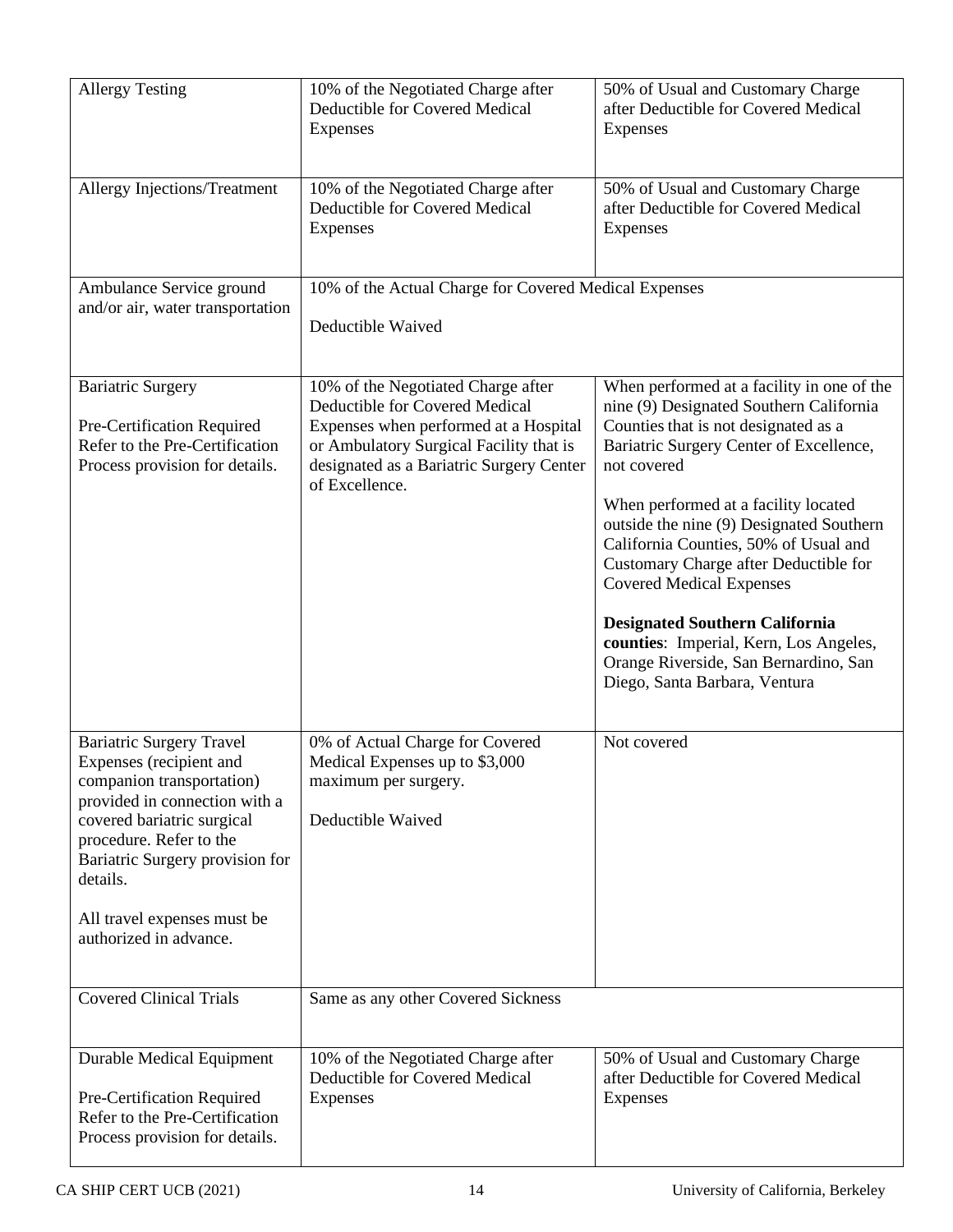| Diabetic services and supplies<br>(including equipment and<br>training)                                                  |                                                                                                                                |                                                                                                                                     |
|--------------------------------------------------------------------------------------------------------------------------|--------------------------------------------------------------------------------------------------------------------------------|-------------------------------------------------------------------------------------------------------------------------------------|
| Self-management and<br>education                                                                                         | 0% of the Negotiated Charge for<br><b>Covered Medical Expenses</b>                                                             | 50% of Usual and Customary Charge<br>after Deductible for Covered Medical<br>Expenses                                               |
|                                                                                                                          | Deductible Waived                                                                                                              |                                                                                                                                     |
| Other diabetic services,<br>supplies and equipment                                                                       | 0% of the Negotiated Charge after<br>Deductible for Covered Medical<br>Expenses                                                | 50% of Usual and Customary Charge<br>after Deductible for Covered Medical<br>Expenses                                               |
| Refer to the Prescription Drug<br>provision for diabetic supplies<br>covered under the Prescription<br>Drug benefit.     | Deductible Waived                                                                                                              |                                                                                                                                     |
| Dialysis Treatment                                                                                                       | \$15 Copayment per visit then You pay<br>0% of the Negotiated Charge for<br><b>Covered Medical Expenses</b>                    | 50% of Usual and Customary Charge<br>after Deductible for Covered Medical<br>Expenses                                               |
|                                                                                                                          | Deductible Waived                                                                                                              |                                                                                                                                     |
| <b>Hearing Aids</b><br>Limited to 1 hearing aid per<br>ear every 3 years                                                 | 10% of the Negotiated Charge after<br>Deductible for Covered Medical<br>Expenses                                               | 50% of Usual and Customary Charge<br>after Deductible for Covered Medical<br>Expenses                                               |
| Pre-Certification Required for<br>cochlear implants.<br>Refer to the Pre-Certification<br>Process provision for details. |                                                                                                                                |                                                                                                                                     |
| <b>Maternity Benefit</b>                                                                                                 |                                                                                                                                |                                                                                                                                     |
| <b>Inpatient Benefits:</b><br><b>Hospital Expenses</b>                                                                   | \$250 Copayment per admission then<br>You pay 10% of the Negotiated Charge<br>after Deductible for Covered Medical<br>Expenses | \$500 Copayment per admission then You<br>pay 50% of Usual and Customary Charge<br>after Deductible for Covered Medical<br>Expenses |
| Physician's Visits while<br>Confined                                                                                     | 10% of the Negotiated Charge after<br>Deductible for Covered Medical<br>Expenses                                               | 50% of Usual and Customary Charge<br>after Deductible for Covered Medical<br>Expenses                                               |
| <b>Outpatient Benefits:</b>                                                                                              |                                                                                                                                |                                                                                                                                     |
|                                                                                                                          | 0% of the Negotiated Charge for<br><b>Covered Medical Expenses</b>                                                             | after Deductible for Covered Medical<br>Expenses                                                                                    |
|                                                                                                                          | Deductible Waived                                                                                                              |                                                                                                                                     |
| Physician's Office Visits                                                                                                | \$15 Copayment per visit then You pay                                                                                          | 50% of Usual and Customary Charge                                                                                                   |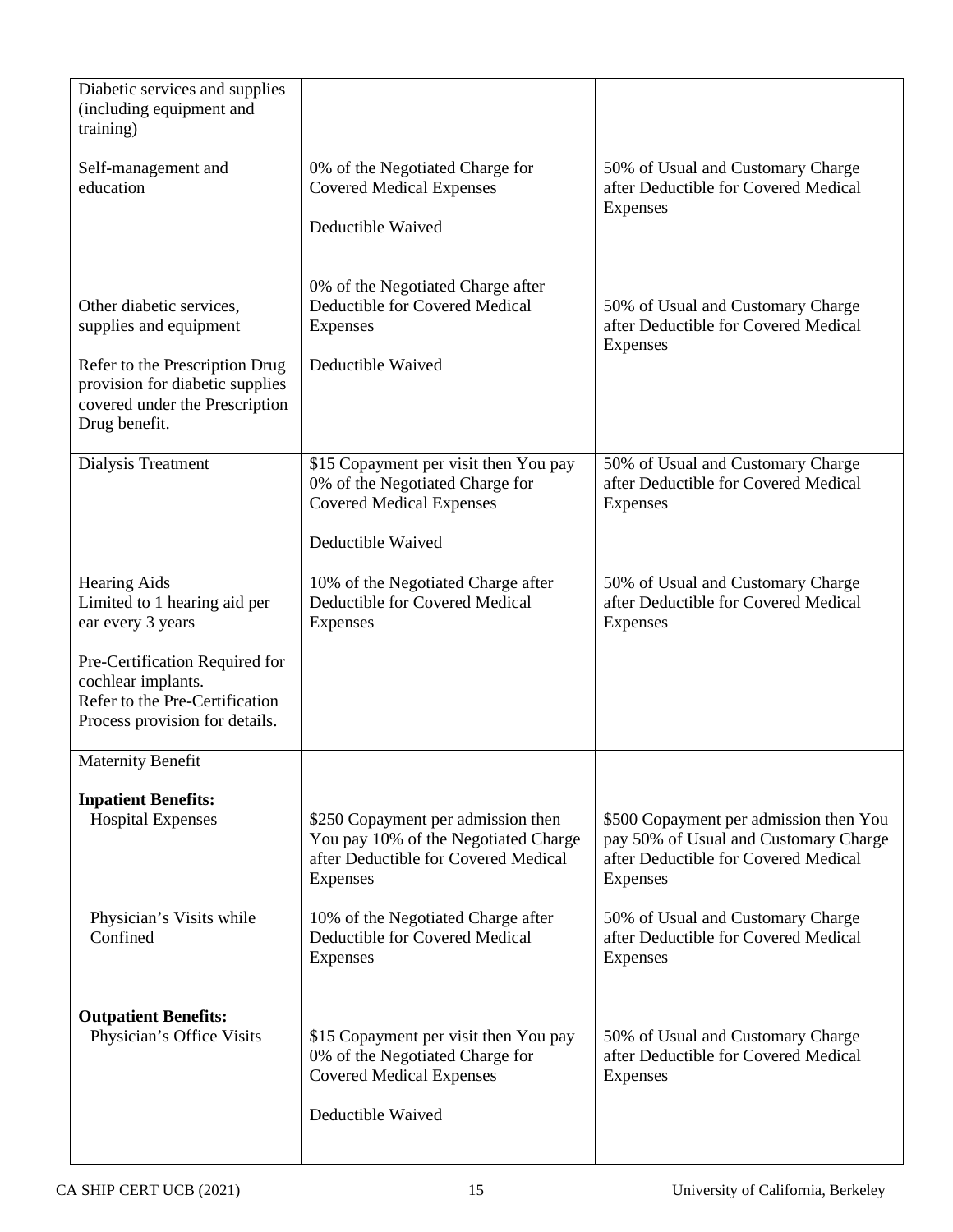| Prenatal services and first<br>postnatal visit (See the<br>Preventive Services coverage<br>description for additional<br>information)                     | 0% of the Negotiated Charge for<br><b>Covered Medical Expenses</b><br>Deductible Waived   | 50% of Usual and Customary Charge<br>after Deductible for Covered Medical<br>Expenses                                                                                                                                                                               |
|-----------------------------------------------------------------------------------------------------------------------------------------------------------|-------------------------------------------------------------------------------------------|---------------------------------------------------------------------------------------------------------------------------------------------------------------------------------------------------------------------------------------------------------------------|
| All other outpatient services                                                                                                                             | 10% of the Negotiated Charge after<br>Deductible for Covered Medical<br><b>Expenses</b>   | 50% of Usual and Customary Charge<br>after Deductible for Covered Medical<br>Expenses                                                                                                                                                                               |
| <b>Enteral Formulas and</b><br><b>Nutritional Supplements</b>                                                                                             | 10% of the Negotiated Charge after<br>Deductible for Covered Medical<br>Expenses          | 50% of Usual and Customary Charge<br>after Deductible for Covered Medical<br>Expenses                                                                                                                                                                               |
| See the Prescription Drug<br>section of this Schedule when<br>purchased at a pharmacy.                                                                    |                                                                                           |                                                                                                                                                                                                                                                                     |
| Prosthetic and Orthotic<br>Devices                                                                                                                        | 10% of the Negotiated Charge after<br>Deductible for Covered Medical<br>Expenses          | 50% of Usual and Customary Charge<br>after Deductible for Covered Medical<br>Expenses                                                                                                                                                                               |
| Pre-Certification Required<br>Refer to the Pre-Certification<br>Process provision for details.                                                            |                                                                                           |                                                                                                                                                                                                                                                                     |
| <b>Reconstructive Surgery</b>                                                                                                                             | 10% of the Negotiated Charge after<br>Deductible for Covered Medical                      | 50% of Usual and Customary Charge<br>after Deductible for Covered Medical                                                                                                                                                                                           |
| Pre-Certification Required<br>Refer to the Pre-Certification<br>Process provision for details.                                                            | Expenses                                                                                  | Expenses                                                                                                                                                                                                                                                            |
| Pediatric Dental Care Benefit<br>(to the end of the month in<br>which the Insured Person turns<br>age 19)                                                 | Certificate for further information.                                                      | For other than Diagnostic and Preventive Dental Care, Pediatric Dental Care benefits<br>are subject to the Pediatric Dental Care Deductible and Pediatric Dental Care Out-of-<br>Pocket Maximum. See the Pediatric Dental Care Benefit coverage description in this |
| Diagnostic and Preventive<br>Dental Care (Type A Services)<br>Limited to 1 dental exam<br>every 6 months                                                  | 0% of Usual and Customary Charge for Covered Medical Expenses<br>Deductible Waived        |                                                                                                                                                                                                                                                                     |
| The benefit payable amount<br>for the following services is<br>different from the benefit<br>payable amount for Diagnostic<br>and Preventive Dental Care: |                                                                                           |                                                                                                                                                                                                                                                                     |
| <b>Basic Restorative Care</b><br>(Type B Services)                                                                                                        | 30% of Usual and Customary Charge after Deductible for Covered Medical<br><b>Expenses</b> |                                                                                                                                                                                                                                                                     |
| Major Restorative Care<br>(Type C Services)                                                                                                               | 30% of Usual and Customary Charge after Deductible for Covered Medical<br>Expenses        |                                                                                                                                                                                                                                                                     |
| <b>Orthodontic Services</b><br>(Medically Necessary)                                                                                                      | 30% of Usual and Customary Charge after Deductible for Covered Medical<br>Expenses        |                                                                                                                                                                                                                                                                     |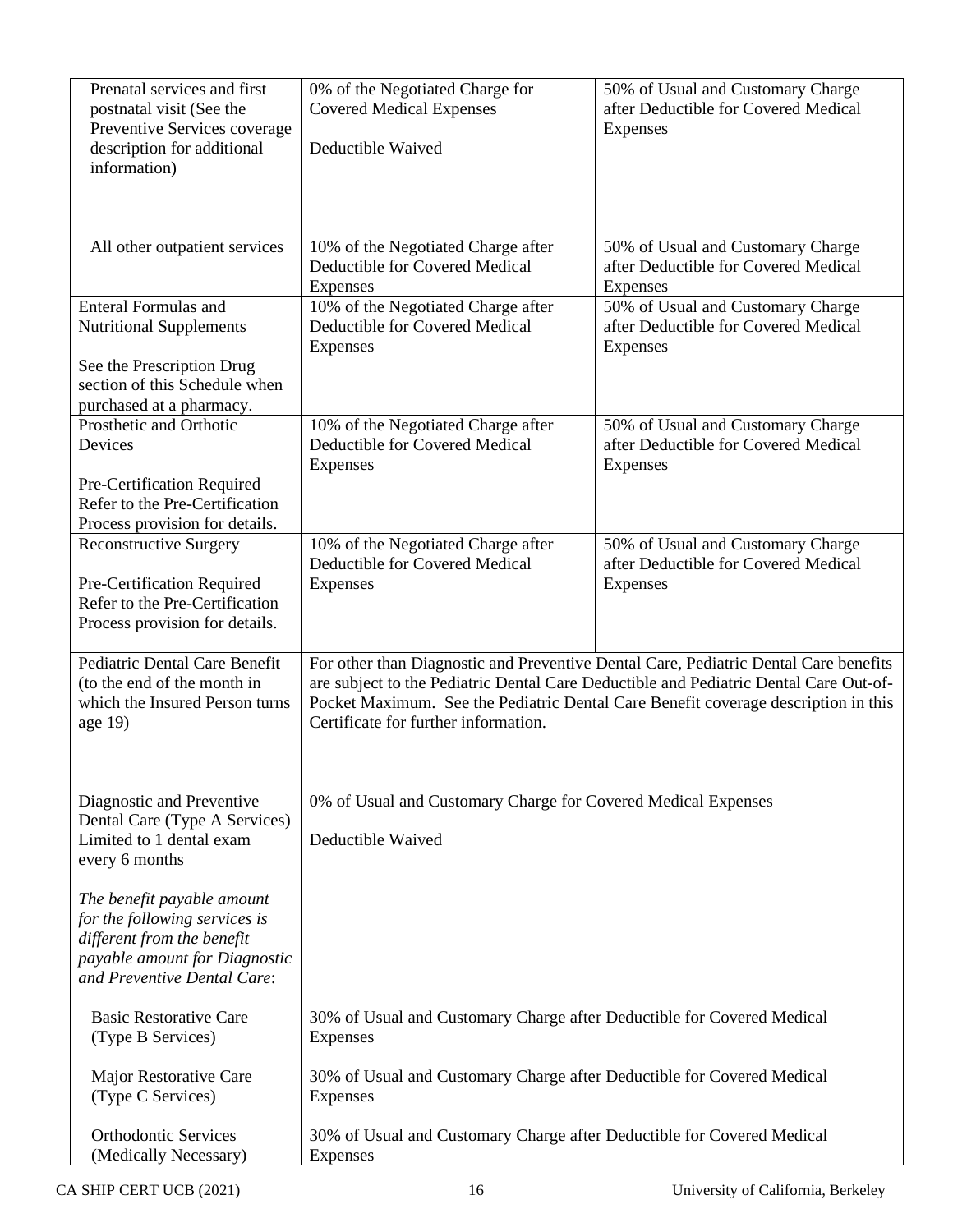| Claim forms must be<br>submitted to us as soon as<br>reasonably possible. Refer to<br>Proof of Loss provision<br>contained in the General<br>Provisions.<br>Pediatric Vision Care Benefit | See the Pediatric Vision Care Benefit coverage description in this Certificate for      |                                                                                                                         |
|-------------------------------------------------------------------------------------------------------------------------------------------------------------------------------------------|-----------------------------------------------------------------------------------------|-------------------------------------------------------------------------------------------------------------------------|
| (to the end of the month in<br>which the Insured Person turns<br>age 19)                                                                                                                  | further information.                                                                    |                                                                                                                         |
| Routine Eye Exam and 1 pair<br>of prescribed lenses and<br>frames or contact lenses (in<br>lieu of eyeglasses) per Policy<br>Year                                                         | 0% of Usual and Customary Charge for Covered Medical Expenses<br>Deductible Waived      |                                                                                                                         |
| We will cover either<br>prescription lenses for<br>eyeglass frames or prescription<br>contact lenses but not both.                                                                        |                                                                                         |                                                                                                                         |
| Claim forms must be<br>submitted to us as soon as<br>reasonably possible. Refer to<br>Proof of Loss provision<br>contained in the General<br>Provisions.                                  |                                                                                         |                                                                                                                         |
| <b>Abortion Expense</b>                                                                                                                                                                   |                                                                                         |                                                                                                                         |
| <b>Inpatient Benefits:</b><br><b>Hospital Expenses</b>                                                                                                                                    | 0% of the Negotiated Charge for<br><b>Covered Medical Expenses</b>                      | \$500 Copayment per admission then You<br>pay 50% of Usual and Customary Charge<br>after Deductible for Covered Medical |
|                                                                                                                                                                                           | Deductible Waived                                                                       | Expenses                                                                                                                |
| Physician's Visits while<br>Confined                                                                                                                                                      | 0% of the Negotiated Charge for<br><b>Covered Medical Expenses</b><br>Deductible Waived | 50% of Usual and Customary Charge<br>after Deductible for Covered Medical<br>Expenses                                   |
| <b>Outpatient Benefits:</b><br>Physician's Office Visits                                                                                                                                  | 0% of the Negotiated Charge for<br><b>Covered Medical Expenses</b><br>Deductible Waived | 50% of Usual and Customary Charge<br>after Deductible for Covered Medical<br>Expenses                                   |
| All other outpatient services                                                                                                                                                             | 0% of the Negotiated Charge for<br><b>Covered Medical Expenses</b><br>Deductible Waived | 50% of Usual and Customary Charge<br>after Deductible for Covered Medical<br>Expenses                                   |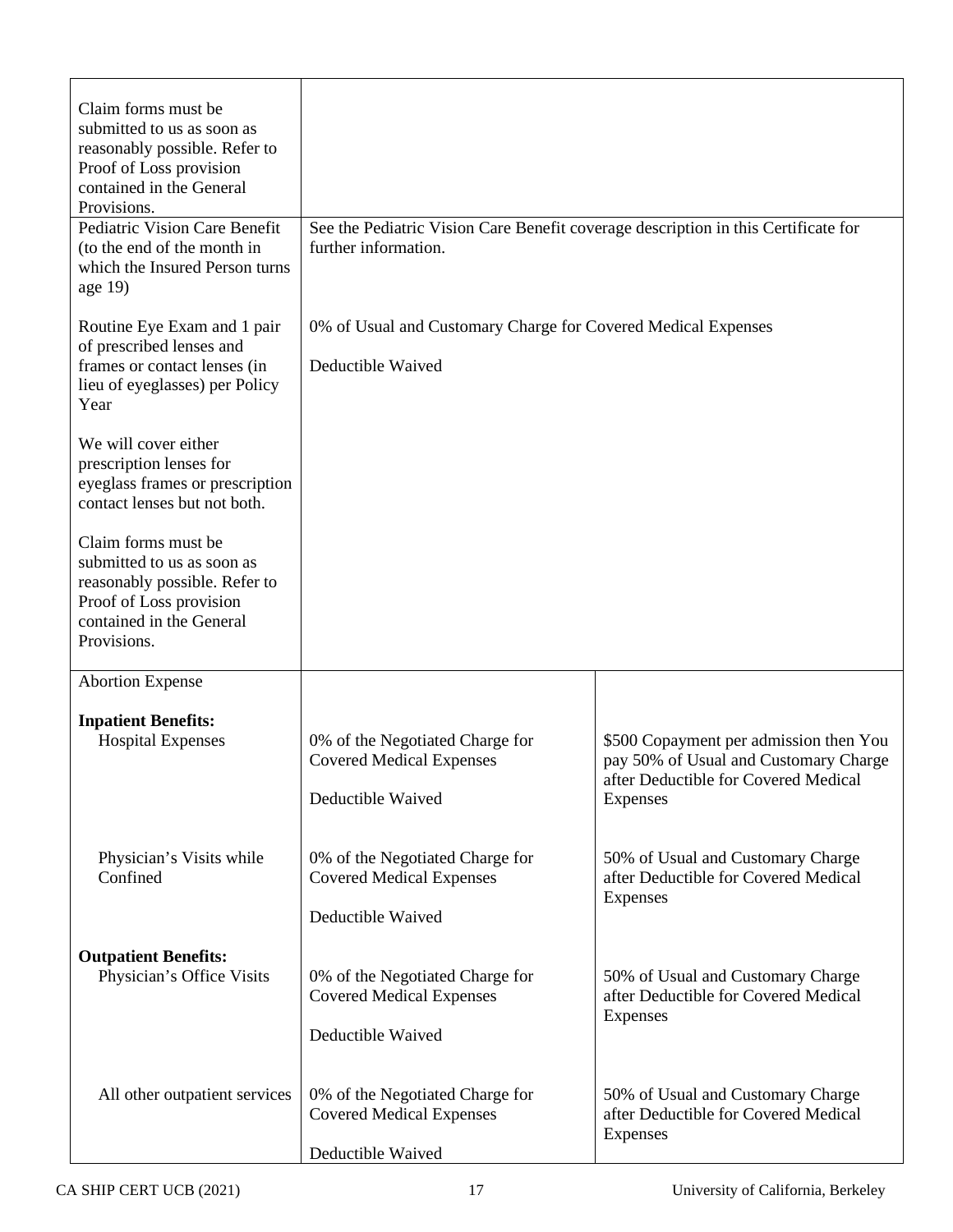| Acupuncture Expense Benefit<br>(Medically Necessary<br>Treatment only)<br>Pre-Certification Required<br>Refer to the Pre-Certification<br>Process provision for details. | \$25 Copayment per visit then You pay<br>0% of the Negotiated Charge<br>Deductible Waived                                        | 50% of Usual and Customary Charge<br>after Deductible for Covered Medical<br>Expenses                                               |
|--------------------------------------------------------------------------------------------------------------------------------------------------------------------------|----------------------------------------------------------------------------------------------------------------------------------|-------------------------------------------------------------------------------------------------------------------------------------|
| <b>Accidental Injury Dental</b><br>Treatment                                                                                                                             | 10% of the Negotiated Charge after<br>Deductible for Covered Medical<br>Expenses                                                 | 50% of Usual and Customary Charge<br>after Deductible for Covered Medical<br>Expenses                                               |
| Dental Services For Radiation                                                                                                                                            | Same as any other Covered Sickness                                                                                               |                                                                                                                                     |
| Chiropractic Care Benefit<br>Pre-Certification Required<br>Refer to the Pre-Certification<br>Process provision for details.                                              | \$25 Copayment per visit then You pay<br>0% of the Negotiated Charge for<br><b>Covered Medical Expenses</b><br>Deductible Waived | 50% of Usual and Customary Charge<br>after Deductible for Covered Medical<br>Expenses                                               |
| <b>Transgender Services Benefit</b>                                                                                                                                      |                                                                                                                                  |                                                                                                                                     |
| <b>Inpatient Benefits:</b><br>Pre-Certification Required<br>Refer to the Pre-Certification<br>Process provision for details.                                             |                                                                                                                                  |                                                                                                                                     |
| <b>Hospital Expenses</b>                                                                                                                                                 | \$250 Copayment per admission then<br>You pay 10% of the Negotiated Charge<br>after Deductible for Covered Medical<br>Expenses   | \$500 Copayment per admission then You<br>pay 50% of Usual and Customary Charge<br>after Deductible for Covered Medical<br>Expenses |
| Physician's Visits while<br>Confined/Inpatient Surgery:                                                                                                                  | 10% of the Negotiated Charge after<br>Deductible for Covered Medical<br><b>Expenses</b>                                          | 50% of Usual and Customary Charge<br>after Deductible for Covered Medical<br>Expenses                                               |
| <b>Outpatient Benefits:</b><br><b>Outpatient Surgery:</b><br>Pre-Certification Required<br>Refer to the Pre-Certification<br>Process provision for details.              | 10% of the Negotiated Charge after<br>Deductible for Covered Medical<br>Expenses                                                 | 50% of Usual and Customary Charge<br>after Deductible for Covered Medical<br><b>Expenses</b>                                        |
| Specialist/Consultant<br>Physician Services                                                                                                                              | \$25 Copayment per visit then You pay<br>0% of the Negotiated Charge for<br><b>Covered Medical Expenses</b><br>Deductible Waived | 50% of Usual and Customary Charge<br>after Deductible for Covered Medical<br>Expenses                                               |
| All other outpatient services                                                                                                                                            | 10% of the Negotiated Charge after<br>Deductible for Covered Medical<br>Expenses                                                 | 50% of Usual and Customary Charge<br>after Deductible for Covered Medical<br>Expenses                                               |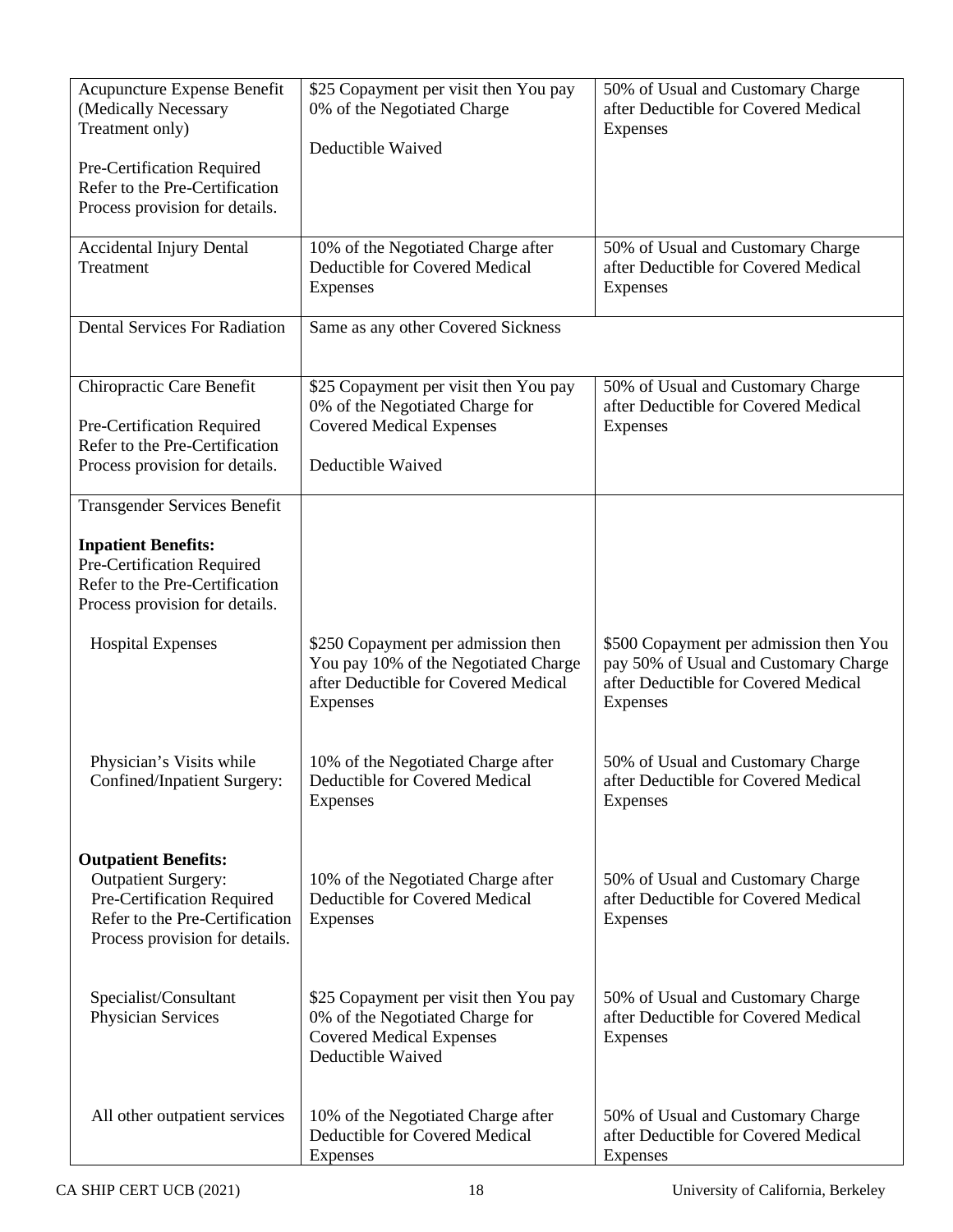| <b>Transgender Services Benefit</b>                                     | 0% of Actual Charge for Covered Medical Expenses up to \$10,000 maximum per |                                        |
|-------------------------------------------------------------------------|-----------------------------------------------------------------------------|----------------------------------------|
| Travel Expenses provided in                                             | surgery or series of surgical stages                                        |                                        |
| connection with an approved<br>transgender surgery. Refer to            | Deductible Waived                                                           |                                        |
| the Transgender Services                                                |                                                                             |                                        |
| Benefit provision for details.                                          |                                                                             |                                        |
|                                                                         |                                                                             |                                        |
| Must be authorized in                                                   |                                                                             |                                        |
| advance.                                                                |                                                                             |                                        |
|                                                                         |                                                                             |                                        |
|                                                                         |                                                                             |                                        |
| <b>Fertility Preservation Expense</b><br><b>Benefit (When Medically</b> |                                                                             |                                        |
| Necessary due to a need for                                             |                                                                             |                                        |
| medical Treatment that may                                              |                                                                             |                                        |
| directly or indirectly cause                                            |                                                                             |                                        |
| infertility. Includes annual                                            |                                                                             |                                        |
| storage costs while an Insured                                          |                                                                             |                                        |
| Person under this Certificate.)                                         |                                                                             |                                        |
| Pre-Certification Required                                              |                                                                             |                                        |
| Refer to the Pre-Certification                                          |                                                                             |                                        |
| Process provision for details.                                          |                                                                             |                                        |
|                                                                         |                                                                             |                                        |
| Benefits, other than outpatient                                         |                                                                             |                                        |
| prescription drugs, are limited                                         |                                                                             |                                        |
| to a maximum of \$20,000 per<br>Insured Person's lifetime.              |                                                                             |                                        |
|                                                                         |                                                                             |                                        |
| Consultation                                                            | \$25 Copayment per visit then You pay                                       | 50% of Usual and Customary Charge      |
|                                                                         | 0% of the Negotiated Charge for                                             | after Deductible for Covered Medical   |
|                                                                         | <b>Covered Medical Expenses</b>                                             | Expenses                               |
|                                                                         |                                                                             |                                        |
|                                                                         | Deductible Waived                                                           |                                        |
|                                                                         |                                                                             |                                        |
| Treatment                                                               | \$250 Copayment per round of treatment                                      | \$250 Copayment per round of treatment |
|                                                                         | then You pay 10% of the Negotiated                                          | then You pay 50% of Usual and          |
|                                                                         | Charge after Deductible for Covered                                         | Customary Charge after Deductible for  |
|                                                                         | <b>Medical Expenses</b>                                                     | <b>Covered Medical Expenses</b>        |
|                                                                         |                                                                             |                                        |
| <b>Annual Storage Costs</b>                                             | 10% of Negotiated Charge after                                              | 50% of Usual and Customary Charge      |
|                                                                         | Deductible for Covered Medical                                              | after Deductible for Covered Medical   |
|                                                                         | Expenses                                                                    | Expenses                               |
|                                                                         |                                                                             |                                        |
|                                                                         |                                                                             |                                        |
| Organ and Tissue Transplant                                             |                                                                             |                                        |
| Surgery                                                                 |                                                                             |                                        |
|                                                                         |                                                                             |                                        |
| Pre-Certification Required                                              |                                                                             |                                        |
| Refer to the Pre-Certification                                          |                                                                             |                                        |
| Process provision for details.                                          |                                                                             |                                        |
|                                                                         |                                                                             |                                        |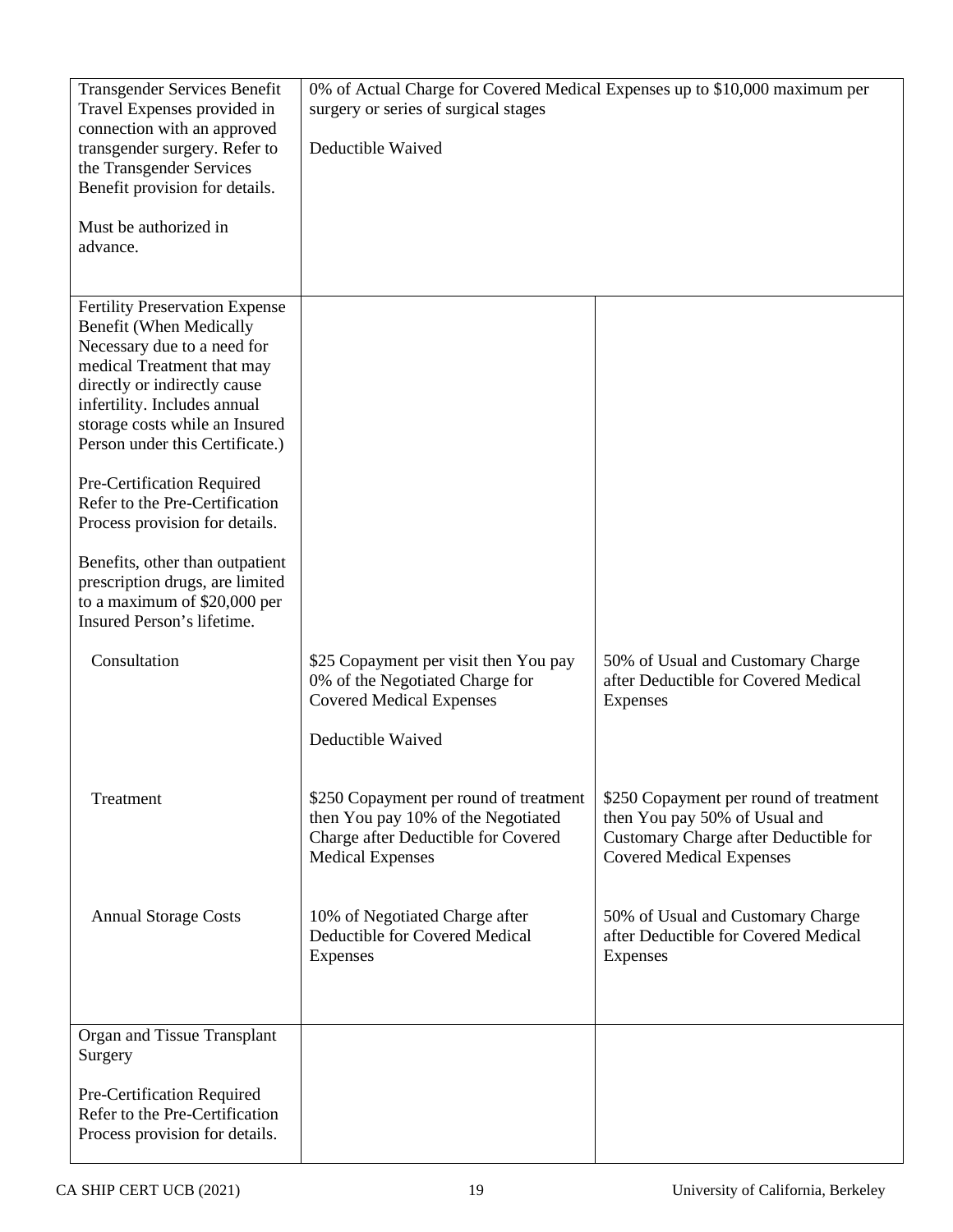| <b>Inpatient Benefits:</b>                                                                                                                                                                                                                                                                                           |                                                                                                                                |                                                                                                                                     |
|----------------------------------------------------------------------------------------------------------------------------------------------------------------------------------------------------------------------------------------------------------------------------------------------------------------------|--------------------------------------------------------------------------------------------------------------------------------|-------------------------------------------------------------------------------------------------------------------------------------|
| <b>Hospital Expenses</b>                                                                                                                                                                                                                                                                                             | \$250 Copayment per admission then<br>You pay 10% of the Negotiated Charge<br>after Deductible for Covered Medical<br>Expenses | \$500 Copayment per admission then You<br>pay 50% of Usual and Customary Charge<br>after Deductible for Covered Medical<br>Expenses |
| Physician's Visits while<br>Confined                                                                                                                                                                                                                                                                                 | 10% of the Negotiated Charge after<br>Deductible for Covered Medical<br>Expenses                                               | 50% of Usual and Customary Charge<br>after Deductible for Covered Medical<br>Expenses                                               |
| <b>Outpatient Benefits:</b><br>Physician's Office Visits                                                                                                                                                                                                                                                             | \$15 Copayment per visit then You pay<br>0% of the Negotiated Charge                                                           | 50% of Usual and Customary Charge<br>after Deductible for Covered Medical<br>Expenses                                               |
|                                                                                                                                                                                                                                                                                                                      | Deductible Waived                                                                                                              |                                                                                                                                     |
| Specialist/Consultant<br>Physician Services                                                                                                                                                                                                                                                                          | \$25 Copayment per visit then You pay<br>0% of the Negotiated Charge<br>Deductible Waived                                      | 50% of Usual and Customary Charge<br>after Deductible for Covered Medical<br>Expenses                                               |
|                                                                                                                                                                                                                                                                                                                      |                                                                                                                                |                                                                                                                                     |
| All other outpatient services                                                                                                                                                                                                                                                                                        | 10% of the Negotiated Charge after<br>Deductible for Covered Medical                                                           | 50% of Usual and Customary Charge<br>after Deductible for Covered Medical                                                           |
| An unrelated donor search is<br>limited to \$30,000 per<br>transplant                                                                                                                                                                                                                                                | Expenses                                                                                                                       | Expenses                                                                                                                            |
| Organ and Tissue Transplant<br><b>Surgery Travel Expenses</b><br>(recipient and companion or<br>donor transportation) provided<br>in connection with a covered<br>organ or tissue transplant.<br>Refer to the Organ and Tissue<br><b>Transplant Surgery provision</b><br>for details.<br>All travel expenses must be | 0% of Actual Charge for Covered Medical Expenses up to \$10,000 maximum per<br>transplant.<br>Deductible Waived                |                                                                                                                                     |
| authorized in advance.                                                                                                                                                                                                                                                                                               |                                                                                                                                |                                                                                                                                     |
| Shots and Injections, unless<br>considered under Preventive<br>Services:                                                                                                                                                                                                                                             |                                                                                                                                |                                                                                                                                     |
| Diphtheria/Tetanus/<br>Pertussis, Measles, Mumps<br>and Rubella;<br>Meningococcal; Varicella;<br>Influenza; Hepatitis A and<br>Hepatitis B; Pneumococcal;<br>Polio; Human<br>Papillomavirus; Cholera;<br>Typhoid; Yellow Fever;<br>Japanese B. Encephalitis;<br>and Lyme Vaccine.                                    | 0% of the Negotiated Charge after<br>Deductible for Covered Medical<br>Expenses                                                | 50% of Usual and Customary Charge<br>after Deductible for Covered Medical<br>Expenses                                               |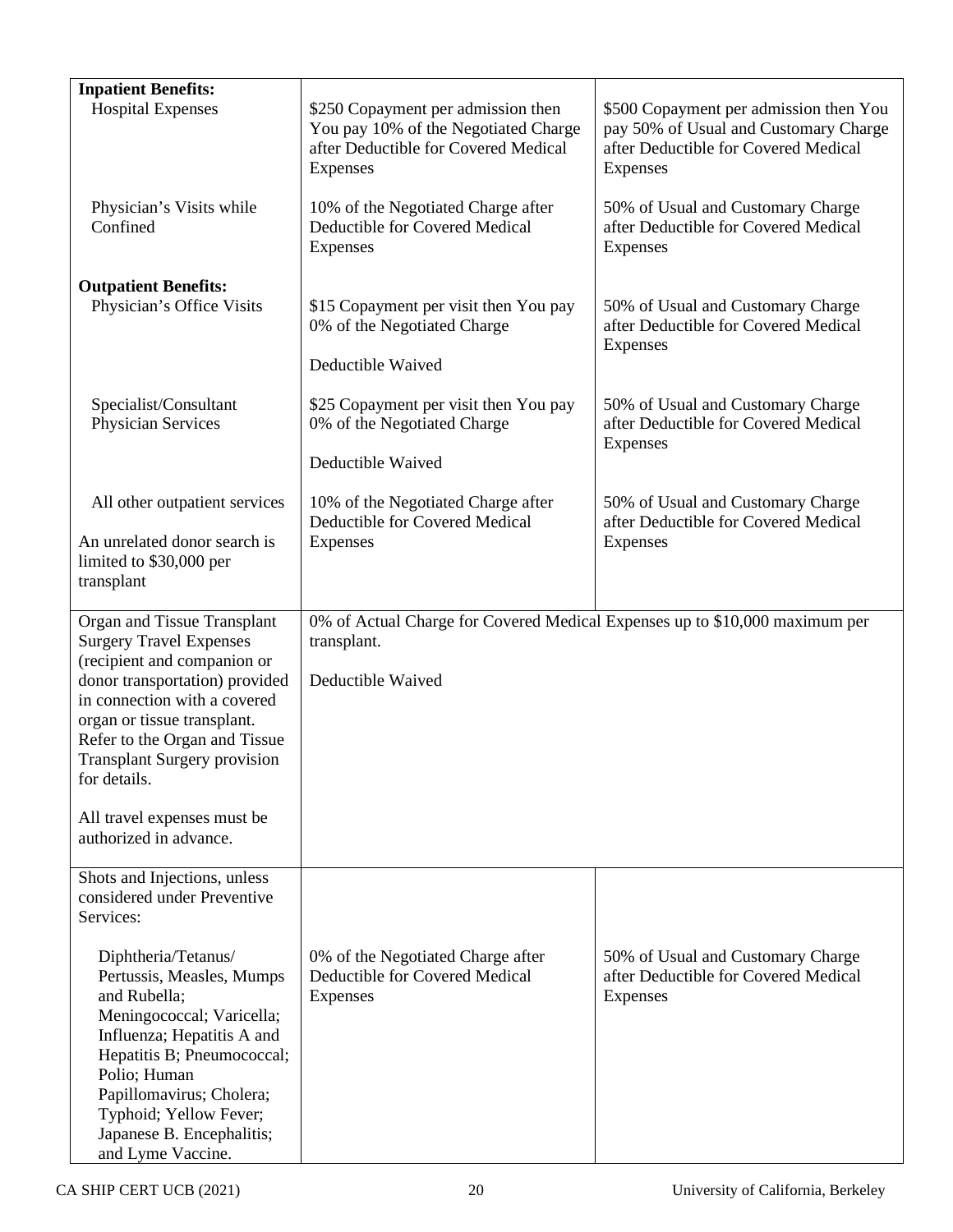| All other immunizations                                                                                                     | 10% of the Negotiated Charge after<br>50% of Usual and Customary Charge<br>Deductible for Covered Medical<br>after Deductible for Covered Medical<br>Expenses<br>Expenses |                                                                                       |
|-----------------------------------------------------------------------------------------------------------------------------|---------------------------------------------------------------------------------------------------------------------------------------------------------------------------|---------------------------------------------------------------------------------------|
| <b>Treatment</b> for<br>Temporomandibular Joint<br>(TMJ) Disorders                                                          | 10% of the Negotiated Charge after<br>Deductible for Covered Medical<br>Expenses                                                                                          | 50% of Usual and Customary Charge<br>after Deductible for Covered Medical<br>Expenses |
| Tuberculosis screening, Titers,<br>Quantiferon B tests including<br>shots (other than covered<br>under preventive services) | 0% of the Negotiated Charge after<br>Deductible for Covered Medical<br>Expenses                                                                                           | 50% of Usual and Customary Charge<br>after Deductible for Covered Medical<br>Expenses |
| Non-emergency Care While<br>Traveling Outside of the<br><b>United States</b>                                                |                                                                                                                                                                           |                                                                                       |
| <b>Inpatient Benefits:</b><br><b>Hospital Expenses</b>                                                                      | \$250 Copayment per admission then You pay 10% of Actual Charge after<br>Deductible for Covered Medical Expenses                                                          |                                                                                       |
| Physician's Visits while<br>Confined                                                                                        | 10% of Actual Charge after Deductible for Covered Medical Expenses                                                                                                        |                                                                                       |
| <b>Outpatient Benefits:</b><br>Physician's Office Visits                                                                    | \$15 Copayment per visit then You pay 0% of the Actual Charge<br>Deductible Waived                                                                                        |                                                                                       |
| Specialist/Consultant<br>Physician Services                                                                                 | \$25 Copayment per visit then You pay 0% of the Actual Charge<br>Deductible Waived                                                                                        |                                                                                       |
| All other outpatient services                                                                                               | 10% of the Actual Charge after Deductible for Covered Medical Expenses                                                                                                    |                                                                                       |

| <b>Mandated Benefits</b>                                                                |                                      |  |
|-----------------------------------------------------------------------------------------|--------------------------------------|--|
| <b>AIDS</b> Vaccine                                                                     | Same as any other Preventive Service |  |
| Alzheimer's Disease                                                                     | Same as any other Covered Sickness   |  |
| <b>Behavioral Health Treatment</b><br>for Pervasive Developmental<br>Disorder or Autism | Same as any other Covered Sickness   |  |
| Dental Anesthesia                                                                       | Same as any other Covered Sickness   |  |
| <b>Mastectomy Benefit</b>                                                               | Same as any other Covered Sickness   |  |
| Pediatric Asthma Services                                                               | Same as any other Covered Sickness   |  |
| Special Shoe Benefit                                                                    | Same as any other Covered Sickness   |  |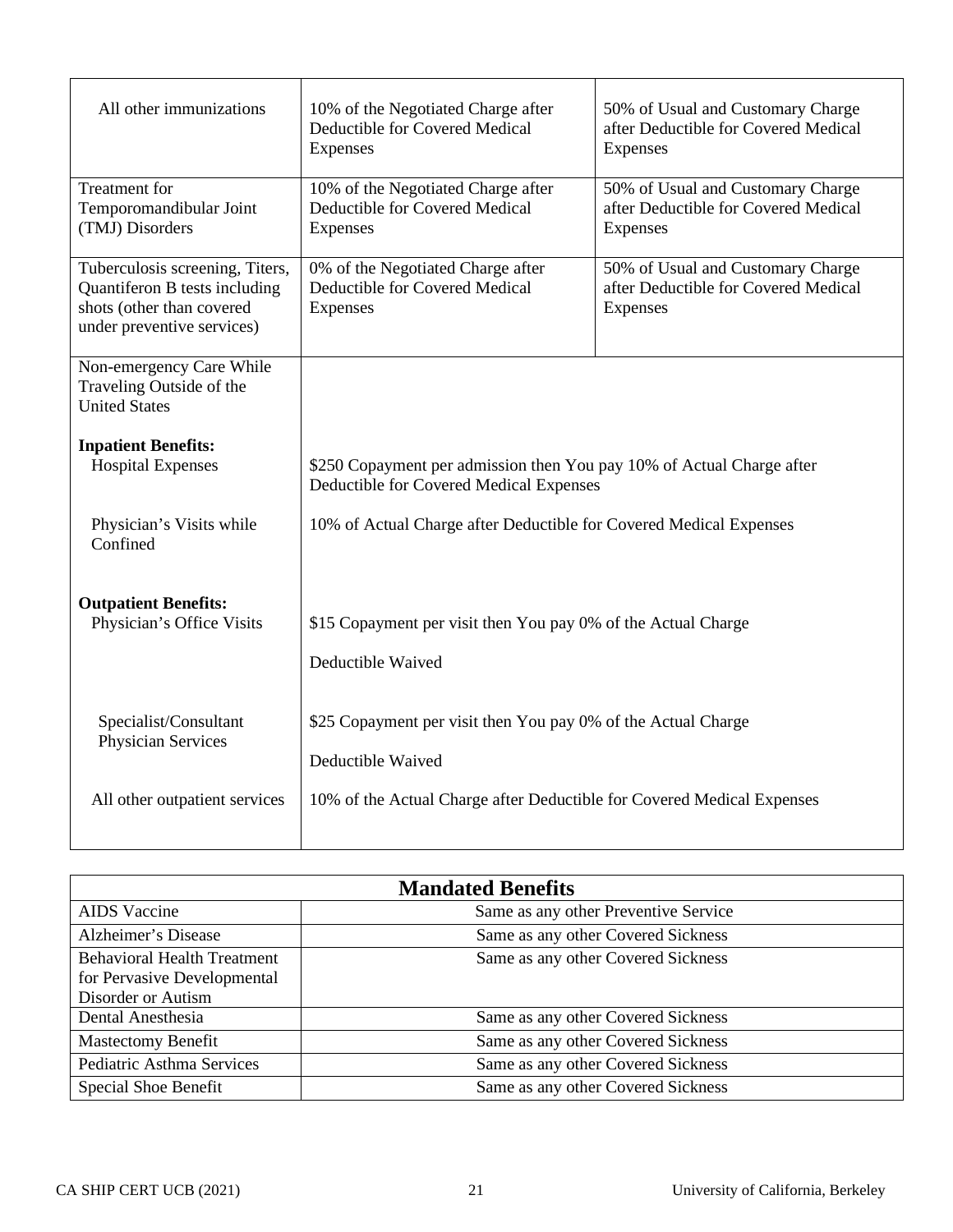# **ACCIDENTAL DEATH AND DISMEMBERMENT BENEFIT**

|--|--|--|

Loss must occur within 365 days of the date of a covered Accident.

Only one benefit will be payable under this provision, that providing the largest benefit, when more than one (1) loss occurs as the result of any one (1) Accident. This benefit is payable in addition to any other benefits payable under this Certificate.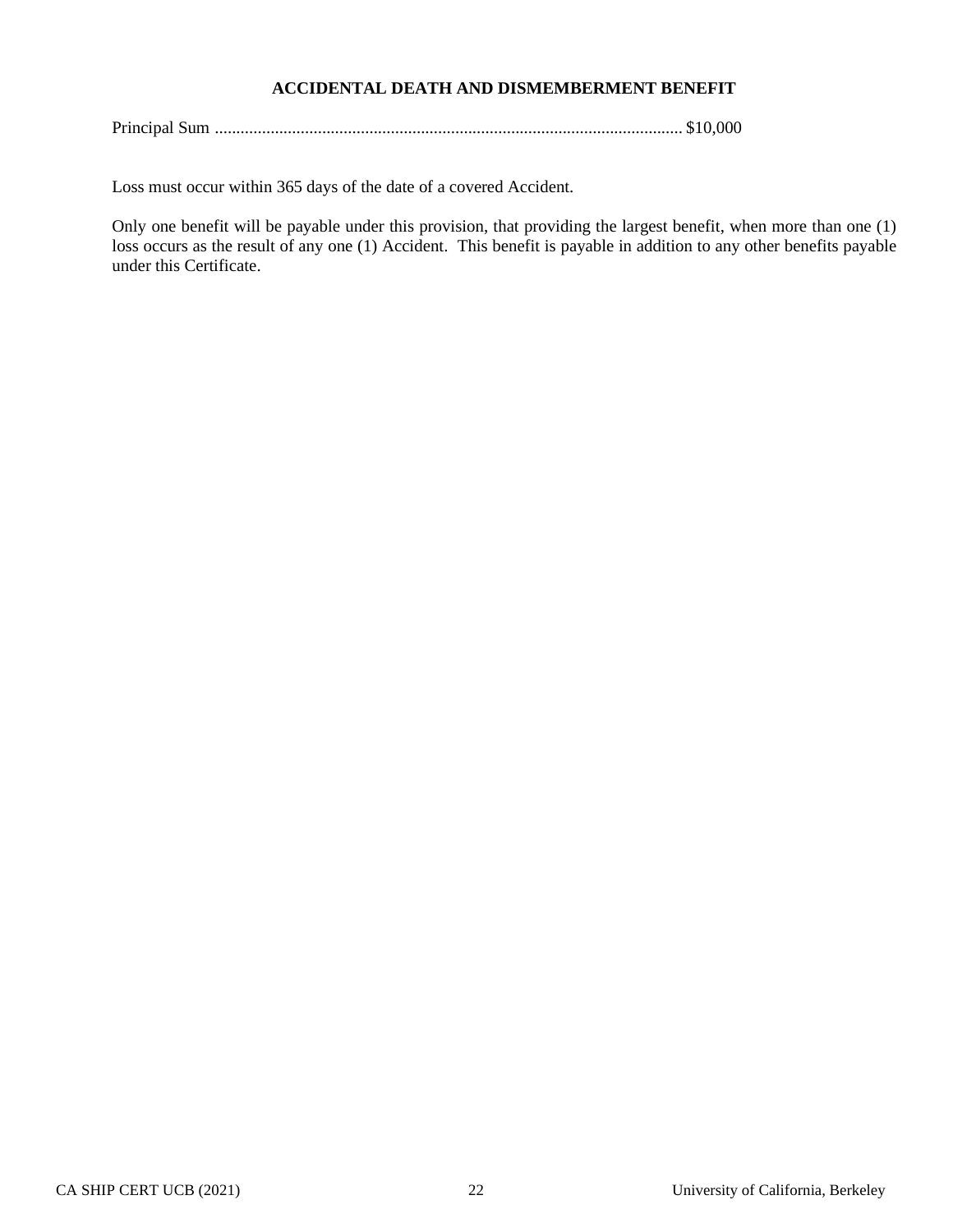### **SECTION I - ELIGIBILITY**

An eligible student must be enrolled in classes at the Policyholder's school for at least the first day of instruction following the effective date of the period for which he or she is enrolled and/or pursuant to his or her visa requirements for the period for which coverage is purchased.

Except in the case of medical withdrawal from school due to Sickness or Injury, any student who cancels enrollment or withdraws from the Policyholder's school prior to attending at least the first day of classes for the period for which he or she is enrolled shall not be covered under the insurance plan. A full refund of Premium will be made, minus the cost of any claim benefits paid by the Certificate. A student who graduates or withdraws after attending the first day of classes for the period for which he or she is enrolled will remain covered under this Certificate for the term purchased and no refund will be allowed.

A student withdrawing due to a medical withdrawal due to a Sickness or Injury may be eligible to continue coverage under this Certificate for himself/herself and his or her previously insured Dependents for one semester with the payment of any required premium. To be eligible, the student must have been enrolled in the Policyholder's Student Health Insurance Plan the semester immediately preceding the semester for which he or she is withdrawing due to a Sickness or Injury. The student must submit documentation or certification of the medical withdrawal and payment of any required premium must be made to Us at least 30 days prior to the medical leave of absence from the school, if the medical reason for the absence and the absence are foreseeable, or 30 days after the date of the medical leave from school.

All International Students are required to have a J-1 or F-1 Visa and their eligible Dependents (who are not U.S. citizens) are required to have a J-2 or F-2 Visa to be eligible for this insurance plan.

We maintain the right to investigate eligibility status and attendance records to verify that the Certificate eligibility requirements have been and continue to be met. If We discover that the Certificate eligibility requirements have not been met, Our only obligation is refund of premium less any claims paid.

Eligibility requirements must be met each time premium is paid to continue Coverage.

If You or Your Dependent has performed an act that constitutes fraud; or You have made an intentional misrepresentation of material fact during Your enrollment under this insurance plan in order to obtain coverage for a service, coverage will be terminated immediately upon written notice of termination delivered by Us to You and/or Your Dependent, as applicable. If termination is a result of Your action, coverage will terminate for You and Your Dependents. If termination is a result of Your Dependent's action, coverage will terminate for Your Dependent.

#### **Who is Eligible**

| <b>Class</b> | <b>Description of Class(es)</b>                                        |
|--------------|------------------------------------------------------------------------|
|              | All eligible full-time registered domestic and international           |
|              | undergraduate and graduate students of the Policyholder who carry at   |
|              | least 12 units per term, or who are approved by the Policyholder to    |
|              | be below 12 units per term.                                            |
|              | All non-registered graduate students of the Policyholder on filing fee |
|              | status; and all non-registered undergraduate students of the           |
|              | Policyholder on concurrent enrollment status.                          |

**Class 1**: All students, as determined by the Policyholder, are eligible for coverage under the Policy. Eligible students are required to have health insurance coverage and will be automatically enrolled in the Student Health Insurance Plan and the premium will be added to the student's registration fees unless proof of comparable coverage is provided by completing the waiver by the Policyholder's waiver deadline date.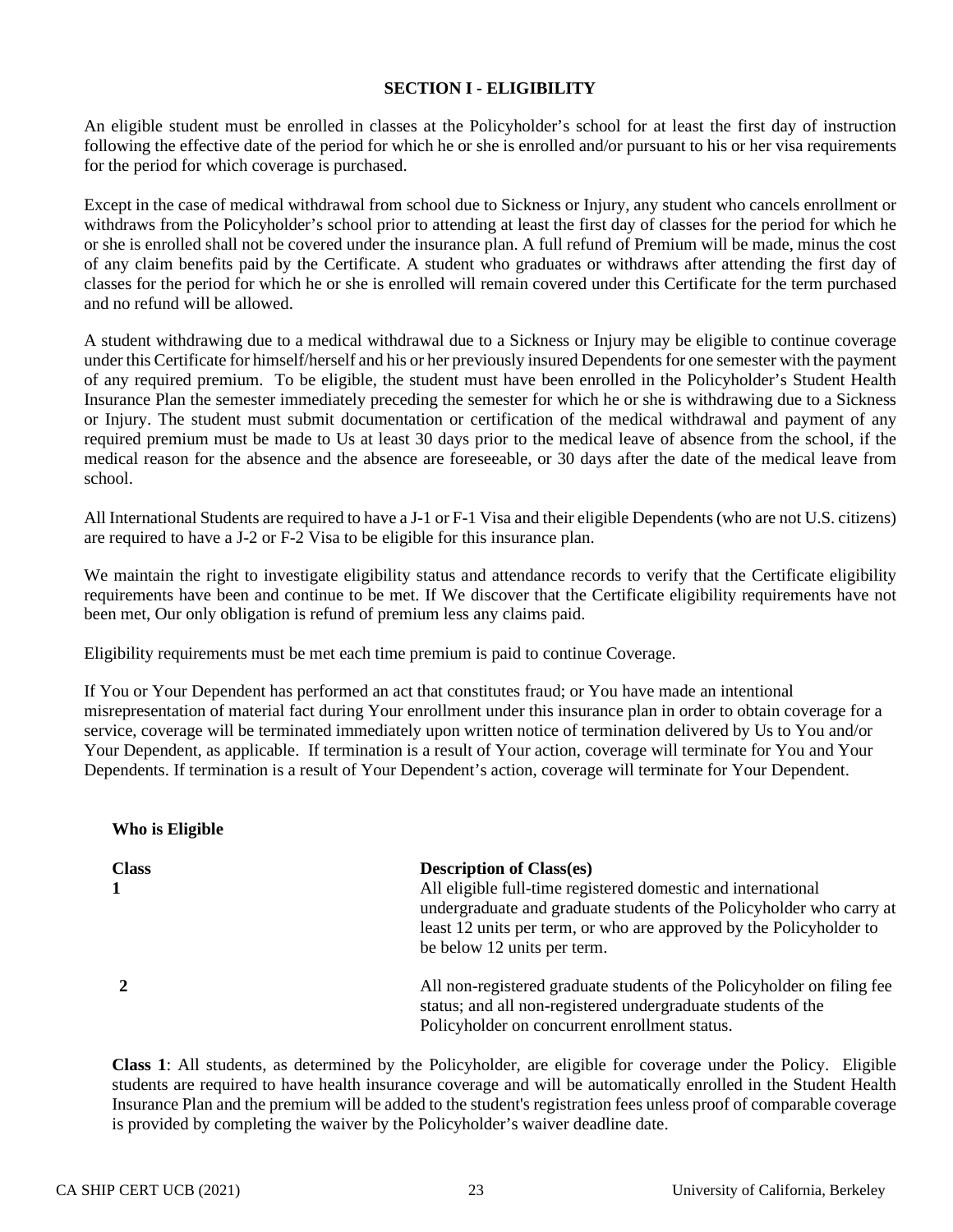**Class 2**: All students, as determined by the Policyholder, are eligible for coverage under the Policy. Eligible students are eligible to enroll in this Student Health Insurance Plan for a maximum of one semester on a voluntary basis. To be eligible, the student must have been enrolled in the Student Health Insurance Plan the semester immediately preceding the semester for which he or she is enrolling. Enrollment must be completed by the Policyholder's enrollment deadline date. Please call (510) 642-5700 for enrollment information.

### **Who is not Eligible:**

Students in the following University of California Berkeley programs may not be eligible to enroll in the insurance plan. This list is determined by the Policyholder and is subject to change. Please call (510) 642-5700 for enrollment information.

- Master of Advanced Study in Integrated Circuits
- Master of Information and Data Science, except students in the 5<sup>th</sup> year Masters of Information and Data Science Program
- Master of Information in Cybersecurity
- Evening and Weekend Master of Business Administration
- Executive Master of Business Administration
- Online/On-Campus Master of Public Health

Dependents are eligible for coverage under this plan.

Your Dependent may become eligible for coverage under this Certificate only when You become eligible; or within 60 days of a Qualifying Life Event.

# **SECTION II - EFFECTIVE AND TERMINATION DATES**

**Effective Dates:** Your Insurance under this Certificate will become effective on the later of:

- 1. The Policy Effective Date;
- 2. The beginning date of the term of coverage for which premium has been paid;
- 3. The day after Enrollment (if applicable) and premium payment are received by Us, Our authorized agent or the School.

Dependent's coverage, becomes effective on the later of:

- 1. The date Your coverage becomes effective; or
- 2. The date Your Dependent is enrolled for coverage, provided premium is paid when due.
- 3. The beginning date of the term for which premium has been paid; or
- 4. The day after the date the required individual Enrollment Form and premium payment are received by Us or Our authorized agent. This applies only when premium payment is made within 31 days of Your enrollment in the School's insurance plan; or
- 5. The Policy Effective Date.

# **Special Enrollment - Qualifying Life Event**

You, and Your Spouse or Child can also enroll for coverage within 60 days of the loss of coverage in a health plan if coverage was terminated because You, Your Spouse or Child are no longer eligible for coverage under the other health plan due to:

- a. Involuntary termination of the other health plan;
- b. Death of the Spouse;
- c. Legal separation, divorce or annulment;
- d. A Child no longer qualifies for coverage as a Child under the other health plan.

You, Your Spouse or Child can also enroll 60 days from exhaustion of Your COBRA or continuation coverage or if You gain a Dependent or become a Dependent through marriage, birth, adoption or placement for adoption.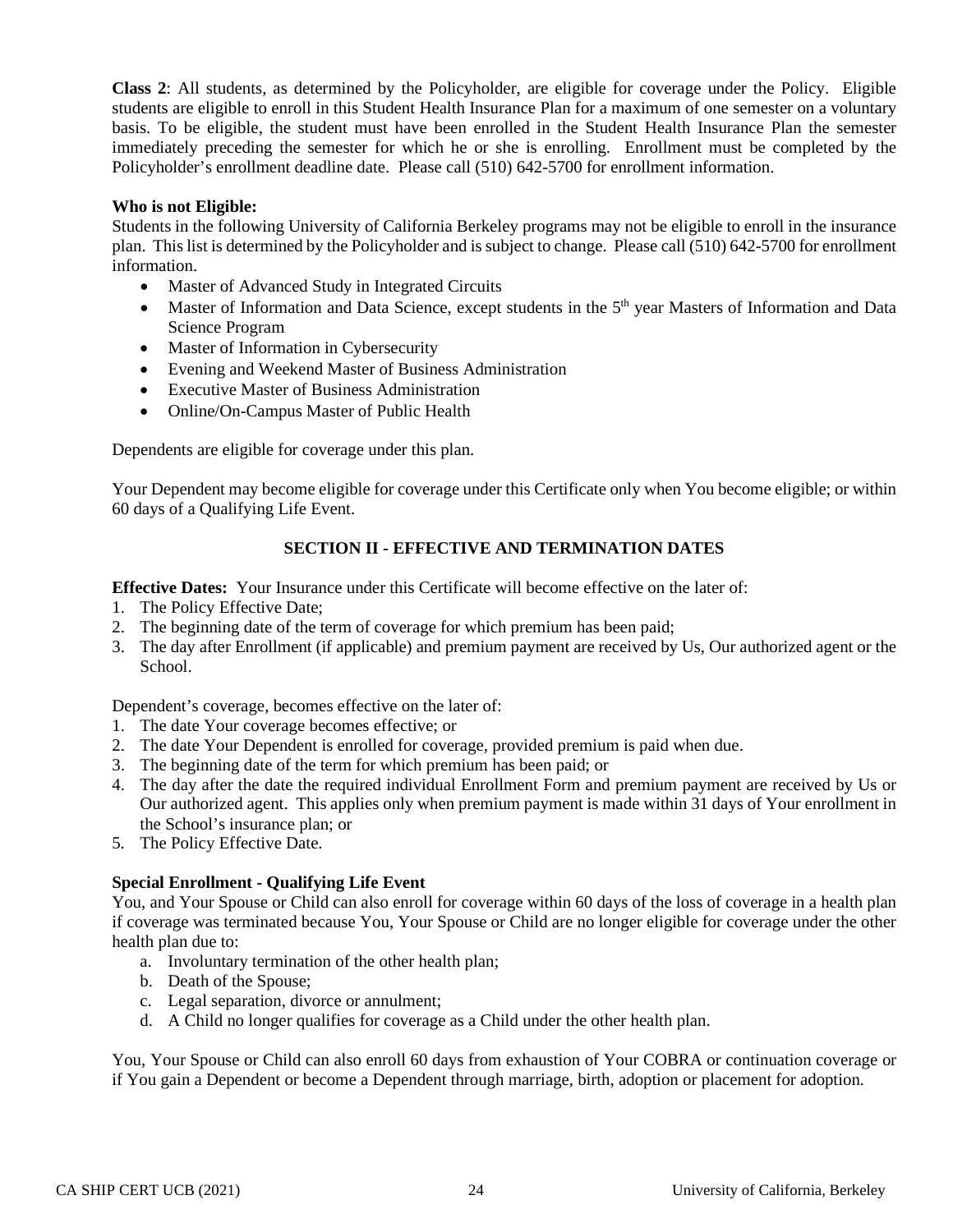We, or Our authorized agent, or the Policyholder, must receive notice and Premium payment within 60 days of the loss of coverage. The effective date of Your coverage will depend on when We, or Our authorized agent, or the Policyholder, receive proof of Your loss of coverage under another health plan and appropriate premium payment. Your coverage shall take effect on the latest of the following dates: (1) this Policy Effective Date; (2) the day after the date for which You lose Your coverage providing premium for Your coverage has been paid; (3) the date the Policyholder's term of coverage begins; or (4) the date You become a member of an eligible class of persons.

In addition, You, and Your Spouse or Child, can also enroll for coverage within 60 days of the occurrence of one of the following events:

- 1. You or Your Spouse or Child loses eligibility for Medi-Cal or a state child health plan.
- 2. You or Your Spouse or Child become eligible for Medi-Cal or a state child health plan.

We must receive notice and Premium payment within 60 days of the loss of 1 of these events. The effective date of Your coverage will depend on the date We receive Your completed enrollment information and required premium.

**Termination Dates:** Your insurance will terminate on the earliest of:

- 1. The date this Certificate terminates; or
- 2. The end of the period of coverage for which premium has been paid; or
- 3. The date You cease to be eligible for the insurance; or
- 4. The date You enter military service or
- 5. On any premium due date the Policyholder fails to pay the required premium for You except as the result of an inadvertent error and subject to any Grace Period provision.

Your Dependent's insurance will terminate on the earliest of:

- 1. The date Your insurance ends; or
- 2. The date Your Dependent cease to be eligible for the insurance; or
- 3. The end of the period of coverage for which premium has been paid.

### **Dependent Child Coverage:**

**Newly Born Children -** A newly born child of Yours will be covered from the moment of birth. Such newborn child will be covered for Medically Necessary health care services for an initial period of 31 days. This includes the necessary care and Treatment of medically diagnosed congenital defects and birth abnormalities from the moment of birth. If additional premium is required, to continue coverage beyond this initial 31-day period, You must notify Us, or Our authorized agent, of the birth so We can generate an updated premium bill so a timely premium payment is made. If an additional premium is not required, We request that the Insured Student notify Us, or Our authorized agent, of the birth to ensure proper claims adjudication.

**Adopted Children -** Dependent Child Coverage also applies to any child adopted or placed for adoption irrespective of whether the adoption has become final.

We must receive:

- 1. Notification of a child's placement for adoption within 31 days of the placement; and
- 2. Any premium required for the child.

We will provide coverage for the child placed for adoption as long as You

- 1. Have custody of the child;
- 2. Your coverage under this Certificate remains in effect; and
- 3. The required premiums are furnished to Us.

As it pertains to this provision:

**Child** means, in connection with an adoption or placement for adoption, an individual who has not attained the age of 18 as of the date of the adoption or placement for adoption.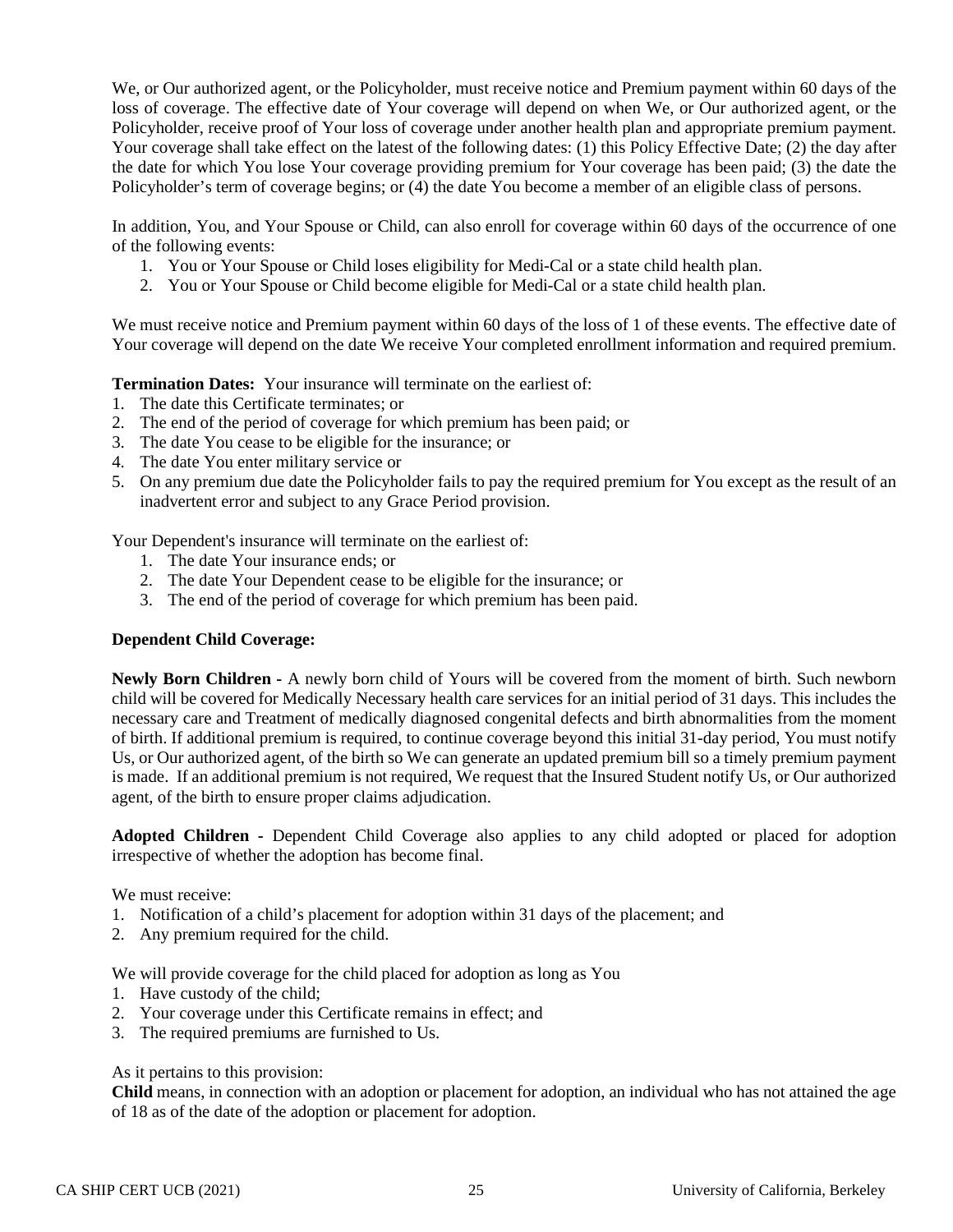**Placement for adoption** means the assumption and retention by a person of a legal obligation for total or partial support of a child in anticipation of the adoption of a child. The child's placement with a person terminates upon the termination of the legal obligation.

## **Disabled Children:** If:

- 1. There is Dependent coverage; and
- 2. This Certificate provides that coverage of a Dependent child will terminate upon attainment of a specified age.

We will not terminate the coverage of such child due to attainment of that age while the child is and continues to be both:

- 1. Incapable of self-sustaining employment by reason of developmental disability or physical handicap; and
- 2. Chiefly dependent upon You for support and maintenance.

Proof of such incapacity and dependence shall be furnished to Us within 31 days of the child's attainment of the limiting age. Upon request, We may require proof satisfactory to Us of the continuance of such incapacity and dependency. We may not request this more frequently than annually after the 2-year period following the child's attainment of the limiting age.

**Extension of Benefits:** Coverage under this Certificate ceases on the Termination Date of Your insurance coverage. However, coverage for You will be extended if You are Hospital Confined for a Covered Injury or Covered Sickness and under a Physician's care on the date Your insurance coverage terminates. We will continue to pay benefits for that Covered Injury or Covered Sickness until the earliest of: (1) the date the Hospital Confinement ends; or (2) the end of the 30 day period following the date Your coverage terminated.

Dependents that are newly acquired during Your Extension of Benefits period are not eligible for benefits under this provision.

**Reinstatement Of Reservist After Release From Active Duty:** If Your insurance or an eligible Dependent's insurance ends due to Your being called or ordered to active duty, such insurance will be reinstated without any waiting period when You return to School and satisfy the eligibility requirements defined by the School or College.

**Refund of Premium:** Premiums received by Us are fully earned upon receipt. Refund of Premium will be considered only for an Insured Student entering the Armed Forces of any country. Such a student will not be covered under this Certificate as of the date of his/her entry into the service. Insurance for the student's covered Dependent(s) will end when insurance for the student ends. If an Insured Student's Dependent enters the Armed Forces of any country, such a Dependent will not be covered under this Certificate as of the date of his/her entry into the service. A pro rata refund of premium (less any claims paid) will be made upon written request received by Us, or Our authorized agent, within 45 days of the Dependent's entry into service.

# **SECTION III – DEFINITIONS**

These are key words used in this Certificate. They are used to describe the Policyholder's rights as well as Ours. Reference should be made to these words as the Certificate is read.

**Accident** means a sudden, unforeseeable external event which directly and from no other cause, results in an Injury.

**Actual Charge** means the charge for the Treatment by the provider who furnishes it.

**Ambulance Service** means Medically Necessary transportation to or from a Hospital by a licensed Ambulance whether ground, air or water Ambulance.

**Ambulatory Surgical Center** means a facility which meets licensing and other legal requirements and which:

- 1. Is equipped and operated to provide medical care and Treatment by a Physician;
- 2. Does not provide services or accommodations for overnight stays;
- 3. Has a medical staff that is supervised full-time by a Physician;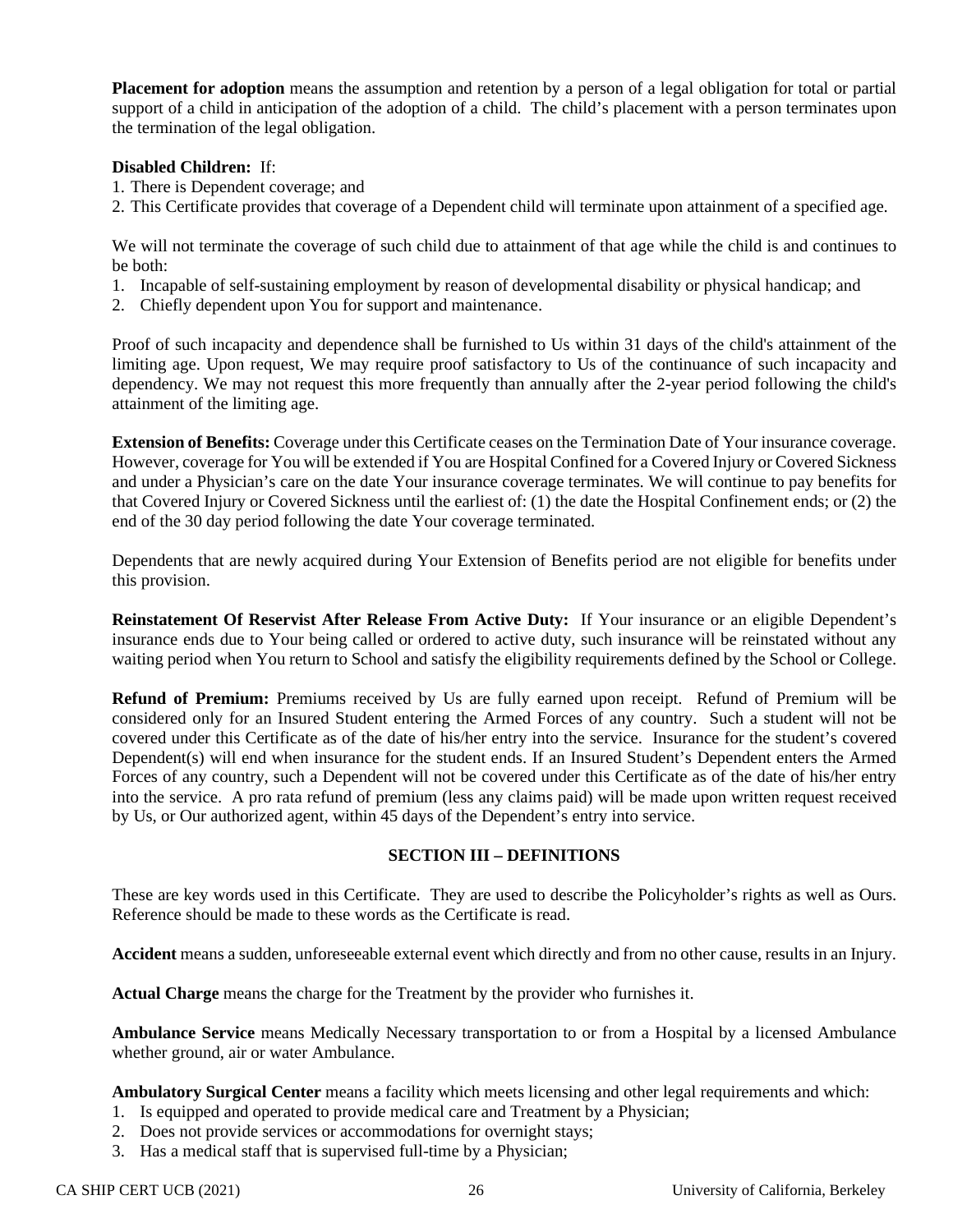- 4. Has full-time services of a licensed registered nurse at all times when patients are in the facility;
- 5. Has at least one operating room and one recovery room and is equipped to support any surgery performed;
- 6. Has x-ray and laboratory diagnostic facilities;
- 7. Maintains a medical record for each patient; and
- 8. Has a written agreement with at least one Hospital for the immediate transfer of patients who develop complications or need Confinement.

**Anesthetist** means a Physician or Nurse who administers anesthesia during a surgical procedure. He or she may not be an employee of the Hospital where the surgical procedure is performed.

**Assistant Surgeon** means a Physician who assists the Surgeon who actually performs a surgical procedure.

**Brand-Name Prescription Drug** means a Prescription Drug whose manufacture and sale is controlled by a single company as a result of a patent or similar right. Refer to the Formulary for the tier status.

**Certificate:** The Certificate issued by Us, including the Schedule of Benefits and any attached riders.

**Coinsurance** means the percentage of Covered Medical Expenses that You pay. The Coinsurance percentage is stated in the Schedule of Benefits. The Coinsurance is separate and not part of the Deductible and Copayment.

**Complications of Pregnancy** means conditions that require Hospital Confinements before the pregnancy ends and whose diagnoses are distinct from but caused or affected by pregnancy. These conditions are acute nephritis or nephrosis, cardiac decompensation, missed abortion, or similar conditions as severe as these.

Complications of Pregnancy also include non-elective cesarean section, termination of an ectopic pregnancy, and spontaneous termination when a live birth is not possible. (This does not include voluntary abortion.)

Complications of Pregnancy do not include false labor, occasional spotting or Physician prescribed rest during the period of pregnancy, morning Sickness, preeclampsia, and similar conditions not medically distinct from a difficult pregnancy.

**Confinement/Confined** means an uninterrupted stay following admission to a health care facility. The readmission to a health care facility for the same or related condition, within a seventy-two (72) hour period, will be considered a continuation of the Confinement. Confinement does not include observation, which is a review or assessment of eighteen (18) hours or less, of a condition that does not result in admission to a Hospital or health care facility.

**Copayment** means a specified dollar amount You must pay for specified Covered Medical Expenses. Any Copayment amounts are shown in the Schedule of Benefits.

**Covered Injury/Injury** means a bodily injury due to an unforeseeable, external event which results independently of disease, bodily infirmity or any other cause. All injuries sustained in any one Accident, all related conditions and recurrent symptoms of these injuries are considered a single Injury.

**Covered Medical Expense** means those Medically Necessary charges for any Treatment, service, or supplies that are:

- 1. Not in excess of the Usual and Customary Charge therefore;
- 2. Not in excess of the charges that would have been made in the absence of this insurance;
- 3. Not in excess of the Negotiated Charge; and
- 4. Incurred while Your Certificate is in force, except with respect to any expenses payable under the Extension of Benefits Provision.

**Covered Sickness** means an illness, disease or condition including pregnancy and Complications of Pregnancy that impairs Your normal function of mind or body and which is not the direct result of an Injury which results in Covered Medical Expenses. Covered Sickness includes Mental Health Disorders and Substance Use Disorders.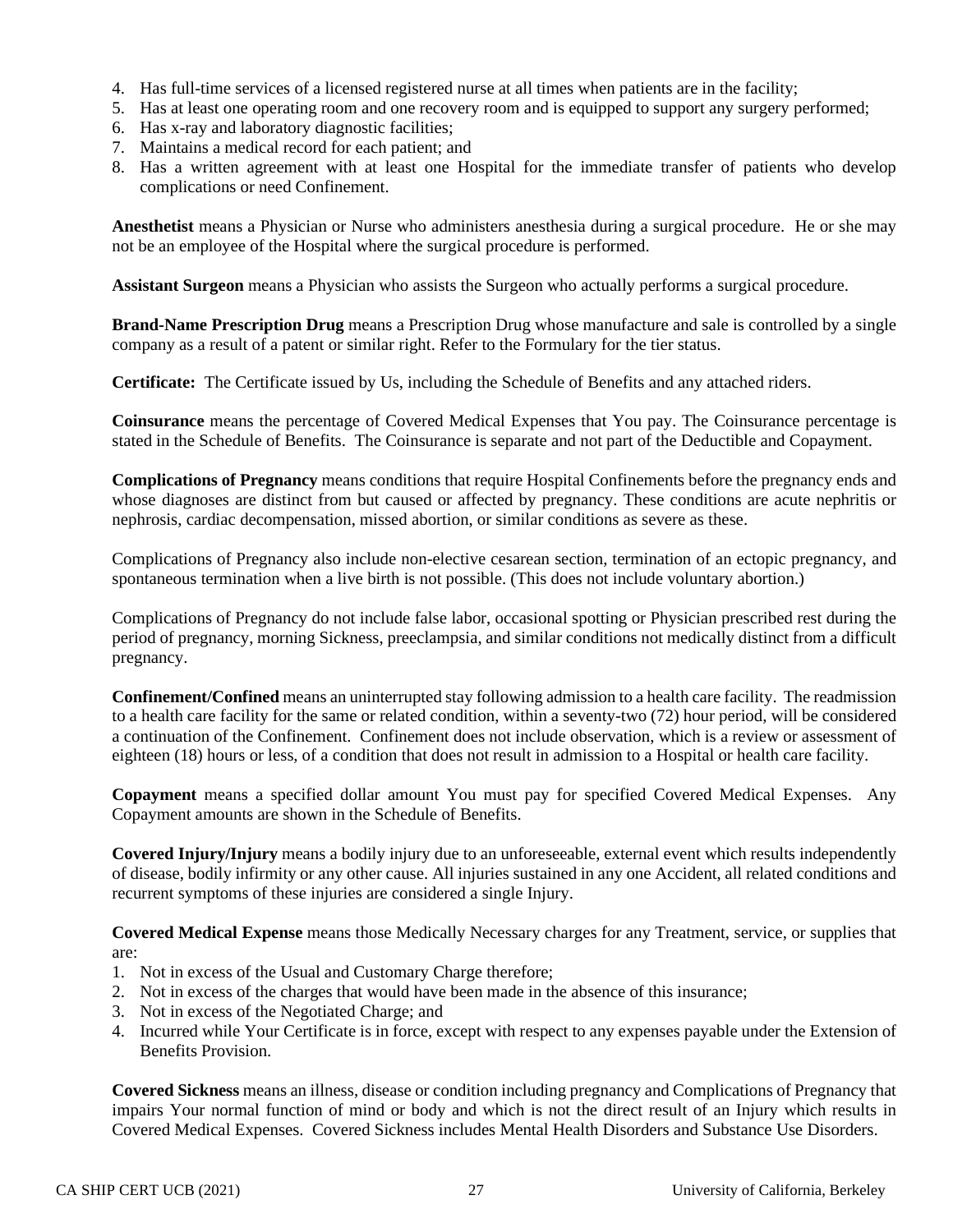**Custodial Care** means care that is mainly for the purpose of meeting non-medical personal needs. This includes help with activities of daily living and taking medications. Activities of daily living include: bathing, dressing or grooming, eating, toileting, walking and getting in and out of bed. Custodial Care can usually be provided by someone without professional and medical skills or training.

**Deductible** means the dollar amount of Covered Medical Expenses You must pay before benefits are payable under this Certificate. The amount of the Deductible, if any, will be shown in the Schedule of Benefits.

**Dental provider** means any individual legally qualified to provide dental services or supplies.

### **Dependent** means:

- 1. An Insured Student's lawful Spouse or Domestic Partner who resides with the Insured Student;
- 2. An Insured Student's or Spouse's or Domestic Partner's dependent biological or adopted child or stepchild under age 26; or
- 3. A child under age 26 who is under the Insured Student's legal guardianship or who the Insured Student is required to cover due to a Qualified Medical Child Support Order (QMCSO); and
- 4. An Insured Student's or Spouse's or Domestic Partner's unmarried biological or adopted child or stepchild or child who is under the Insured Student's legal guardianship or child who the Insured Student is required to cover due to QMCSA who has reached age 26 and who is:
	- a. primarily dependent upon the Insured Student for support and maintenance; and
	- b. incapable of self-sustaining employment by reason of intellectual disability, mental illness or disorder or physical disability.

Proof of the child's incapacity or dependency must be furnished to Us for an already enrolled child who reaches the age limitation, or when an Insured Student enrolls a new disabled child under the plan.

**Domestic Partner** means two adults who have chosen to share one another's lives in an intimate and committed relationship of mutual caring.

A domestic partnership shall be established in California when both persons file a Declaration of Domestic Partnership with the Secretary of State pursuant to this division, and, at the time of filing, all of the following requirements are met:

- 1. Neither person is married to someone else or is a member of another domestic partnership with someone else that has not been terminated, dissolved, or adjudged a nullity.
- 2. The two persons are not related by blood in a way that would prevent them from being married to each other in this state.
- 3. Both persons are at least 18 years of age, except as provided in Section 297.1.
- 4. Both persons are capable of consenting to the domestic partnership.

A domestic partnership that has not been registered with the State of California must meet the following requirements to be considered a domestic partnership under this Certificate:

- 1. Both persons must be each other's sole Domestic Partner in a long-term, committed relationship and must intend to remain so indefinitely.
- 2. Neither person is married to someone else or is a member of another domestic partnership with someone else that has not been terminated, dissolved, or adjudged a nullity.
- 3. The two persons are not related by blood in a way that would prevent them from being married to each other in this state.
- 4. Both persons must be at least 18 years of age and capable of consenting to the relationship.
- 5. Both persons must be financially interdependent.
- 6. The two persons must share a common residence.
- 7. The Policyholder's Declaration of Domestic Partnership Form must be completed and accepted by the Policyholder.

Any references herein to Spouse and marriage include Domestic Partners and domestic partnerships.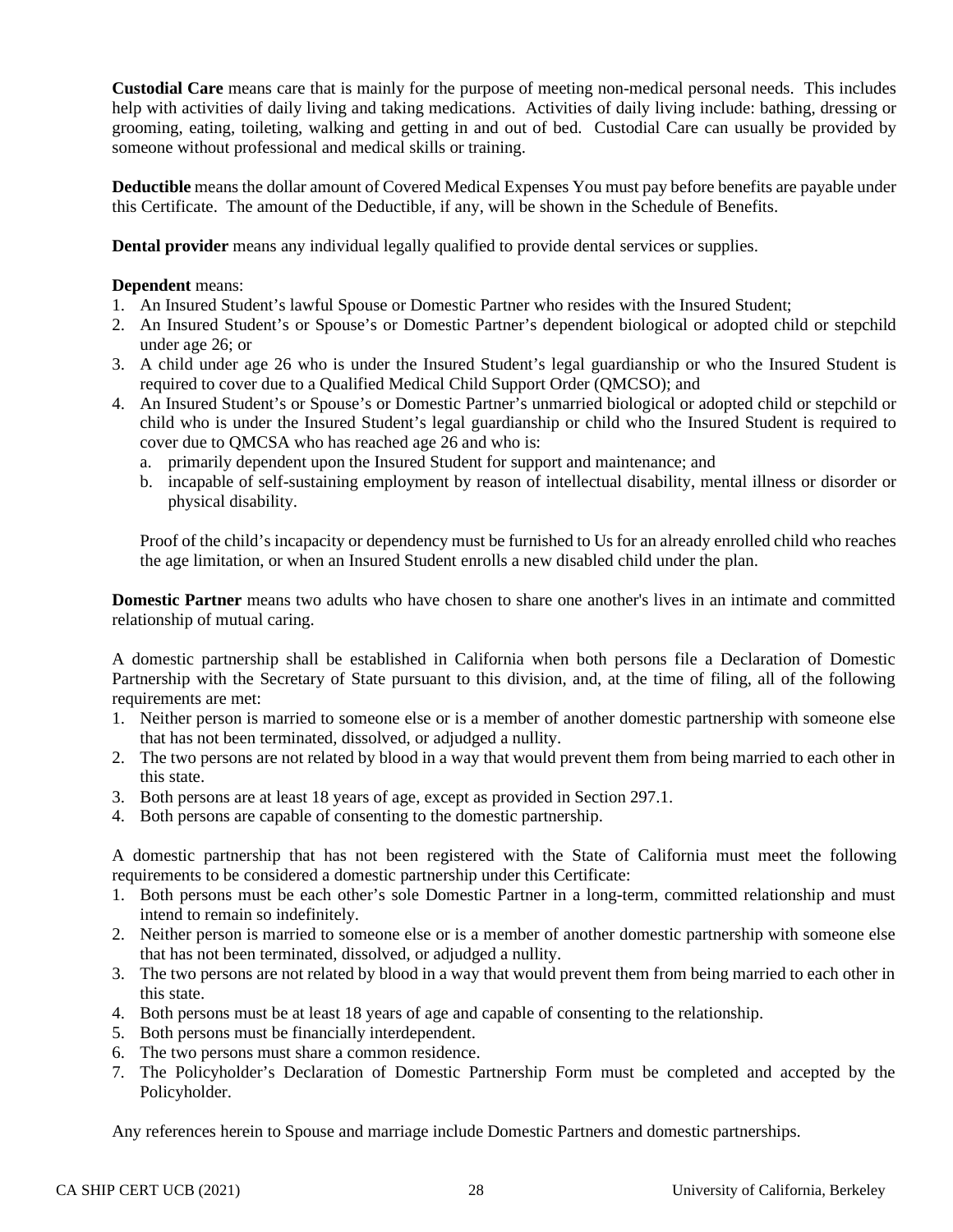## **Durable Medical Equipment** means a device which:

- 1. Is primarily and customarily used for medical purposes, is specially equipped with features and functions that are generally not required in the absence of Sickness or Injury and is able to withstand repeated use;
- 2. Is used exclusively by You;
- 3. Is routinely used in a Hospital but can be used effectively in a non-Medical Facility;
- 4. Can be expected to make a meaningful contribution to treating Your Sickness or Injury; and
- 5. Is prescribed by a Physician and the device is Medically Necessary for rehabilitation.

Durable Medical Equipment does not include:

- 1. Comfort and convenience items;
- 2. Equipment that can be used by Immediate Family Members other than You;
- 3. Health exercise equipment; and
- 4. Equipment that may increase the value of Your residence.

**Effective Date** means the date coverage becomes effective.

**Elective Surgery or Elective Treatment** means those health care services or supplies not Medically Necessary for the care and Treatment of a Covered Injury or Covered Sickness. Elective surgery does not include Plastic, Cosmetic, or Reconstructive Surgery required to correct an abnormality caused by a Covered Injury or Covered Sickness or covered Transgender Services.

**Eligible Student** means a student who meets all eligibility requirements of the School named as the Policyholder.

**Emergency Medical Condition** means a Covered Sickness or Injury for which immediate medical Treatment is sought at the nearest available facility. The Condition must be one which manifests itself by acute symptoms which are sufficiently severe (including severe pain) that a prudent layperson with average knowledge of health and medicine could reasonably expect the absence of immediate medical attention to result in any of the following:

- 1. Placing the health of the individual (or, with respect to a pregnant woman, the health of the woman or her unborn child) in serious jeopardy;
- 2. Serious impairment to bodily functions; or
- 3. Serious dysfunction of any bodily organ or part.

**Emergency Services** means, with respect to an Emergency Medical Condition: transportation services, including but not limited to ambulance services, and covered inpatient and outpatient Hospital services furnished by a Hospital or Physician qualified to furnish those services that are needed to evaluate or Stabilize an Emergency Medical Condition.

**Essential Health Benefits** mean benefits that are defined in section 1302(b) of the Patient Protection and Affordable Care Act and as further defined by the Secretary of the United States Department of Health and Human Services and includes the following categories of Covered Services:

- 1. Ambulatory patient services;
- 2. Emergency services;
- 3. Hospitalization;
- 4. Maternity and newborn care;
- 5. Mental Health Disorder and Substance Use Disorder services, including behavioral health Treatment;
- 6. Prescription drugs;
- 7. Rehabilitative and Habilitative services and devices;
- 8. Laboratory services;
- 9. Preventive and wellness services and chronic disease management; and
- 10. Pediatric services, including oral and vision care.

**Experimental/Investigative** means the service or supply has not been demonstrated in scientifically valid clinical trials and research studies to be safe and effective for a particular indication. For further explanation, see definition of Medically Necessary/Medical Necessity provision.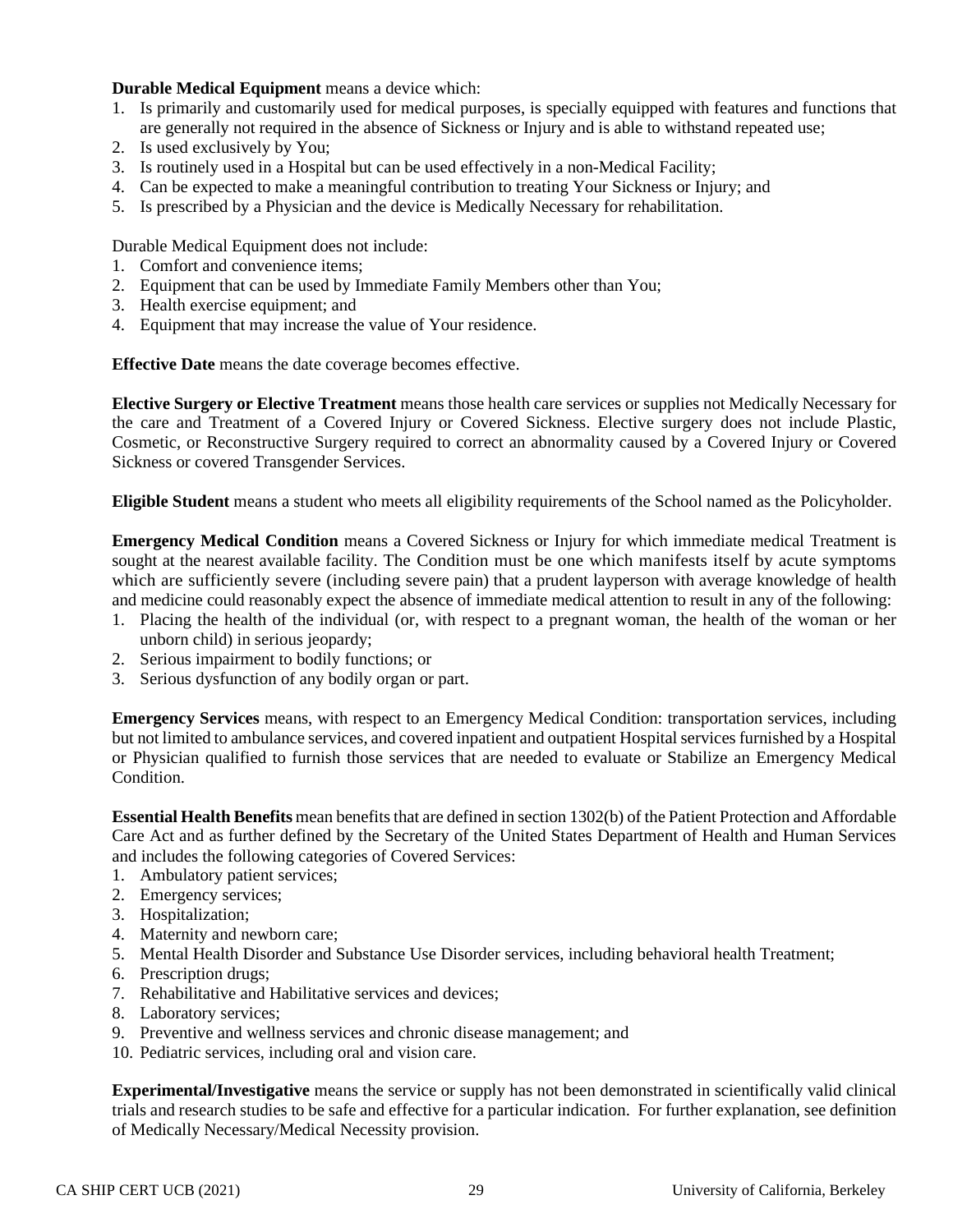**Inpatient Rehabilitation Facility** means a licensed institution devoted to providing medical and nursing, care over a prolonged period, such as during the course of the rehabilitation phase after an acute sickness or injury.

**Formulary** means a list of medications designed to manage prescription costs without affecting the quality of care by identifying and encouraging use of the most clinically effective and cost-effective medications. The Formulary indicates the type of drug and tier status.

**Generic Prescription Drug** means any Prescription Drug that is not a Brand-Name Prescription Drug. Refer to the Formulary for the tier status.

**Habilitation/Habilitative Services** means health care services and devices that help You keep, learn, or improve skills and functions for daily living. Habilitative Services may include such services as Physical Therapy, occupational therapy, and speech therapy.

**Home Country** means Your country of citizenship. If You have dual citizenship, Your Home Country is the country of the passport You used to enter the United States. Your Home Country is considered the Home Country for any International Dependent of Yours while insured under this Certificate.

**Home Health Care Agency** means an agency that:

- 1. Is constituted, licensed and operated under the provision of Title XVIII of the Federal Social Security Act, or qualified to be so operated if application was made, and certified by the jurisdiction in which the Home Health Care plan is established; and
- 2. Is engaged primarily in providing skilled nursing facility services and other therapeutic services in Your Home under the supervision of a Physician or a Nurse; and
- 3. Maintains clinical records on all patients.

**Home Health Care** means the continued care and treatment if:

- 1. Your institutionalization would have been required if Home Health Care was not provided; and
- 2. Your Physician establishes and approves in writing the plan of treatment covering the Home Health Care service; and
- 3. Home Health Care is provided by:
	- a. a Hospital that has a valid operating certificate and is certified to provide Home Health Care services; or
	- b. a public or private health service or agency that is licensed as a Home Health Care Agency under title 19, subtitle 4 of the General Health Article to provide coordinated Home Health Care.

**Hospice**: means a coordinated plan of home and Inpatient care which treats the terminally ill patient and family as a unit. It provides care to meet the special needs of a family unit during the final stages of a terminal illness and during the bereavement. Care is provided by a team of: trained medical personnel, homemakers, and counselors. The team acts under an independent Hospice administration. It helps the family unit cope with: physical, psychological, spiritual, social, and economic stresses.

**Hospital:** A facility which provides diagnosis, treatment, and care of persons who need acute Inpatient Hospital care under the supervision of Physicians and provides 24-hour nursing service by Registered Nurses on duty or call. It must be licensed as a general acute care Hospital according to state and local laws. Hospital shall also include a psychiatric health facility for the treatment of mental or psychoneurotic disorders. Hospital also includes tax- supported institutions, which are not required to maintain surgical facilities.

Hospital also includes an Ambulatory Surgical Center or ambulatory medical center; and a birthing facility certified and licensed as such under the laws where located. It shall also include Rehabilitative facilities if such is specifically required for Treatment of physical disability.

Facilities primarily treating drug addiction or Alcoholism that are licensed to provide these services are also included in this definition. Hospital does not include a place primarily for rest, the aged, a place for educational or Custodial Care or Hospice.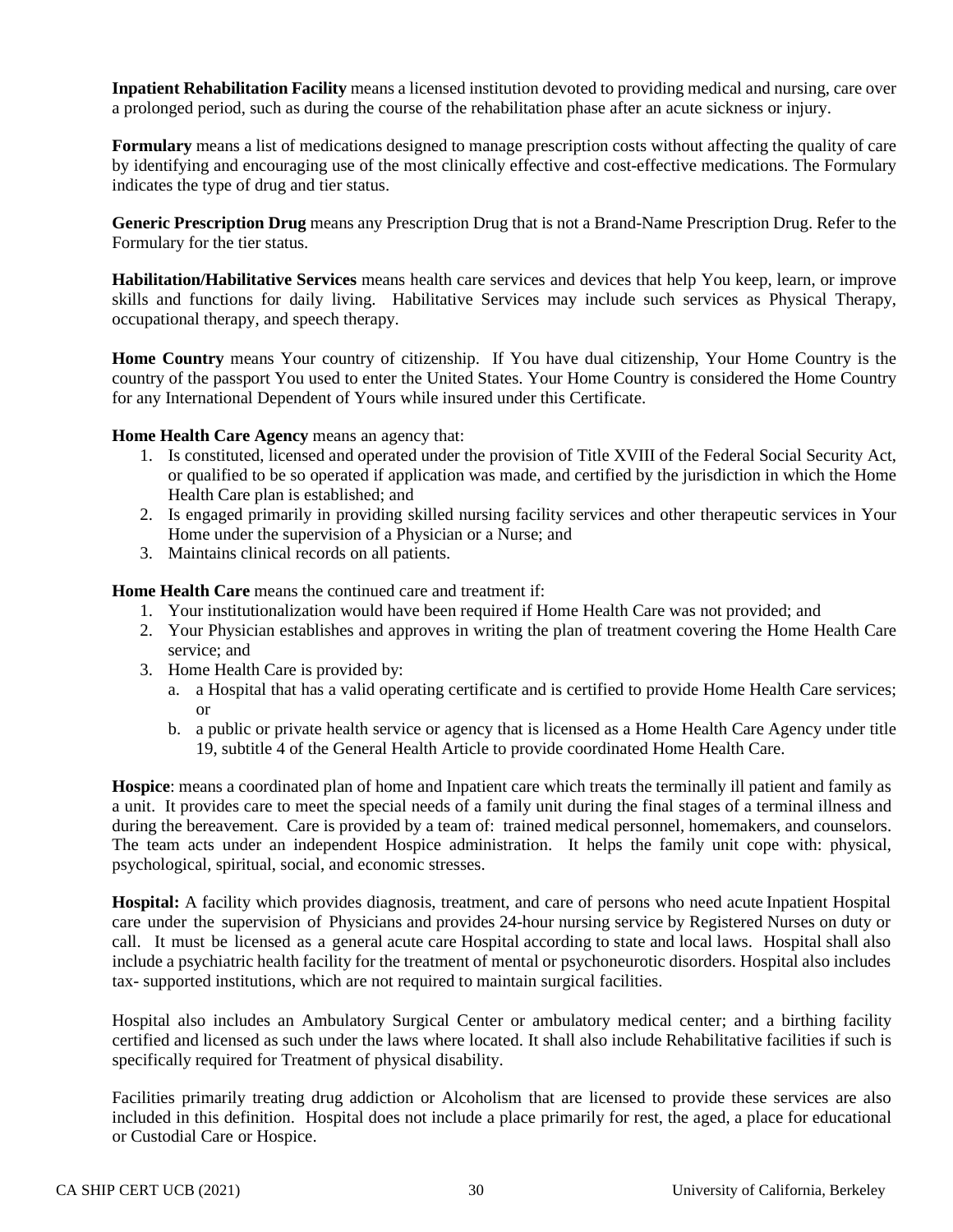**Immediate Family Member** means You and Your spouse or the parent, child, brother or sister of You or Your spouses.

**In-Network Providers** are Physicians, Hospitals and other healthcare providers who have contracted with Us to provide specific medical care at negotiated prices.

**Insured Person** means an Insured Student or Dependent of an Insured Student while insured under this Certificate.

**Insured Student** means a student of the Policyholder who is eligible and insured for coverage under this Certificate.

**International Student** means an international student:

- 1. With a current passport and a student Visa;
- 2. Who is temporarily residing outside of his or her Home Country; and
- 3. Is actively engaged as a student or in educational research activities through the Policyholder.

In so far as this Certificate is concerned, permanent residents or those who have applied for Permanent Residency Status are not considered to be an International Student.

**Loss** means medical expense caused by an Injury or Sickness which is covered by this Certificate.

**Medical Facility** is a Hospital; Ambulatory Surgical Center; bariatric surgery center; dialysis center; rehabilitation facility; Skilled Nursing Facility; Hospice; Urgent Care Center; Home Health Agency; Student Health Center; or other duly licensed healthcare facility legally operating within the scope of their license.

**Medically Necessary** or **Medical Necessity** means health care services that a Physician, exercising prudent clinical judgment, would provide for the purpose of preventing, evaluating, diagnosing or treating an illness, injury, disease or its symptoms, and that are:

- 1. In accordance with generally accepted standards of medical practice;
- 2. clinically appropriate, in terms of type, frequency, extent, site and duration and considered effective for an illness, injury or disease; and
- 3. not primarily for the convenience of an Insured Person, Physician or other health care provider and not more costly than an alternative service or sequence of services at least as likely to produce equivalent therapeutic or diagnostic results as to the diagnosis or Treatment of an Insured Person's illness, injury or disease.

The fact that any particular Physician may prescribe, order, recommend or approve a service or supply does not, of itself, make the service or supply Medically Necessary.

**Mental Health Disorder and/or Substance Use Disorder** means a mental health condition or substance use disorder listed in the most recent version of the American Psychiatric Association's Diagnostic and Statistical Manual of Mental Disorders (DSM‐5) or the mental and behavioral disorders chapter of the most recent edition of the World Health Organization's International Statistical Classification of Diseases and Related Health Problems  $(ICD-10).$ 

**Negotiated Charge** means the amount an In-Network Provider will accept as payment in full for Covered Medical Expenses.

**Nurse** means a licensed Registered Nurse (R.N.) or Licensed Practical Nurse (L.P.N.) who:

- 1. Is properly licensed or certified to provide medical care under the laws of the state where the Nurse practices; and
- 2. Provides medical services which are within the scope of the Nurse's license or certificate who does not ordinarily reside in Your home or is not related to You by blood or marriage.

**Organ Transplant** means the moving of an organ from one (1) body to another or from a donor site to another location of the person's own body, to replace the recipient's damaged, absent or malfunctioning organ.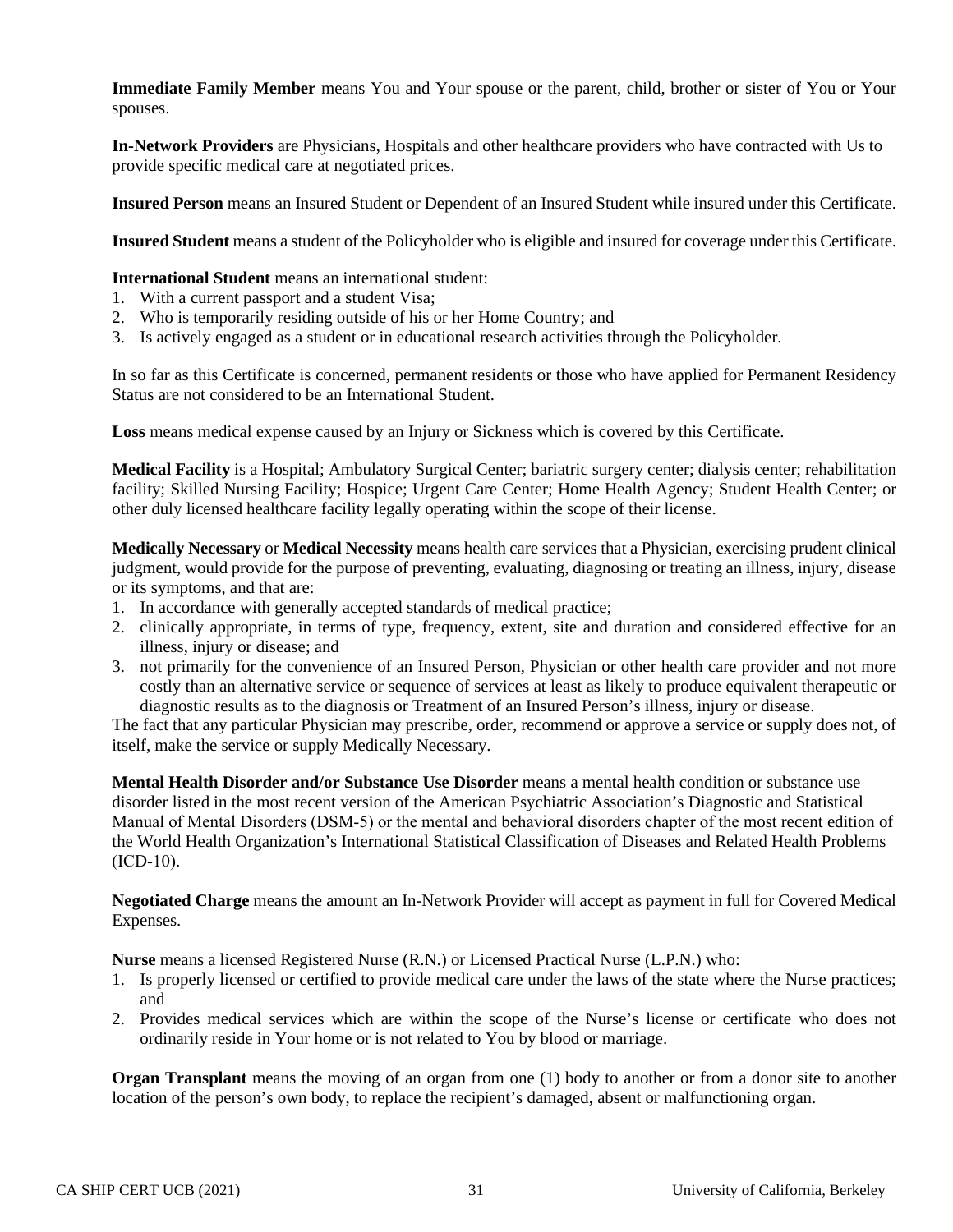**Orthotic Devices** means rigid or semi-rigid devices supporting a weak or deformed leg, foot, arm, hand, back or neck or restricting or eliminating motion in a diseased or injured leg, foot, arm, hand, back or neck. Benefits for Orthotic Devices include orthopedic appliances or apparatus used to support, align, prevent, or correct deformities or to improve the function of movable parts of the body. An Orthotic Device differs from a prosthetic in that, rather than replacing a body part, it supports and/or rehabilitates existing body parts. Orthotic Devices are usually customized for an Insured Person's use and are not appropriate for anyone else. Examples of Orthotic Devices include but are not limited to Ankle Foot Orthosis (AFO), Knee Ankle Foot Orthosis (KAFO), Lumbosacral Orthosis (LSO), Cranial Orthotic Device.

**Out-of-Network Providers** are Physicians, Hospitals and other healthcare providers who have not agreed to any pre-arranged fee schedules.

**Out-of-Pocket Maximum** means the most You will pay during a Policy Year before Your Coverage begins to pay 100% of the allowed amount. Refer to the Out-of-Pocket Maximum in the Description of Benefits section for details on how the Out-of-Pocket Maximum applies. This limit will never include Premium, balance-billed charges or health care this Certificate does not cover.

**Physical Therapy** means any form of the following:

- 1. Physical or mechanical therapy;
- 2. Diathermy;
- 3. Ultra-sonic therapy;
- 4. Heat Treatment in any form; or
- 5. Manipulation or massage.

**Physician** means a health care professional practicing within the scope of his or her license and is duly licensed by the appropriate state regulatory agency to perform a particular service which is covered under this Certificate, and who is not:

- 1. You;
- 2. An Immediate Family Member; or
- 3. A person employed or retained by You.

Policy Year means the period of time measured from the Policy Effective Date to the Policy Termination Date.

**Preadmission Testing** means tests done in conjunction with and within 5 days of a scheduled surgery where an operating room has been reserved before the tests are done.

**Psycho-Educational Testing** is testing conducted by a licensed clinical, educational, or counseling psychologist in order to assess and diagnose functional limitations due to learning disabilities, including but not limited to attention deficit hyperactivity disorder (ADHD).

**Qualifying Life Event** means an event that qualifies a Student to apply for coverage for him/herself or for the Insured Student's Dependent due to a Qualifying Life Event under this Certificate.

**Rehabilitative** means the process of restoring Your ability to live and work after a disabling condition by:

- 1. Helping You achieve the maximum possible physical and psychological fitness;
- 2. Helping You regain the ability to care for Yourself;
- 3. Offering assistance with relearning skills needed in everyday activities, with occupational training and guidance with psychological readjustment.

**Reservist** means a member of a reserve component of the Armed Forces of the United States. Reservists also includes a member of the State National Guard and the State Air National Guard.

**School or College** means the college or university attended by the Insured Student.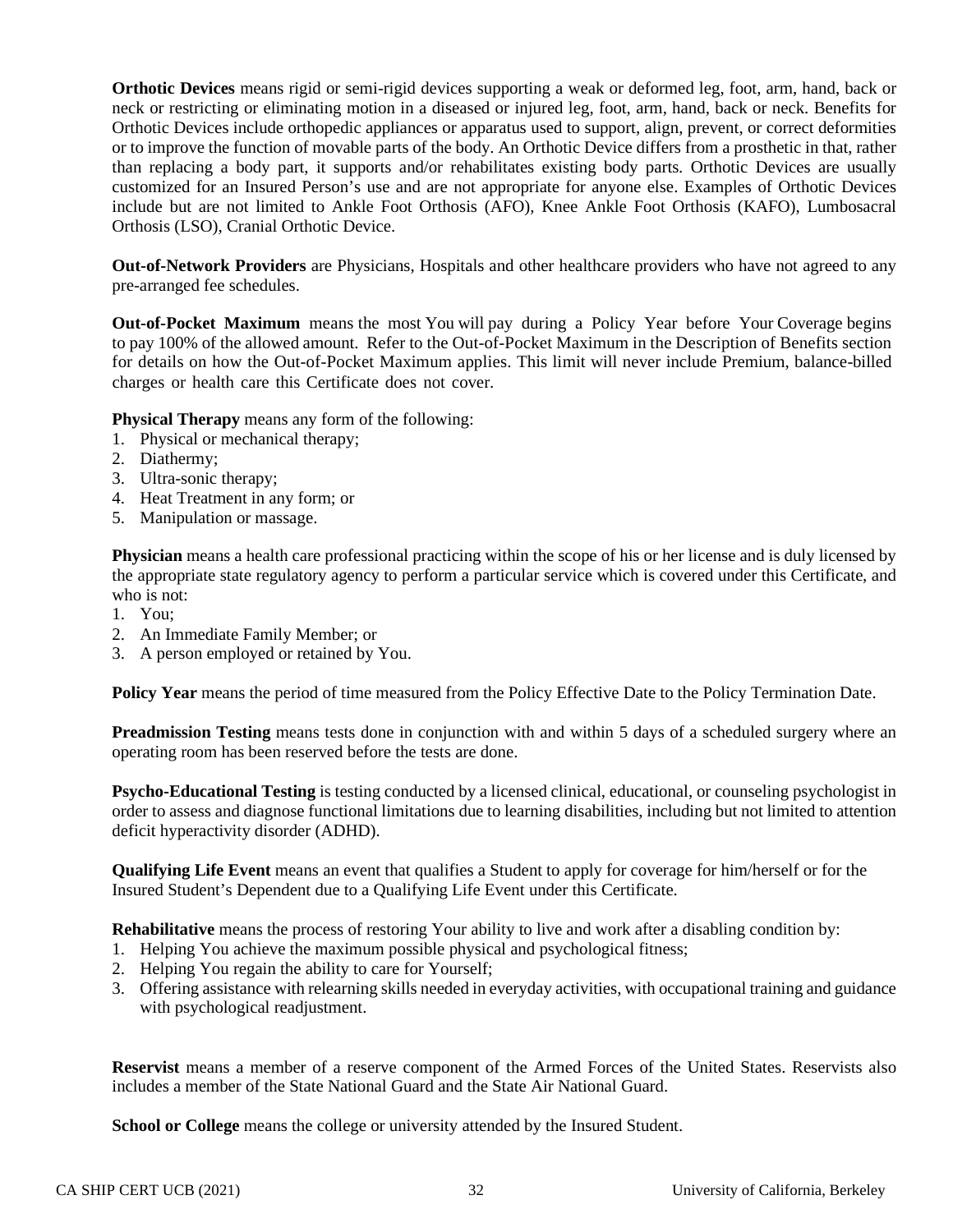**Skilled Nursing Facility** means a facility, licensed, and operated as set forth in applicable state law, which:

- 1. Mainly provides inpatient care and Treatment for persons who are recovering from an illness or injury;
- 2. Provides daily skilled care given by, or under the direct supervision of, skilled nursing or therapy staff;
- 3. Provides 24 hour per day nursing care supervised by a full-time Registered Nurse;
- 4. Is not a place primarily for the care of the aged, Custodial or Domiciliary Care, or Treatment of alcohol or drug dependency; and
- 5. Is not a rest, educational, or custodial facility or similar place.

**Sound, Natural Teeth** means natural teeth. The major portion of a tooth must be present, regardless of fillings, and not carious, abscessed or defective. Sound, Natural Teeth will not include capped teeth.

**Spouse** means an eligible individual who is legally married to the Insured Student under the laws of the state or jurisdiction in which the marriage was performed. A Spouse also includes the Insured Student's Domestic Partner with whom an affidavit of domestic partnership has been established, attesting to the relationship with another person; or a substantially equivalent partnership or union, other than a marriage, legally formed in another state or jurisdiction.

**Stabilize** means, with respect to an Emergency Medical Condition, to provide such medical Treatment of the condition as may be necessary to assure, within reasonable medical probability that no material deterioration of the condition is likely to result from or occur during the transfer of the individual from a facility.

**Student Health Center** means an on-campus facility or a designated facility by the Policyholder that provides:

- 1. Medical care and Treatment to Sick or Injured students; and
- 2. Nursing services.

A Student Health Center does not include:

- 1. Medical, diagnostic and Treatment facilities with major surgical facilities on its premises or available on a prearranged basis; or
- 2. Inpatient care.

**Surgeon** means a Physician who actually performs surgical procedures.

**Telemedicine** means the practice of health care delivery, diagnosis, consultation, Treatment, transfer of medical data, and education using interactive audio, video, or data communications involving a real time (synchronous) or near real time (asynchronous) two-way transfer of medical data and information. Neither a telephone conversation nor an electronic messaging between a Physician and You constitutes "Telemedicine".

**Treatment** means the medical care of a Covered Injury or Covered Sickness by a Physician who is operating within the scope of his or her license. Such care includes diagnostic, medical, surgical or therapeutic services, medical advice, consultation, recommendation, and/or the taking of drugs or medicines or the prescriptions thereof.

**Urgent Care** means short-term medical care performed in an Urgent Care Center for non-life-threatening conditions that can be mitigated or require care within 48 hours of onset.

**Urgent Care Center** is a category of walk-in clinic focused on the delivery of ambulatory care in a dedicated medical facility outside of a traditional emergency department. Urgent Care Centers primarily treat non-lifethreatening conditions that require immediate care but are not serious enough to require an emergency department visit. Urgent Care Centers can also provide a variety of routine services like exams, physicals, vaccines, and lab services.

**Usual and Customary Charge** is **t**he amount of an Out-of-Network provider's charge that is eligible for coverage. You are responsible for all amounts above what is eligible for coverage.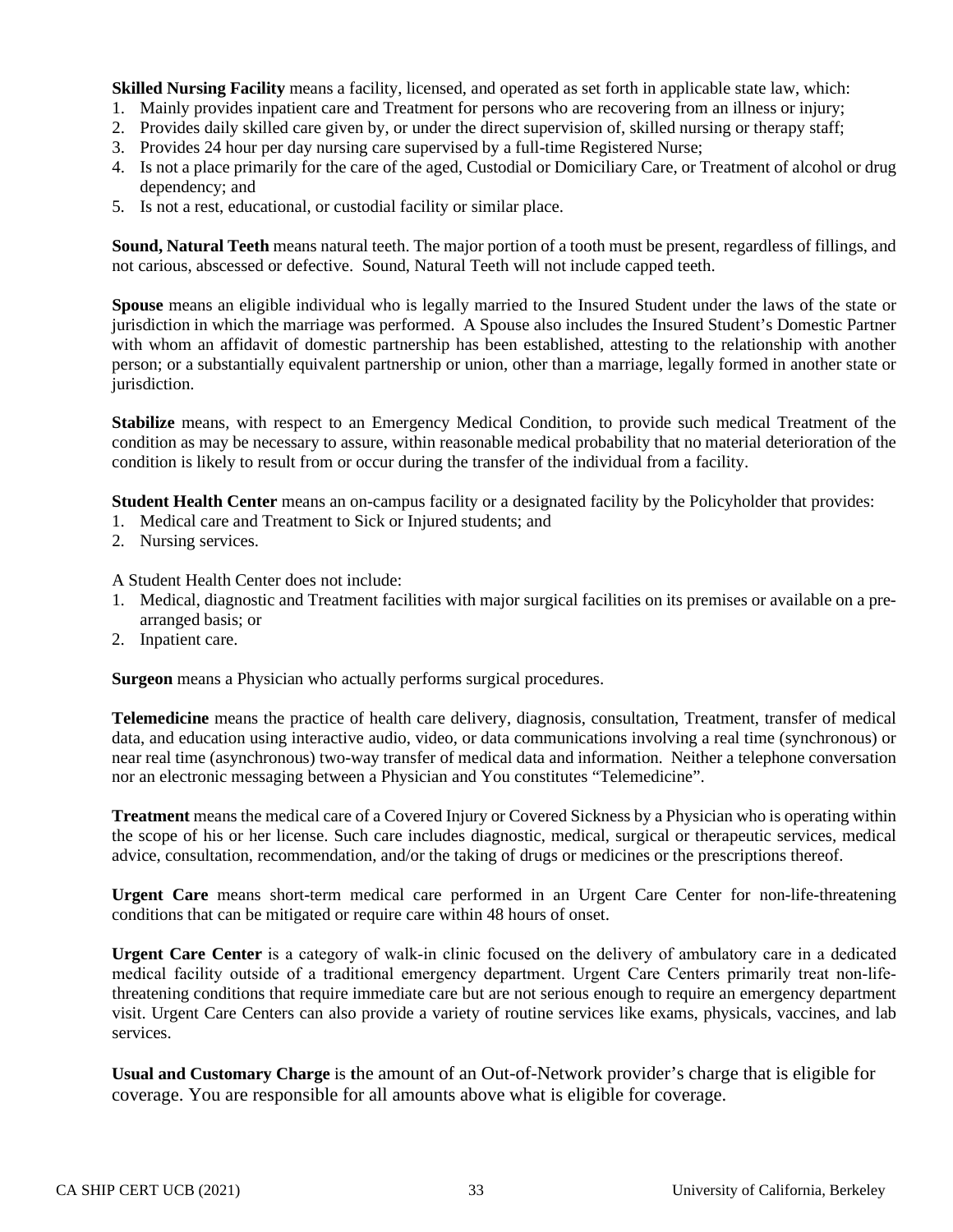The Usual and Customary Charge depends on the geographic area where You receive the service or supply. The table below shows the method for calculating the Usual and Customary Charge for specific services or supplies:

| <b>Service or Supply</b>                                                    | <b>Usual and Customary Charge</b> |
|-----------------------------------------------------------------------------|-----------------------------------|
| Professional services and other services or<br>supplies not mentioned below | The Reasonable amount rate        |
| Services of hospitals and other facilities                                  | The Reasonable amount rate        |

Special terms used

- Geographic area is normally based on the first 3 digits of the U.S. Postal Service zip codes. If We determine We need more data for a particular service or supply, We may base rates on a wider geographic area such as an entirestate.
- "Reasonable amount rate" means Your plan has established a reasonable rate amount as follows:

| Service or Supply                                      | <b>Reasonable Amount Rate</b>                                 |
|--------------------------------------------------------|---------------------------------------------------------------|
| Professional services and Inpatient and The lesser of: |                                                               |
| outpatient charges of hospitals                        | 1. The billed charge for the services.                        |
|                                                        | 2. An amount determined using current publicly-available      |
|                                                        | data which is usual and customary when compared with the      |
|                                                        | charges made for a) similar services and supplies and b) to   |
|                                                        | persons having similar medical conditions in the              |
|                                                        | geographic area where service is rendered.                    |
|                                                        | 3 An amount based on information provided by a third party    |
|                                                        | vendor, which may reflect 1 or more of the following          |
|                                                        | factors: 1) the complexity or severity of treatment; 2) level |
|                                                        | of skill and experience required for the treatment; or 3)     |
|                                                        | comparable providers' fees and costs to deliver care.         |

# Our reimbursement policies

We reserve the right to apply our reimbursement policies to all Out-of-Network services including involuntary services. Our reimbursement policies may affect the Usual and Customary Charge. These policies consider:

- The duration and complexity of a service
- When multiple procedures are billed at the same time, whether additional overhead is required
- Whether an assistant surgeon is necessary for the service
- If follow-up care is included
- Whether other characteristics modify or make a particular service unique
- When a charge includes more than one claim line, whether any services described by a claim line are part of or related to the primary service provided
- The educational level, licensure or length of training of the provider

Our reimbursement policies are based on our review of:

- The Centers for Medicare and Medicaid Services' (CMS) National Correct Coding Initiative (NCCI) and other external materials that say what billing and coding practices are and are not appropriate
- Generally accepted standards of medical and dental practice
- The views of Physicians and dentists practicing in the relevant clinical areas

We use commercial software to administer some of these policies. The policies may be different for professional services and facility services.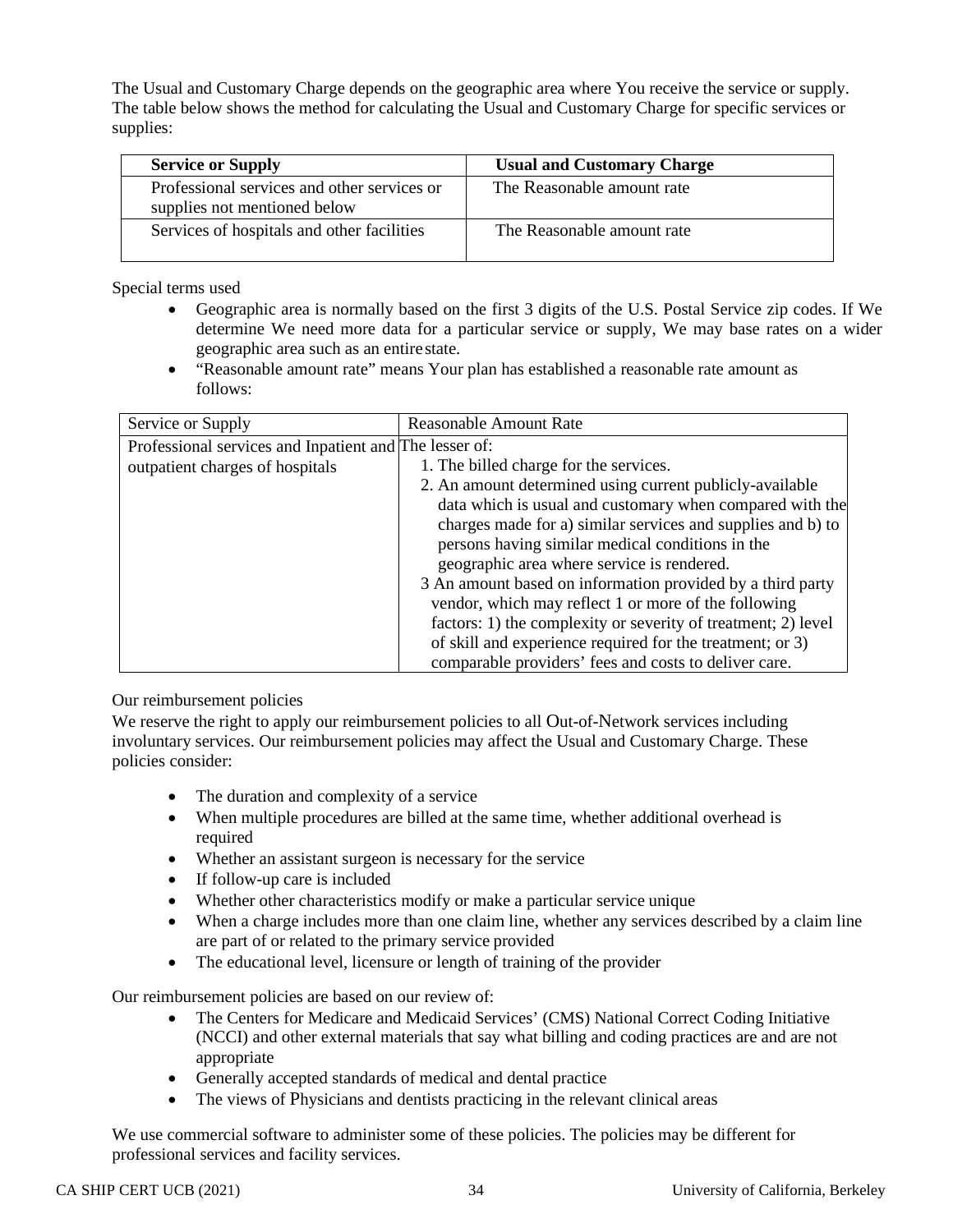No payment will be made under this Certificate for any expenses incurred which, in Our judgment, are in excess of Usual and Customary Charges.

**You, or Your(s)** means an Insured Person, Insured Student, or Dependent of an Insured Student while insured under this Certificate.

**Visa** means the document issued by the United States Government that permits an individual to participate in the educational activities of a college, university or other institution of higher learning either as a student or in another academic capacity. An International Student must have and maintain a valid visa, either an F-1 (Academic), J-1 (Exchange) or M-1(Vocational) in order to continue as a student in the United States.

We, Us, or Our means Wellfleet Insurance Company or its authorized agent. Also referred to as the Company.

### **SECTION IV - STUDENT HEALTH CENTER REFERRAL**

This Certificate requires that the Student Health Center (SHC) act as a Primary Care Physician. Where available, the student must first use the resources of the SHC where Treatment will be administered or a referral will be issued. Unless an exception to the Student Health Center Referral applies, expenses incurred for medical Treatment rendered outside of the SHC for which no prior approval or referral is obtained will be excluded from coverage. A referral issued by the SHC must accompany the claim when submitted.

A SHC referral for outside care is not necessary **ONLY** under the following conditions:

- 1. For an Emergency Medical Condition or Urgent Care. In the event of an Emergency Medical Condition, go to the nearest Hospital Emergency Room or call 911 if an Ambulance is needed;
- 2. For medical care received when the student is outside the U.S.;
- 3. For Telemedicine or Telehealth Services; and
- 4. Limited Preventive Services and wellness visit services.

Additionally, no authorization or referral requirement will apply to obstetrical or gynecological care provided by In-Network Providers.

The applicable Deductible(s); Coinsurance and Copayment(s) shall apply to all of the exceptions to the referral requirement shown above.

Except for couples counseling and limited services open to the general public, Dependent Spouses and children are not eligible to use the SHC and are exempt from the above limitation and requirements*.* For Transgender Services, a SHC referral is required.

### **SECTION V – HOW THE PLAN WORKS AND DESCRIPTION OF BENEFITS**

#### **Schedule of Benefits**

The following are shown in the Schedule of Benefits:

- Deductible;
- Any specified benefit maximums;
- Coinsurance percentages;
- Copayment amounts; and
- Out-of-Pocket Maximums.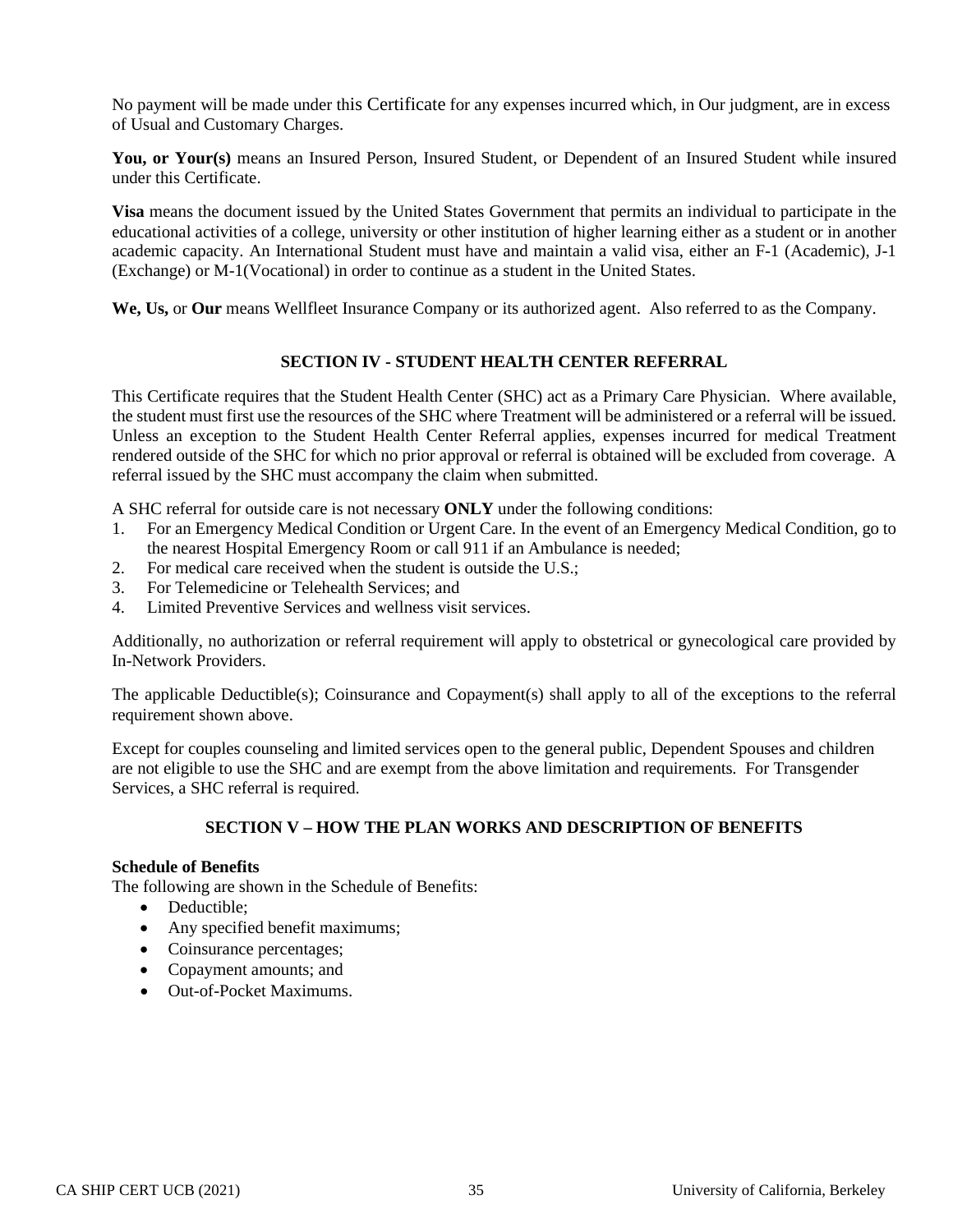# **How the Deductible Works**

# **Deductible**

The Deductible amount (if any) is shown in the Schedule of Benefits. This dollar amount is what You have to incur in Covered Medical Expenses before benefits are payable under this Certificate. This amount will apply on an individual or family basis. The Deductible applies to all Covered Medical Expenses, unless specifically noted. Any expenses that You incur that are not Covered Medical Expenses are not applied toward Your Deductible.

The medical Policy Year Deductible will not be applied to satisfy the Pediatric Dental Care Policy Year Deductible. The Pediatric Dental Care Deductible will not be applied to satisfy the medical Policy Year Deductible.

# **Individual**

The Deductible is an amount the individual must incur for In-Network Provider and Out-of-Network Provider Covered Medical Expenses before the plan pays. This Deductible applies separately to You and each of Your covered Dependents. After the amount of Covered Medical Expenses You incur reaches the Policy Year Deductible, this plan will pay for Covered Medical Expenses as shown on the Schedule of Benefits for the rest of the Policy Year.

# **Family**

This is the amount of Covered Medical Expenses You and Your Covered Dependents must incur for In-Network Provider and Out-of-Network Provider Covered Medical Expenses. After the amount of Covered Medical Expenses You and Your Covered Dependents incur reach this Family Policy Year Deductible, then this plan will begin to pay for Covered Medical Expenses as shown on the Schedule of Benefits for the rest of the Policy Year.

To satisfy this Family Policy Year Deductible limit for the rest of the Policy Year, the following must happen:

• The combined Covered Medical Expenses that You and each of Your Covered Dependents incur towards the individual Policy Year Deductibles must reach this Family Policy Year Deductible limit in a Policy Year.

When this occurs in a Policy Year, the individual Policy Year Deductibles for You and Your covered Dependents will be considered to be met for the rest of the Policy Year.

**Coinsurance** is the percentage of Covered Medical Expenses that You pay. The Coinsurance percentage is stated in the Schedule of Benefits. The Coinsurance is separate and not part of the Deductible and Copayment.

**Copayment** is a specified dollar amount You must pay for specified Covered Medical Expenses. Any Copayment amounts are shown in the Schedule of Benefits.

# **How Your Out-of-Pocket Maximum Works**

The In-Network Provider and Out-of-Network Provider Out-of-Pocket Maximums are shown in the Schedule of Benefits. The Out-of-Pocket Maximum provides is the amount of Covered Medical Expenses You have to incur before Covered Medical Expense will be paid at 100% for the reminder of the Policy Year subject to any benefit maximums or limits that may apply. Any applicable Coinsurance amounts, Deductibles and Copayments will apply toward the Out-of-Pocket Maximum.

Services that are not Covered Medical Expenses, balance-billed charges and premium do not count toward meeting the Out-of-Pocket Maximum. There may also be certain non-Essential Benefits that do count toward the Out-of-Pocket Maximum. Please refer to the Schedule of Benefits for any non-Essential Benefits that do not count toward this maximum.

Covered Medical Expenses applied to the In-Network Provider and Student Health Center Out-of-Pocket Maximum(s) will not be applied to satisfy the Out-of-Network Provider Out-of-Pocket Maximum and Covered Medical Expenses applied to the Out-of-Network Provider Out-of-Pocket Maximum will not be applied to satisfy the In-Network Provider Out-of-Pocket Maximum.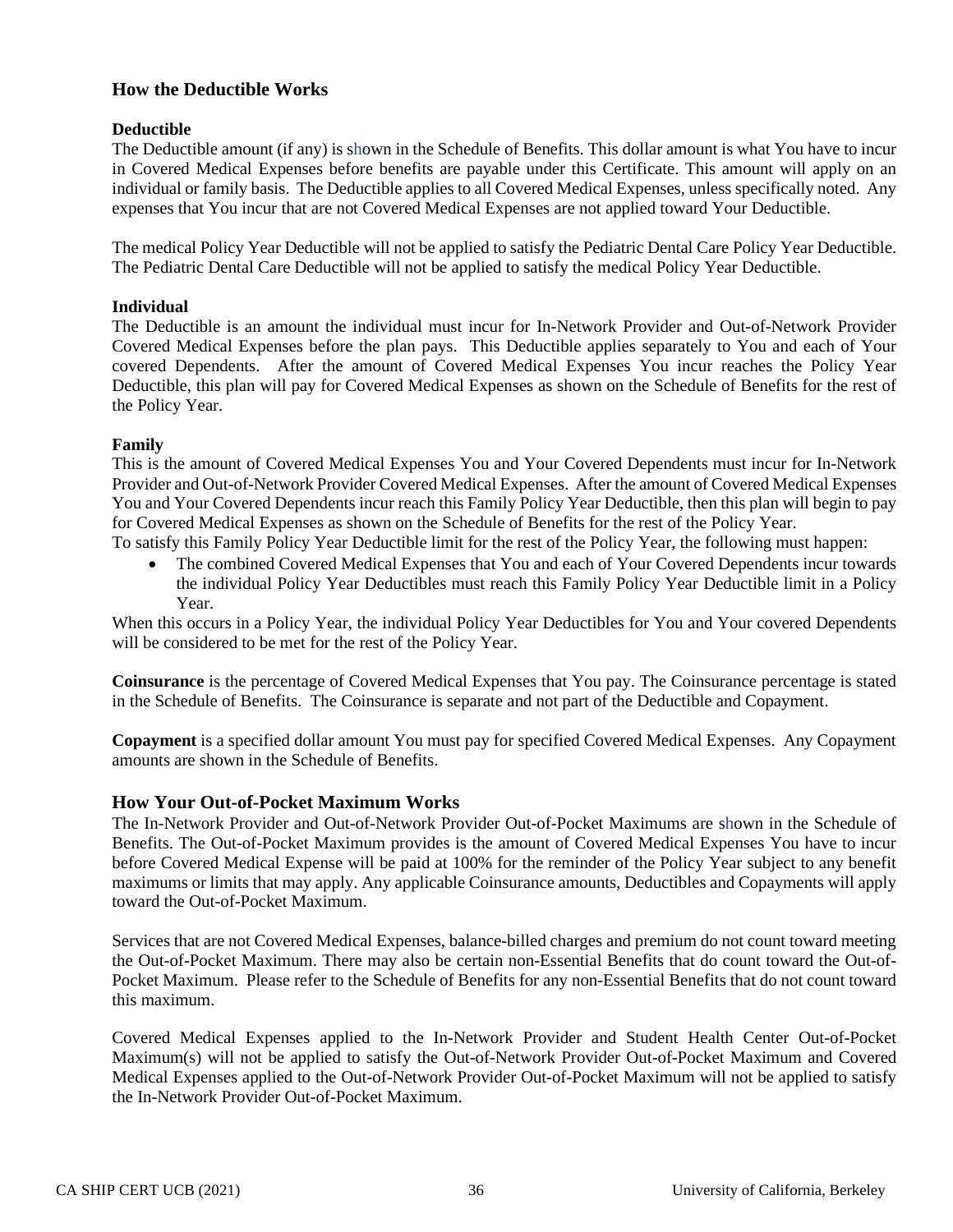The Out-of-Pocket Maximum is the maximum amount of Covered Medical Expenses You will incur for Copayments, Coinsurance and Policy Year Deductibles during the Policy Year. This plan has an individual and family Out-of-Pocket Maximum. As to the individual Out-of-Pocket Maximum, each of You must meet Your Outof-Pocket Maximum separately.

## **Individual**

Once the amount of the Copayments, Coinsurance and Policy Year Deductibles You and Your covered Dependents have incurred for Covered Medical Expenses during the Policy Year meets the:

- In-Network Provider individual Out-of-Pocket Maximum, this plan will pay:
	- o 100% of the Negotiated Charge for In-Network Provider Covered Medical Expenses
- Out-of-Network Provider individual Out-of-Pocket Maximum, this plan will pay: o 100% of the Usual and Customary Charge for Out-of-Network Covered Medical Expenses

that apply towards the limits for the rest of the Policy Year for that covered individual.

## **Family**

Once the amount of the Copayments, Coinsurance and Policy Year Deductibles You and Your covered Dependents have incurred for Covered Medical Expenses during the Policy Year meets the:

- In-Network Provider family Out-of-Pocket Maximum, this plan will pay: o 100% of the Negotiated Charge for In-Network Provider Covered Medical Expenses
- 
- Out-of-Network Provider family Out-of-Pocket Maximum, this plan will pay:
	- o 100% of the Usual and Customary for Out-of-Network Covered Medical Expenses

that apply towards the limits for the rest of the Policy Year for all covered family members.

To satisfy this family Out-of-Pocket Maximum for the rest of the Policy Year, the following must happen:

• The family Out-of-Pocket Maximum is a cumulative Out-of-Pocket Maximum for all covered family members. The family Out-of-Pocket Maximum can be met by a combination of covered family members with no single individual within the family contributing more than the individual Out-of-Pocket Maximum amount in a Policy Year.

The Out-of-Pocket Maximum may not apply to certain Covered Medical Expenses. If the Out-of-Pocket Maximum does not apply to a covered benefit, Your Copayment and Coinsurance for that medical expense will not count toward satisfying the Out-of-Pocket Maximum.

### **Essential Health Benefits**

Essential Health Benefits are not subject to annual or lifetime dollar limits. If additional specific care, Treatment or services are added to the list of Essential Health Benefits by a governing authority, the Certificate benefits will be amended to comply with such changes.

# **Treatment of Covered Injury and Covered Sickness Benefit**

If:

- 1. You incur expenses as the result of Covered Injury or Covered Sickness, then
- 2. We will pay the benefits stated in the Schedule of Benefits for the services, Treatments and supplies described in the Covered Medical Expenses provision below.

Payment will be made, subject to the Coinsurance, Deductible, Copayment, maximums and limits as stated in the Schedule of Benefits:

- 1. For The Usual and Customary Charge or the Negotiated Charge for Covered Medical Expenses that are incurred as the result of a Covered Injury or Covered Sickness; and
- 2. Subject to the Exclusions and Limitations provision.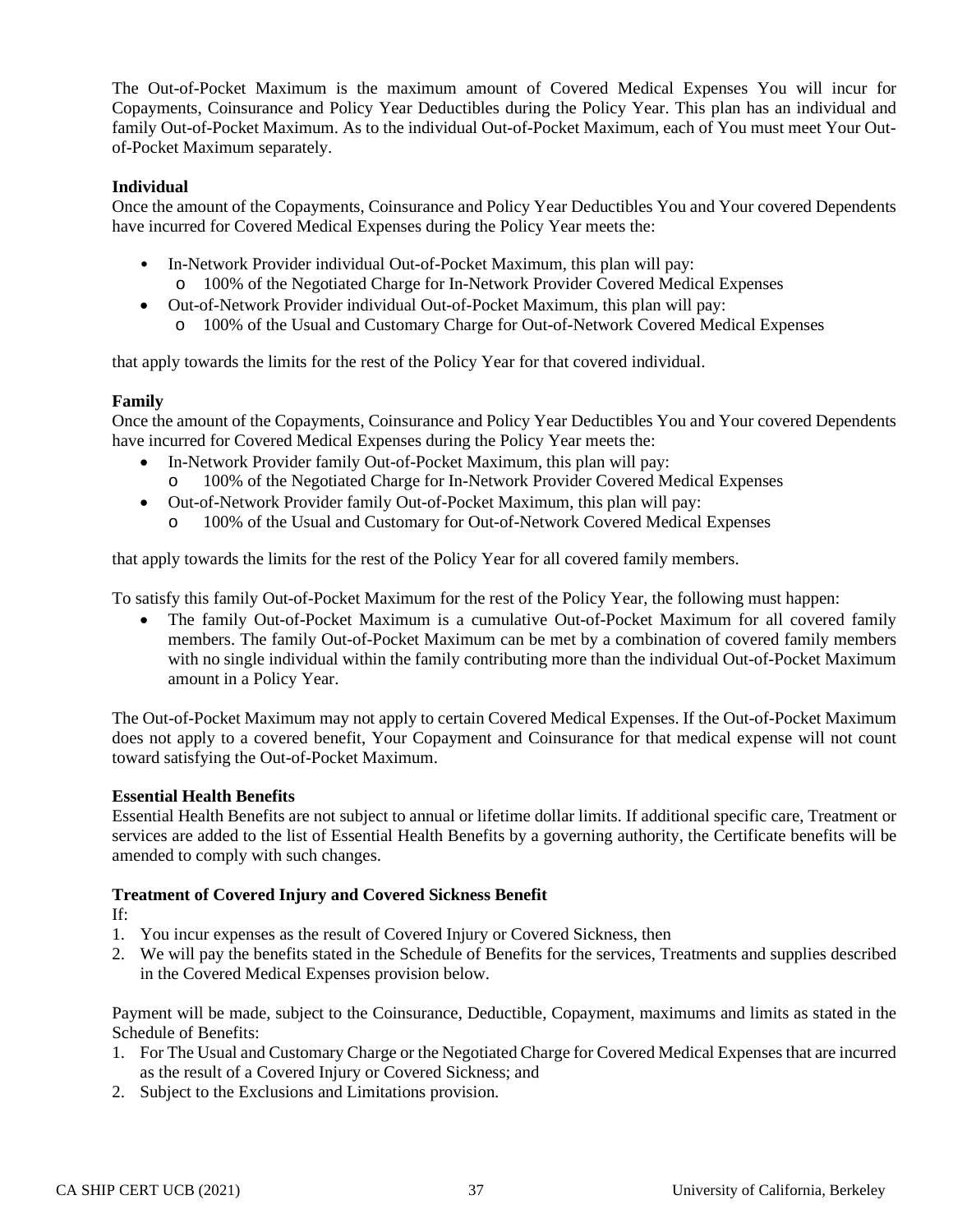### **Medical Benefit Payments for In-Network Provider and Out-of-Network Provider**

This Certificate provides benefits based on the type of health care provider You and Your Covered Dependent select. This Certificate provides access to both In-Network Providers and Out-of-Network Providers. Different benefits may be payable for Covered Medical Expenses rendered by In-Network Providers versus Out-of-Network Providers, as shown in the Schedule of Benefits.

#### **Dental and Vision Benefit Payments**

For dental and vision benefits, You may choose any dental or vision provider.

For dental, different benefits may be payable based on type of service, as shown in the Schedule of Benefits.

#### **Preferred Provider Organization**

If You use an In-Network Provider, You will pay the Coinsurance percentage of the Negotiated Charge for Covered Medical Expenses shown in the Schedule of Benefits for Covered Medical Expenses.

If an Out-of-Network Provider is used, You will pay the percentage of the Usual and Customary Charge for Covered Medical Expenses shown in the Schedule of Benefits. The difference between the provider fee and the Coinsurance amount paid by Us will be Your responsibility.

Note, however, that We will pay at the In-Network level for Treatment by an Out-of-Network Provider and will calculate Your cost sharing amount at the In-Network Provider level if:

- 1. there is no In-Network Provider within a 25-mile radius of the service area available to treat You for a specific Covered Injury or Covered Sickness; or
- 2. there is an Emergency Medical Condition and You cannot reasonably reach an In-Network Provider; or
- 3. You receive non-emergency covered services at an In-Network Provider facility (hospital, an ambulatory surgery or other outpatient facility, laboratory, radiology or imaging center) at which, or as a result of which, you also receive covered services provided by an Out-of-Network Provider (surgeon, anesthesiologist, x-ray technician, etc.) Unless you consent in writing to receive services from the Out-of-Network Provider at least 24 hours in advance of the covered services, the Out-of-Network Provider is prohibited from billing or collecting any amount beyond what you would have owed had the provider been In-Network. Additionally, the Out-of-Network Provider must give you a written estimate of total Out-of-Pocket costs for the covered service at the time consent is provided.

### **Continuity of Care**

If You are undergoing an active course of Treatment with an In-Network Provider, You may request continuation of Treatment by such In-Network Provider in the event the In-Network Provider's contract has terminated with the Preferred Provider organization. We shall notify You of the termination of the In-Network Provider's contract at least 60 days in advance. When circumstances related to the termination render such notice impossible, We shall provide affected enrollees as much notice as is reasonably possible. The notice given must include instructions on obtaining an alternate provider and must offer Our assistance with obtaining an alternate provider and ensuring that there is no inappropriate disruption in Your ongoing Treatment. We shall permit You to continue to be covered, with respect to the course of Treatment with the provider until the earlier of (a) such services are completed, unless reasonable and medically appropriate arrangements for assumption of such services by another In-Network Provider are made, or (b) Your coverage under this Certificate terminates.

Treatment will be continued for the following conditions:

1. An Acute Condition – for the duration of the acute condition. An acute condition is a medical condition that involves a sudden onset of symptoms due to an illness, injury or other medical problem that requires prompt medical attention and that has a limited duration;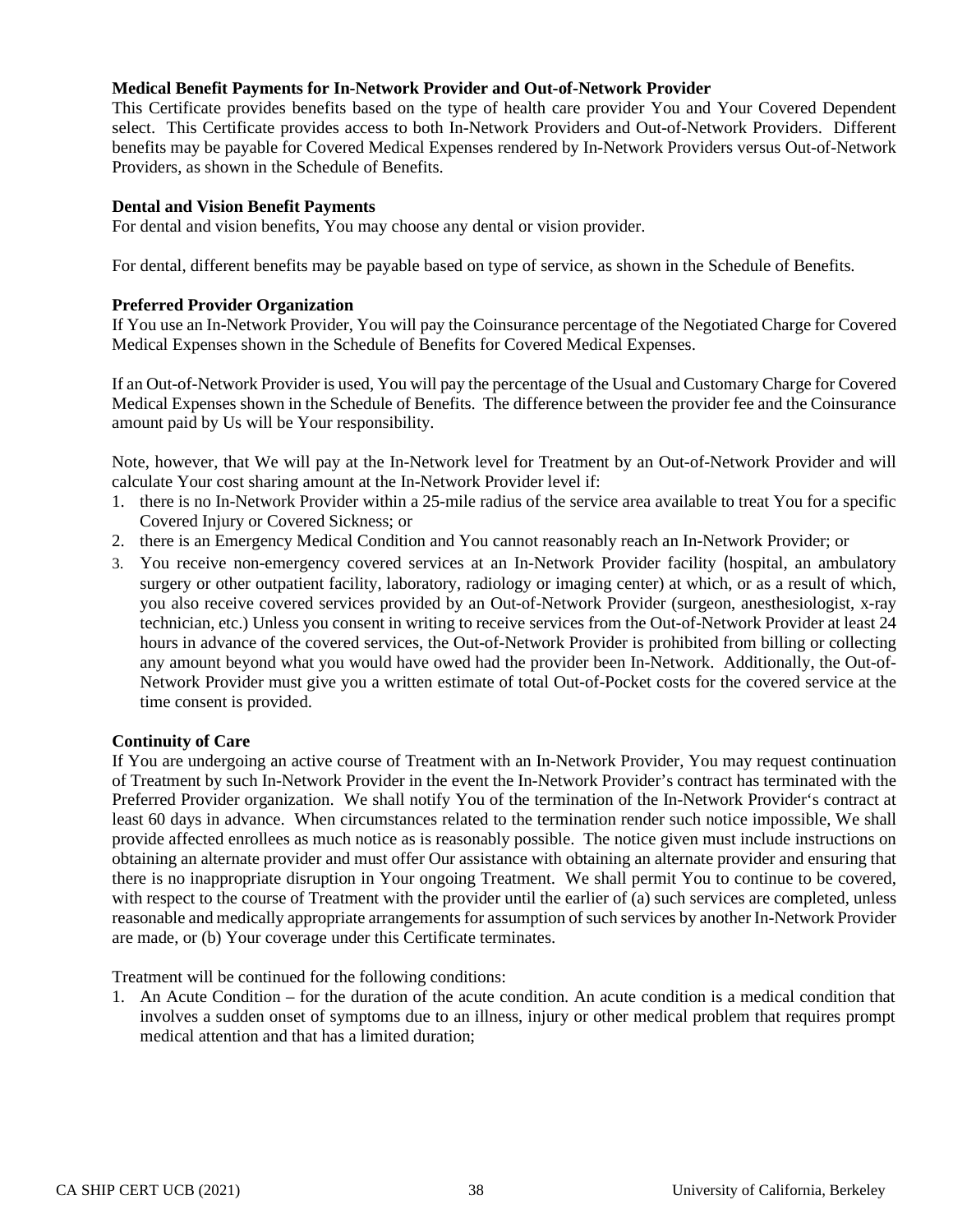- 2. Serious Chronic Condition for the period of time necessary to complete a course of Treatment and to arrange for a safe transfer to another Provider, as determined by Us in consultation with the Insured Person and the terminated Provider and consistent with good professional practice, not to exceed 12 months from the contract termination or 12 months from the effective date of coverage for a newly covered Insured Person. A serious chronic condition is a medical condition due to a disease, illness, or other medical problem or medical disorder that is serious in nature and that persists without full cure or worsens over an extended period of time or requires ongoing Treatment to maintain remission or prevent deterioration;
- 3. A pregnancy for the duration of the pregnancy. A pregnancy is the three trimesters of pregnancy and the immediate postpartum period;
- 4. A maternal mental health condition until completion of covered services for the maternal health condition, which may not exceed 12 months from the diagnosis or from the end of pregnancy, whichever occurs later;
- 5. A terminal illness for the duration of the terminal illness, which may not exceed 12 months from the contract termination date or 12 months from the effective date of coverage for a newly covered Insured Person. A terminal illness is an incurable or irreversible condition that has a high probability of causing death within one year or less;
- 6. Care of a Newly Born Child between birth and 36 months of age, not to exceed 12 months from the contract termination date or 12 months from the effective date of coverage for a newly covered Insured Person;
- 7. Surgery or other procedure that is recommended and documented by the Provider to take place within 180 days of the contract's termination date or within 180 days of the effective date of coverage for a newly covered Insured Person.

We shall notify You of the termination of the In-Network Providers contract at least 60 days in advance. When circumstances related to the termination render such notice impossible, We shall provide You as much notice as is reasonably possible. The notice given must include instructions on obtaining an alternate provider and must offer Our assistance with obtaining an alternate provider and ensuring that there is no inappropriate disruption in Your ongoing Treatment.

#### **Pre-Certification Process**

In-Network - Your In-Network Provider is responsible for obtaining any necessary Pre-certification before You receive the care. If Your In-Network Provider does not obtain the required Pre-Certification You will not be penalized. Please read below regarding review and notification.

Out-of-Network - You or Your Out-of-Network Provider are responsible for calling Us at the phone number found on the back of Your ID card and starting the Pre-Certification process. For Inpatient services the call must be made at least 5 working days prior to Hospital Confinement. For Outpatient services, the call must be made at least 5 working days prior to the start of the Outpatient service. In the case of an emergency, the call must take place as soon as reasonably possible. For other than Emergency Services, failure to obtain the necessary Pre-Certification may result in a Retrospective review which may result in a possible denial of Your claim.

The following Inpatient and Outpatient services or supplies require Pre-Certification:

- 1. All Inpatient admissions, including length of stay, to a Hospital, Skilled Nursing Facility, a facility established primarily for the Treatment of a substance use disorder, or a residential Treatment facility;
- 2. All Inpatient maternity care after the initial 48 hours following a vaginal delivery/96 hours following a cesarean section;
- 3. Durable Medical Equipment over \$500;
- 4. Surgery;
- 5. Transplant Services;
- 6. Diagnostic testing/radiology as follows, wherever performed, except when provided for an outpatient Mental Health Disorder or Substance Use Disorder:
	- Coronary artery Ca score;
	- 3D rendering of computed tomography, magnetic resonance imaging, ultrasound, or other tomographic modality;
	- MRS;
	- MRI Breast;
	- PET scan: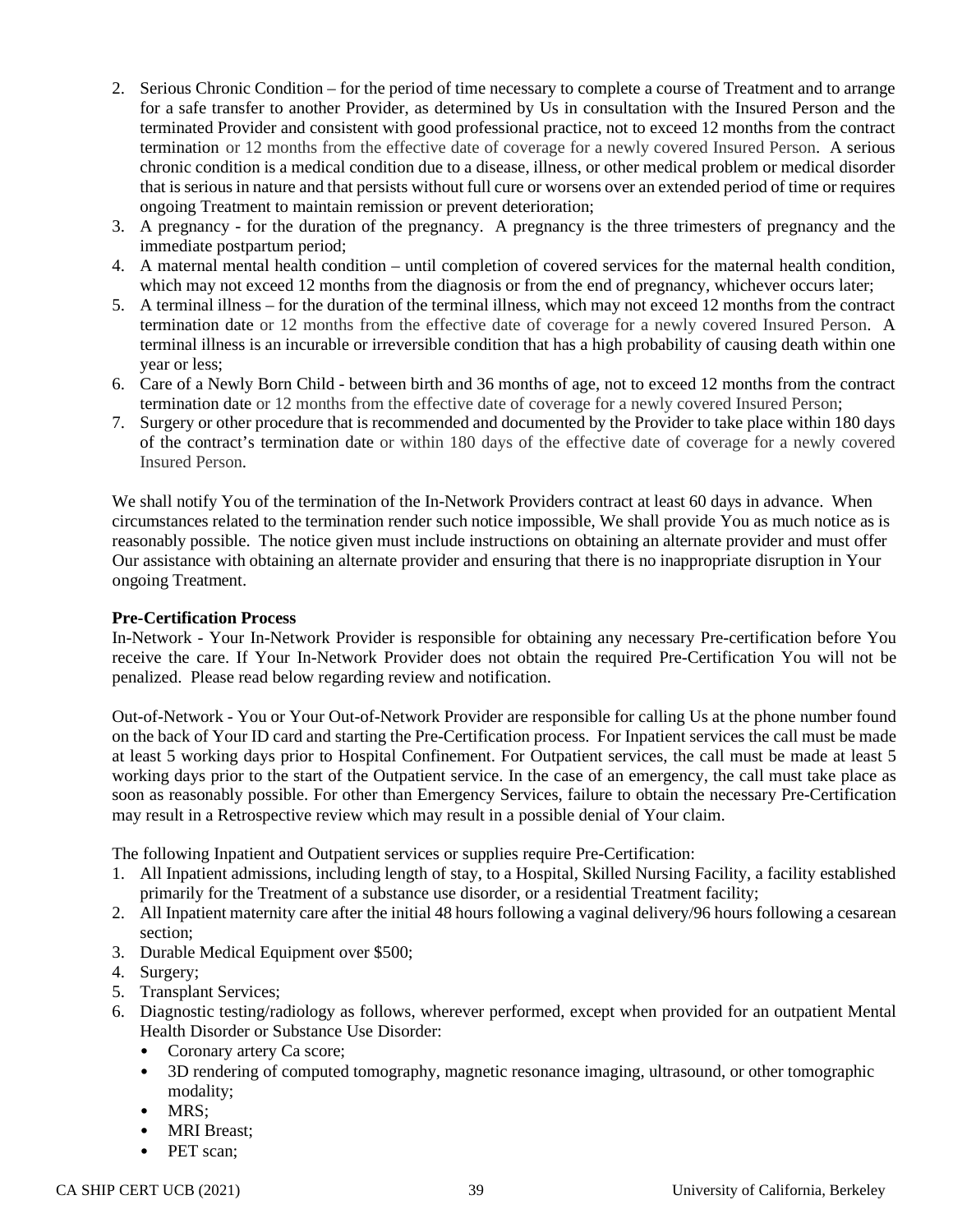- HEART SYMP IMAGE PLNR;
- Ultrafast CT, Cine CT;
- 7. Chemotherapy/radiation;
- 8. Infusions/injectables;
- 10. Botox Injections;
- 11. Genetic Testing, except for BRCA;
- 12. Orthotics/prosthetics;
- 13. Physical Therapy (Outpatient) precertification required after the  $12<sup>th</sup>$  visit;
- 14. Occupational Therapy (Outpatient) precertification required after the  $12<sup>th</sup>$  visit;
- 15. Chiropractic Services (Outpatient) precertification required after the 12<sup>th</sup> visit;
- 16. Acupuncture (Outpatient) precertification required after the  $12<sup>th</sup>$  visit.

Pre-Certification is not required for an Emergency Medical Condition; or Urgent Care or Hospital Confinement for the initial 48 hours following a vaginal delivery/96 hours following a cesarean section of maternity care; or Hospital Confinement for mastectomy surgery, including length of Hospital stays associated with mastectomy and breast reconstructive surgery for breast cancer; or for services rendered at the Student Health Center.

Additionally, no authorization requirement will apply to obstetrical or gynecological care provided by In-Network Providers.

Pre-Certification is not a guarantee that Benefits will be paid.

Your Physician will be notified of Our decision as follows:

- For elective (non-emergency) admissions to a health care facility, We will notify the Physician and the health care facility by telephone and/or in writing of the number of Inpatient days, if any, approved;
- For Confinement in a health care facility longer than the originally approved number of days, the treating Physician or the health care facility must contact Us before the last approved day. We will review the request for continued stay to determine Medical Necessity and notify the Physician or the health care facility of Our decision in writing or by telephone;
- For any other covered services requiring Pre-Certification, We will contact the Provider in writing or by telephone regarding Our decision.

Our agent will make this determination within 72 hours for an urgent request and 4 business days for non-urgent requests following receipt of all necessary information for review. Notice of an Adverse Benefit Determination made by Our agent will be in writing and will include:

- 1. The reasons for the Adverse Benefit Determination including the clinical rationale, if any.
- 2. Instructions on how to initiate an appeal.
- 3. Notice of the availability, upon Your request or Your Authorized Representative, of the clinical review criteria relied upon to make the Adverse Benefit Determination. This notice will specify what, if any additional necessary information must be provided to, or obtained by, Our agent in order to render a decision on any requested appeal.

Failure by Our agent to make a determination within the time periods prescribed shall be deemed to be an Adverse Benefit Determination subject to an appeal.

If You have any questions about Your Pre-Certification status, You should contact Your Provider.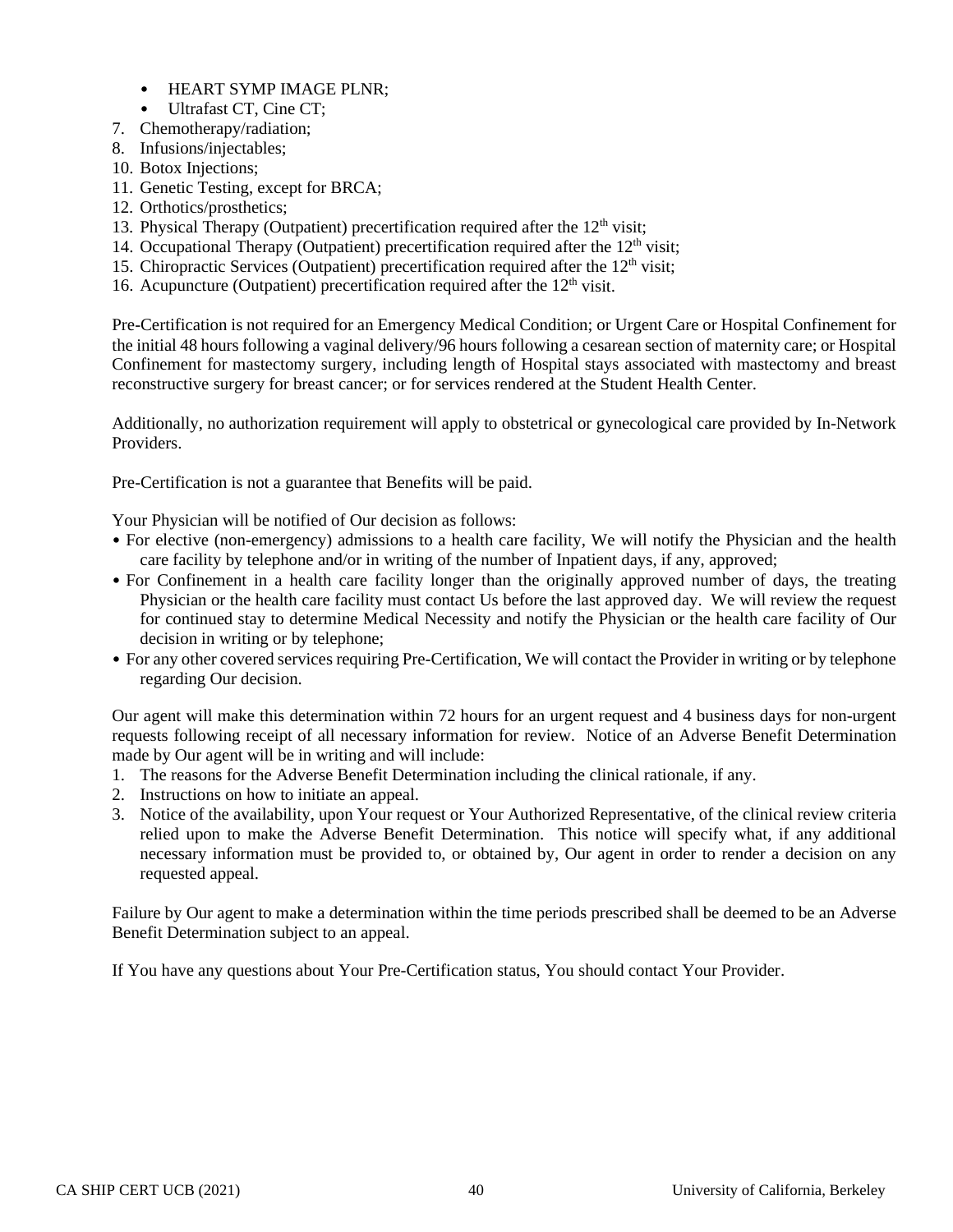## **COVERED MEDICAL EXPENSES**

We will pay for the following Covered Medical Expenses when they are incurred as the result of a Covered Injury or Covered Sickness.

### **Preventive Services**

The following services shall be covered without regard to any Deductible, Coinsurance or Copayment requirement that would otherwise apply when provided by an In-Network Provider:

- 1. Evidence-based items or services that have in effect a rating of "A" or "B" in the current recommendations of the United States Preventive Services Task Force (USPSTF).
- 2. Immunizations that have in effect a recommendation from the Advisory Committee on Immunization Practices (ACIP) of the Centers for Disease Control and Prevention.
- 3. With respect to infants, children, and adolescents, evidence-informed preventive care and screenings provided for in the comprehensive guidelines supported by the Health Resources and Services Administration.
- 4. With respect to women, such additional preventive care and screenings not described in paragraph (1) as provided for in comprehensive guidelines supported by the Health Resources and Services Administration.
- 5. Outpatient/office contraceptive services are covered, provided that the services are related to the use of FDA approved contraceptives, including FDA-approved contraceptive drugs, devices, and procedures available over the counter, as prescribed by a Physician. Examples of covered contraceptive services are: office visits, consultations, education and counseling on contraceptives, examinations and services related to the use of federal legend oral contraception or IUD insertion, diaphragm fitting, voluntary sterilization procedures (male and female), or contraceptive injections. Please note that prescription and nonprescription contraceptive drugs and devices (such as oral contraceptives, IUDs, diaphragms, and contraceptive injections) are covered under the Prescription Drug Benefit. See Prescription Drugs for information on those services and devices.

Preventive Services (including services for the detection of asymptomatic diseases), shall include, under a Physician's supervision:

- 1. Routine physical maintenance exams, including well woman exams, well baby and well child preventive care.
	- Screening and counseling services, such as obesity counseling, routine vision and hearing screenings and hearing exams to determine the need for hearing correction (diagnostic audiometry), health education, and depression screening.
	- Alcohol and Substance Abuse screenings.
	- Developmental screenings to diagnose and assess potential developmental delays.
- 2. Scheduled routine prenatal and postpartum exams.
	- Regularly scheduled preventive prenatal care exams after confirmation of pregnancy.
	- Postpartum consultations and exams that primarily deliver or coordinate preventive care services, such as breastfeeding support and counseling, in accordance with recommendations of the United States Preventive Services Task Force (USPSTF).
- 3. Effective health education services, including information regarding personal health behavior and health care, and recommendations regarding the optimal use of health care services provided under this Certificate.
	- Tobacco use, tobacco use-related diseases, and smoking cessation.
	- Chronic conditions including diabetes and asthma.
	- Stress management.
- 4. Routine preventive imaging and laboratory services.
	- Mammograms for screening or diagnostic purposes upon referral by a participating nurse practitioner, participating certified nurse-midwife, participating Physician's Assistant, or participating Physician, providing care to the Insured Person and operating within the scope of practice provided under existing law.
	- Abdominal aortic aneurysm ultrasound screenings.
	- Bone density scans for osteoporosis.
	- Routine laboratory tests including annual cervical cancer screenings (including HPV testing), prostate specific antigen tests, cholesterol tests, screening for blood lead levels, blood glucose tests, glucose tolerance tests, genetic testing for breast cancer susceptibility, certain sexually transmitted infection tests, HIV tests.
	- Flexible sigmoidoscopies and screening colonoscopies.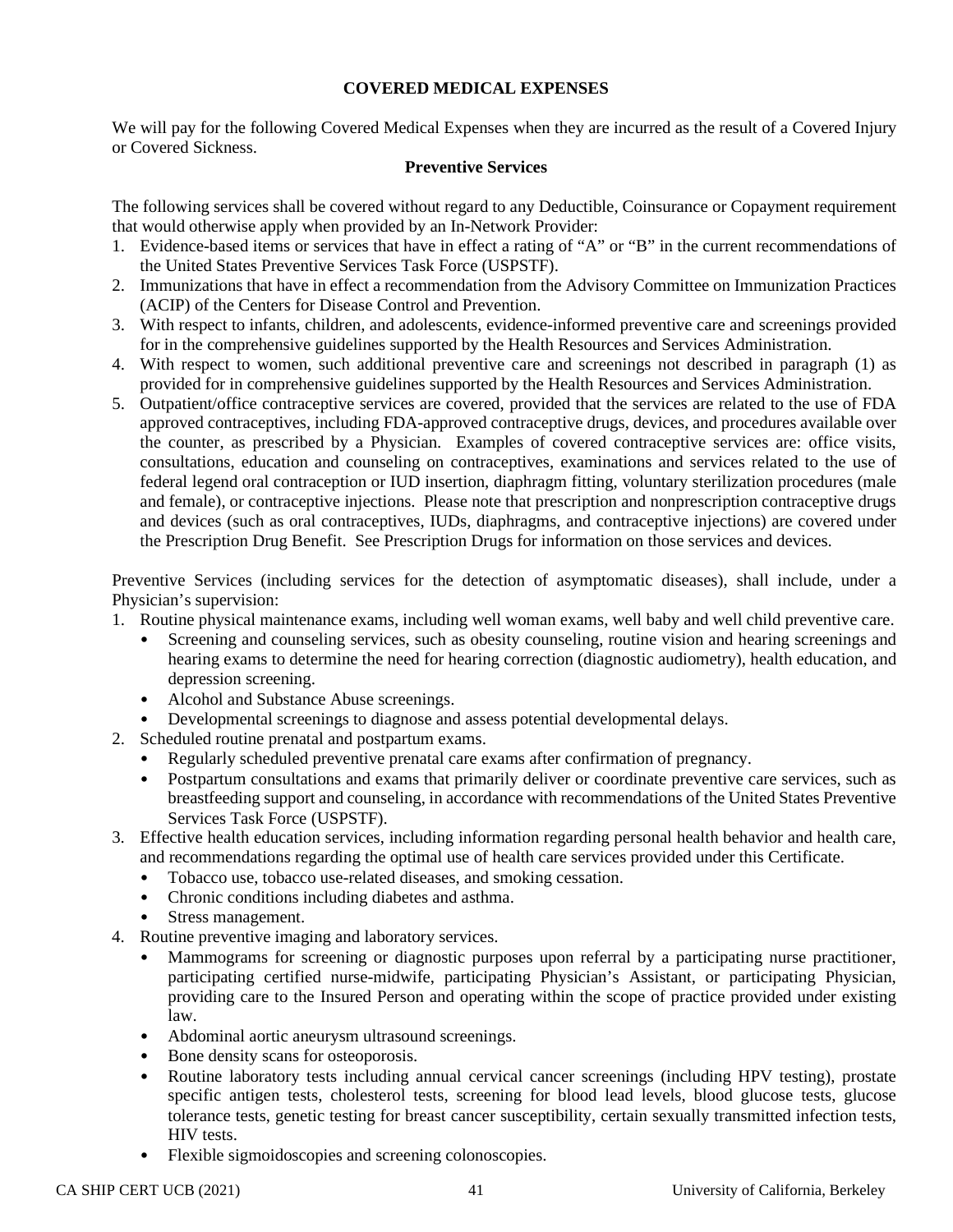- 5. Preventive care and screening services for women, in addition to the services listed above, provided for in the comprehensive guidelines supported by the Health Resources and Services Administration (HRSA), including:
	- Well woman visits that are age and developmentally appropriate, including preconception and prenatal care.
	- Gestational diabetes screening.
	- Screening and counseling for interpersonal and domestic violence.
	- Breastfeeding support, supplies, and counseling, including breast pumps. Coverage of breast pumps is limited to one breast pump per pregnancy or as required by law.

### **Preventive Care Services for Adults:**

Covered services include but are not limited to:

- 1. [Abdominal Aortic Aneurysm one-time screening fo](http://healthfinder.gov/HealthTopics/Category/doctor-visits/screening-tests/talk-to-your-doctor-about-abdominal-aortic-aneurysm)r men of specified ages who have never smoked
- 2. [Alcohol Use screening and counseling](http://healthfinder.gov/HealthTopics/Category/health-conditions-and-diseases/heart-health/drink-alcohol-only-in-moderation)
- 3. [Aspirin use to](http://healthfinder.gov/HealthTopics/Category/health-conditions-and-diseases/heart-health/talk-with-your-doctor-about-taking-aspirin-every-day) prevent cardiovascular disease and colorectal cancer for adults 50 to 59 years with a high cardiovascular risk
- 4. [Blood Pressure screening fo](http://healthfinder.gov/HealthTopics/Category/doctor-visits/screening-tests/get-your-blood-pressure-checked)r all adults
- 5. [Cholesterol screening fo](http://healthfinder.gov/HealthTopics/Category/doctor-visits/screening-tests/get-your-cholesterol-checked)r adults of certain ages or at higher risk
- 6. [Colorectal Cancer screening fo](http://healthfinder.gov/HealthTopics/Category/doctor-visits/screening-tests/get-tested-for-colorectal-cancer)r adults over age 50 to 75
- 7. [Depression screening fo](http://healthfinder.gov/HealthTopics/Category/doctor-visits/screening-tests/talk-with-your-doctor-about-depression)r adults
- 8. [Diabetes \(Type 2\) screening fo](http://healthfinder.gov/HealthTopics/Category/health-conditions-and-diseases/diabetes/take-steps-to-prevent-type-2-diabetes)r adults 40 to 70 who are overweight or obese
- 9. [Diet counseling fo](http://healthfinder.gov/HealthTopics/Category/health-conditions-and-diseases/diabetes/eat-healthy)r adults at higher risk for chronic disease
- 10. Falls prevention (with exercise or physical therapy and vitamin D use) for adults 65 years and over, living in a community setting
- 11. Hepatitis B screening- for people at high risk, including people from countries with 2% or more Hepatitis B prevalence, and U.S.-born people not vaccinated as infants and with at least one parent born in a region with 8% or more Hepatitis B prevalence.
- 12. Hepatitis C screening for adults at increased risk, and one time for everyone born 1945-1965
- 13. [HIV screening fo](http://healthfinder.gov/HealthTopics/Category/health-conditions-and-diseases/hiv-and-other-stds/get-tested-for-hiv)r everyone ages 15 to 65, and other ages at increased risk
- 14. [Immunization vaccines fo](http://healthfinder.gov/HealthTopics/Category/doctor-visits/shotsvaccines/get-important-shots)r adults--doses, recommended ages, and recommended populations vary:
	- Diphtheria
	- $\blacksquare$  [Hepatitis A](http://www.vaccines.gov/diseases/hepatitis_a/index.html)
	- [Hepatitis B](http://www.vaccines.gov/diseases/hepatitis_b/index.html)<br>Herpes Zost
	- [Herpes Zoster](http://www.vaccines.gov/diseases/shingles/index.html)
	- **[Human Papillomavirus](http://www.vaccines.gov/diseases/hpv/index.html) (HPV)**
	- [Influenza \(Flu Shot\)](http://www.vaccines.gov/diseases/flu/index.html)
	- **[Measles,](http://www.vaccines.gov/diseases/measles/index.html) [Mumps,](http://www.vaccines.gov/diseases/mumps/index.html) [Rubella](http://www.vaccines.gov/diseases/rubella/index.html)**
	- **[Meningococcal](http://www.vaccines.gov/diseases/meningitis/index.html)**
	- [Pneumococcal](http://www.vaccines.gov/diseases/pneumonia/index.html)
	- **[Tetanus,](http://www.vaccines.gov/diseases/tetanus/index.html) [Diphtheria,](http://www.vaccines.gov/diseases/diphtheria/index.html) [Pertussis](http://www.vaccines.gov/diseases/pertussis/index.html)**
	- [Varicella](http://www.vaccines.gov/diseases/chickenpox/index.html) (Chickenpox)
- 15. Lung cancer screening for adults 55-80 at high risk for lung cancer because they're heavy smokers or have quit in the past 15 years
- 16. [Obesity screening and counseling fo](http://healthfinder.gov/HealthTopics/Category/health-conditions-and-diseases/diabetes/watch-your-weight)r all adults, including intensive, multicomponent weight management behavioral interventions
- 17. [Sexually Transmitted Infection \(STI\) prevention counseling fo](http://healthfinder.gov/HealthTopics/Category/health-conditions-and-diseases/hiv-and-other-stds/get-tested-for-chlamydia-gonorrhea-and-syphilis)r adults at higher risk
- 18. Statin preventive medication for adults 40 to 75 at high risk
- 19. [Syphilis screening fo](http://healthfinder.gov/HealthTopics/Category/health-conditions-and-diseases/hiv-and-other-stds/get-tested-for-chlamydia-gonorrhea-and-syphilis)r all adults at higher risk
- 20. [Tobacco Use screening fo](http://healthfinder.gov/HealthTopics/Category/health-conditions-and-diseases/diabetes/quit-smoking)r all adults and cessation interventions for tobacco users
- 21. Sterilization procedures except for reversals.
- 22. Tuberculosis adult screening for certain adults without symptoms at high risk
- 23. Physical examination procedures- Critical Congenital Heart Defect Screening
- 24. Preexposure Prophylaxis (PrEP) for persons at high risk of HIV acquisition
- 25. Screening for physical, mental, sexual, and reproductive health care needs that arise from a sexual assault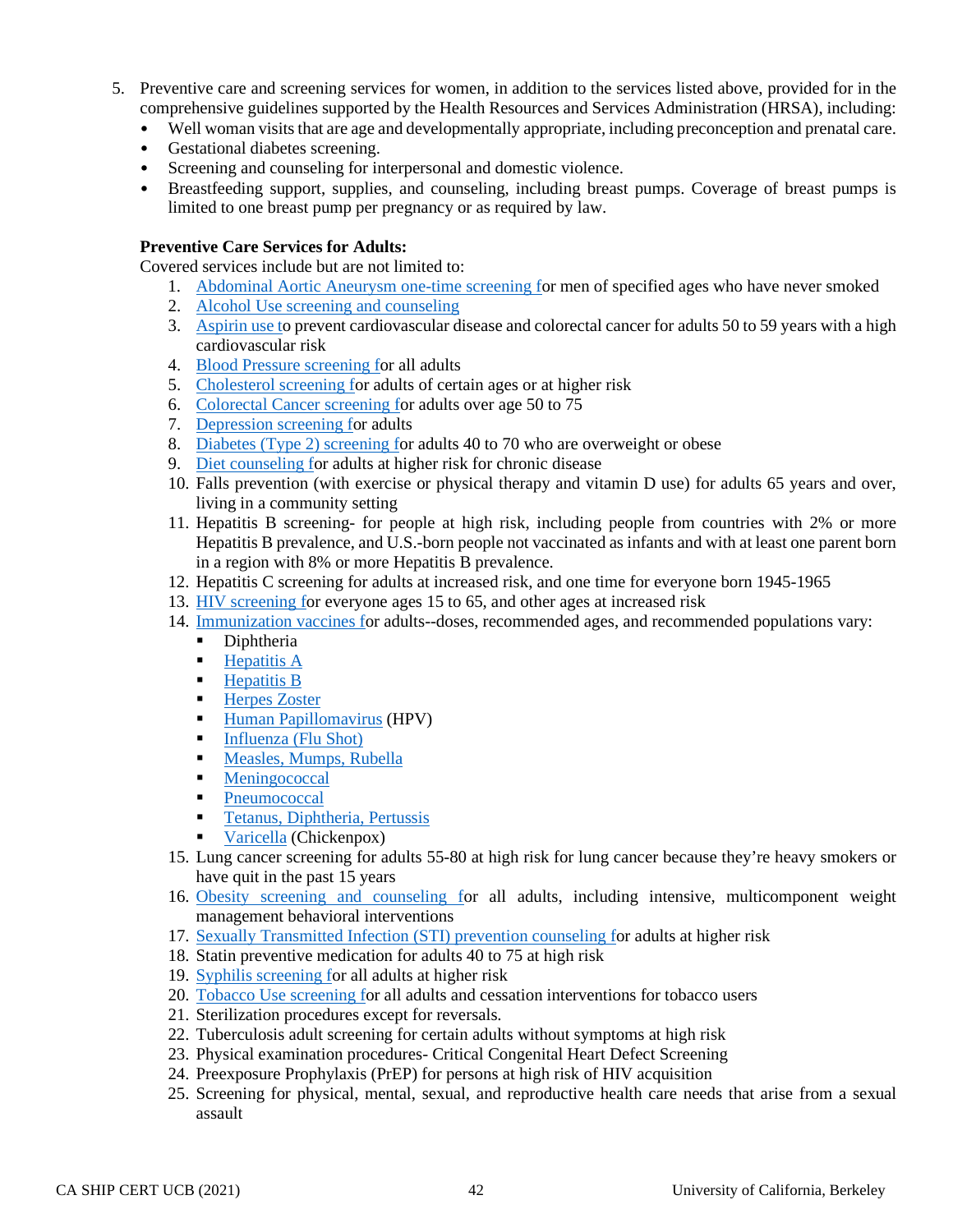## **Preventive Care Services for Women (including pregnant woman):**

Covered services include but are not limited to:

- 1. [Anemia screening on](http://healthfinder.gov/HealthTopics/Category/pregnancy/doctor-and-midwife-visits/have-a-healthy-pregnancy) a routine basis for pregnant women
- 2. [Breast Cancer Genetic Test Counseling \(BRCA\) fo](http://healthfinder.gov/HealthTopics/Category/health-conditions-and-diseases/cancer/talk-with-a-doctor-if-breast-or-ovarian-cancer-runs-in-your-family)r women at higher risk for breast cancer
- 3. [Breast Cancer Mammography screenings ev](http://healthfinder.gov/HealthTopics/Category/doctor-visits/screening-tests/get-tested-for-breast-cancer)ery 1 to 2 years for women over 40
- 4. [Breast Cancer Chemoprevention counseling fo](http://healthfinder.gov/HealthTopics/Category/health-conditions-and-diseases/cancer/talk-with-a-doctor-if-breast-or-ovarian-cancer-runs-in-your-family)r women at higher risk
- 5. [Breastfeeding comprehensive support and counseling fr](http://healthfinder.gov/HealthTopics/Category/pregnancy/getting-ready-for-your-baby/breastfeed-your-baby)om trained providers, and access to breastfeeding supplies, for pregnant and nursing women
- 6. [Cervical Cancer](http://healthfinder.gov/HealthTopics/Category/doctor-visits/screening-tests/get-tested-for-cervical-cancer) screening for sexually active women:
	- Pap test (also called a Pap smear) every 3 years for women 21 to 65
	- Human Papillomavirus (HPV) DNA test with the combination of a Pap smear every 5 years for women 30 to 65 who don't want a Pap smear every 3 years
- 7. [Chlamydia Infection screening fo](http://healthfinder.gov/HealthTopics/Category/health-conditions-and-diseases/hiv-and-other-stds/get-tested-for-chlamydia-gonorrhea-and-syphilis)r younger women and other women at higher risk
- 8. [Contraception: Fo](http://healthfinder.gov/HealthTopics/Category/health-conditions-and-diseases/hiv-and-other-stds/choose-the-right-birth-control)od and Drug Administration-approved contraceptive methods, sterilization procedures, and patient education and counseling, as prescribed by a health care provider for women with reproductive capacity (not including abortifacient drugs). This does not apply to health plans sponsored by certain exempt "religious employers."
- 9. Diabetes screening for women with a history of gestational diabetes who are not currently pregnant and who haven't been diagnosed with type 2 diabetes before
- 10. [Domestic and interpersonal violence screening and counseling fo](http://healthfinder.gov/HealthTopics/Category/everyday-healthy-living/mental-health-and-relationship/take-steps-to-protect-yourself-from-relationship-violence)r all women
- 11. [Folic Acid su](http://healthfinder.gov/HealthTopics/Category/nutrition-and-physical-activity/nutrition/get-enough-folic-acid)pplements for women who may become pregnant
- 12. [Gestational diabetes screening fo](http://healthfinder.gov/HealthTopics/Category/doctor-visits/talking-with-the-doctor/gestational-diabetes-screening-questions-for-the-doctor)r women 24 to 28 weeks pregnant and those at high risk of developing gestational diabetes
- 13. [Gonorrhea screening fo](http://healthfinder.gov/HealthTopics/Category/health-conditions-and-diseases/hiv-and-other-stds/get-tested-for-chlamydia-gonorrhea-and-syphilis)r all women at higher risk
- 14. [Hepatitis B screening fo](http://healthfinder.gov/HealthTopics/Category/pregnancy/doctor-and-midwife-visits/have-a-healthy-pregnancy)r pregnant women at their first prenatal visit
- 15. [HIV screening and counseling fo](http://healthfinder.gov/HealthTopics/Category/health-conditions-and-diseases/hiv-and-other-stds/get-tested-for-hiv)r sexually active women
- 16. [Human Papillomavirus \(HPV\) DNA Test ev](http://healthfinder.gov/HealthTopics/Category/doctor-visits/screening-tests/get-tested-for-cervical-cancer)ery 3 years for women with normal cytology results who are 30 or older
- 17. [Osteoporosis screening fo](http://healthfinder.gov/HealthTopics/Category/doctor-visits/screening-tests/get-a-bone-density-test)r women over age 60 depending on risk factors
- 18. [Rh Incompatibility screening fo](http://healthfinder.gov/HealthTopics/Category/pregnancy/doctor-and-midwife-visits/have-a-healthy-pregnancy)r all pregnant women and follow-up testing for women at higher risk
- 19. [Sexually Transmitted Infections counseling fo](http://healthfinder.gov/HealthTopics/Category/health-conditions-and-diseases/hiv-and-other-stds/get-tested-for-chlamydia-gonorrhea-and-syphilis)r sexually active women
- 20. [Syphilis screening fo](http://healthfinder.gov/HealthTopics/Category/health-conditions-and-diseases/hiv-and-other-stds/get-tested-for-chlamydia-gonorrhea-and-syphilis)r all pregnant women or other women at increased risk
- 21. [Tobacco Use screening and interventions, including medications for tobacco cessation fo](http://healthfinder.gov/HealthTopics/Category/health-conditions-and-diseases/diabetes/quit-smoking)r all women, and expanded counseling for pregnant tobacco users
- 22. [Urinary tract or other infection screening fo](http://healthfinder.gov/HealthTopics/Category/pregnancy/doctor-and-midwife-visits/have-a-healthy-pregnancy)r pregnant women
- 23. Urinary incontinence screening for women yearly
- 24. [Well-woman visits to](http://healthfinder.gov/HealthTopics/Category/everyday-healthy-living/sexual-health/get-your-well-woman-visit-every-year) get recommended services for women under 65
- 25. Preeclampsia prevention and screening for pregnant women with high blood pressure: aspirin

# **Preventive Care Services for Children:**

Covered services include but are not limited to:

- 1. Alcohol, and drug use assessments
- 2. [Autism screening fo](http://healthfinder.gov/HealthTopics/Category/parenting/doctor-visits/make-the-most-of-your-childs-visit-to-the-doctor-ages-1-to-4)r children at 18 and 24 months
- 3. Behavioral assessments for children at the following ages:  $\overline{0}$  to 11 months, [1 to 4 years,](http://healthfinder.gov/HealthTopics/Category/parenting/doctor-visits/make-the-most-of-your-childs-visit-to-the-doctor-ages-1-to-4) 5 to 10 years, [11](http://healthfinder.gov/HealthTopics/Category/parenting/doctor-visits/make-the-most-of-your-childs-visit-to-the-doctor-ages-11-to-14) [to 14 years,](http://healthfinder.gov/HealthTopics/Category/parenting/doctor-visits/make-the-most-of-your-childs-visit-to-the-doctor-ages-11-to-14) [15 to 17 years](http://healthfinder.gov/HealthTopics/Category/parenting/doctor-visits/make-the-most-of-your-teens-visit-to-the-doctor-ages-15-to-17)
- 4. Bilirubin concentration screening for newborns
- 5. Blood Screening for newborns
- 6. Blood Pressure screening for children at the following ages: [0 to 11 months,](http://healthfinder.gov/HealthTopics/Category/parenting/doctor-visits/make-the-most-of-your-babys-visit-to-the-doctor-ages-0-to-11-months) [1 to 4 years ,](http://healthfinder.gov/HealthTopics/Category/parenting/doctor-visits/make-the-most-of-your-childs-visit-to-the-doctor-ages-1-to-4) [5 to 10 years,](http://healthfinder.gov/HealthTopics/Category/parenting/doctor-visits/make-the-most-of-your-childs-visit-to-the-doctor-ages-5-to-10) [11 to 14 years,](http://healthfinder.gov/HealthTopics/Category/parenting/doctor-visits/make-the-most-of-your-childs-visit-to-the-doctor-ages-11-to-14) [15 to 17 years](http://healthfinder.gov/HealthTopics/Category/parenting/doctor-visits/make-the-most-of-your-teens-visit-to-the-doctor-ages-15-to-17)
- 7. [Cervical Dysplasia screening fo](http://healthfinder.gov/HealthTopics/Category/doctor-visits/screening-tests/get-tested-for-cervical-cancer)r sexually active females
- 8. [Depression screening fo](http://healthfinder.gov/HealthTopics/Category/doctor-visits/screening-tests/get-your-teen-screened-for-depression)r adolescents beginning routinely at age 12
- 9. [Developmental screening fo](http://healthfinder.gov/HealthTopics/Category/parenting/doctor-visits/watch-for-signs-of-speech-or-language-delay)r children under age 3
- 10. Dyslipidemia screening for all children once between 9 and 11 years and once between 17 and 21 years, and for children at higher risk of lipid disorders at the following ages: [1 to 4 years,](http://healthfinder.gov/HealthTopics/Category/parenting/doctor-visits/make-the-most-of-your-childs-visit-to-the-doctor-ages-1-to-4) [5 to](http://healthfinder.gov/HealthTopics/Category/parenting/doctor-visits/make-the-most-of-your-childs-visit-to-the-doctor-ages-5-to-10) [10 years,](http://healthfinder.gov/HealthTopics/Category/parenting/doctor-visits/make-the-most-of-your-childs-visit-to-the-doctor-ages-5-to-10) [11 to](http://healthfinder.gov/HealthTopics/Category/parenting/doctor-visits/make-the-most-of-your-childs-visit-to-the-doctor-ages-11-to-14)  [14 years,](http://healthfinder.gov/HealthTopics/Category/parenting/doctor-visits/make-the-most-of-your-childs-visit-to-the-doctor-ages-11-to-14) [15 to 17 years](http://healthfinder.gov/HealthTopics/Category/parenting/doctor-visits/make-the-most-of-your-teens-visit-to-the-doctor-ages-15-to-17)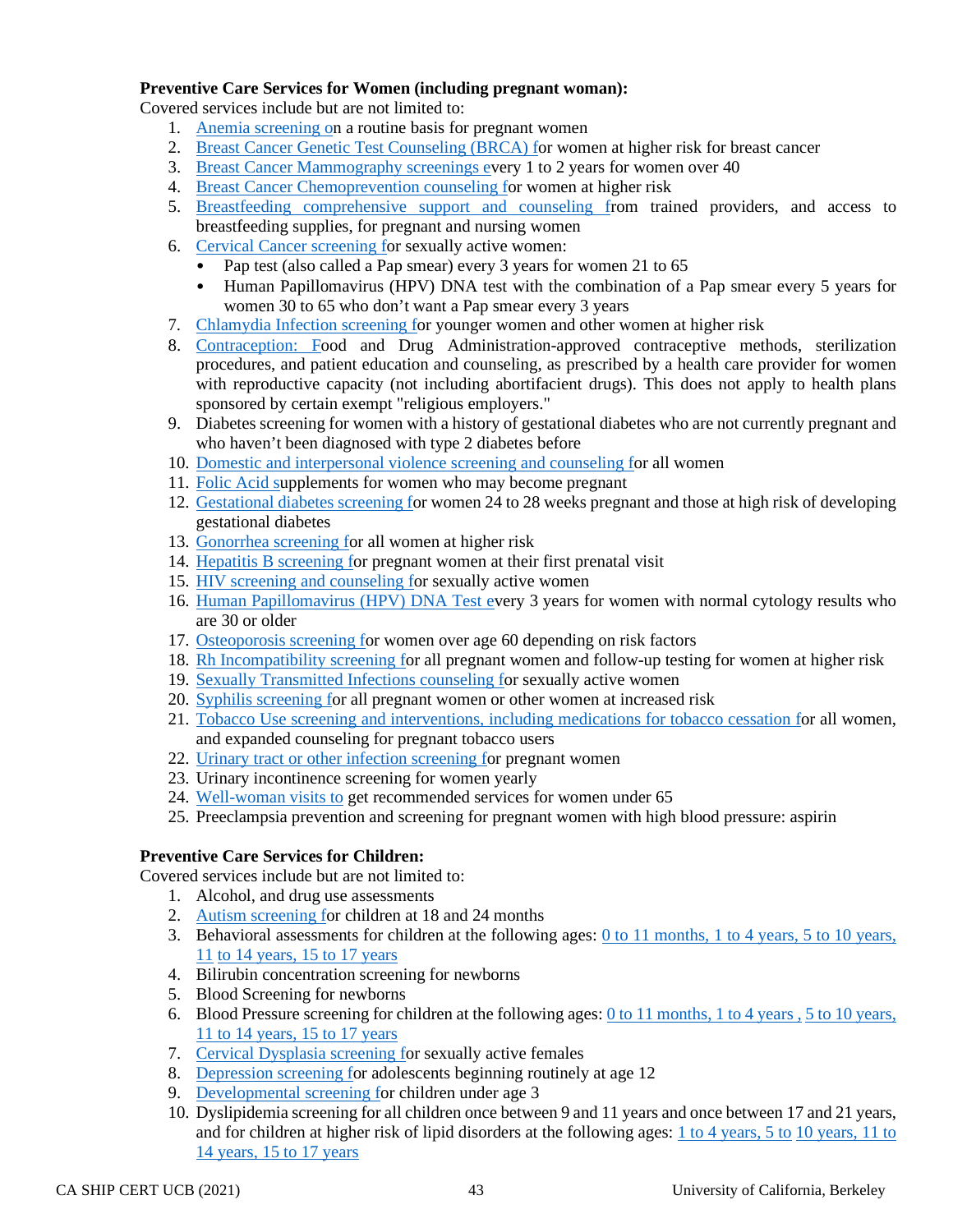- 11. Fluoride varnish for all infants and children as soon as teeth are present
- 12. [Fluoride Chemoprevention supplements fo](http://healthfinder.gov/HealthTopics/Category/parenting/doctor-visits/take-care-of-your-childs-teeth)r children without fluoride in their water source
- 13. [Gonorrhea preventive medication fo](http://healthfinder.gov/HealthTopics/Category/pregnancy/doctor-and-midwife-visits/talk-with-your-doctor-about-newborn-screening)r the eyes of all newborns
- 14. [Hearing screening fo](http://healthfinder.gov/HealthTopics/Category/pregnancy/doctor-and-midwife-visits/talk-with-your-doctor-about-newborn-screening)r all newborns; and for children once between 11 and 14 years, once between 15 and 17 years, and once between 18 and 21 years
- 15. Height, Weight and Body Mass Index measurements for children at the following ages[: 0 to 11 months,](http://healthfinder.gov/HealthTopics/Category/parenting/doctor-visits/make-the-most-of-your-babys-visit-to-the-doctor-ages-0-to-11-months) [1 to 4 years,](http://healthfinder.gov/HealthTopics/Category/parenting/doctor-visits/make-the-most-of-your-childs-visit-to-the-doctor-ages-1-to-4) [5 to 10 years,](http://healthfinder.gov/HealthTopics/Category/parenting/doctor-visits/make-the-most-of-your-childs-visit-to-the-doctor-ages-5-to-10) [11 to 14 years,](http://healthfinder.gov/HealthTopics/Category/parenting/doctor-visits/make-the-most-of-your-childs-visit-to-the-doctor-ages-11-to-14) [15 to 17 years](http://healthfinder.gov/HealthTopics/Category/parenting/doctor-visits/make-the-most-of-your-teens-visit-to-the-doctor-ages-15-to-17)
- 16. [Hematocrit, or Hemoglobin screening fo](http://healthfinder.gov/HealthTopics/Category/parenting/doctor-visits/make-the-most-of-your-childs-visit-to-the-doctor-ages-1-to-4)r all children
- 17. [Hemoglobinopathies or sickle cell screening fo](http://healthfinder.gov/HealthTopics/Category/pregnancy/doctor-and-midwife-visits/talk-with-your-doctor-about-newborn-screening)r newborns
- 18. Hepatitis B screening for adolescents at high risk, including adolescents from countries with 2% or more Hepatitis B prevalence, and U.S.-born adolescents not vaccinated as infants and with at least one parent born in a region with 8% or more Hepatitis B prevalence: 11–17 years
- 19. [HIV screening fo](http://healthfinder.gov/HealthTopics/Category/health-conditions-and-diseases/hiv-and-other-stds/get-tested-for-hiv)r adolescents at higher risk
- 20. [Hypothyroidism screening fo](http://healthfinder.gov/HealthTopics/Category/pregnancy/doctor-and-midwife-visits/talk-with-your-doctor-about-newborn-screening)r newborns
- 21. [Immunization vaccines fo](http://healthfinder.gov/HealthTopics/Category/doctor-visits/shotsvaccines/get-your-childs-shots-on-schedule)r children from birth to age 18 -doses, recommended ages, and recommended populations vary:
	- [Diphtheria,](http://www.vaccines.gov/diseases/diphtheria/index.html) [Tetanus,](http://www.vaccines.gov/diseases/tetanus/index.html) [Pertussis](http://www.vaccines.gov/diseases/pertussis/index.html) (Whooping Cough)
	- Haemophilus influenzae type **b**
	- $\blacksquare$  [Hepatitis A](http://www.vaccines.gov/diseases/hepatitis_a/index.html)
	- $Hepatitis B$
	- [Human Papillomavirus](http://www.vaccines.gov/diseases/hpv/index.html) (HPV)
	- **[Inactivated Poliovirus](http://www.vaccines.gov/diseases/polio/index.html)**
	- [Influenza \(Flu Shot\)](http://www.vaccines.gov/diseases/flu/index.html)
	- **Measles**
	- **[Meningococcal](http://www.vaccines.gov/diseases/meningitis/index.html)**
	- **[Pneumococcal](http://www.vaccines.gov/diseases/pneumonia/index.html)**
	- [Rotavirus](http://www.vaccines.gov/diseases/rotavirus/index.html)
	- **[Varicella](http://www.vaccines.gov/diseases/chickenpox/index.html) (Chickenpox)**
	- any other immunization that is required by law for a child. Allergy injections are not considered immunizations under this benefit provision.
- 22. [Iron supplements fo](http://healthfinder.gov/HealthTopics/Category/parenting/doctor-visits/make-the-most-of-your-babys-visit-to-the-doctor-ages-0-to-11-months)r children ages 6 to 12 months at risk for anemia
- 23. [Lead screening fo](http://healthfinder.gov/HealthTopics/Category/pregnancy/getting-ready-for-your-baby/protect-your-family-from-lead-poisoning)r children at risk of exposure
- 24. Maternal depression screening for mothers of infants at 1, 2, 4 and 6 month visits
- 25. Medical History for all children throughout development at the following ages: [0 to 11 months,](http://healthfinder.gov/HealthTopics/Category/parenting/doctor-visits/make-the-most-of-your-babys-visit-to-the-doctor-ages-0-to-11-months) [1 to 4](http://healthfinder.gov/HealthTopics/Category/parenting/doctor-visits/make-the-most-of-your-childs-visit-to-the-doctor-ages-1-to-4)  [years,](http://healthfinder.gov/HealthTopics/Category/parenting/doctor-visits/make-the-most-of-your-childs-visit-to-the-doctor-ages-1-to-4) [5 to 10 years ,](http://healthfinder.gov/HealthTopics/Category/parenting/doctor-visits/make-the-most-of-your-childs-visit-to-the-doctor-ages-5-to-10) [11 to 14 years ,](http://healthfinder.gov/HealthTopics/Category/parenting/doctor-visits/make-the-most-of-your-childs-visit-to-the-doctor-ages-11-to-14) [15 to 17 years](http://healthfinder.gov/HealthTopics/Category/parenting/doctor-visits/make-the-most-of-your-teens-visit-to-the-doctor-ages-15-to-17)
- 26. [Obesity screening and counseling,](http://healthfinder.gov/HealthTopics/Category/parenting/nutrition-and-physical-activity/help-your-child-stay-at-a-healthy-weight) including intensive, multicomponent weight management behavioral interventions
- 27. Oral Health risk assessment for young children Ages: [0 to 11 months,](http://healthfinder.gov/HealthTopics/Category/parenting/doctor-visits/make-the-most-of-your-babys-visit-to-the-doctor-ages-0-to-11-months) [1 to 4 years,](http://healthfinder.gov/HealthTopics/Category/parenting/doctor-visits/make-the-most-of-your-childs-visit-to-the-doctor-ages-1-to-4) [5 to 10 years](http://healthfinder.gov/HealthTopics/Category/parenting/doctor-visits/make-the-most-of-your-childs-visit-to-the-doctor-ages-5-to-10)
- 28. [Phenylketonuria \(PKU\) screening fo](http://healthfinder.gov/HealthTopics/Category/pregnancy/doctor-and-midwife-visits/talk-with-your-doctor-about-newborn-screening)r this genetic disorder in newborns
- 29. [Sexually Transmitted Infection \(STI\) prevention counseling and screening fo](http://healthfinder.gov/HealthTopics/Category/health-conditions-and-diseases/hiv-and-other-stds/get-tested-for-chlamydia-gonorrhea-and-syphilis)r adolescents at higher risk
- 30. Tobacco Use screening and interventions for children and adolescents
- 31. Tuberculin testing for children at higher risk of tuberculosis at the following ages: [0 to 11 months,](http://healthfinder.gov/HealthTopics/Category/parenting/doctor-visits/make-the-most-of-your-babys-visit-to-the-doctor-ages-0-to-11-months) [1 to](http://healthfinder.gov/HealthTopics/Category/parenting/doctor-visits/make-the-most-of-your-childs-visit-to-the-doctor-ages-1-to-4)  [4](http://healthfinder.gov/HealthTopics/Category/parenting/doctor-visits/make-the-most-of-your-childs-visit-to-the-doctor-ages-1-to-4) [years,](http://healthfinder.gov/HealthTopics/Category/parenting/doctor-visits/make-the-most-of-your-childs-visit-to-the-doctor-ages-1-to-4) [5 to 10 years,](http://healthfinder.gov/HealthTopics/Category/parenting/doctor-visits/make-the-most-of-your-childs-visit-to-the-doctor-ages-5-to-10) [11 to 14 years,](http://healthfinder.gov/HealthTopics/Category/parenting/doctor-visits/make-the-most-of-your-childs-visit-to-the-doctor-ages-11-to-14) [15 to 17 years](http://healthfinder.gov/HealthTopics/Category/parenting/doctor-visits/make-the-most-of-your-teens-visit-to-the-doctor-ages-15-to-17)
- 32. [Vision screening fo](http://healthfinder.gov/HealthTopics/Category/doctor-visits/screening-tests/get-your-childs-vision-checked)r all children
- 33. Prophylactic ocular topical medication for all newborns to prevent gonococcal ophthalmia neonatorum
- 34. Screening for physical, mental, sexual, and reproductive health care needs that arise from a sexual assault

If the covered Preventive Service is provided during a Physician's Office Visit and it is billed separately from the office visit, You may be responsible for any Deductible, Coinsurance and/or Copayment applicable to the Physician's Office Visit only. If the Physician's Office Visit and the covered Preventive Service are billed together and the primary purpose of the visit was not the Preventive Service, You may be responsible for any Deductible, Coinsurance and/or Copayment applicable to the Physician's Office Visit, including the covered Preventive Service.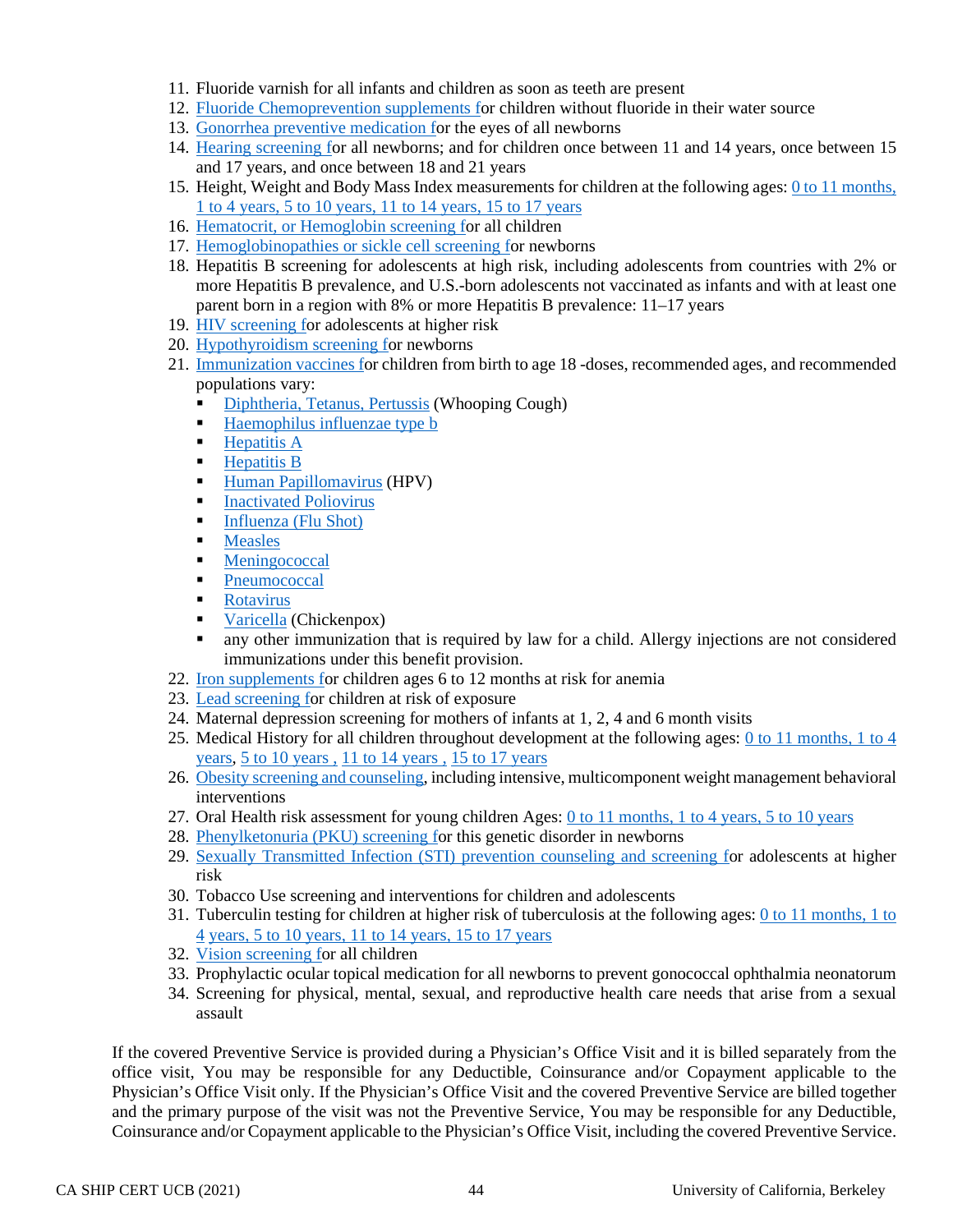Preventive Services recommendations and guidelines can be found on the HealthCare.gov website at the following links:

- For all adults:<https://www.healthcare.gov/preventive-care-adults/>
- For woman:<https://www.healthcare.gov/preventive-care-women/>
- For children:<https://www.healthcare.gov/preventive-care-children/>

#### **Important Notes:**

- 1. These Preventive Services recommendations and guidelines may be updated periodically. When these are updated, they will be applied to this plan. The updates will be effective on the first day of the calendar year, one year after the updated recommendation or guideline is issued.
- 2. Diagnostic testing for the treatment or diagnosis of a Covered Injury or Covered Sickness will not be covered under the Preventive Services. For those types of tests and Treatment, You will pay the cost sharing specific to Covered Medical Expense for diagnostic testing and Treatment.
- 3. This plan will not limit gender-specific Preventive Services based on Your gender at birth, Your identity, or according to other records.

To learn what frequency and age limits apply to routine physical exams and routine cancer screenings, contact Your Physician or contact Us by calling the number on Your ID card. This information can also be found at the <https://www.healthcare.gov/> website.

We may use reasonable medical management techniques to determine the frequency, method, Treatment, or setting of Preventive Services benefits when not specified in the recommendations and guidelines of the:

- Advisory Committee on Immunization Practices of the Centers for Disease Control and Prevention (ACIP)
- United States Preventive Services Task Force (USPSTF)
- Health Resources and Services Administration (HRSA)
- American Academy of Pediatrics/Bright Futures/Health Resources and Services Administration guidelines for children and adolescents

### **Inpatient Benefits – Coverage Descriptions**

- 1. **Hospital Care** Covered Medical Expenses include the following:
	- Room and Board Expense**,** including general nursing care. Benefit may not exceed the daily semi-private room rate unless intensive care unit is required.
	- Intensive Care Unit, including 24-hour nursing care.
	- Hospital Miscellaneous Expenses, while Hospital Confined or as a precondition for being Hospital Confined. Benefits will be paid for services and supplies such as:
		- a. The cost for use of an operating room;
		- b. Prescribed medicines (excluding take-home drugs);
		- c. Laboratory tests;
		- d. Therapeutic services;
		- e. X-ray examinations;
		- f. Casts and temporary surgical appliances;
		- g. Oxygen, oxygen tent; and
		- h. Blood and blood plasma.
- 2. **Preadmission Testing** for routine tests performed as a preliminary to Your being admitted to a Hospital. These tests must be performed within 5 working days prior to admission. This benefit is limited to routine tests such as complete blood count, urinalysis, and chest x-rays. Unless otherwise payable under this Certificate, We will pay for major diagnostic procedures under the Hospital Miscellaneous Expense Benefit. This includes tests such as CAT scans, cardiac catheterization, MRI's, NMR's, and blood chemistries.
- 3. **Physician's Visits while Confined**. Physician's visits will be paid for either inpatient or outpatient visits when incurred on the same day, but not both. Surgeon's fees are not payable under this benefit.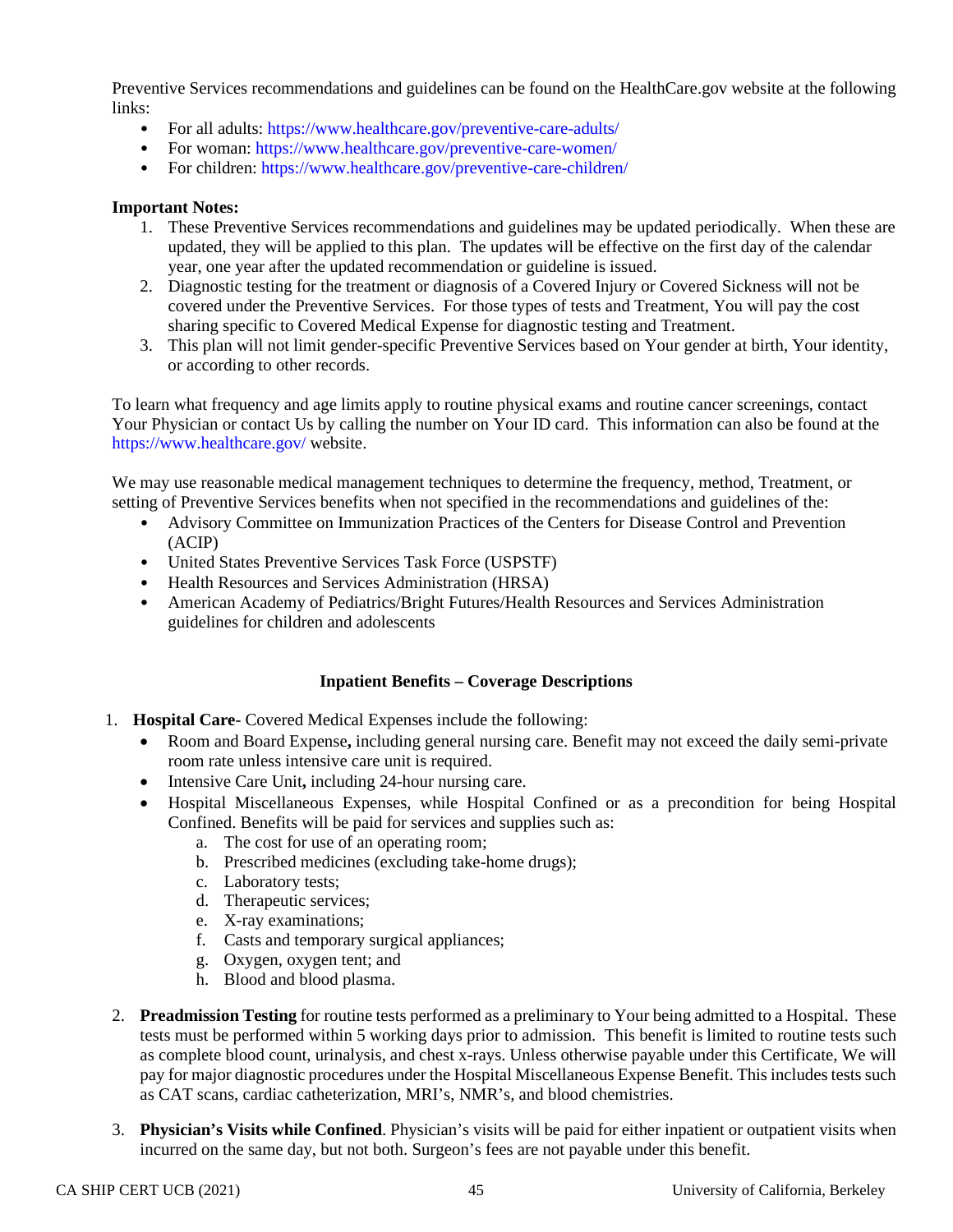4. **Inpatient Surgery including Surgeon, Anesthetist, and Assistant Surgeon Services** (including pre- and post-operative visits) as specified in the Schedule of Benefits. Covered surgical expenses will be paid under either the inpatient surgery benefit or the Outpatient Surgery Benefit. They will not be paid under both. This benefit is not payable in addition to Physician's visits.

Sometimes 2 or more surgical procedures can be performed during the same operation.

- a. **Through the Same Incision.** If Covered multiple surgical procedures are performed through the same incision, We will pay for the procedure with the highest allowed amount and 50% of the amount We would otherwise pay under this Certificate for the secondary procedures, except for secondary procedures that, according to nationally-recognized coding rules, are exempt from multiple surgical procedure reductions. We will not pay anything for a secondary procedure that is billed with a primary procedure when that secondary procedure is incidental to the primary procedure.
- b. **Through Different Incisions.** If Covered multiple surgical procedures are performed during the same operative session but through different incisions, We will pay:
	- For the procedure with the highest allowed amount; and
	- 50% of the amount We would otherwise pay for the other procedures.
- 5. **Physical Therapy while Confined** when prescribed by the attending Physician.
- 6. **Skilled Nursing Facility Benefit** for services received in a licensed Skilled Nursing Facility. Services must be Medically Necessary. A skilled nursing benefit period begins on the date You are admitted to a Hospital or Skilled Nursing Facility at a skilled level of care. The benefit period ends on the date You have not been an inpatient in a Hospital or Skilled Nursing Facility receiving a skilled level of care for 60 consecutive days. A new benefit period can begin only after any existing benefit period ends. Confinement for Custodial Care or residential care is not covered.
- 7. **Inpatient Rehabilitation Facility Expense Benefit** for the services, supplies and Treatments rendered to You in an **Inpatient Rehabilitation** Facility. You must enter an **Inpatient Rehabilitation** Facility:
	- a. Within 7 days after Your discharge from a Hospital Confinement;
	- b. Such Confinement must be of at least 3 consecutive days that began while coverage was in force under this Certificate; and
	- c. Was for the same or related Sickness or Accident.

Services, supplies and Treatments by an **Inpatient Rehabilitation** Facility include:

- a. Charges for room, board, and general nursing services
- b. Charges for physical, occupational, or speech therapy;
- c. Charges for drugs, biologicals, supplies, appliances, and equipment for use in such facility, which are ordinarily furnished by the **Inpatient Rehabilitation** Facility for the care Treatment of a Confined person; and
- d. Charges for medical services of interns, in training, under a teaching program of a Hospital with which the facility has an agreement for such services
- 8. **Autologous Blood Banking Services Expense** for Your self-donated blood collection, testing, processing and storage prior to a covered surgery. In such instances, We cover storage fees for a reasonable storage period that is appropriate for having the blood available when it is needed.

### **Outpatient Benefits – Coverage Descriptions**

1. **Outpatient Surgery including Surgeon, Anesthetist, and Assistant Surgeon Services** for outpatient surgery (including fees for pre- and post-operative visits) as specified in the Schedule of Benefits. Covered surgical expenses will be paid under either the outpatient surgery benefit or the inpatient Surgery Benefit. They will not be paid under both. This benefit is not payable in addition to Physician's visits.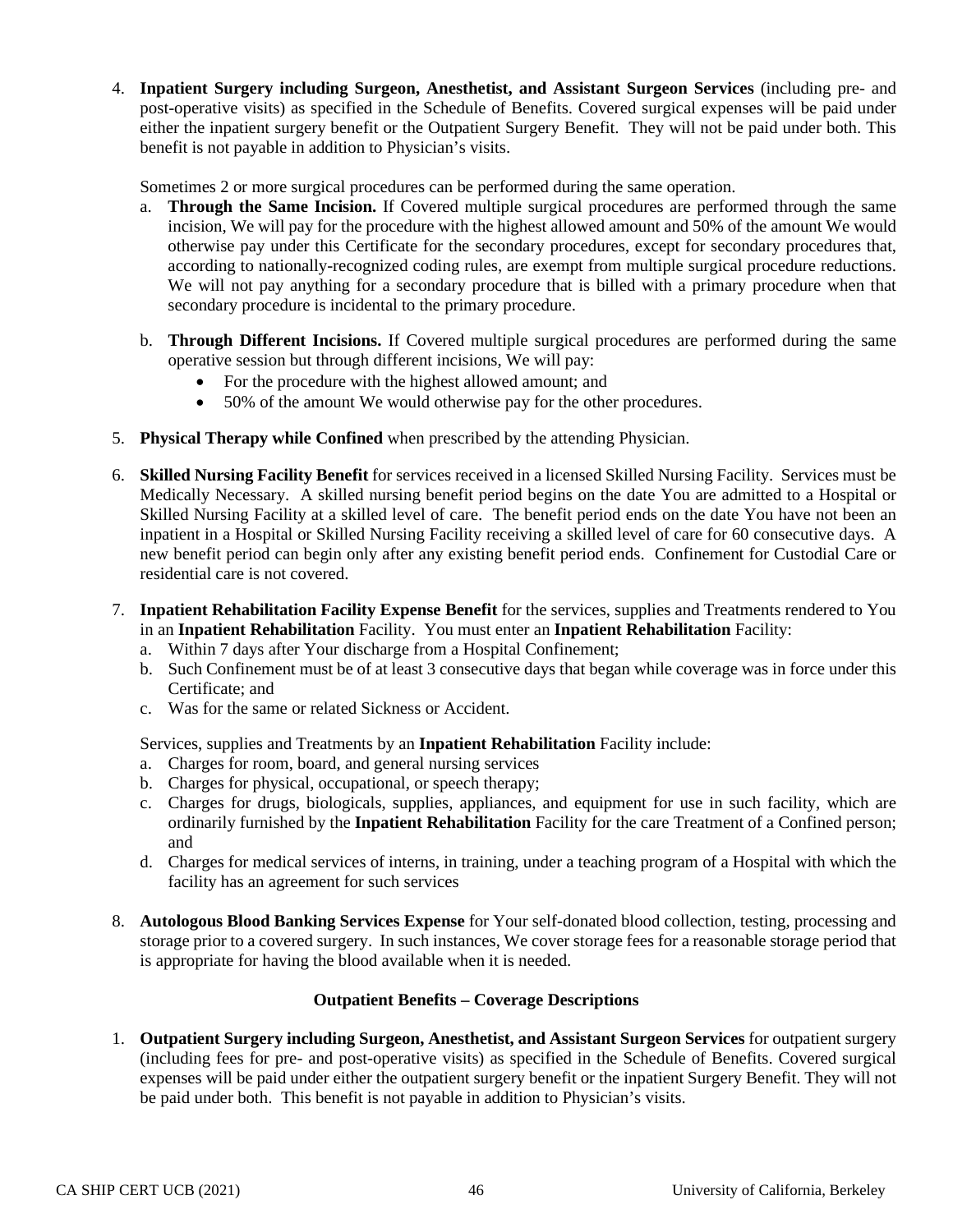Sometimes 2 or more surgical procedures can be performed during the same operation.

- a. **Through the Same Incision.** If Covered multiple surgical procedures are performed through the same incision, We will pay for the procedure with the highest allowed amount and 50% of the amount We would otherwise pay under this Certificate for the secondary procedures, except for secondary procedures that, according to nationally-recognized coding rules, are exempt from multiple surgical procedure reductions. We will not pay anything for a secondary procedure that is billed with a primary procedure when that secondary procedure is incidental to the primary procedure.
- b. **Through Different Incisions.** If Covered multiple surgical procedures are performed during the same operative session but through different incisions, We will pay:
	- For the procedure with the highest allowed amount; and
	- 50% of the amount We would otherwise pay for the other procedures.
- 2. **Outpatient Surgical Facility and Miscellaneous** expense benefit. Benefits will be paid for services and supplies, including:
	- a. Operating room;
	- b. Therapeutic services;
	- c. Oxygen, oxygen tent; and
	- d. Blood and blood plasma.
- 3. **Physician's Office or Home Visits**. Physician's Visits include second surgical and second medical opinions. Benefits will be paid for either outpatient or inpatient visits on the same day, but not both. Surgeon fees are NOT payable under this benefit.
- 4. **Specialist/Consultant Physician's Services.** When requested and approved by the attending Physician.
- 5. **Telemedicine or Telehealth Services** for health care delivery, diagnosis, consultation, Treatment, transfer of medical data, and education using interactive audio, video, or data communications involving a real time (synchronous) or near real time (asynchronous) 2-way transfer of medical data and information.
- 6. **Retail Health Clinics** for limited basic health care services to Insured Persons on a "walk-in" basis at retail health clinics. These clinics are normally found in major pharmacies or retail stores. Health care services are typically provided by Physician's Assistants or Nurse Practitioners. Covered services available at retail health clinics are limited to routine care and treatment of common illnesses.
- 7. **Cardiac Rehabilitation.** Benefits are available for Outpatient cardiac rehabilitation programs. Covered Medical Expenses are: exercise and education under the direct supervision of skilled program personnel in the intensive rehabilitation phase of the program. The program must start within 3 months after a cardiac condition is diagnosed or a cardiac procedure is completed. The program must be completed within 6 months of the cardiac diagnosis or procedure.

No benefits are available for portions of a cardiac rehabilitation program extending beyond the intensive rehabilitation phase. On-going or life-long exercise and education maintenance programs intended to maintain fitness or to reinforce permanent lifestyle changes are not covered.

- 8. **Pulmonary Rehabilitation.** Benefits are available for pulmonary rehabilitation services as part of an inpatient Hospital stay if it is part of a treatment plan ordered by a Physician. A course of outpatient pulmonary rehabilitation may also be eligible for coverage if it is performed at a Hospital, Skilled nursing facility, or Physician's office, is used to treat reversible pulmonary disease states, and is part of a treatment plan ordered by a Physician.
- 9. **Rehabilitation Therapy** when prescribed by the attending Physician, limited to 1 visit per day.
- 10. **Habilitative Services** when prescribed by the attending Physician, limited to 1 visit per day.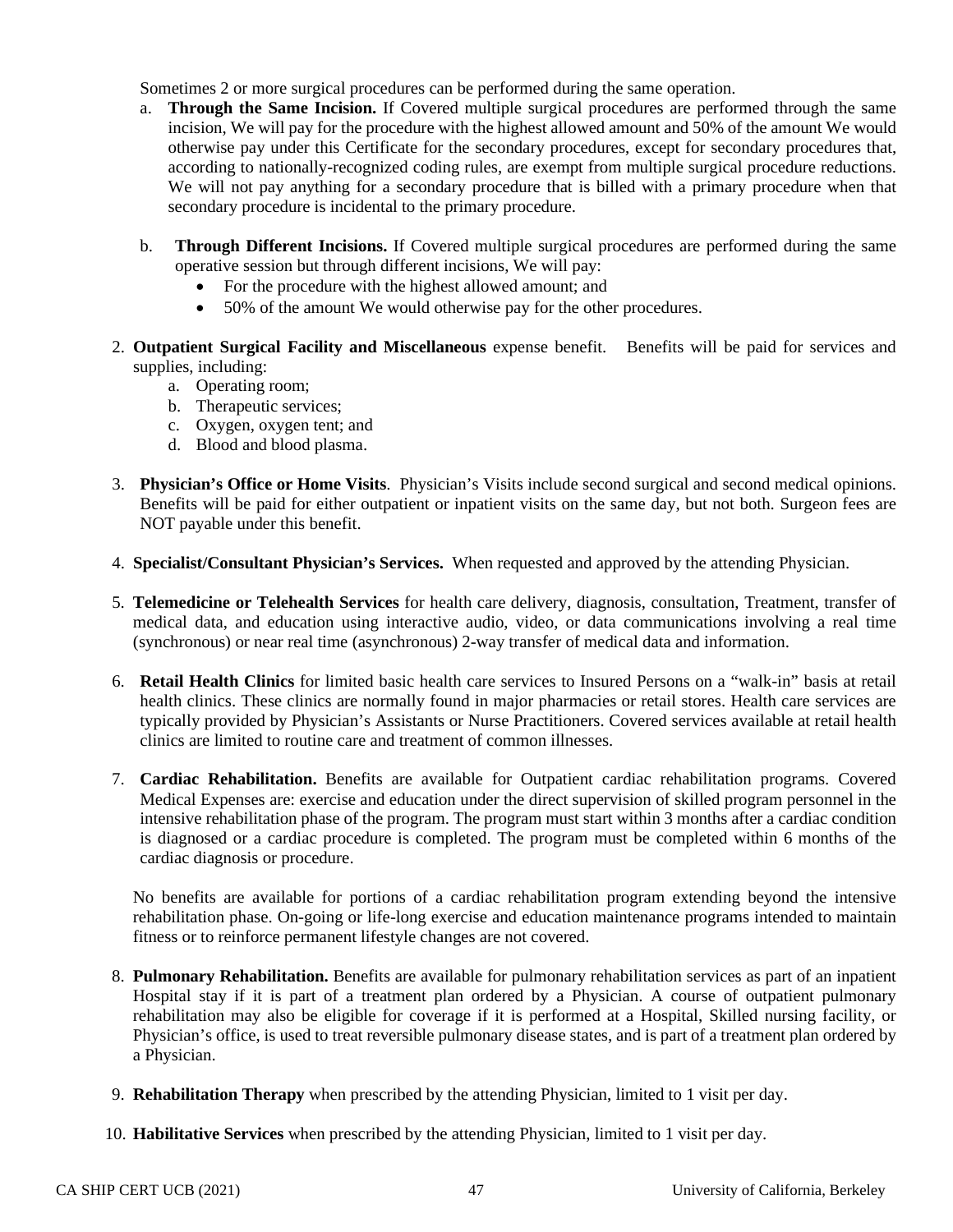- 11. **Emergency Services and Supplies** only in connection with care for an Emergency Medical Condition as defined. Benefits will be paid for the use of the emergency room, including services and supplies. Refer to the Ambulance Service provision for transportation coverage. In the event You require Treatment for an Emergency Medical Condition, seek immediate care at the nearest Hospital Emergency Room or call 911. If possible, call Your Physician but only if a delay will not harm Your health. Payment of this benefit will not be denied based on the final diagnosis following stabilization.
- 12. **Urgent Care Centers (non-life-threatening conditions)** for services provided at an Urgent Care Center, as shown in the Schedule of Benefits. In the case of a life-threatening condition, You should go to the nearest emergency room.
- 13. **Diagnostic Imaging Services** for diagnostic X-ray services as shown in the Schedule of Benefits when prescribed by a Physician.
- 14. **CT Scan, MRI and/or PET Scans** for diagnostic services when prescribed by a Physician.
- 15. **Laboratory Procedures (Outpatient)** for laboratory procedures as shown in the Schedule of Benefits when prescribed by a Physician.
- 16. **Chemotherapy and Radiation Therapy** for chemotherapy and radiation therapy to treat or control a serious illness, as shown in the Schedule of Benefits**.**
- 17. **Infusion Therapy** when Physician prescribed for the administration of antibiotics, nutrients, or other therapeutic agents by direct infusion. If services are performed in the home, those services must be billed by and performed by a Provider licensed by state and local laws. Benefits include:
	- a. Drugs and other substances used in Infusion Therapy.
	- b. Professional services to order, prepare, dispense, deliver, administer, train or monitor, including clinical pharmacy support and any drugs or other substances used in a course of therapy.
	- c. Durable, reusable supplies, and Durable Medical Equipment including, but not limited to, pump, pole and electric monitor. Other supplies such as infusion sets and supplies for external infusion pumps and replacement batteries for infusion pumps.
	- d. Blood transfusions, including blood processing and the cost of un-replaced blood and blood products.
- 18. **Home Health Care Expenses** for Home Health Care for You when, otherwise, Hospitalization or Confinement in a Skilled Nursing Facility would have been necessary. Such Home Health Care services shall include diagnostic and treatment services which can reasonably be provided in the home, including nursing care, performed by a registered nurse, public health nurse, licensed vocational nurse or licensed Home Health Care Agency. This does not include Private Duty Nursing.
- 19. **Hospice Care Coverage** when, as the result of a Covered Injury or Covered Sickness, You require Hospice Care, We will pay the expenses incurred for such care. You must have been diagnosed with a terminal illness by a licensed Physician. Their medical prognosis must be death within 12 months. You must have elected to receive palliative rather than curative care. Any required documentation will be no greater than that required for the same services under Medi-Cal, or outside of California, Medicare.
- 20. **Prescription Drugs** are medications filled in an outpatient pharmacy for which a Physician's written prescription is required up to the amount shown in the Schedule of Benefits. This benefit is limited to medication necessary for the Treatment of the Covered Injury or Covered Sickness for which a claim is made. Some outpatient prescription drugs are subject to pre-certification. Some preventive drugs are available at \$0 if precertification is approved. These prescription requirements help Your prescriber and pharmacists check that Your outpatient prescription drug is clinically appropriate using evidence-based criteria. Coverage includes disposable devices that are Medically Necessary for the administration of a covered outpatient prescription drug, such as spacers and inhalers for the administration of aerosol outpatient prescription drugs and syringes for selfinjectable outpatient prescription drugs that are not dispensed in pre-filled syringes.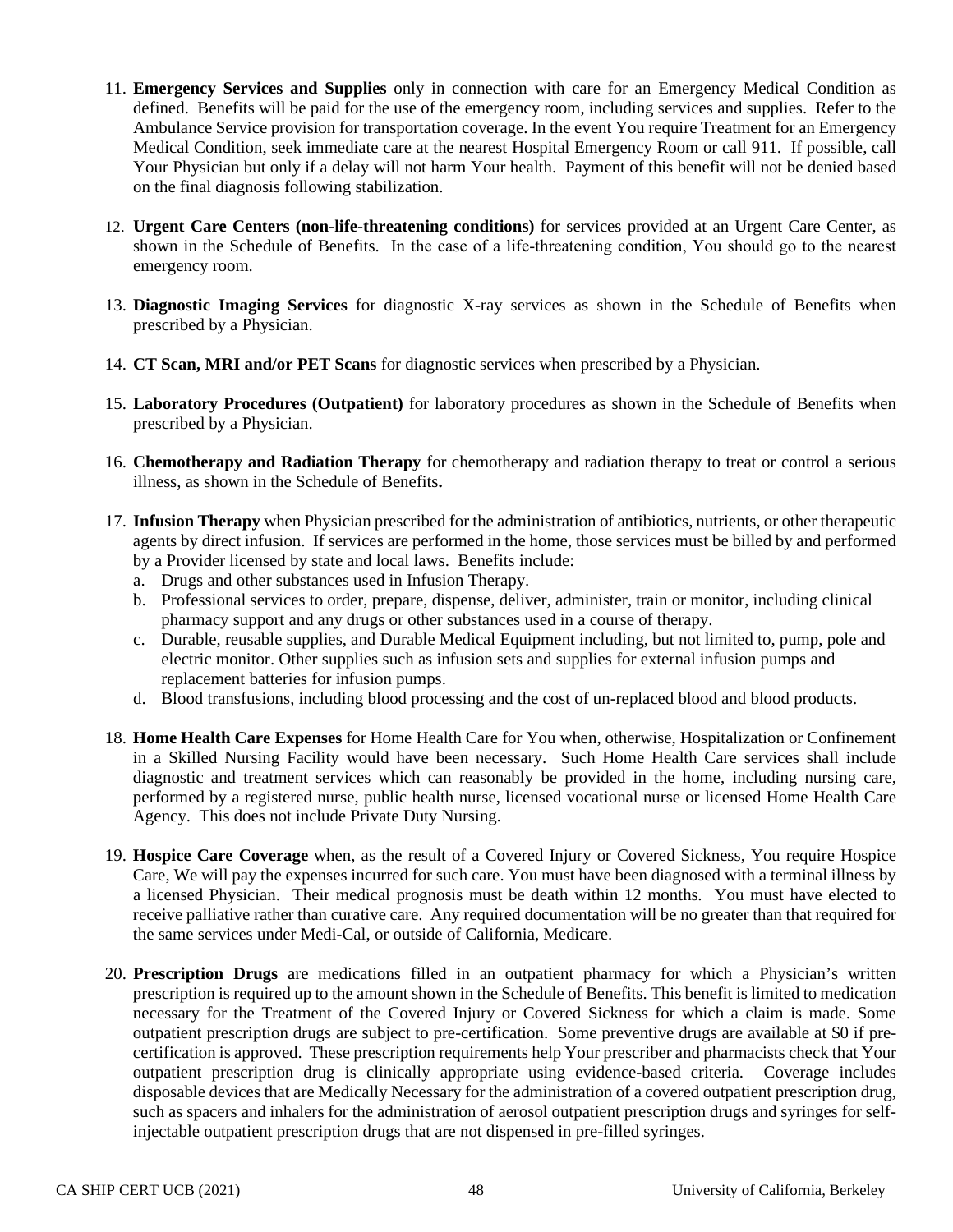- a. **Off-Label Drug Treatments** When prescription drugs are provided as a benefit of the issued Certificate, they will include a drug that is prescribed for a use that is different from the use for which that drug has been approved for marketing by the Federal Food and Drug Administration (FDA), provided that all of the following conditions have been met:
	- 1. The drug is approved by the FDA;
	- 2. The drug is prescribed for the Treatment of a life-threatening condition, including cancer, HIV or AIDS;
	- 3. The drug has been recognized for Treatment of that condition by 1 of the following: a) The American Medical Association Drug Evaluations; b) The American Hospital Formulary Service Drug Information; c) The United States Pharmacopoeia Dispensing Information, volume 1, "Drug Information for Health Care Professionals"; or d) 2 articles from major peer reviewed medical journals that present data supporting the proposed off-label use or uses as generally safe and effective unless there is a clear and convincing contradictory evidence presented in a major peer reviewed medical journal.

When this portion of the prescription benefit is used, it will be the responsibility of the prescriber to submit to Us documentation supporting compliance with the requirements of this benefit.

As it pertains to this benefit, life threatening means either or both of the following:

- a. Disease or conditions where the likelihood of death is high unless the course of the disease is interrupted; or
- b. Disease or conditions with a potentially fatal outcome and where the end point of clinical intervention is survival.
- b. **Dispense as Written (DAW)** If a prescriber prescribes a covered Brand-Name Prescription Drug where a Generic Prescription Drug equivalent is available and specifies: "Dispense as Written" (DAW), You will pay the cost sharing for the Brand-Name Prescription Drug. If a prescriber does not specify DAW and the Member requests a covered Brand-Name Prescription Drug where a Generic Prescription Drug equivalent is available, the Member will be responsible for the cost difference between the Brand-Name Prescription Drug and the Generic Prescription Drug equivalent, and the cost sharing that applies to Brand-Name Prescription Drugs. This DAW penalty does not apply to your out-of-pocket maximum or deductible.
- c. **Investigational Drugs and Medical Devices** The Prescription Drug benefit includes a drug or device that is Investigational if the intended use of the drug or device is included in the labeling authorized by the FDA or if the use of the drug or device is recognized in one of the standard reference compendia or in peerreviewed medical literature.
- d. **Specialty Prescription Drugs** are limited to no more than a 30-day supply. However, if the Specialty Prescription Drug dispensed is the smallest package size available and exceeds a 30-day supply, You are responsible for the cost sharing defined for the day supply in your schedule of benefits.

Specialty Drugs – are Prescription Drugs which:

- 1. Are only approved to treat limited patient populations, indications, or conditions; or
- 2. Are normally injected, infused, or require close monitoring by a Physician or clinically trained individual; or
- 3. Have limited availability, special dispensing and delivery requirements, and/or require additional patient support – any or all of which make the Drug difficult to obtain through traditional pharmacies.
- e. **Self-Administered Prescription Drugs** Certain self-administered Prescription Drugs are only covered under the Prescription Drug benefit and are excluded from the medical benefit. Self-administered Prescription Drugs will not be covered when dispensed through a Physician's office or outpatient hospital, except in emergency situations. While members may self-administer these medications, they can still obtain these medications at the pharmacy and have them administered at an office visit. Coverage exceptions may be granted if self-administered Prescription Drugs are required as part of a hospitalization or emergency room visit. The list of self-administered Prescription Drugs only covered under the Prescription Drug benefit and excluded from the medical benefit can be found on Our website or by calling the toll-free number on Your ID card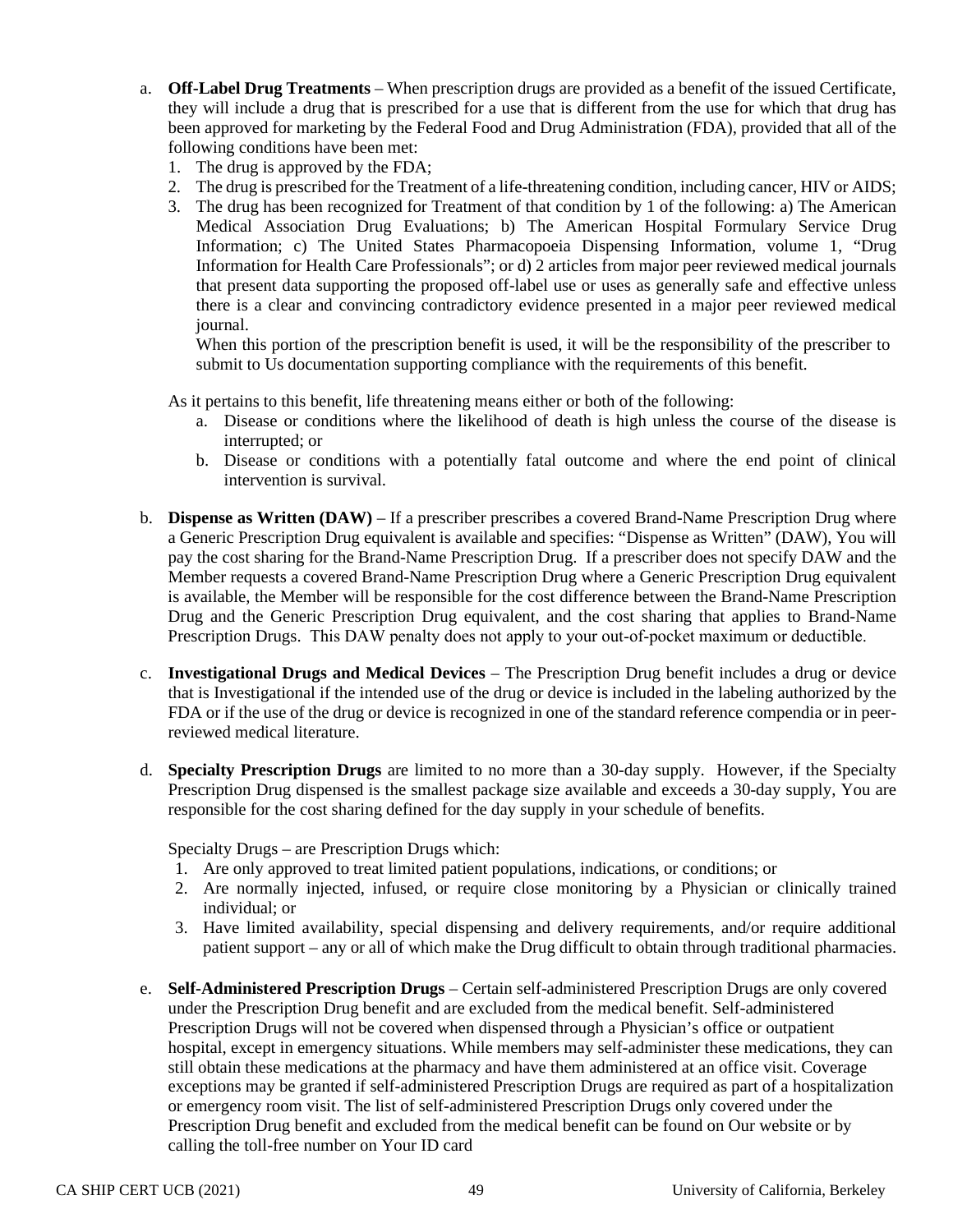- f. **Retail Pharmacy Supply Limits** We will pay for no more than a 30-day supply of a Prescription Drug purchased at a retail pharmacy. You are responsible for 1 cost sharing amount for up to a 30-day supply. However, if the Prescription Drug dispensed is the smallest package size available and exceeds a 30-day supply, You are responsible for the cost sharing defined for the day supply in your Schedule of Benefits.
- g. **Step Therapy** When medications for the Treatment of any medical condition are restricted for use by a step therapy or fail-first protocol, the prescribing practitioner shall have access to a clear and convenient process to request an override of the restriction from Us. An override of that restriction will be granted by Us upon completion of the review if all necessary information to perform the override review has been provided, under the following documented circumstances:
	- (a) The prescribing practitioner can demonstrate, based on sound clinical evidence, that the preferred Treatment required under step therapy or fail-first protocol has been ineffective in the Treatment of Your disease or medical condition; or
	- (b) Based on sound clinical evidence or medical and scientific evidence:
		- 1. The prescribing practitioner can demonstrate that the preferred Treatment required under the step therapy or fail-first protocol is expected or likely to be ineffective based on the known relevant physical or mental characteristics of the Insured and known characteristics of the drug regimen; or
		- 2. The prescribing practitioner can demonstrate that the preferred Treatment required under the step therapy or fail-first protocol will cause or will likely cause an adverse reaction or other physical harm to You.
- h. **Quantity Limits** Some Outpatient Prescription Drugs are subject to quantity limits. The quantity limits help the prescriber and pharmacist check that the Outpatient Prescription Drug is used correctly and safely. We rely on medical guidelines, FDA-approved recommendations and other criteria developed by Us to set these quantity limits.
- i. **Tier Status** The tier status of a Prescription Drug may change periodically. These changes may occur without prior notice to You. However, if You have a prescription for a drug that is being moved to a higher tier (other than a Brand-Name Drug that becomes available as a Generic Drug) We will notify You. When such changes occur, Your out-of-pocket expense may change. You may access the most up to date tier status on Our website or by calling the number on Your ID card.
- j. **Compounded Prescription Drugs** will be Covered only when they contain at least 1 ingredient that is a Covered legend Prescription Drug, do not contain bulk chemicals, and are obtained from a pharmacy that is approved for compounding. Compounded Prescription Drugs may require Your Provider to obtain Preauthorization. Compounded Prescription Drugs will be covered as the tier associated with the highest tier ingredient.
- k. **Formulary Exception Process** If a Prescription Drug is not on Our Formulary (or is listed as excluded), You, Your Authorized Representative or Your prescribing Physician may request a Formulary exception for clinically appropriate Prescription Drug in writing, electronically or telephonically.

If coverage is denied under Our standard or expedited Formulary exception process, the Covered Person is entitled to an external appeal as outlined in the External Appeal section of this Certificate. Refer to the Formulary posted on Our website or call the number on Your ID card to find out more about this process.

**Standard Review of a Formulary Exception –** We will make a decision and notify You or Your Authorized Representative and the prescribing Health Care Professional no later than 72 hours after Our receipt of the Member's request. If We approve the request, We will cover the Prescription Drug while You are taking the Prescription Drug, including any refills.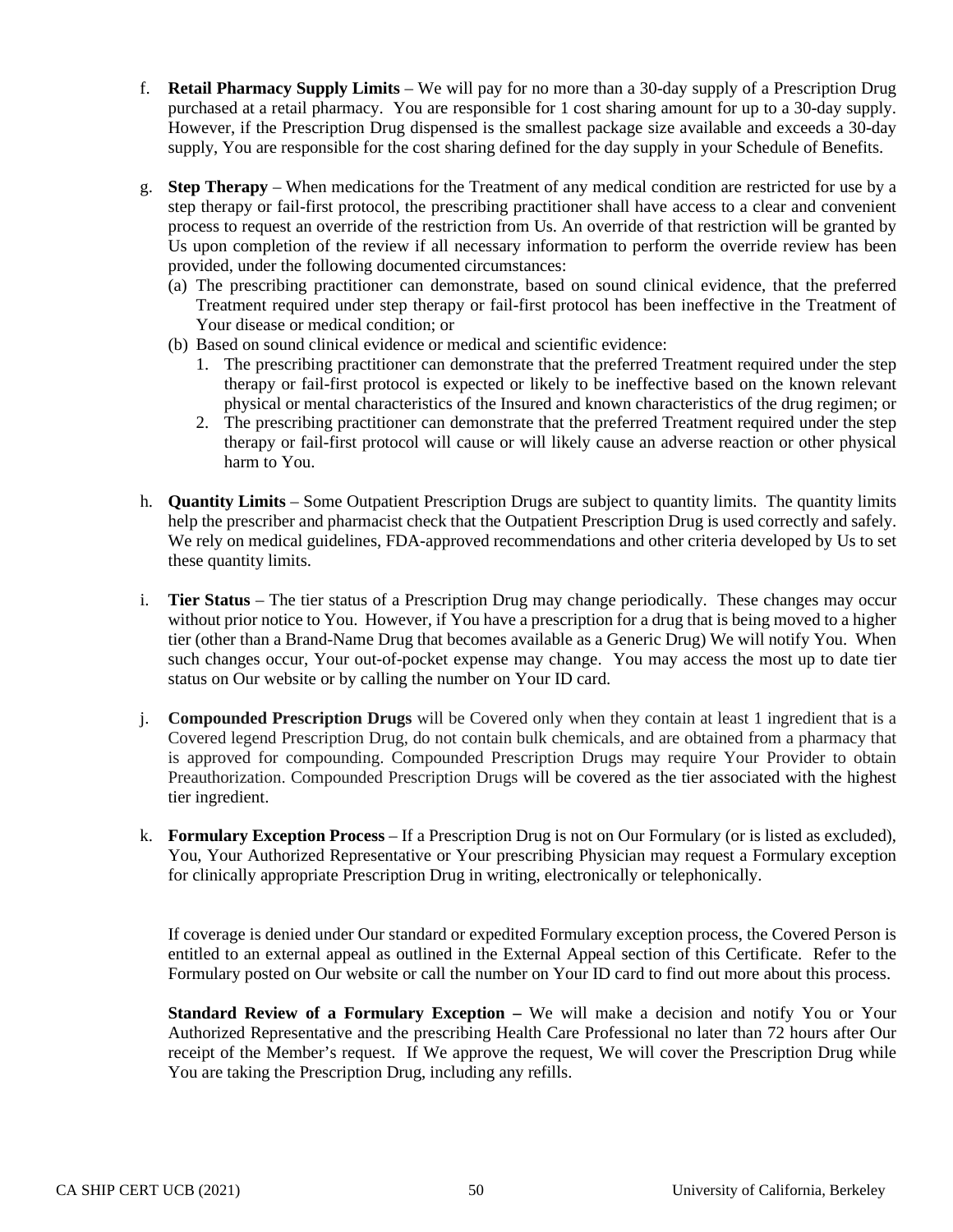**Expedited Review of a Formulary Exception** – If You are suffering from a health condition that may seriously jeopardize Your health, life or ability to regain maximum function or if You are undergoing a current course of Treatment using a Non-Formulary Prescription Drug, You may request an expedited review of a Formulary exception. The request should include a statement from Your prescribing Physician that harm could reasonably come to You if the requested drug is not provided within the timeframes for Our standard Formulary exception process. We will make a decision and notify You or Your Authorized Representative and the prescribing Physician no later than 24 hours after Our receipt of Your request. If We approve the request, We will cover the Prescription Drug.

- l. **Tobacco cessation prescription and over-the-counter drugs** Tobacco cessation prescription drugs and OTC drugs for at least two tobacco cessation attempts per Policy Year will be covered with no cost sharing. Coverage includes all FDA-approved tobacco cessation medications when prescribed by a Physician. Any additional prescription drug treatment regimens will be subject to the cost sharing in Your schedule of benefits. For details on the current list of tobacco cessation prescription drugs and OTC drugs covered with no cost sharing, refer to the Formulary posted on Our website or call the toll-free number on Your ID card.
- m. **Preventive contraceptives –** Your Outpatient Prescription Drug plan covers certain Prescription drugs and devices that the U.S. Food and Drug Administration (FDA) has approved to prevent pregnancy when prescribed by a Physician and the prescription is submitted to the pharmacist for processing. Your outpatient prescription drug plan also covers related services and supplies needed to administer covered devices. At least 1 form of contraception in each of the methods identified by the FDA is included. You can access the list of contraceptive prescription drugs by referring to the Formulary posted on Our website or by calling the toll-free number on your ID card.

We cover over-the-counter (OTC) and **Generic Prescription Drugs** and devices for each of the methods identified by the FDA at no cost share. If a **Generic Prescription Drug** or device is not available for a certain method, You may obtain a certain **Brand-Name Prescription Drug** for that method at no cost share. Up to a 12-month supply of contraceptives may be dispensed with a single prescription order.

- n. **Orally administered anti-cancer drugs, including chemotherapy drugs – Covered Medical Expenses**  include any drug prescribed for the treatment of cancer if it is recognized for treatment of that indication in a standard reference compendium or recommended in the medical literature even if the drug is not approved by the FDA for a particular indication.
- o. **Diabetic supplies –** The following diabetic supplies may be obtained under Your Prescription Drug benefit upon prescription by a Physician:
	- Insulin
	- Insulin syringes and needles
	- Blood glucose and urine test strips
	- Lancets
	- Alcohol swabs

You can access the list of diabetic supplies by referring to the Formulary posted on Our website or by calling the toll-free number on Your ID card. See Your Diabetic services and supplies (including equipment and training) section for coverage of blood glucose meters and external insulin pumps.

- p. **Preventive Care drugs and Supplements-** Covered Medical expenses include preventive care drugs and supplements (including over the counter drug and supplements as required by the Affordable Care Act (ACA) guidelines when prescribed by a Physician and the prescription is submitted to the pharmacist for processing.
- q. **Partial Fill of Schedule II Controlled Substances** We will allow a partial fill of prescriptions for a Schedule II controlled substance if requested by You or Your prescribing Physician. Your Out-of-Pocket expenses will be prorated accordingly. The pharmacist will retain the original prescription with a notation of the amount filled until the full prescription has been dispensed. The total quantity dispensed will not exceed the total quantity prescribed.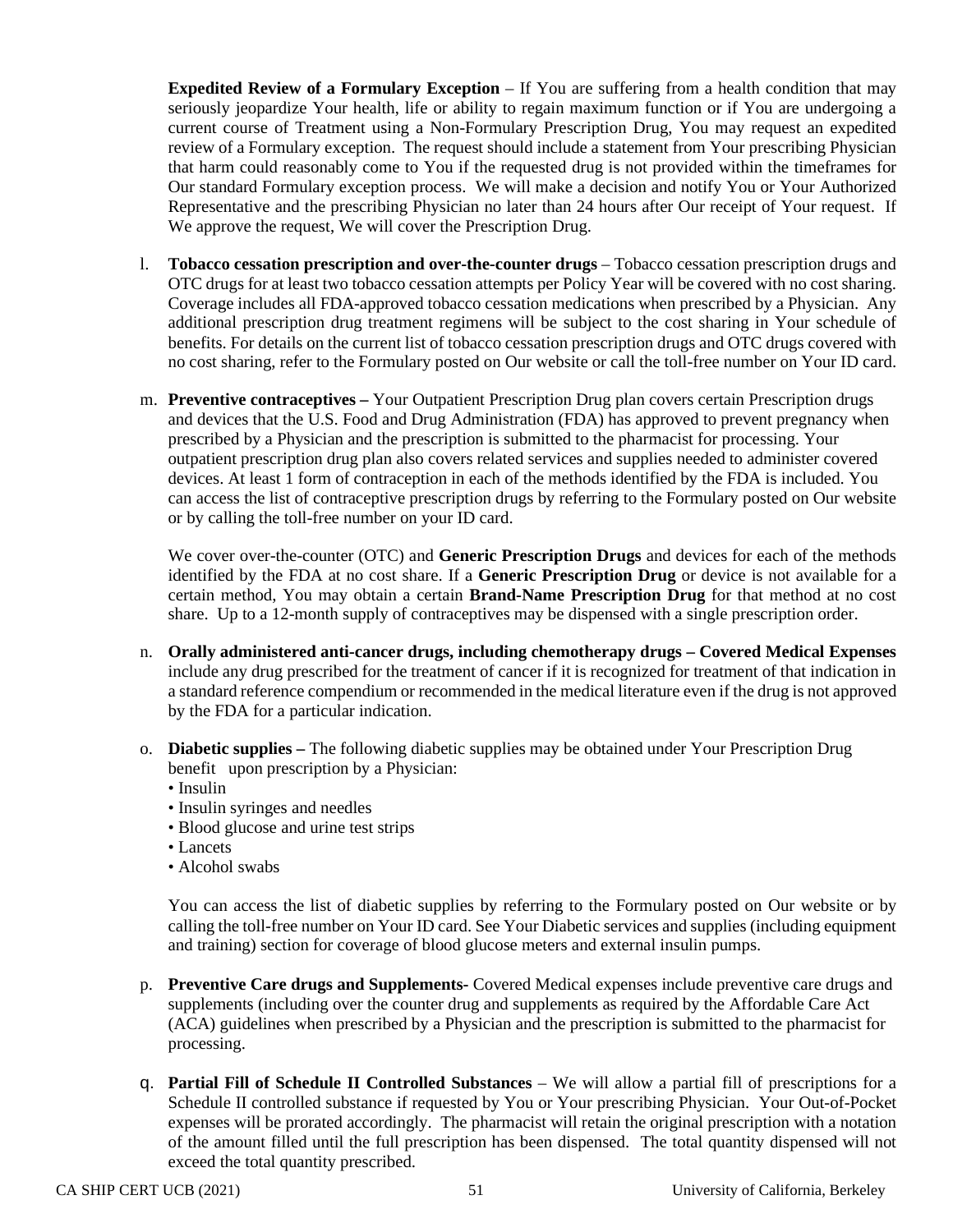- r. **Pain Management Medication** for Terminally Ill Insured Persons when Medically Necessary. We shall approve or deny the request by the Provider for authorization of coverage for an Insured Person who has been determined to be terminally ill in a timely fashion, appropriate for the nature of the Insured Person's condition, not to exceed 72 hours of Our receipt of the information requested to make the decision. If the request is denied or if additional information is required, We shall contact the Provider within one working day of the determination, with an explanation of the reason for the denial or the need for additional information. The requested Treatment shall be deemed authorized as of the expiration of the applicable timeframe. The Provider shall contact Us within one business day of proceeding with the deemed authorized Treatment, to do all of the following:
	- a. Confirm that the timeframe has expired.
	- b. Provide the Insured Person's identification.
	- c. Notify Us of the Provider or Providers performing the Treatment.
	- d. Notify Us of the facility or location where the Treatment was rendered.

This benefit does not apply to coverage for any drug that is prescribed for a use that is different from the use for which that drug has been approved for marketing by the FDA.

#### **Other Benefits – Coverage Descriptions**

**1. Mental Health Disorder and Substance Use Disorder Benefits** for Medically Necessary Treatment of a Mental Health Disorder and Substance Use Disorder, under the same terms and conditions applied to other medical conditions under this Certificate. Covered Medical Expenses include but are not limited to the following:

#### **Inpatient Benefits**:

- a. Diagnostic evaluation;
- b. Medication evaluation and management (pharmacotherapy);
- c. Treatment and counseling (including individual or group visits);
- d. Inpatient professional fees;
- e. Psychiatric and Neuro Psychiatric testing; and
- f. Inpatient Hospital and inpatient residential Treatment centers services, which includes:
	- Room and Board Expense, including general nursing care. Benefit may not exceed the daily semi-private room rate unless intensive care unit is required.
	- Intensive Care Unit, including 24-hour nursing care.
	- Hospital Miscellaneous Expenses, while Hospital Confined or as a precondition for being Hospital Confined.

#### **Outpatient Benefits - Outpatient Services, other than office visits**:

- a. Intensive Outpatient Programs;
- b. Partial Hospitalization;
- c. Electronic Convulsive Therapy;
- d. Psychiatric and Neuro Psychiatric testing;
- e. Repetitive Transcranial Magnetic Stimulation (rTMS);
- f. Gender Dysphoria Surgery;
- g. Emergency Services in an emergency department; and
- h. Prescription Drugs.

### **Outpatient Office Visits**:

- a. Physician visits;
- b. Medication evaluation and management (pharmacotherapy);
- c. Treatment and counseling (including individual or group visits); and
- d. Psychological testing when necessary, to evaluate a Mental Health Disorder.

Refer to the Schedule of Benefits for details.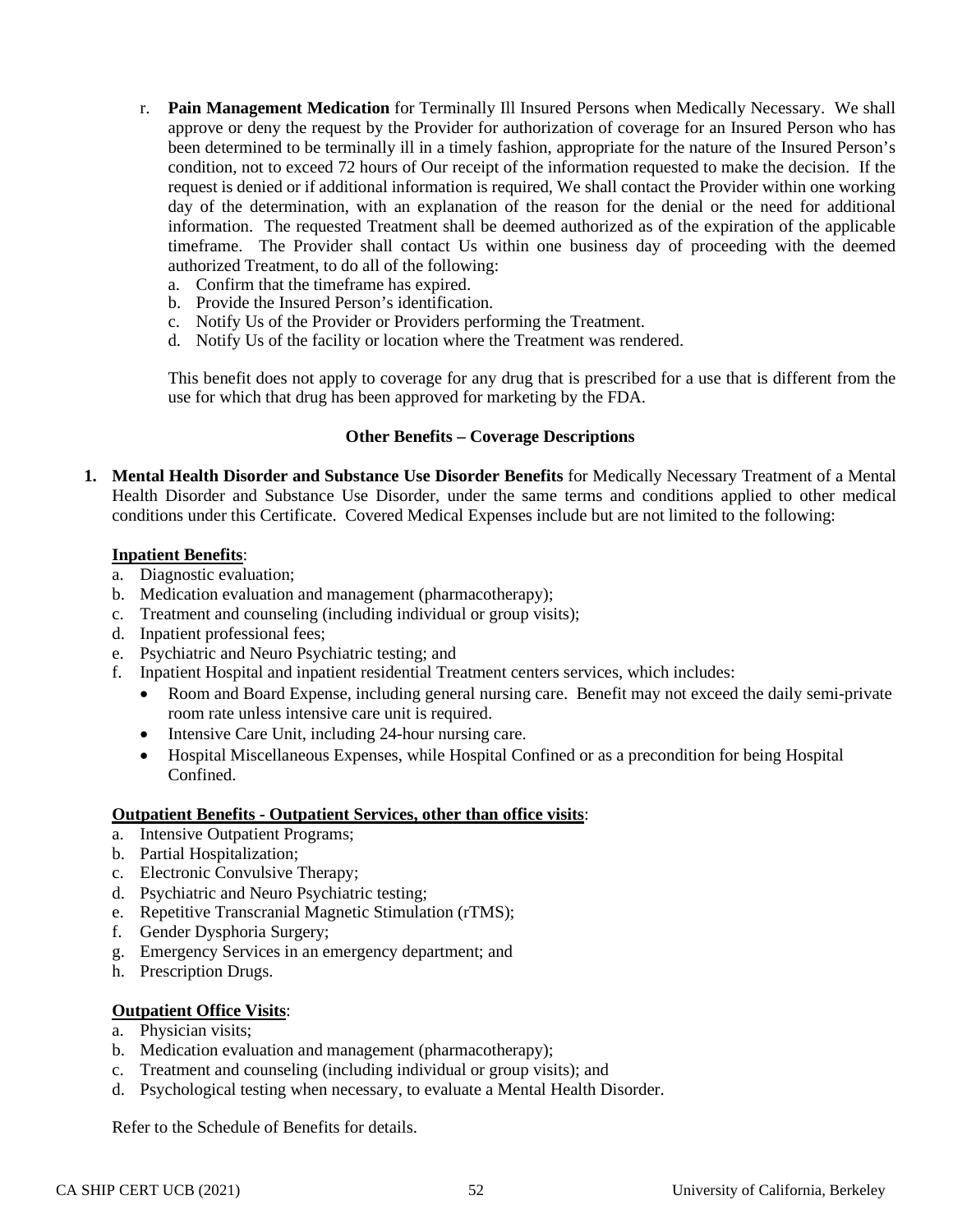We will base any Medical Necessity determination or utilization review criteria that We apply to determine the Medical Necessity of health care services and benefits for the diagnosis, prevention, and Treatment of a Mental Health Disorder and Substance Use Disorder on current generally accepted standards of Mental Health and Substance Use Disorder care. We apply the criteria and guidelines set forth in the most recent versions of the treatment criteria developed by the nonprofit professional association for the relevant clinical specialty.

Changes in terminology, organization, or classification of a Mental Health Disorder and Substance Use Disorder in future versions of the American Psychiatric Association's Diagnostic and Statistical Manual of Mental Disorders or the World Health Organization's International Statistical Classification of Diseases and Related Health Problems shall not affect the conditions covered by this benefit as long as a condition is commonly understood to be a Mental Health Disorder or Substance Use Disorder by health care providers practicing in relevant clinical specialties.

As used in this benefit:

Medically Necessary Treatment of a Mental Health Disorder or Substance Use Disorder means a service or product addressing the specific needs of that patient, for the purpose of preventing, diagnosing, or treating an illness, injury, condition, or its symptoms, including minimizing the progression of an illness, injury, condition, or its symptoms, in a manner that is all of the following:

- In accordance with the generally accepted standards of Mental Health Disorder and Substance Use Disorder care.
- Clinically appropriate in terms of type, frequency, extent, site, and duration.
- Not primarily for the economic benefit of Us and the Insured Person or for the convenience of the Insured Person, treating Physician, or other health care provider.

Generally accepted standards of Mental Health Disorder and Substance Use Disorder care means standards of care and clinical practice that are generally recognized by health care providers practicing in relevant clinical specialties such as psychiatry, psychology, clinical sociology, addiction medicine and counseling, and behavioral health treatment pursuant to Cal Ins Code § 10144.51. Valid, evidence-based sources establishing generally accepted standards of Mental Health Disorder and Substance Use Disorder care include peer-reviewed scientific studies and medical literature, clinical practice guidelines and recommendations of nonprofit health care provider professional associations, specialty societies and federal government agencies, and drug labeling approved by the United States Food and Drug Administration.

Health care provider means any of the following:

- A person who is licensed under Cal Bus & Prof Code § 500 et seq. (Healing Arts).
- An associate marriage and family therapist or marriage and family therapist trainee.
- A qualified autism service provider or qualified autism service professional certified by a national entity.
- An associate clinical social worker.
- An associate professional clinical counselor or professional clinical counselor trainee.
- A registered psychologist.
- A registered psychological assistant.
- A psychology trainee or person supervised.

Outpatient Mental Health Disorder benefits also include coverage for Psycho-Educational Testing. This covers psycho-educational test batteries including aptitude, achievement, and cognitive tests to assess for cognitive and learning disabilities; a written report listing test scores, testing procedures followed, interpretation of test results, and date(s) of testing. Consultation with You to review test results and recommendations for appropriate academic accommodation are also covered under this benefit.

- 2. **Allergy Testing** this includes tests that You need such as PRIST, RAST, and scratch tests.
- 3. **Allergy Injections/Treatment** includes Treatment of anaphylaxis and angioedema, severe chronic sinusitis not responsive to medications and asthma not responding to usual Treatments. This also includes the administration of allergy therapy, injections, allergy serum, and supplies used for allergy therapy.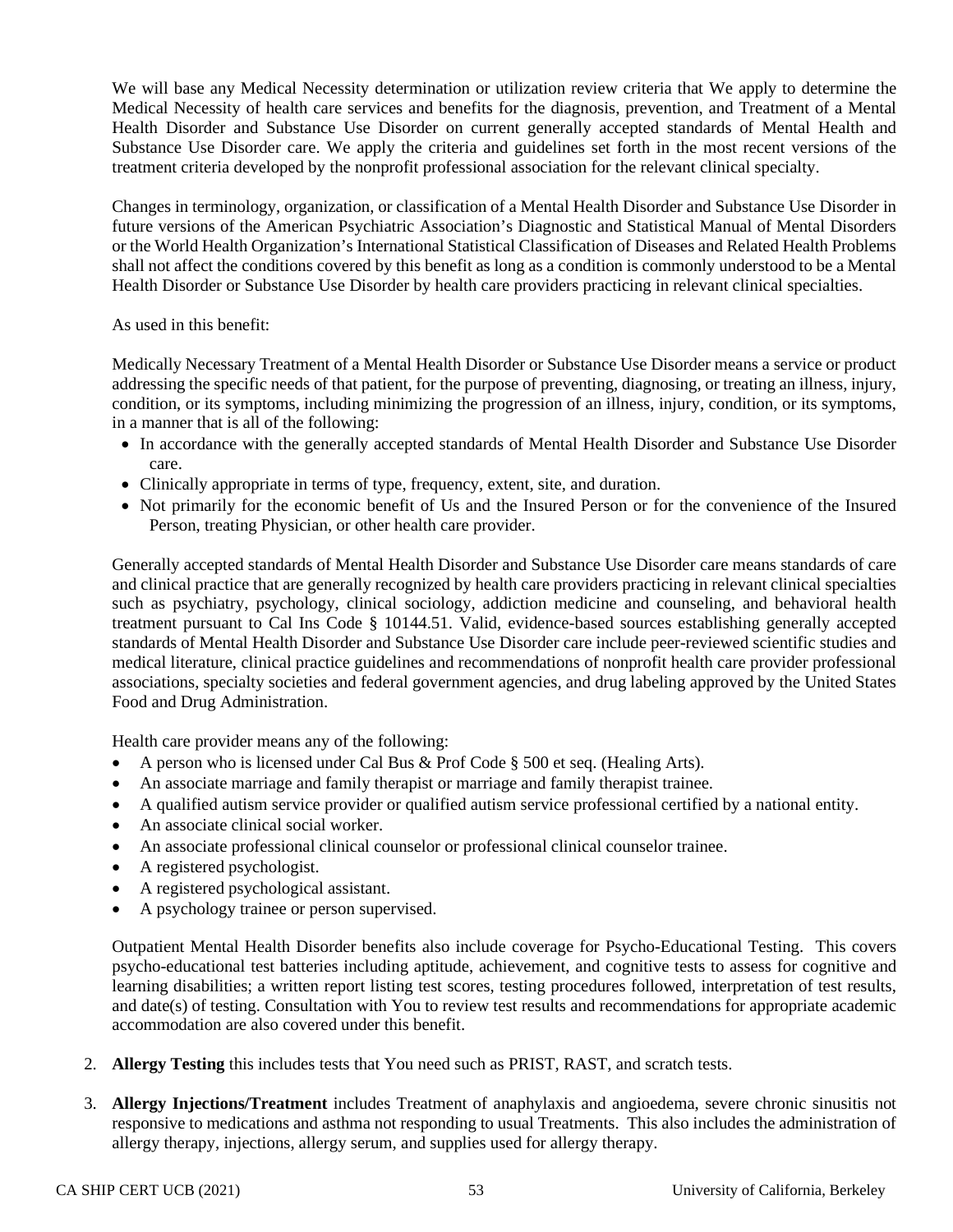## 4. **Ambulance Service:**

- A. Emergency Ambulance Service, with respect to an Emergency Medical Condition, for transportation provided as a result of a 911 emergency response system request for assistance to a Hospital by a licensed Ambulance, whether a ground, air or water Ambulance; or
- B. Non-Emergency Ambulance Service for transportation by a licensed Ambulance, whether by ground or air Ambulance (as appropriate), or psychiatric transport van when the transportation is approved by Us and is:
	- From an Out-of-Network Hospital to an In-Network Hospital;
	- To a Hospital that provides a higher level of care that was not available at the original Hospital;
	- To a more cost-effective acute care Hospital/facility;
	- From an acute care Hospital/facility to a sub-acute setting; or
	- Determined by Your Physician that Your condition requires the use of services that only a licensed Ambulance or psychiatric transport van can provide and the sue of other means of transportation would endanger Your health.

Transportation from a facility to Your home is not covered

5. **Bariatric Surgery** when it is Medically Necessary for the Treatment of morbid obesity. This benefit requires prior approval.

**Bariatric Surgery Travel Expenses:** Certain travel expenses will be covered when incurred in connection with a covered bariatric surgical procedure. Covered travel expenses include the following for You and one companion:

- Ground transportation to and from the Medical Facility when the Medical Facility performing the Medically Necessary bariatric surgery is located 50 miles or more from Your home;
- Lodging, limited to one room, double occupancy. Reimbursement not to exceed the CONUS daily rate for the city where the Medical Facility is located;
- Other reasonable expenses;

subject to the maximum benefit amount shown on the Schedule of Benefits.

Non-Covered Services for transportation and lodging include, but are not limited to:

- a. Childcare;
- b. Mileage within the city where the Medical Facility is located;
- c. Rental cars, buses, taxis, or shuttle service, except as specifically approved by Us;
- d. Frequent Flyer miles;
- e. Coupons, Vouchers, or Travel tickets;
- f. Prepayments or deposits;
- g. Services for a condition that is not directly related or a direct result of the covered surgery;
- h. Telephone calls;
- i. Laundry;
- j. Postage;
- k. Entertainment;
- l. Interim visits to a Medical Facility while waiting for the actual Surgery;
- m. Tobacco, alcohol, drug, and meal expenses.

Travel expenses must be authorized in advance for these benefits to be payable. For assistance, You may contact Us at the number on Your ID card.

6. **Covered Clinical Trials** includes coverage for costs associated with Your participation in a controlled clinical trial approved by specified institutions. A covered clinical trial means a phase I, phase II, phase III, or phase IV clinical trial conducted for the prevention, detection, or Treatment of cancer or another life-threatening disease or condition that meets at least one of the following: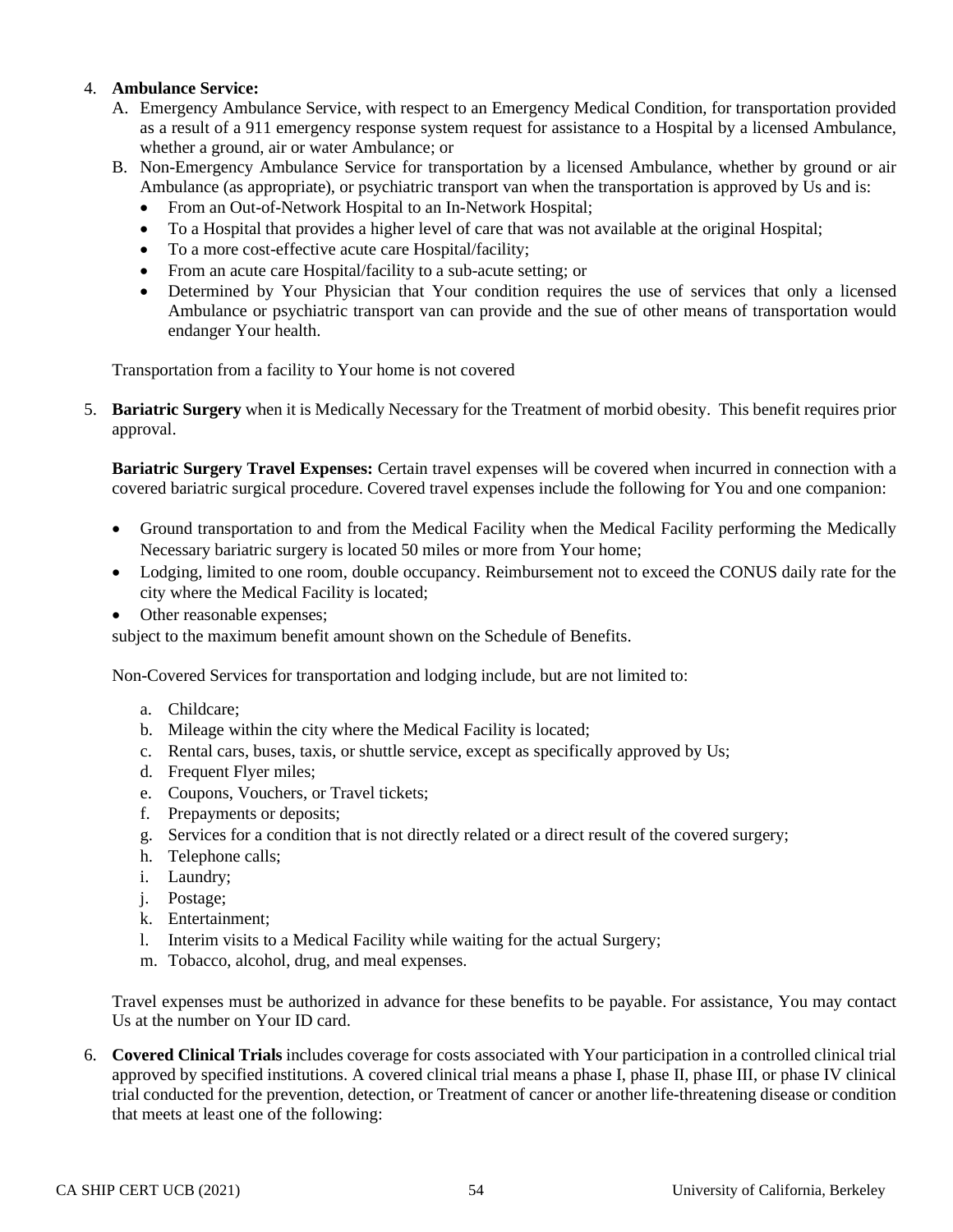- (a) Federally funded trials the study or investigation is approved or funded (which may include funding through in-kind contributions) by one of the following:
	- (1) The National Institutes of Health (NIH);
	- (2) The Centers for Disease Control and Prevention;
	- (3) The Agency for Health Care Research and Quality;
	- (4) The Centers for Medicare & Medicaid Services;
	- (5) Cooperative group or center of any of the entities described in items (1) through (4) above or the Department of Defense or the United States Department of Veterans Affairs;
	- (6) A qualified non-governmental research entity identified in the guidelines issued by the National Institutes of Health for center support grants; and
	- (7) Any of the following if:
		- a) the Secretary of the United States Department of Health and Human Services (HHS) deemed that its system of peer review is comparable to that of National Institutes of Health (NIH); and
		- b) assures unbiased review of the highest scientific standards by qualified individuals who have no interest in the outcome of the review:
			- i. The United States Department of Veterans Affairs;
			- ii. The United States Department of Defense; and
			- iii. The United States Department of Energy.
- (b) the study or investigation is conducted under an investigational new drug application reviewed by the United States Food and Drug Administration.
- (c) the study or investigation is a drug trial that is exempt from an investigational new drug application reviewed by the United States Food and Drug Administration; and
- (d) the facility and personnel providing the treatment are capable of doing so by virtue of their experience, training and volume of patients treated to maintain expertise.

Coverage also includes the routine patient costs for drugs, items, devices, and services furnished in connection with Your participation in the trial. Coverage for routine patient costs does not include the studied item, device or equipment, data collection services and any service not associated with direct clinical care to You.

As used in this benefit:

Controlled clinical trial means a Treatment that is:

- (a) Approved by an institutional review board;
- (b) Conducted for the primary purpose of determining whether or not a particular Treatment is safe and efficacious; and
- (c) Approved by:
	- (i) An institute or center of the National Institutes of Health;
	- (ii) The United States Food and Drug Administration;
	- (iii)The United States Department of Veteran's Affairs; or
	- (iv) The United States Department of Defense.

Life-threatening disease or condition means a disease or condition from which the likelihood of Your death is probable unless the course of the disease or condition is interrupted.

- 7. **Durable Medical Equipment (for home use)** and Prosthetic and Orthotic Devices for rental or purchase, the fitting and adjustment of these devices, their repair or replacement (unless due to loss or misuse), and services to determine whether You need a device, including, but not limited to:
	- a. Diabetic Shoes and Inserts: off-the-shelf depth-inlay shoes; custom-molded shoes; custom-molded multiple density inserts; fitting, modification, and follow-up care for podiatric devices; repair or replacement of podiatric devices.<br>b. Glucose Monitors, Infusion Pumps, and Related Supplies: external single or multiple channel electric or battery-
	- operated ambulatory infusion pumps; home blood glucose monitors; blood glucose test or reagent strips for home blood glucose monitors; interstitial glucose monitors; programmable and non-programmable implantable infusion pumps; infusion pump used for uninterrupted parenteral administration of medication; infusion sets for external insulin pumps; infusion supplies for external drug infusion pumps; lancets; calibrator solution/chips; single or multi-channel stationary parenteral infusion pumps; replacement batteries for home blood glucose monitors and infusion pumps; spring-powered device for lancet; syringe with needle for insulin pump.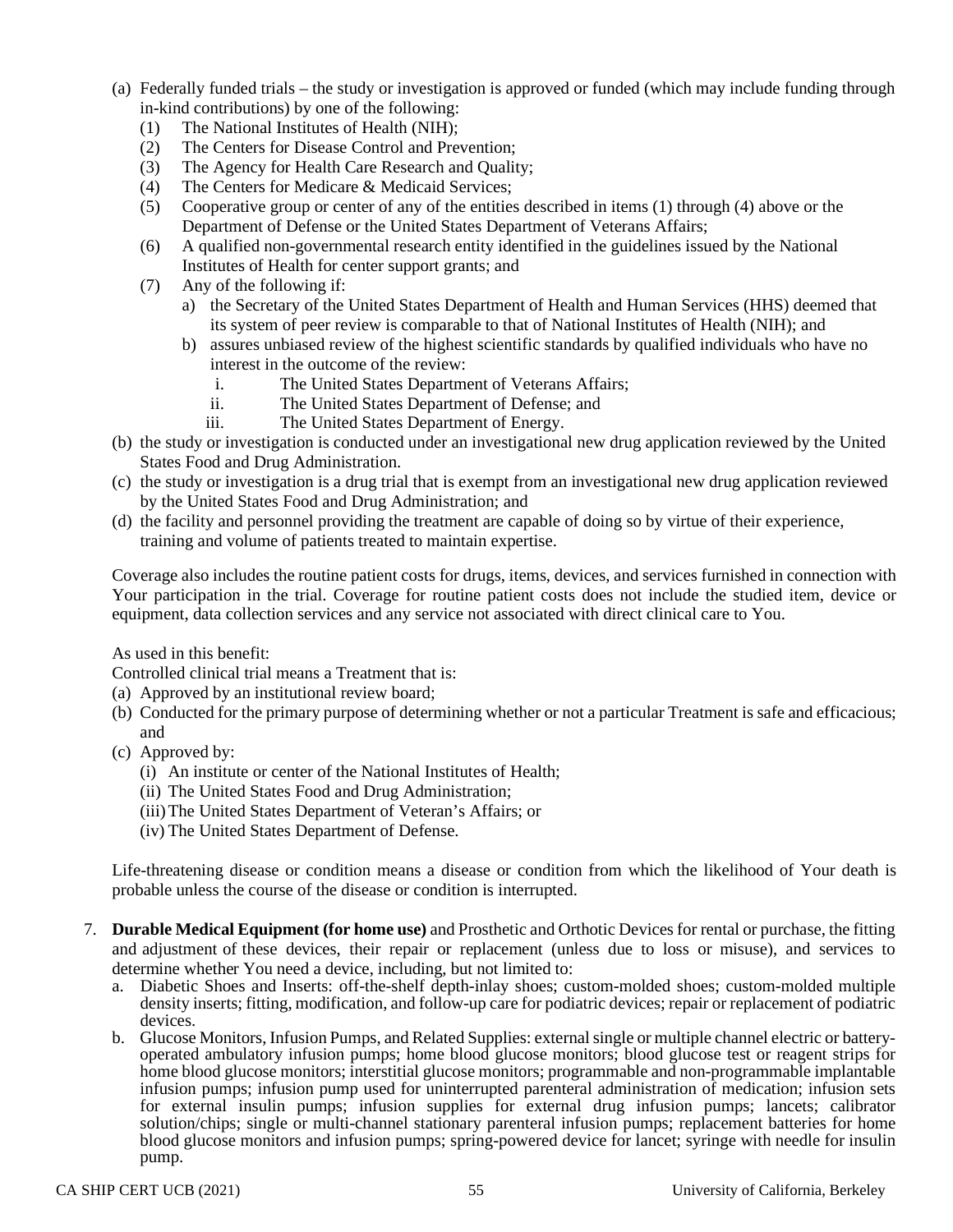- c. Respiratory Drug Delivery Devices: large and small volume nebulizers; disposable and non-disposable administration sets; aerosol compressors; aerosol mask; disposable and non-disposable corrugated tubing for nebulizers; disposable and non-disposable filters for aerosol compressors; peak expiratory flow rate meter; distilled water for nebulizer; water collection device for nebulizer.
- d. Tracheostomy Equipment: artificial larynx; replacement battery for artificial larynx; tracheo-esophageal voice prosthesis; tracheostomy supplies, including: adhesive disc, filter, inner cannula, tube, tube plug/stop, tube collar/holder, cleaning brush, mask, speaking valve, gauze, sterile water, waterproof tape, and tracheostomy care kits.
- e. Canes and Crutches: adjustable and fixed canes, including standard curved handle and quad canes; adjustable and fixed crutches, including underarm and forearm crutches; replacement supplies for canes and crutches, including handgrips, tips, and underarm pads.
- f. Dry pressure pad for a mattress.
- g. Cervical traction equipment (over door).
- h. Osteogenesis Stimulation Devices: non-invasive electrical osteogenesis stimulators, for spinal and non-spinal applications; non-invasive low density ultrasound osteogenesis stimulator.
- i. Enteral and Parenteral Nutrition: enteral formula and additives, adult and pediatric, including for inherited diseases of metabolism; enteral feeding supply kits; enteral nutrition infusion pump; enteral tubing; gastrostomy/jejunostomy tube and tubing adaptor; nasogastric tubing; parenteral nutrition infusion pump; parenteral nutrition solutions; stomach tube; supplies for self-administered injections.
- j. Hospital grade breast pump and double breast pump kit.
- k. IV pole.
- l. Phototherapy (bilirubin) light with photometer.
- m. Compression burn garment; lymphedema gradient compression stocking; light compression bandage; manual compression garment; moderate compression bandage.
- n. Non-segmental home model pneumatic compressor for the lower extremities.
- o. Prosthetic Devices Incident to Mastectomy: prosthetic devices incident to a mastectomy, including custommade prostheses when medically necessary; adhesive skin support attachment for use with external breast prosthesis; and brassieres for breast prostheses.
- p. Prosthetic devices to replace all or part of an external facial body part that has been removed or impaired as a result of disease, injury, or congenital defect.
- q. Hospital beds, wheelchairs, and walkers. We will pay the lesser of either the rental or purchase charges, but not both. Such equipment must be prescribed by a Physician and a copy of the written prescription must accompany the claim for the rental or purchase of Durable Medical Equipment, including, but not limited to, Hospital beds, wheel chairs, walkers, ostomy and urological supplies, braces that stabilize an injured body part and braces to treat curvature of the spine. We will pay the lesser of either the rental or purchase charges, but not both. Such equipment must be prescribed by a Physician and a copy of the written prescription must accompany the claim.

Durable Medical Equipment must:

- a. Be primarily and customarily used to serve a medical, Rehabilitative purpose;
- b. Be able to withstand repeated use; and
- c. Generally, not be useful to a person in the absence of Injury or Sickness.
- 8. **Diabetic services and supplies (including equipment and training)** Benefits will be paid as shown on the Schedule of Benefits for the cost associated with equipment, supplies, and self-management training and education for the treatment of all types of diabetes mellitus when prescribed by a Physician.

Benefits includes services and supplies:

- Insulin preparations
- Foot care to minimize the risk of infection
- Injection aids for the blind
- Diabetic test agents
- Prescribed oral medications whose primary purpose is to control blood sugar
- Injectable glucagons
- Glucagon emergency kits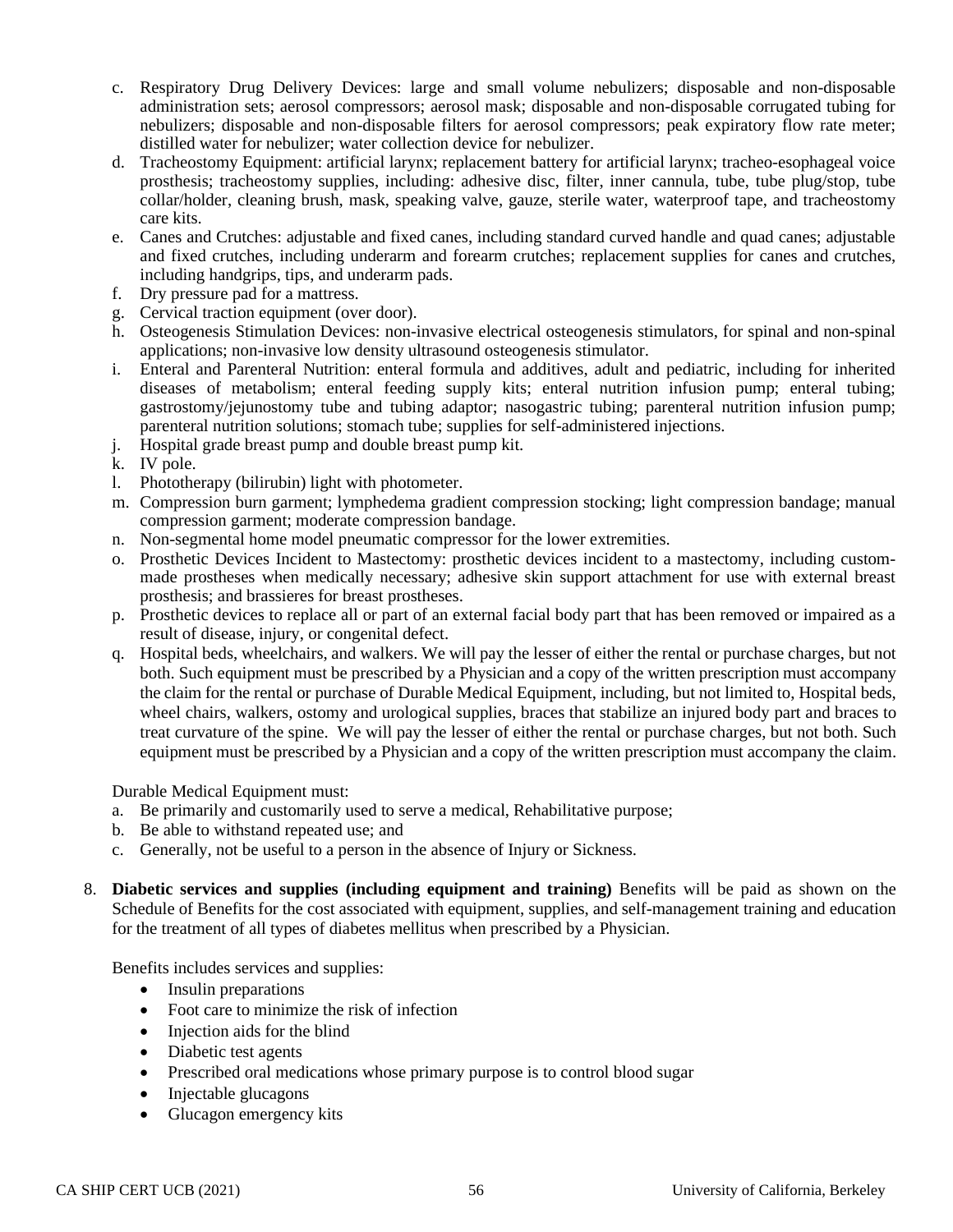## *Equipment*

- External insulin pumps
- Blood glucose monitors without special features, unless required for the legally blind
- Podiatric appliances for the prevention of complications associated with diabetes

### *Training*

- Self-management training
- Patient management materials that provide essential diabetes self-management information

"Self-management training" is a day care program of educational services and self-care designed to instruct You in the self-management of diabetes (including medical nutritional therapy). The training must be provided by an American Diabetes Association Recognized Diabetes Self-Management Education Program or Physician whose scope of practice includes diabetic education or management.

This coverage includes the treatment of insulin (type I) and non-insulin dependent (type II) diabetes and the treatment of elevated blood glucose levels during pregnancy.

Refer to the Prescription Drug provision for diabetic supplies covered under the Prescription Drug benefit.

- 9. **Dialysis Treatment** of an acute or chronic kidney ailment, provided in an Outpatient facility of a Hospital, a freestanding renal Dialysis facility or in the home. Includes hemodialysis, home hemodialysis, home intermittent peritoneal dialysis (IPD), home continuous cycling peritoneal dialysis (CCPD), and home continuous ambulatory peritoneal dialysis (CAPD). Covered services for home Treatment will include equipment, training and medical supplies. Private Duty Nursing is not covered.
- 10. **Hearing Aids (**external hearing aids and cochlear implants) for Insured Persons when Medically Necessary and prescribed by a Physician**.** Benefits are limited as shown in the Schedule of Benefits.
- 11. **Maternity Benefit** for maternity charges as follows:
	- a. Routine prenatal and postnatal care.
	- b. **Prenatal Diagnosis of Genetic Disorders of Fetus** by means of diagnostic procedures, which are genetic or chromosomal tests of the fetus, in cases of high-risk pregnancy.
	- c. **California Prenatal Screening Program**, for participation in the statewide prenatal testing program administered by the State Department of Health Services. Cost sharing will not be required for services You receive as part of this program.
	- d. **Hospital stays** for mother and newly born child will be provided for up to 48 hours for normal vaginal delivery and 96 hours (not including the day of surgery) for a caesarean section delivery. Services of licensed midwife are covered when rendered in a Hospital or licensed outpatient facility rendering maternity services.

Home Births are also covered when services are rendered by a licensed midwife.

Services covered as inpatient care will include medical, educational, and any other services that are consistent with the inpatient care recommended in the protocols and guidelines developed by national organizations that represent pediatric, obstetric and nursing professionals. Benefits also include circumcision of a covered Dependent male child.

The mother could be discharged earlier, if agreed by the attending Physician, with the consent of the mother. If so, We will pay for discharge follow-up visit for the mother and newly born child within 48 hours of discharge, when prescribed by the treating Physician. The visit shall be provided by a licensed health care provider whose scope of practice includes postpartum care and newborn care. The visit shall include, at a minimum, parent education, assistance and training in breast or bottle feeding, and the performance of any necessary maternal or neonatal physical assessments.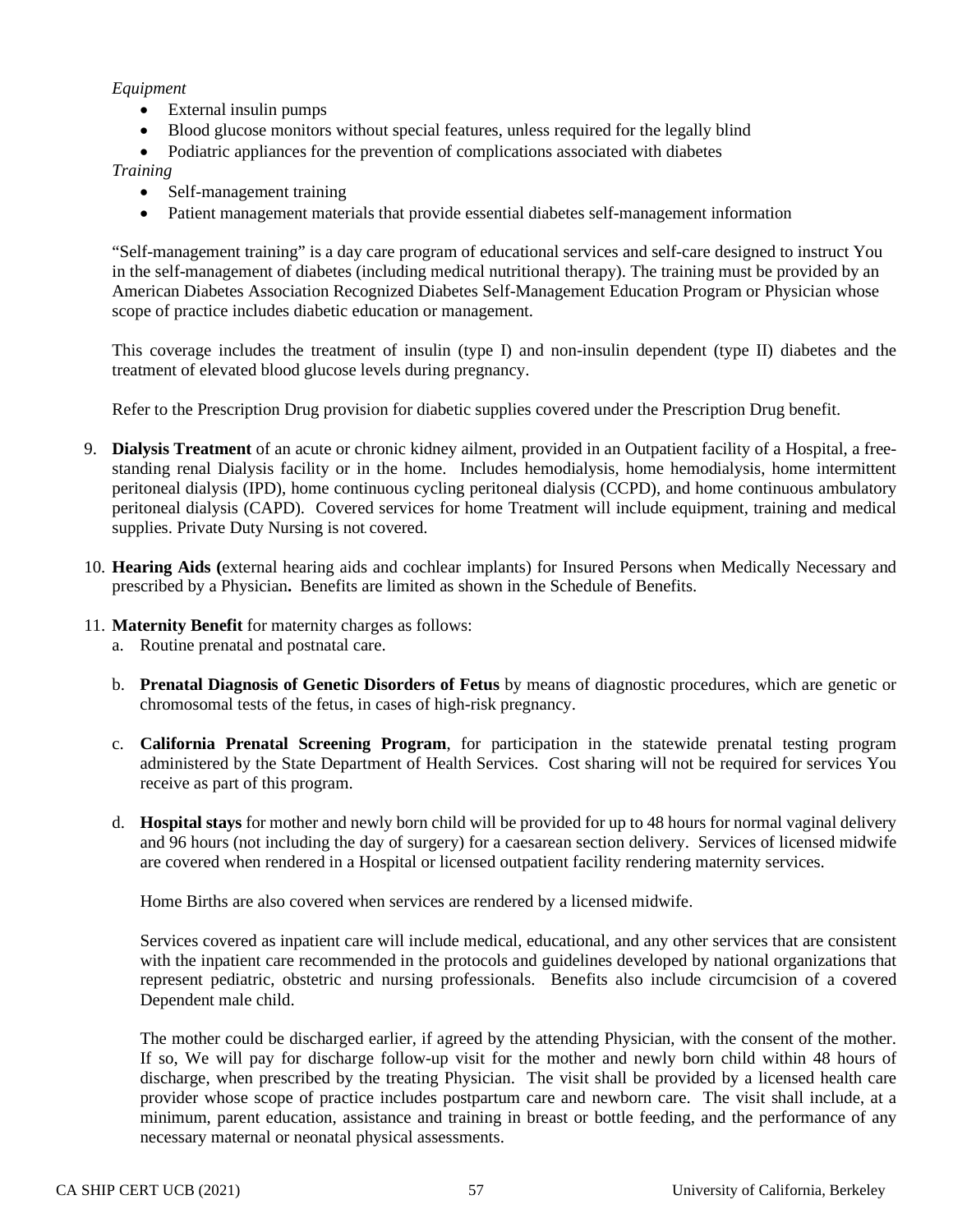- e. **Inpatient Physician charges or Surgeon charges** will be covered the same as for any other Covered Sickness for both mother and newborn child.
- f. **Physician-directed Follow-up Care** including:
	- 1. Physician assessment of the mother and newborn;
	- 2. Parent education;
	- 3. Assistance and training in breast or bottle feeding;
	- 4. Assessment of the home support system;
	- 5. Performance of any prescribed clinical tests; and
	- 6. Any other services that are consistent with the follow-up care recommended in the protocols and guidelines developed by national organizations that represent pediatric obstetrical and nursing professionals.

This benefit will apply to services provided in a medical setting or through Home Health Care visits. Any Home Health Care visit must be provided by an individual knowledgeable and experienced in maternity and newborn care. All Home Health Care visits that are made necessary by early discharge from the Hospital must be performed within 72 hours after discharge. When a mother or a newborn receives at least the number of hours of inpatient care shown in item "b", the Home Health Care visit benefit will apply to follow-up care that is determined to be necessary by the health care professionals responsible for discharging the mother or newborn.

- g. **Outpatient Physician's visits** will be covered the same as for any other Covered Sickness.
- 12. **Enteral Formulas and Nutritional Supplements** Covered Medical expenses prescribed by a Physician used to treat malabsorption of food caused by:
	- Crohn's Disease
	- Ulcerative colitis
	- Gastroesophageal reflux
	- Gastrointestinal motility;
	- Chronic intestinal pseudo obstruction
	- Phenylketonuria (PKU)
	- Eosinophilic gastrointestinal disorders
	- Inherited diseases of amino acids and organic acids
	- Multiple severe food allergies
	- Branded-chain ketonuria,
	- Galactosemia
	- Homocystinuria

Covered benefits also include food products modified to be low in protein for inherited diseases of amino acids and organic acids. For purposes of this benefit, "low protein modified food product" means foods that are specifically formulated to have less than one gram of protein per serving and are intended to be used under the direction of a Physician for the dietary treatment of any inherited metabolic illness. Low protein modified food products do not include foods that are naturally low in protein.

- 13. **Prosthetic and Orthotic Devices** that are Medically Necessary to restore or maintain the ability to complete activities of daily living that replace all or part of a permanently inoperative or malfunctioning internal or external organ. The device must be furnished based on a Physician's order and not be solely for comfort or convenience. Benefits include coverage of all services and supplies Medically Necessary for the effective use of a Prosthetic or Orthotic Device, including formulating its design, fabrication, material and component selection, measurements, fittings, static and dynamic alignments, and instructing You in the use of the device. This benefit includes coverage for prosthetic devices for post laryngectomy. Benefits also include coverage for any repair or replacement of such a Prosthetic or Orthotic Device. Refer to the Durable Medical Equipment For Home Use and Prosthetic Devices provision for prosthetic and orthotic devices covered under the Durable Medical Equipment For Home Use and Prosthetic Devices benefit.
- 14. **Reconstructive Surgery** covers surgery performed to correct or repair abnormal structures of the body caused by congenital defects, developmental abnormalities, trauma, infection, tumors or disease to do either of the following: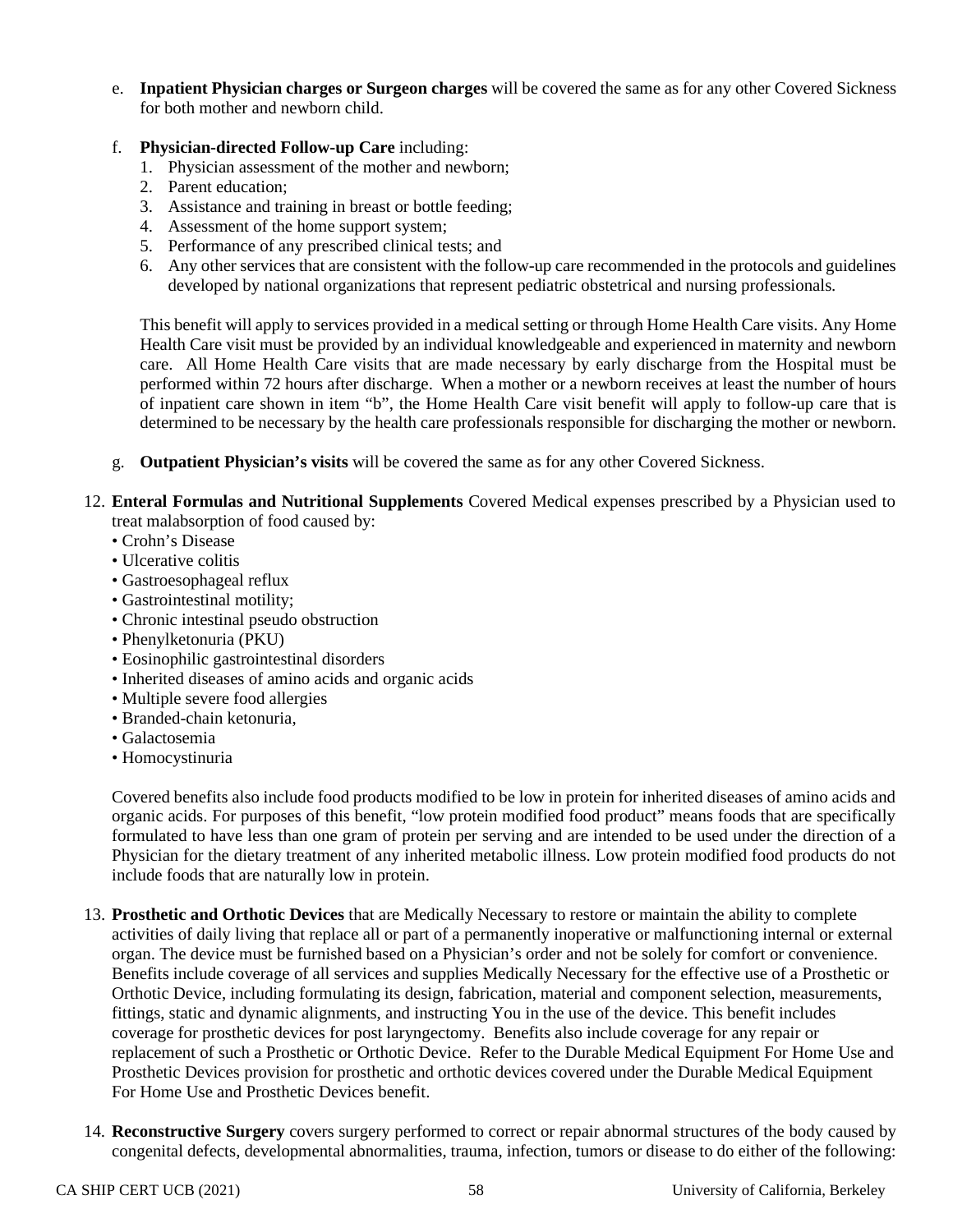- a. Improve function; or
- b. Create a normal appearance, to the extent possible.

Reconstructive surgery also includes Medically Necessary dental or orthodontic services that are an integral part of reconstructive surgery for Cleft Palate procedures.

As used in this benefit:

Cleft Palate means a condition that may include cleft palate, cleft lip, or other craniofacial anomalies associated with cleft palate.

15. **Pediatric Dental Care Benefit.** Coverage is limited to dental care services for Insured Persons to the end of the month in which the Insured Person turns age 19. Please refer to the Schedule of Benefits section of this Certificate for cost-sharing requirements. We cover the following diagnostic and preventive, basic restorative, major and general, and Medically Necessary orthodontia care.

|           | Diagnostic and preventive care (Type A Services) |                                                                                                      |  |
|-----------|--------------------------------------------------|------------------------------------------------------------------------------------------------------|--|
| $\bullet$ | D0120                                            | Periodic oral exam                                                                                   |  |
| $\bullet$ | D0140                                            | Limited oral evaluation - problem focused                                                            |  |
| $\bullet$ | D0145                                            | Oral evaluation - child under 3                                                                      |  |
| $\bullet$ | D0150                                            | Comprehensive oral exam                                                                              |  |
| $\bullet$ | D0160                                            | Detailed and extensive oral evaluation - by report                                                   |  |
| $\bullet$ | D0170                                            | Reevaluation - limited, problem focused                                                              |  |
| $\bullet$ | D0180                                            | Comprehensive periodontal evaluation                                                                 |  |
| $\bullet$ | D0210                                            | Complete full mouth images                                                                           |  |
| $\bullet$ | D0220                                            | Periapical - first image                                                                             |  |
| $\bullet$ | D0230                                            | Periapical - each additional image                                                                   |  |
| $\bullet$ | D0260                                            | Extraoral - each additional radiographic image                                                       |  |
| $\bullet$ | D0270                                            | Bitewing - single image                                                                              |  |
| $\bullet$ | D0272                                            | Bitewing - two images                                                                                |  |
| $\bullet$ | D0273                                            | Bitewing – three images                                                                              |  |
| $\bullet$ | D0274                                            | Bitewing - four images                                                                               |  |
| $\bullet$ | D0277                                            | Vertical bitewings - 7 to 8 images                                                                   |  |
| $\bullet$ | D0290                                            | Posterior - anterior or lateral skull and facila bone survey radiographic image                      |  |
| $\bullet$ | D0310                                            | Sialography                                                                                          |  |
| $\bullet$ | D0320                                            | TMJ arthrogram, including injection                                                                  |  |
| $\bullet$ | D0322                                            | Tomographic survey                                                                                   |  |
| $\bullet$ | D0330                                            | Panoramic image (once in a 36-month period per provider)                                             |  |
| $\bullet$ | D0340                                            | 2D cephalometric radiographic image – acquisition, measurement and analysis                          |  |
| $\bullet$ | D0350                                            | 2D oral/facial photographic image obtained intra-orally or extra-orally                              |  |
| $\bullet$ | D0502                                            | Other oral pathology procedures, by report                                                           |  |
| $\bullet$ | D0999                                            | Unspecified diagnostic procedure, by report                                                          |  |
| $\bullet$ | D1110                                            | Prophylaxis - adult (2 per year)                                                                     |  |
| $\bullet$ | D1120                                            | Prophylaxis - child (2 per year)                                                                     |  |
| $\bullet$ | D1206                                            | Topical fluoride varnish (2 per year)                                                                |  |
| $\bullet$ | D1208                                            | Topical application of fluoride - excluding varnish (2 per year)                                     |  |
| $\bullet$ | D1351                                            | Sealant - per tooth (for 1st, 2nd & 3rd, permanent molars - no limit)                                |  |
| $\bullet$ | D1352                                            | Preventive resin restoration - permanent (for 1st, 2nd & 3rd, permanent molars - no limit)           |  |
| $\bullet$ | D1353                                            | Sealant repair - per tooth                                                                           |  |
| $\bullet$ | D1354                                            | Interim caries arresting medicament application (for 1st, 2nd & 3rd, permanent molars - no<br>limit) |  |
| $\bullet$ | D1510                                            | Space maintainer - fixed - unilateral                                                                |  |
| $\bullet$ | D1515                                            | Space maintainer - fixed - bilateral                                                                 |  |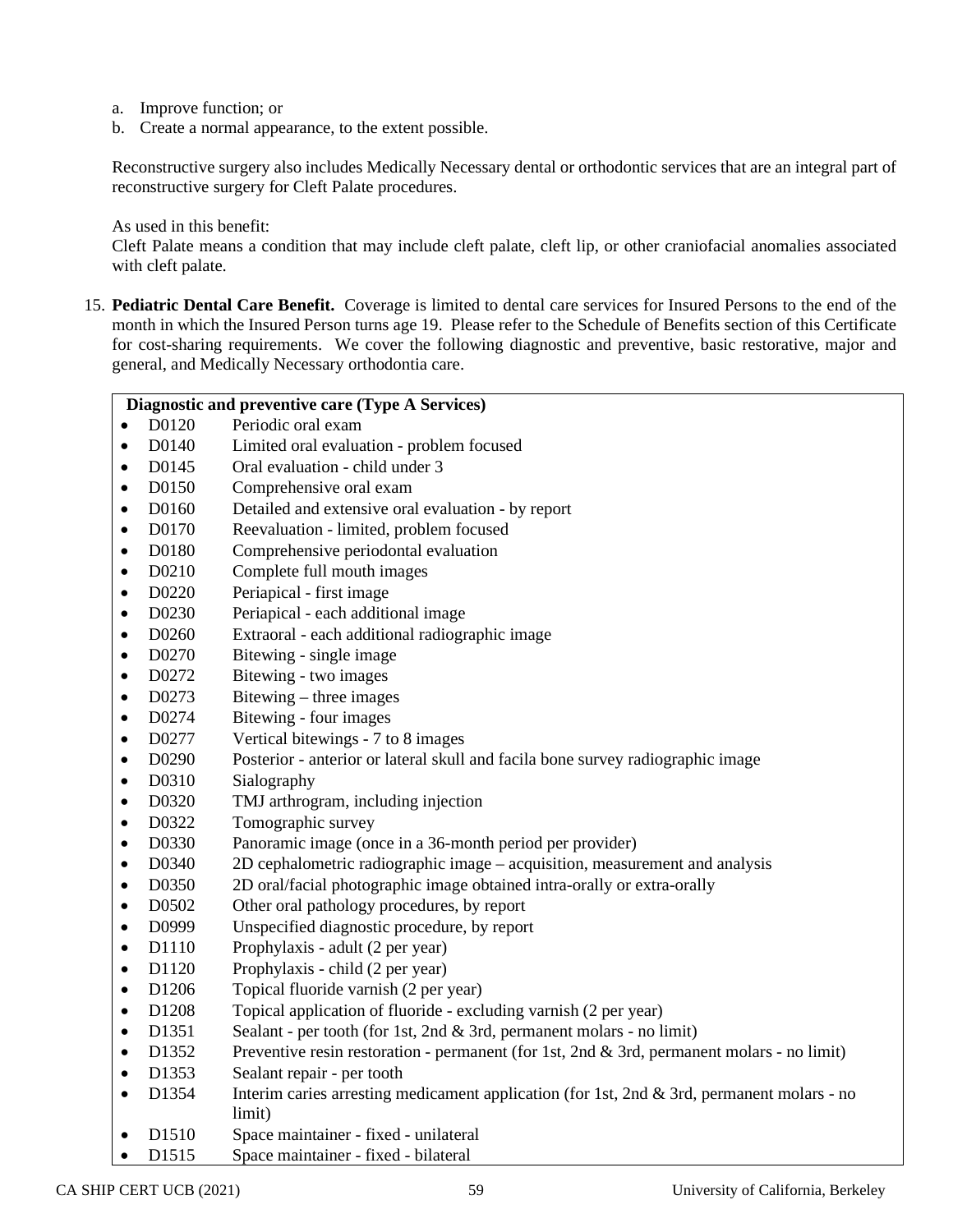- D1520 Space maintainer removable unilateral
- D1525 Space maintainer removable bilateral
- D1550 Recementation of space maintainer
- D1555 Removal of fixed space maintainer
- D1575 Distal shoe space maintainer fixed unilateral
- D2990 Resin infiltration of lesion (once per tooth every 3 years, permanent molars only)
- D4346 Scaling in presence of generalized moderate or severe gingival inflammation full mouth, after oral evaluation
- D9110 Palliative treatment of dental pain, minor

## **Basic restorative care (Type B Services)**

- D0240 Occulusal image
- D0250 Extra-oral 2D projection radiographic image
- D0251 Extra-oral posterior dental radiographic image
- D2140 Amalgam 1 surface
- D2150 Amalgam 2 surfaces
- D2160 Amalgam 3 surfaces
- D2161 Amalgam 4 or more surfaces
- D2330 Resin 1 surface anterior
- D2331 Resin 2 surfaces anterior
- D2332 Resin 3 surfaces anterior
- D2335 Resin 4 or more surfaces anterior
- D2390 Resin based composite crown, anterior
- D2391 Resin one surface posterior
- D2392 Resin two surfaces posterior
- D2393 Resin three surfaces posterior
- D2394 Resin four or more surfaces posterior
- D2910 Recement or re-bond inlay, onlay, veneer or partial coverage restoration
- D2915 Recement or re-bond indirectly fabricated or prefabricated post and core
- D2920 Recement crown
- D2921 Reattachment of tooth fragment, incisal edge or cusp
- D2929 Prefabricated porcelain/ceramic crown primary tooth
- D2930 Stainless steel crown primary
- D2931 Stainless steel crown permanent
- D2932 Prefabricated resin crown
- D2933 Stainless steel crown with resin window
- D2934 Prefabricated stainless crown primary tooth
- D2940 Protective restoration
- D2941 Interim therapeutic restoration primary dentition
- D2951 Pin retention per tooth in addition to restoration
- D2970 Temporary crown (fractured tooth)
- D2999 Unspecified restorative procedure, by report
- D3110 Pulp cap direct
- D3120 Pulp cap indirect
- D3220 Pulpotomy (therapeutic)
- D3221 Gross pulpal debridement primary and permanent
- D3222 Partial pulpotomy for apexogensis
- D3230 Pulpal therapy anterior primary tooth
- D3240 Pulpal therapy posterior primary tooth
- D3310 Root canal anterior excluding final restoration
- D3320 Root canal bicuspid excluding final restoration
- D3331 Treatment of root canal obstruct-non surgical access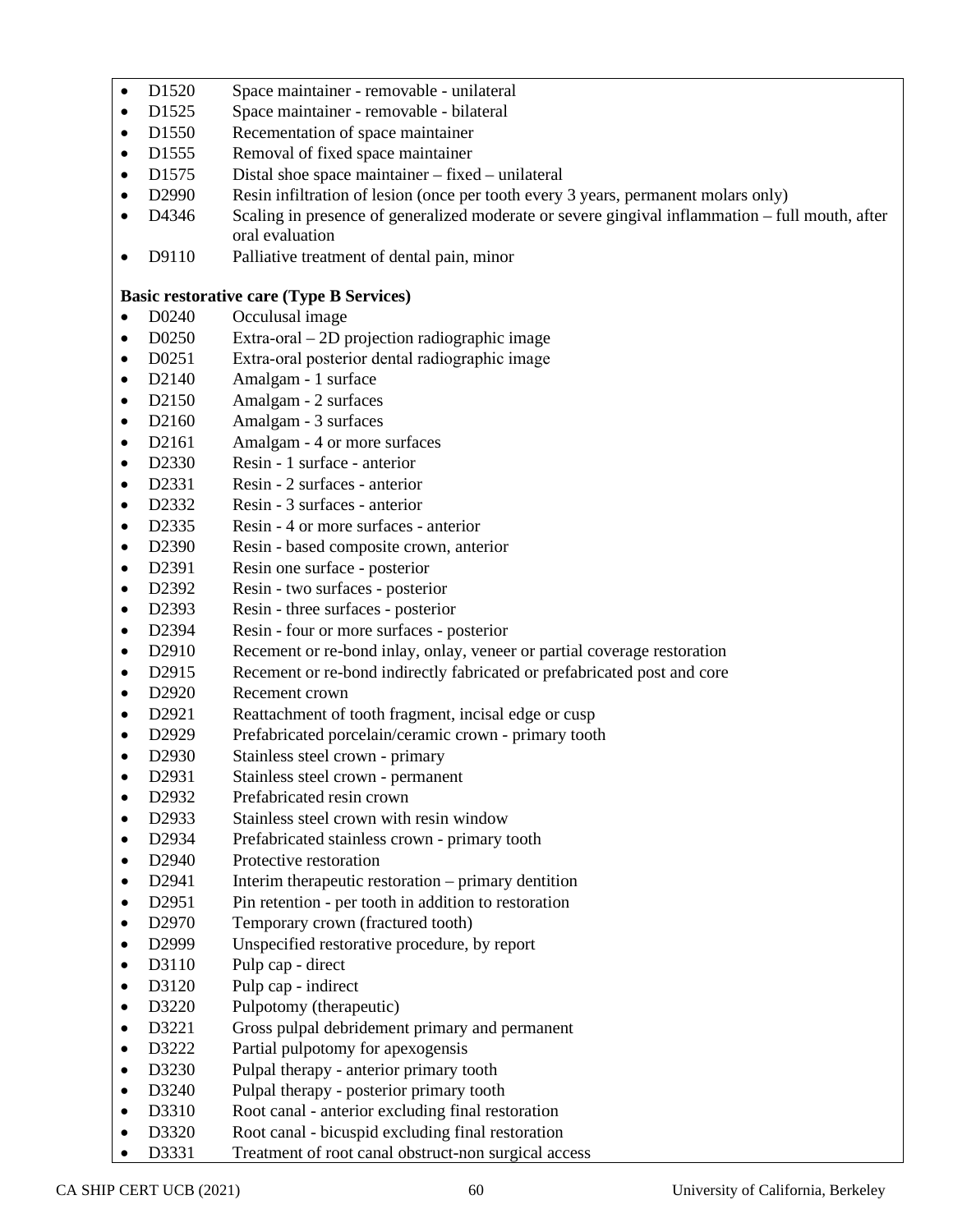- D3332 Incomplete endodontic therapy inoperable or fractured tooth
- D3333 Internal root repair of perforation defects
- D3346 Retreatment-root canal treatment anterior
- D3347 Retreatment-root canal treatment bicuspid
- D3351 Apexification/recalcification initial visit (apical closure/calcific repair of perforations, root resorption, pulp space disinfection, etc.)
- D3352 Apexification/recalcification interim medication replacement (apical closure/calcific repair of perforations, root resorption, pulp space disinfection, etc.)
- D3353 Apexification/recalcification final
- D3355 Pulpal regeneration initial visit
- D3356 Pulpal regeneration interim medication replacement
- D3357 Pulpal regeneration completion of treatment
- D3410 Apicoectomy anterior
- D3421 Apicoectomy- bicuspid (first root)
- D3425 Apicoectomy- molar (first root)
- D3426 Apicoectomy- each additional root
- D3427 Periradicular surgery without apicoectomy<br>• D3430 Retrograde filling per root
- D3430 Retrograde filling per root
- D3450 Root amputation per root
- D3920 Hemisection not including root canal therapy
- D4210 Gingivectomy/gingivoplasty, 4+ teeth (1 per quadrant/tooth every 3 years)
- D4211 Gingivectomy/gingivoplasty, 1 To 3 teeth (1 per quadrant/tooth every 3 years)
- D4212 Gingivectomy or gingivoplasty to allow access for restorative procedure, per tooth (1 per quadrant/tooth every 3 years)
- D4240 Gingival flap –with root planing, 4 or more contiguous teeth (1 per quadrant/tooth every 3 years)
- D4241 Gingival flap includes root planing, 1-3 teeth (1 per quadrant/tooth every 3 years)
- D4245 Apically positioned flap
- D4268 Surgical revision procedure per tooth
- D4341 Periodontal scaling and root planing, 4 or more teeth per quadrant (1 per quadrant every 2 rolling years)
- D4342 Periodontal scaling and root planing, 1-3 teeth (1 per separate quadrant every 2 rolling years)
- D4910 Periodontal maintenance procedures (2 per calendar year following active periodontal treatment)
- D4920 Unscheduled dressing change (by someone other than treating dentist or their staff)
- D4999 Unspecified periodontal procedure, by report
- D5731 Reline complete mandibular denture (chairside)
- D5740 Reline maxillary partial denture (chairside)
- D5860 Overdenture complete, by report
- D6053 Implant/Abutment supported removable denture for completely edentulous arch By Report
- D6054 Implant/Abutment supported removable denture for partially edentulous arch By Report
- D6078 Implant/Abutment supported fixed denture for completely edentulous arch By Report
- D6079 Implant/Abutment supported fixed denture for partially edentulous arch By Report
- D6092 Recement implant/abutment supported crown
- D6093 Recement implant/abutment supported partial
- D6930 Recement or re-bond fixed partial denture retainers
- D7111 Extract coronal remnants deciduous tooth
- D7140 Extraction erupted tooth or exposed root
- D7210 Surgical removal of erupted tooth
- D7220 Removal of impacted tooth soft tissue
- D7250 Surgical removal of residual tooth roots
- D7260 Oroantral fistula closure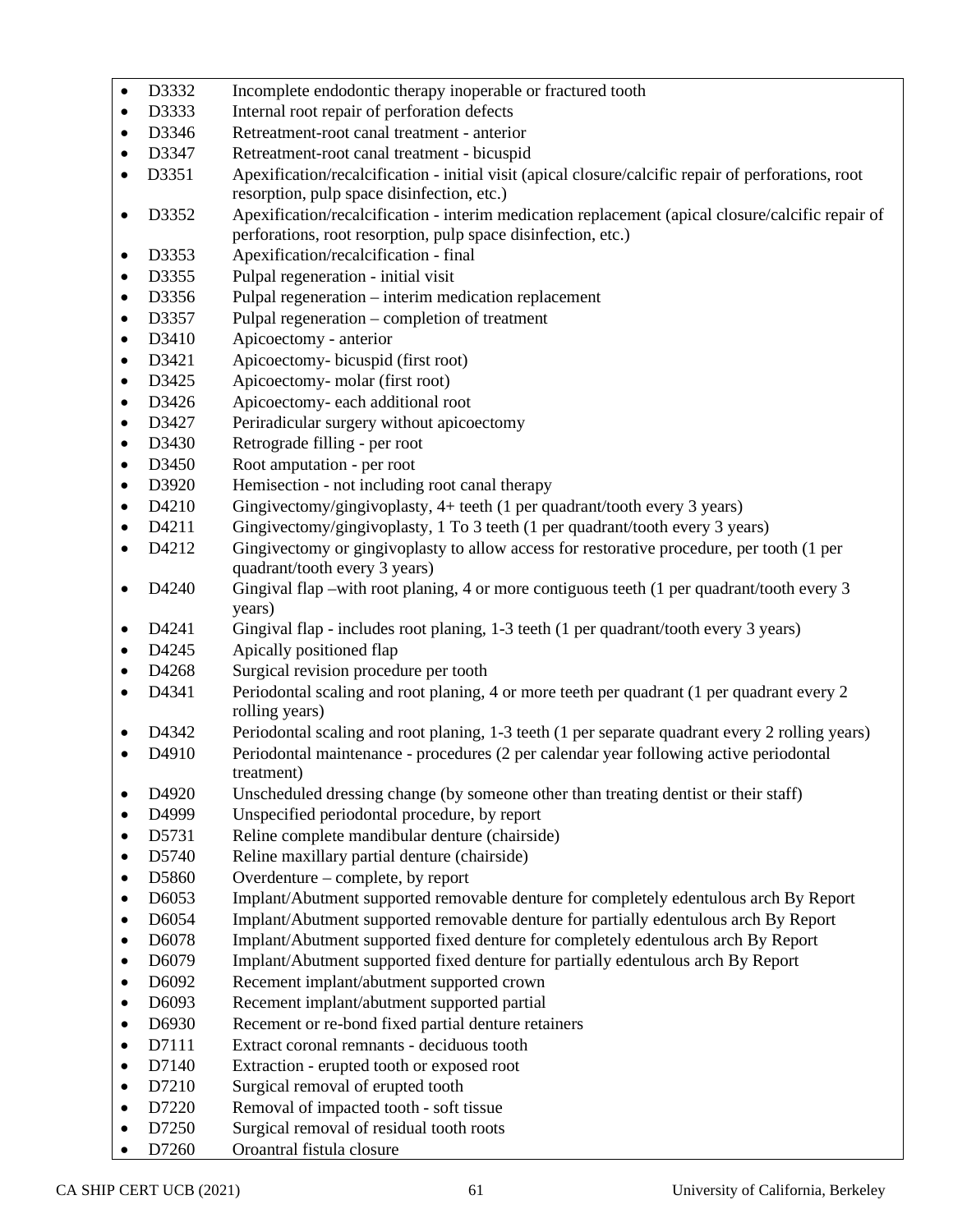| $\bullet$ | D7261             | Primary closure of a sinus perforation                            |
|-----------|-------------------|-------------------------------------------------------------------|
| $\bullet$ | D7270             | Tooth re-implantation of accidental displaced tooth               |
| $\bullet$ | D7272             | Tooth transplantation                                             |
| $\bullet$ | D7280             | Surgical access of unerupted tooth                                |
| $\bullet$ | D7282             | Mobilization of erupted or malpositioned tooth to aid eruption    |
| $\bullet$ | D7283             | Device to aid eruption of impacted tooth                          |
| $\bullet$ | D7285             | Incisional biopsy of oral tissue-hard (bone/tooth)                |
| $\bullet$ | D7286             | Incisional biopsy of oral tissue-soft                             |
| $\bullet$ | D7310             | Alveoloplasty in conjunction with extraction                      |
| $\bullet$ | D7311             | Alveoloplasty in conjunction with extraction, 1-3 teeth           |
| $\bullet$ | D7320             | Alveoloplasty not in conjunction with extraction                  |
| $\bullet$ | D7321             | Alveoloplasty not in conjunction with/extraction, 1-3 teeth       |
| $\bullet$ | D7450             | Removal of odontogenic cyst/tumor up to 1.25 cm                   |
| $\bullet$ | D7451             | Removal of odontogenic cyst/tumor greater than 1.25 cm            |
| $\bullet$ | D7471             | Removal of lateral exostosis (maxilla or mandible)                |
| $\bullet$ | D7472             | Removal of torus palatinus                                        |
|           | D7473             | Removal of torus mandibularis                                     |
| $\bullet$ | D7485             | Surgical reduction of osseous tuberosity                          |
| $\bullet$ | D7510             | Incision and drainage of abscess intraoral                        |
| $\bullet$ | D7511             | Incision and drainage of abscess - intraoral soft tissue, complex |
| $\bullet$ | D7520             | Incision and drainage of abscess - extraoral, soft tissue         |
| $\bullet$ | D7521             | Incision and drainage-extraoral complex                           |
| $\bullet$ | D7530             | Removal foreign body, mucosa, skin, tissue                        |
| $\bullet$ | D7540             | Removal of reaction producing foreign body                        |
| $\bullet$ | D7550             | Partial ostectomy/sequestrectomy                                  |
| $\bullet$ | D7910             | Suture of recent small wound less than 5 cm                       |
| $\bullet$ | D7960             | Frenulectomy                                                      |
| $\bullet$ | D7963             | Frenuloplasty                                                     |
| $\bullet$ | D7970             | Excision of hyperplastic tissue - per arch                        |
| $\bullet$ | D7971             | Excision of pericoronal gingiva                                   |
| $\bullet$ | D7972             | Surgical reduction of fibrous tuberosity                          |
| $\bullet$ | D7999             | Unspecified oral surgery procedure                                |
| $\bullet$ | D9410             | House call                                                        |
| $\bullet$ | D9430             | Office visit for observation (during regular hours)               |
|           | D9440             | Office visit after hours                                          |
| $\bullet$ | D9930             | Treatment of complications post-surgical                          |
|           | D9950             | Occlusial analysis                                                |
| $\bullet$ | D9951             | Occlusial adjustment - limited                                    |
| $\bullet$ | D9952             | Occlusial adjustment - complete                                   |
| $\bullet$ | D3999             | Unspecified endodontic procedure, by report                       |
| $\bullet$ | D7911             | Complicated suture - up to 5 cm                                   |
|           | D7912             | Complicated suture - greater than 5 cm                            |
|           |                   | Major restorative care (Type C Services)                          |
| $\bullet$ | D2510             | Inlay - metallic - 1 surface (1 per tooth every 5 years)          |
| $\bullet$ | D2520             | Inlay - metallic - 2 surfaces (1 per tooth every 5 years)         |
| $\bullet$ | D2530             | Inlay - metallic - 3 or more surfaces (1 per tooth every 5 years) |
| $\bullet$ | D2542             | Onlay - metallic - 2 surfaces (1 per tooth every 5 years)         |
| $\bullet$ | D <sub>2543</sub> | Onlay - metallic - 3 surfaces (1 per tooth every 5 years)         |
| $\bullet$ | D <sub>2544</sub> | Onlay - metallic - 4 or more surfaces (1 per tooth every 5 years) |
|           | D2610             | Inlay - porcelain/ceramic - 1 surface (1 per tooth every 5 years) |

• D2620 Inlay - porcelain/ceramic - 2 surfaces (1 per tooth every 5 years)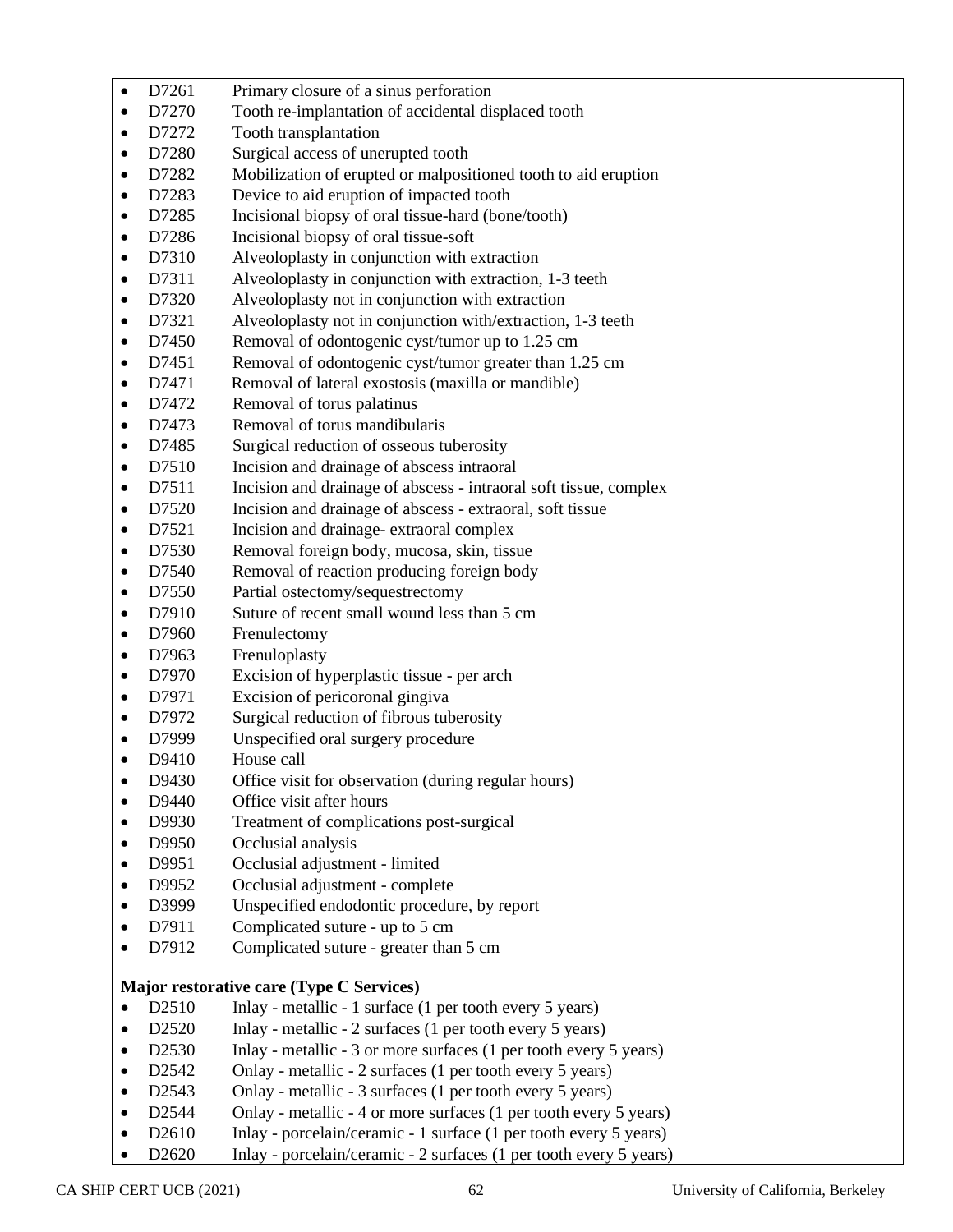| $\bullet$ | D <sub>2630</sub> | Inlay - porcelain/ceramic - 3 or more surfaces (1 per tooth every 5 years)                                                                                                             |
|-----------|-------------------|----------------------------------------------------------------------------------------------------------------------------------------------------------------------------------------|
| $\bullet$ | D2642             | Onlay - porcelain/ceramic - 2 surfaces (1 per tooth every 5 years)                                                                                                                     |
| $\bullet$ | D <sub>2643</sub> | Onlay - porcelain/ceramic - 3 surfaces (1 per tooth every 5 years)                                                                                                                     |
| $\bullet$ | D <sub>2644</sub> | Onlay - porcelain/ceramic - in addition to inlay (1 per tooth every 5 years)                                                                                                           |
| ٠         | D <sub>2650</sub> | Inlay - composite/resin - 1 surface (1 per tooth every 5 years)                                                                                                                        |
| ٠         | D <sub>2651</sub> | Inlay - composite/resin - 2 surfaces (1 per tooth every 5 years)                                                                                                                       |
| $\bullet$ | D <sub>2652</sub> | Inlay - composite/resin - 3 surfaces (1 per tooth every 5 years)                                                                                                                       |
| ٠         | D <sub>2662</sub> | Onlay - composite/resin - 2 surfaces (1 per tooth every 5 years)                                                                                                                       |
| ٠         | D <sub>2663</sub> | Onlay - composite/resin - 3 surface (1 per tooth every 5 years)                                                                                                                        |
| $\bullet$ | D2664             | Onlay - composite/resin - 4 or more surfaces (1 per tooth every 5 years)                                                                                                               |
| $\bullet$ | D2710             | Crown - resin-based composite, indirect (1 per tooth every 5 years)                                                                                                                    |
| ٠         | D2712             | Crown $-3/4$ resin-based composite, indirect (1 per tooth every 5 years)                                                                                                               |
| $\bullet$ | D2720             | Crown - resin with high noble metal (1 per tooth every 5 years)                                                                                                                        |
| ٠         | D2721             | Crown - resin with predominantly base metal (1 per tooth every 5 years)                                                                                                                |
| $\bullet$ | D2722             | Crown - resin with noble metal (1 per tooth every 5 years)                                                                                                                             |
| $\bullet$ | D2740             | Crown - porcelain/ceramic substrate (1 per tooth every 5 years)                                                                                                                        |
| ٠         | D2750             | Crown - porcelain fused high noble metal (1 per tooth every 5 years)                                                                                                                   |
| ٠         | D2751             | Crown -porcelain fused predominantly base metal (1 per tooth every 5 years)                                                                                                            |
| $\bullet$ | D2752             | Crown - porcelain fused to noble metal (1 per tooth every 5 years)                                                                                                                     |
| $\bullet$ | D2780             | Crown - 3/4 cast high noble metal (1 per tooth every 5 years)                                                                                                                          |
| $\bullet$ | D2781             | Crown -3/4 cast predominantly base metal (1 per tooth every 5 years)                                                                                                                   |
| ٠         | D2782             | Crown - 3/4 cast noble metal (1 per tooth every 5 years)                                                                                                                               |
| $\bullet$ | D2783             | Crown $-3/4$ porcelain/ceramic (1 per tooth every 5 years)                                                                                                                             |
| $\bullet$ | D <sub>2790</sub> | Crown - full cast high noble metal (1 per tooth every 5 years)                                                                                                                         |
| $\bullet$ | D2791             | Crown - full cast predominantly based metal (1 per tooth every 5 years)                                                                                                                |
| $\bullet$ | D2792             | Crown - full cast noble metal (1 per tooth every 5 years)                                                                                                                              |
| $\bullet$ | D2794             | Crown - titanium (1 per tooth every 5 years)                                                                                                                                           |
| $\bullet$ | D <sub>2950</sub> | Core buildup, including any pins when required                                                                                                                                         |
| ٠         | D <sub>2952</sub> | Cast post and core in addition to crown                                                                                                                                                |
| ٠         | D <sub>2953</sub> | Cast post - each Additional - same tooth                                                                                                                                               |
| ٠         | D <sub>2954</sub> | Prefab post and core in addition to crown                                                                                                                                              |
| $\bullet$ | D2957             | Prefabricated post - each add - same tooth                                                                                                                                             |
| $\bullet$ | D2960             | Labial veneer – chairside (1 per tooth every 5 years)                                                                                                                                  |
|           | D2961             | Labial veneer -lab (1 per tooth every 5 years)                                                                                                                                         |
| ٠         | D2962             | Labial veneer porcelain $-$ lab (1 per tooth every 5 years)                                                                                                                            |
| $\bullet$ | D2971             | Additional procedures - new crown under partial                                                                                                                                        |
| ٠         | D2980             | Crown repair                                                                                                                                                                           |
| $\bullet$ | D2981             | Inlay repair - material failure                                                                                                                                                        |
| ٠         | D2982             | Onlay repair - material failure                                                                                                                                                        |
| $\bullet$ | D2983             | Veneer repair - material failure                                                                                                                                                       |
| $\bullet$ | D3330<br>D3348    | Root canal treatment - molar excluding final restoration<br>Retreatment - root canal treatment - molar                                                                                 |
| $\bullet$ | D4249             |                                                                                                                                                                                        |
|           | D4260             | Clinical crown lengthening hard tissue                                                                                                                                                 |
| $\bullet$ |                   | Osseous surgery, including elevation of a full thickness flap and closure – four or more<br>contiguous teeth or tooth bounded spaces per quadrant (1 per quadrant/tooth every 3 years) |
| ٠         | D4261             | Osseous surgery, including elevation of a full thickness flap and closure - 1 to 3 contiguous                                                                                          |
| ٠         | D4270             | teeth or tooth bounded spaces per quadrant (1 per quadrant/tooth every 3 years)<br>Pedicle soft tissue graft procedure                                                                 |
|           | D4273             | Connective tissue graft procedures, including donor and recipient surgical sites - first tooth,                                                                                        |
|           |                   | implant, or edentulous tooth position in graft                                                                                                                                         |
|           | D4275             | Non-autogenous connective tissue graft, including recipient site and donor material - first tooth,<br>implant, or edentulous tooth position in graft                                   |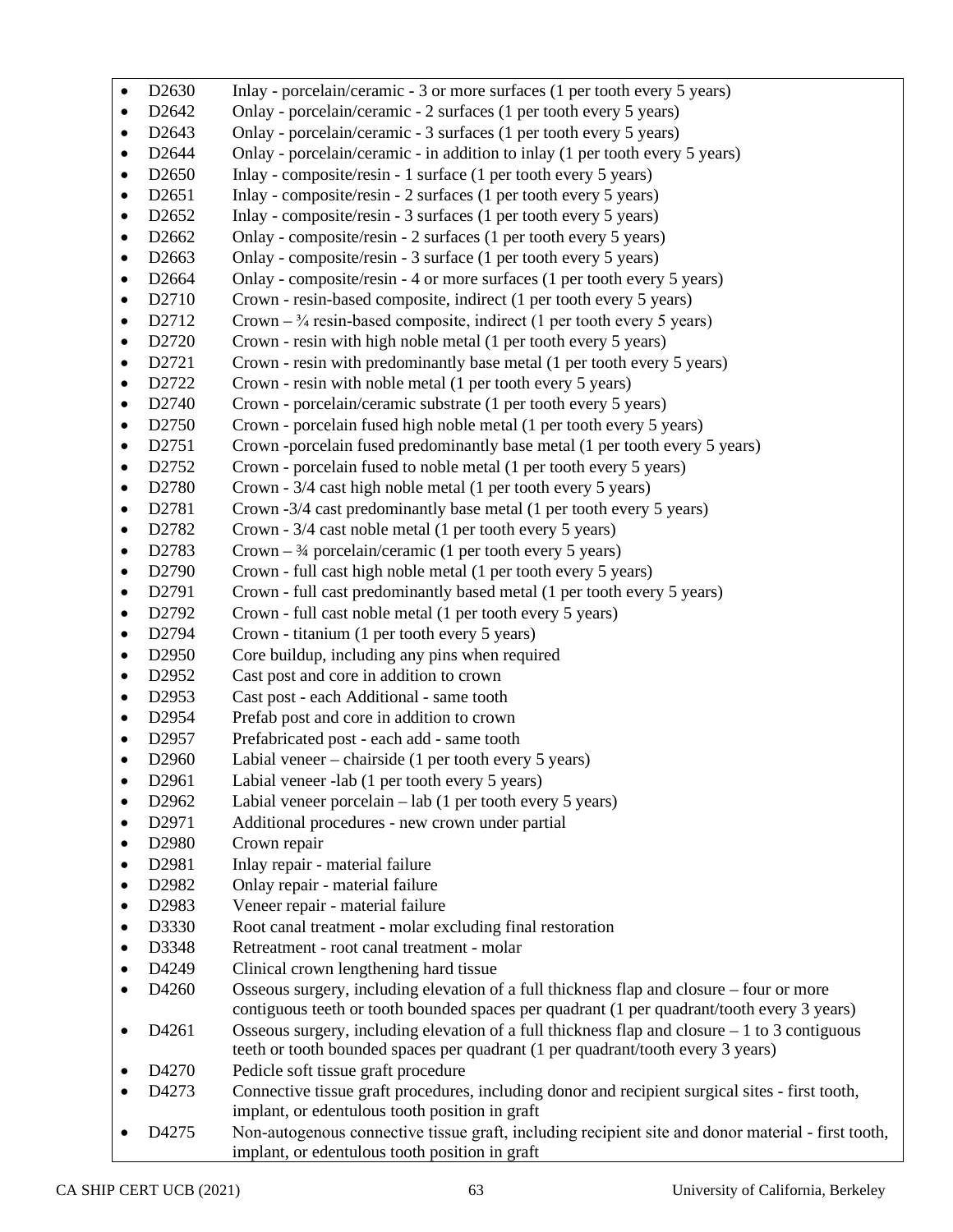| $\bullet$ | D4276 | Connective tissue/pedicle graft - tooth                                                                                                                                              |
|-----------|-------|--------------------------------------------------------------------------------------------------------------------------------------------------------------------------------------|
| $\bullet$ | D4277 | Free soft tissue graft procedure, including recipient and donor surgical site - first tooth, implant,                                                                                |
|           |       | or edentulous tooth position in graft                                                                                                                                                |
|           | D4278 | Free soft tissue graft procedure, including recipient and donor surgical sites - each additional<br>contiguous tooth, implant or edentulous tooth position in same graft site        |
|           | D4283 | Autogenous connective tissue graft procedure, including donor and recipient surgical sites –                                                                                         |
|           |       | each additional contiguous tooth, implant or edentulous tooth position in same graft site                                                                                            |
|           | D4285 | Non-autogenous connective tissue graft procedure, including recipient surgical site and donor                                                                                        |
|           |       | material – each additional contiguous tooth, implant or edentulous tooth position in same graft                                                                                      |
|           |       | site                                                                                                                                                                                 |
| $\bullet$ | D4355 | Full mouth debridement (1 per lifetime)                                                                                                                                              |
|           | D5110 | Complete denture - maxillary (1 every 5 years - all adjustments made for six months after the<br>date of service, by the same provider, are included in the fee for this procedure)  |
| $\bullet$ | D5120 | Complete denture - mandibular (1 every 5 years - all adjustments made for six months after the<br>date of service, by the same provider, are included in the fee for this procedure) |
|           | D5130 | Immediate denture – maxillary (1 every 5 years - all adjustments made for six months after the                                                                                       |
|           |       | date of service, by the same provider, are included in the fee for this procedure)                                                                                                   |
| $\bullet$ | D5140 | Immediate denture – mandibular (1 every 5 years - all adjustments made for six months after the                                                                                      |
|           |       | date of service, by the same provider, are included in the fee for this procedure)                                                                                                   |
| $\bullet$ | D5211 | Maxillary partial denture - resin base (1 every 5 years - all adjustments made for six months                                                                                        |
|           |       | after the date of service, by the same provider, are included in the fee for this procedure)                                                                                         |
|           | D5212 | Mandibular partial denture - resin base (1 every 5 years - all adjustments made for six months                                                                                       |
|           |       | after the date of service, by the same provider, are included in the fee for this procedure)                                                                                         |
|           | D5213 | Maxillary partial denture - cast base (1 every 5 years - all adjustments made for six months after                                                                                   |
|           |       | the date of service, by the same provider, are included in the fee for this procedure)                                                                                               |
|           | D5214 | Mandibular partial denture cast base (1 every 5 years - all adjustments made for six months after                                                                                    |
|           |       | the date of service, by the same provider, are included in the fee for this procedure)                                                                                               |
|           | D5221 | Immediate maxillary partial denture – resin base, including any conventional clasps, rests and                                                                                       |
|           |       | teeth (1 every 5 years - all adjustments made for six months after the date of service, by the                                                                                       |
|           |       | same provider, are included in the fee for this procedure)                                                                                                                           |
|           | D5222 | Immediate mandibular partial denture – resin base, including any conventional clasps, rests and                                                                                      |
|           |       | teeth (1 every 5 years - all adjustments made for six months after the date of service, by the                                                                                       |
|           | D5223 | same provider, are included in the fee for this procedure)<br>Immediate maxillary partial denture - cast metal framework with resin denture bases, including                         |
|           |       | any conventional clasps, rests and teeth. Includes limited follow-up care only; does not include                                                                                     |
|           |       | future rebasing (1 every 5 years - all adjustments made for six months after the date of service,                                                                                    |
|           |       | by the same provider, are included in the fee for this procedure)                                                                                                                    |
|           | D5224 | Immediate mandibular partial denture – cast metal framework with resin denture bases,                                                                                                |
|           |       | including any conventional clasps, rests and teeth (1 every 5 years - all adjustments made for six                                                                                   |
|           |       | months after the date of service, by the same provider, are included in the fee for this procedure)                                                                                  |
| ٠         | D5225 | Maxillary partial denture - flexible base (1 every 5 years)                                                                                                                          |
|           | D5226 | Mandibular partial denture – flexible base (1 every 5 years)                                                                                                                         |
|           | D5281 | Removable unilateral partial denture (1 every 5 years)                                                                                                                               |
|           | D5410 | Adjustments maxillary complete denture (not eligible within 6 months of denture placement,                                                                                           |
|           |       | then no limit)                                                                                                                                                                       |
|           | D5411 | Adjustments mandibular complete denture (not eligible within 6 months of denture placement,<br>then no limit)                                                                        |
|           | D5421 | Adjustments partial denture - maxillary (not eligible within 6 months of denture placement, then<br>no limit)                                                                        |
|           | D5422 | Adjustments partial denture - mandibular (not eligible within 6 months of denture placement,<br>then no limit)                                                                       |
|           | D5510 | Repair broken complete denture base                                                                                                                                                  |
|           | D5520 | Replace missing or broken teeth, complete denture                                                                                                                                    |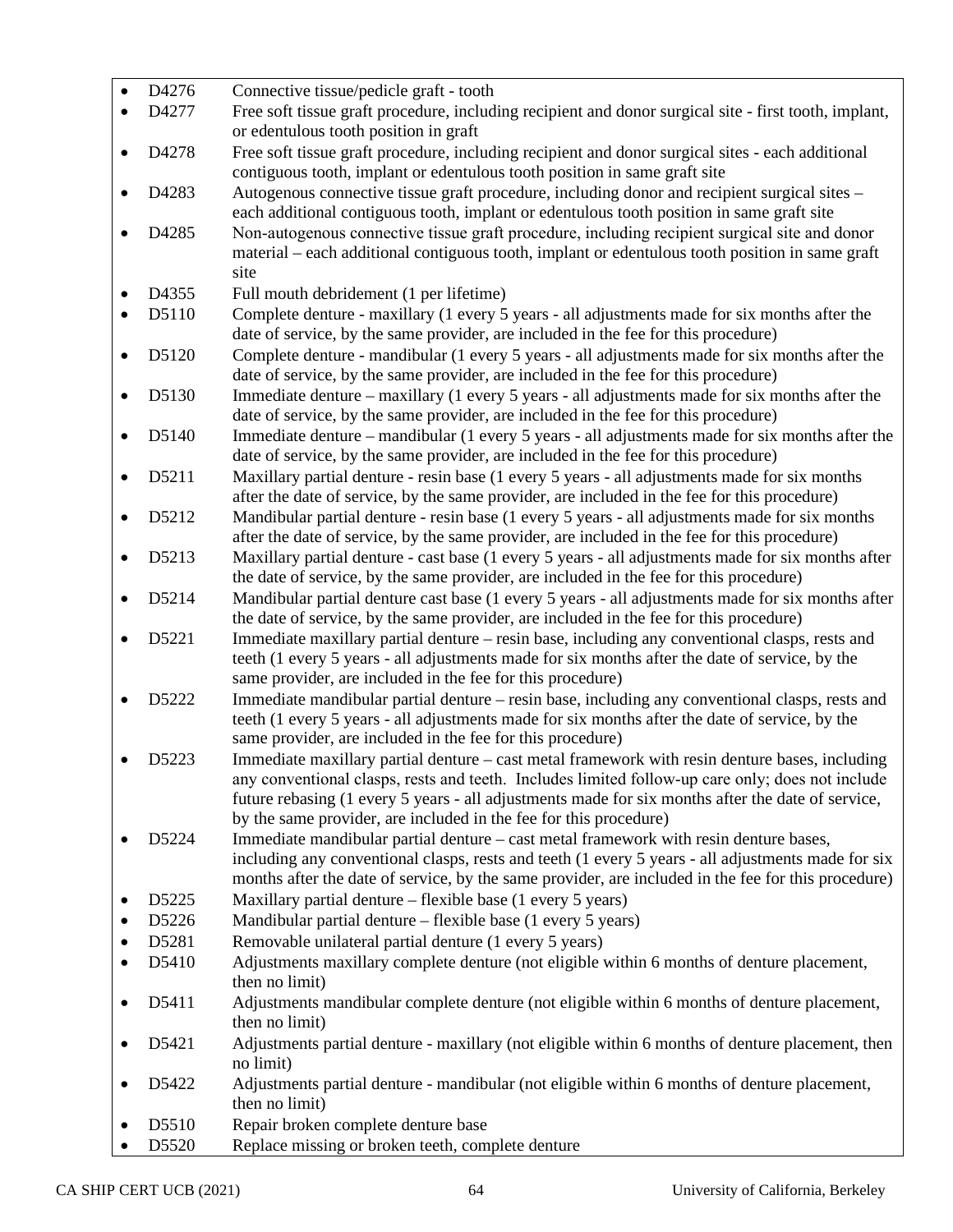| $\bullet$ | D5610              | Repair resin denture base                                                                                                   |
|-----------|--------------------|-----------------------------------------------------------------------------------------------------------------------------|
| $\bullet$ | D5620              | Repair cast framework                                                                                                       |
| $\bullet$ | D5630              | Repair or replace broken clasp - per tooth                                                                                  |
| $\bullet$ | D5640              | Replace broken teeth - per tooth                                                                                            |
| $\bullet$ | D5650              | Add tooth to existing partial denture                                                                                       |
| $\bullet$ | D5660              | Add clasp to existing partial denture $-$ per tooth                                                                         |
| $\bullet$ | D5670              | Replace all teeth - upper partial                                                                                           |
| $\bullet$ | D5671              | Replace all teeth - lower partial                                                                                           |
| $\bullet$ | D5710              | Rebase complete maxillary denture (not eligible within 6 months of denture placement, then no                               |
|           |                    | limit)                                                                                                                      |
| $\bullet$ | D5711              | Rebase complete mandibular denture (not eligible within 6 months of denture placement, then<br>no limit)                    |
|           | D5720              | Rebase partial maxillary denture (not eligible within 6 months of denture placement, then no<br>limit)                      |
|           | D5721              | Rebase partial mandibular denture (not eligible within 6 months of denture placement, then no<br>limit)                     |
| $\bullet$ | D5730              | Reline complete maxillary denture, chairside (not eligible within 6 months of denture                                       |
|           |                    | placement, then no limit)                                                                                                   |
| $\bullet$ | D5731              | Reline complete mandibular denture, chairside (not eligible within 6 months of denture<br>placement, then no limit)         |
| $\bullet$ | D5740              | Reline complete maxillary denture, chairside (not eligible within 6 months of denture                                       |
|           |                    | placement, then no limit)                                                                                                   |
|           | D5741              | Reline complete mandibular partial denture, chairside (not eligible within 6 months of denture<br>placement, then no limit) |
|           | D5750              | Reline complete maxillary denture, laboratory (not eligible within 6 months of denture<br>placement, then no limit)         |
| $\bullet$ | D5751              | Reline complete mandibular denture, laboratory (not eligible within 6 months of denture<br>placement, then no limit)        |
| $\bullet$ | D5760              | Reline maxillary partial denture, laboratory (not eligible within 6 months of denture placement,<br>then no limit)          |
|           | D5761              | Reline mandibular partial denture, laboratory (not eligible within 6 months of denture<br>placement, then no limit)         |
|           | D5761              | Reline mandibular partial denture, laboratory (not eligible within 6 months of denture<br>placement, then no limit)         |
| $\bullet$ | D5820              | Interim partial denture - upper (maxillary)                                                                                 |
|           | D5821              | Interim partial denture - lower (mandibular)                                                                                |
|           | D5850              | Tissue conditioning, upper                                                                                                  |
| ٠         | D5851              | Tissue conditioning, lower                                                                                                  |
| ٠         | D5863              | Overdenture – complete maxillary (1 every 5 years)                                                                          |
| ٠         | D5864              | Overdenture - partial maxillary (1 every 5 years)                                                                           |
| ٠         | D5865              | Overdenture -complete mandibular (1 every 5 years)                                                                          |
| ٠         | D5866              | Overdenture – partial mandibular (1 every 5 years)                                                                          |
| $\bullet$ | D6010              | Surgical placement of implant body endosteal implant                                                                        |
| ٠         | D6013              | Surgical placement of mini implant                                                                                          |
| ٠         | D6040              | Surgical placement eposteal implant                                                                                         |
| $\bullet$ | D6050              | Surgical placement transosteal implant                                                                                      |
| ٠         | D6055              | Dental implant supported connecting bar                                                                                     |
| ٠         | D6056              | Prefabricated abutment                                                                                                      |
| $\bullet$ | D6057              | Custom abutment                                                                                                             |
| ٠         | D6058              | Abutment supported porcelain/ceramic crown (1 every 5 years)                                                                |
| $\bullet$ | D <sub>6</sub> 059 | Abutment supported porcelain fused metal crown high (1 every 5 years)                                                       |
| ٠         | D6060              | Abutment supported porcelain fused metal crown base (1 every 5 years)                                                       |
| $\bullet$ | D6061              | Abutment supported porcelain fused metal crown noble (1 every 5 years)                                                      |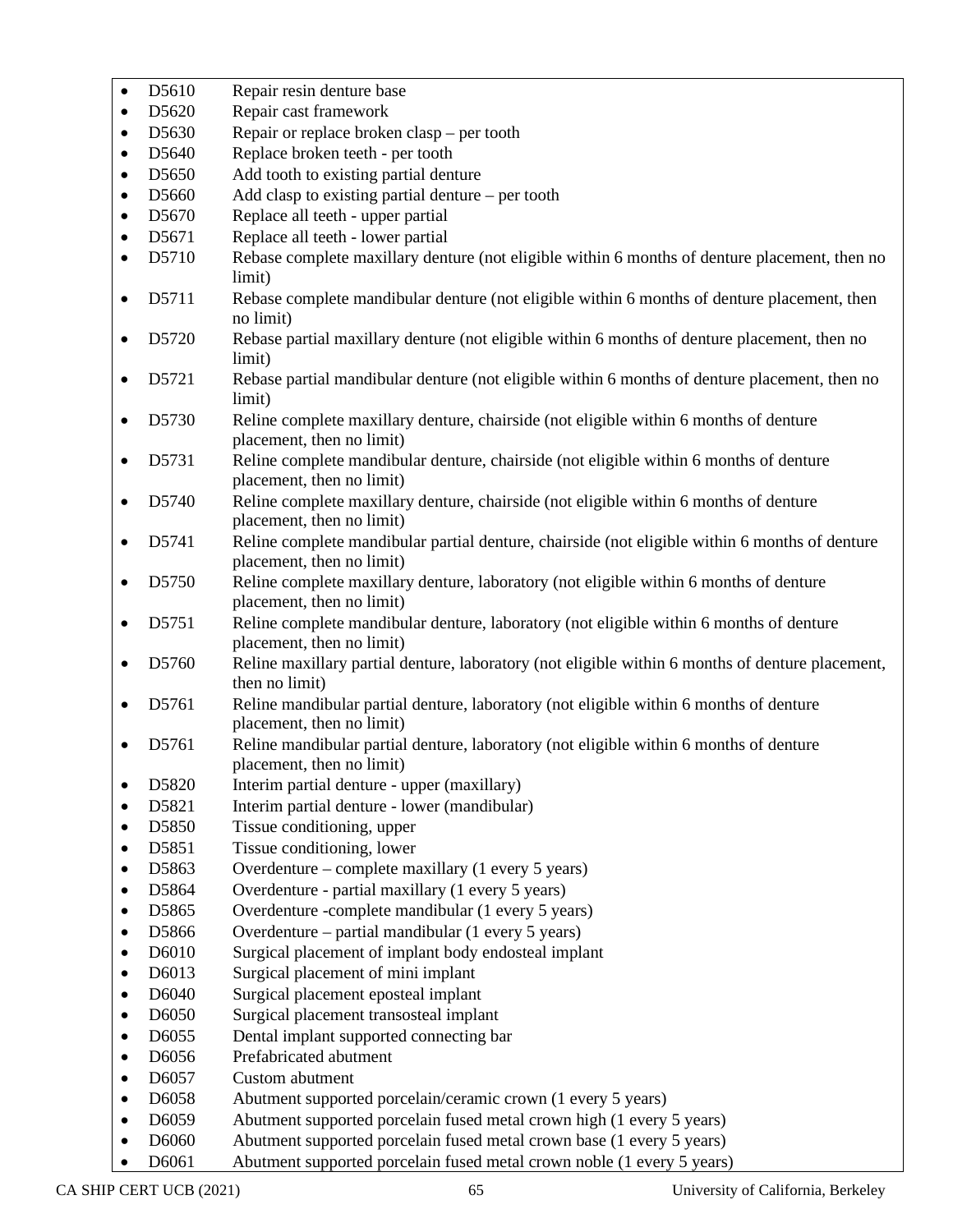| $\bullet$ | D6062 | Abutment supported cast metal crown high noble (1 every 5 years)                                               |
|-----------|-------|----------------------------------------------------------------------------------------------------------------|
| $\bullet$ | D6063 | Abutment supported cast metal crown base noble (1 every 5 years)                                               |
| $\bullet$ | D6064 | Abutment supported cast metal crown noble metal (1 every 5 years)                                              |
| $\bullet$ | D6065 | Implant supported porcelain/ceramic crown (1 every 5 years)                                                    |
| $\bullet$ | D6066 | Implant supported porcelain fused metal crown high (1 every 5 years)                                           |
| $\bullet$ | D6067 | Implant supported metal crown high (1 every 5 years)                                                           |
| $\bullet$ | D6068 | Abutment supported retainer for porcelain/ceramic (1 every 5 years)                                            |
| $\bullet$ | D6069 | Abutment supported retainer for porcelain fused metal high (1 every 5 years)                                   |
| $\bullet$ | D6070 | Abutment supported retainer for porcelain fused metal base (1 every 5 years)                                   |
| $\bullet$ | D6071 | Abutment supported retained for porcelain fused metal noble (1 every 5 years)                                  |
| $\bullet$ | D6072 | Abutment supported retained for cast metal full partial denture high (1 every 5 years)                         |
| $\bullet$ | D6073 | Abutment supported retainer for cast metal full partial denture base (1 every 5 years)                         |
| $\bullet$ | D6074 | Abutment supported retainer for cast metal full partial denture noble (1 every 5 years)                        |
| $\bullet$ | D6075 | Implant supported retainer for ceramic full partial denture (1 every 5 years)                                  |
| $\bullet$ | D6076 | Implant supported retainer for porcelain fused metal high noble metal (1 every 5 years)                        |
| $\bullet$ | D6077 | Implant supported retainer for cast metal high (1 every 5 years)                                               |
| $\bullet$ | D6080 | Implant maintenance procedures, when prostheses are removed and reinserted, including                          |
|           |       | cleansing of prosthesis and abutments                                                                          |
| $\bullet$ | D6090 | Repair implant supported prosthesis                                                                            |
| $\bullet$ | D6091 | Replace precision attachment                                                                                   |
| $\bullet$ | D6094 | Abutment supported crown - titanium (1 every 5 years)                                                          |
| $\bullet$ | D6095 | Repair implant abutment prosthesis (1 every 5 years)                                                           |
| $\bullet$ | D6100 | Implant removal, by report (1 every 5 years)                                                                   |
| $\bullet$ | D6110 | Implant/abutment supported removable denture for completely edentulous arch - maxillary (1)                    |
|           | D6111 | every 5 years)                                                                                                 |
| $\bullet$ |       | Implant/abutment supported removable denture for completely edentulous arch – mandibular (1)<br>every 5 years) |
| $\bullet$ | D6112 | Implant/abutment supported removable denture for partially edentulous arch – maxillary (1)                     |
|           |       | every 5 years)                                                                                                 |
| $\bullet$ | D6113 | Implant/abutment supported removable denture for partially edentulous arch - mandibular (1)                    |
|           |       | every 5 years)                                                                                                 |
| $\bullet$ | D6114 | Implant/abutment supported fixed denture for completely edentulous arch - maxillary (1 every 5                 |
|           |       | years)                                                                                                         |
|           | D6115 | Implant/abutment supported fixed denture for completely edentulous arch – mandibular (1 every                  |
|           |       | 5 years)                                                                                                       |
|           | D6116 | Implant/abutment supported fixed denture for partially edentulous arch - maxillary (1 every 5                  |
|           |       | years)                                                                                                         |
|           | D6117 | Implant/abutment supported fixed denture for partially edentulous arch – mandibular (1 every 5                 |
| ٠         | D6194 | years)<br>Abutment supported retainer crown for full partial denture (1 every 5 years)                         |
| $\bullet$ | D6199 | Unspecified implant procedure, by report                                                                       |
| $\bullet$ | D6205 | Pontic - indirect resin based composite (1 every 5 years)                                                      |
| $\bullet$ | D6210 | Pontic - cast high noble metal (1 every 5 years)                                                               |
| $\bullet$ | D6211 | Pontic - cast predominantly base metal (1 every 5 years)                                                       |
| $\bullet$ | D6212 | Pontic - cast noble metal (1 every 5 years)                                                                    |
| ٠         | D6214 | Pontic – titanium (1 every 5 years)                                                                            |
| $\bullet$ | D6240 | Pontic - porcelain fused to high noble (1 every 5 years)                                                       |
| ٠         | D6241 | Pontic - porcelain fused to base metal (1 every 5 years)                                                       |
| $\bullet$ | D6242 | Pontic - porcelain fused to noble metal (1 every 5 years)                                                      |
| ٠         | D6245 | Pontic - porcelain/ceramic (1 every 5 years)                                                                   |
|           | D6250 | Pontic - resin with high noble metal (1 every 5 years)                                                         |
|           | D6251 | Pontic - resin with predominantly base metal (1 every 5 years)                                                 |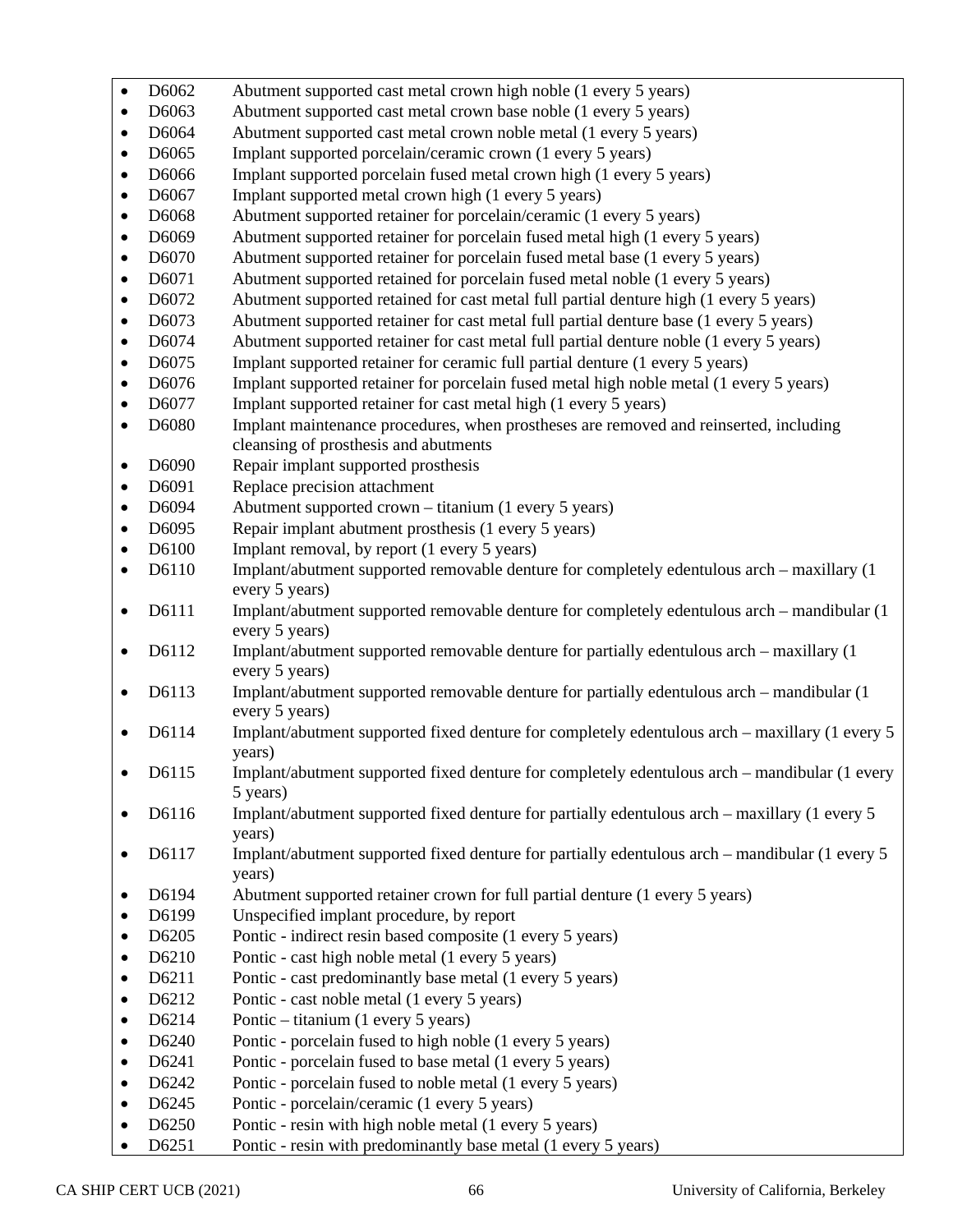| $\bullet$              | D6252          | Pontic - resin with noble metal (1 every 5 years)                                                       |
|------------------------|----------------|---------------------------------------------------------------------------------------------------------|
| $\bullet$              | D6545          | Retainer - cast metal for resin bonded for fixed prosthesis (1 every 5 years)                           |
| $\bullet$              | D6548          | Retainer - porcelain/ceramic resin bonded for fixed prosthesis (1 every 5 years)                        |
| $\bullet$              | D6600          | Inlay – porcelain/ceramic, 2 surfaces (1 every 5 years)                                                 |
| $\bullet$              | D6601          | Inlay – porcelain/ceramic, 3 or more surfaces (1 every 5 years)                                         |
| $\bullet$              | D6602          | Inlay - cast high noble metal, 2 surfaces major (1 every 5 years)                                       |
| $\bullet$              | D6603          | Inlay - cast high noble metal, 3 or more surfaces (1 every 5 years)                                     |
| $\bullet$              | D6604          | Inlay - cast predominately base metal 2 surfaces (1 every 5 years)                                      |
| $\bullet$              | D6605          | Inlay - cast predominately base metal 3 or more surfaces (1 every 5 years)                              |
| $\bullet$              | D6606          | Inlay - cast noble metal, 2 surfaces (1 every 5 years)                                                  |
| $\bullet$              | D6607          | Retainer inlay - cast noble metal, three or more surfaces (1 every 5 years)                             |
| $\bullet$              | D6608          | Retainer onlay - porcelain/ceramic, 2 surfaces (1 every 5 years)                                        |
| $\bullet$              | D6609          | Retainer onlay - porcelain/ceramic, 3 or more surfaces (1 every 5 years)                                |
| $\bullet$              | D6610          | Retainer onlay - cast high noble metal, 2 surfaces (1 every 5 years)                                    |
| $\bullet$              | D6611          | Retainer onlay - cast high noble metal, 2 or more surfaces (1 every 5 years)                            |
| $\bullet$              | D6612          | Retainer onlay - cast predominantly base metal, 2 surfaces (1 every 5 years)                            |
| $\bullet$              | D6613          | Retainer onlay -cast predominantly base metal, 3 or more surfaces (1 every 5 years)                     |
| $\bullet$              | D6614          | Retainer onlay - cast noble metal, 2 surfaces (1 every 5 years)                                         |
| $\bullet$              | D6615          | Retainer onlay - cast noble metal, 3 or more surfaces (1 every 5 years)                                 |
| $\bullet$              | D6624          | Retainer inlay – titanium (1 every 5 years)                                                             |
| $\bullet$              | D6634          | Retainer onlay - titanium (1 every 5 years)                                                             |
| $\bullet$              | D6710          | Retainer crown - indirect resin based composite (1 every 5 years)                                       |
| $\bullet$              | D6720          | Retainer crown - resin with high noble metal (1 every 5 years)                                          |
| $\bullet$              | D6721          | Retainer crown - resin with predominantly base metal (1 every 5 years)                                  |
| $\bullet$              | D6722          | Retainer crown - resin with noble metal (1 every 5 years)                                               |
| $\bullet$              | D6740          | Retainer crown - porcelain/ceramic (1 every 5 years)                                                    |
| $\bullet$              | D6750          | Retainer crown - porcelain fused to high noble metal (1 every 5 years)                                  |
| $\bullet$              | D6751          | Retainer crown - porcelain fused to predominantly base metal (1 every 5 years)                          |
| $\bullet$              | D6752          | Retainer crown - porcelain fused to noble metal (1 every 5 years)                                       |
| $\bullet$              | D6780          | Retainer crown - 3/4 cast high noble metal (1 every 5 years)                                            |
| $\bullet$              | D6781          | Retainer crown - 3/4 cast predominantly base metal (1 every 5 years)                                    |
| $\bullet$              | D6782          | Retainer crown - 3/4 cast noble metal (1 every 5 years)                                                 |
| $\bullet$              | D6783          | Retainer crown - 3/4 porcelain/ceramic (1 every 5 years)                                                |
|                        | D6790          | Retainer crown - full cast high noble metal (1 every 5 years)                                           |
| ٠                      | D6791          | Retainer crown - full cast predominantly base metal (1 every 5 years)                                   |
| $\bullet$              | D6792          | Retainer crown - full cast noble metal (1 every 5 years)<br>Retainer crown – titanium (1 every 5 years) |
| $\bullet$              | D6794<br>D6940 | <b>Stress breaker</b>                                                                                   |
| $\bullet$<br>$\bullet$ | D6980          | Fixed partial denture repair                                                                            |
| ٠                      | D6985          | Pediatric partial denture, fixed                                                                        |
| ٠                      | D6999          | Unspecified fixed prosthodontic procedure, by report                                                    |
| ٠                      | D7230          | Removal of impacted tooth - partial bony                                                                |
| ٠                      | D7240          | Removal of impacted tooth - full bony                                                                   |
| $\bullet$              | D7241          | Removal of impacted tooth - complication                                                                |
| $\bullet$              | D7251          | Coronectomy                                                                                             |
| $\bullet$              | D7290          | Surgical repositioning of teeth                                                                         |
|                        | D7291          | Transseptal fiberotomy, by report                                                                       |
| $\bullet$              | D7340          | Vestibuloplasty - ridge extension (1 every 5 years)                                                     |
| $\bullet$              | D7350          | Vestibuloplasty - ridge extension including soft tissue grafts (once per arch)                          |
| $\bullet$              | D7410          | Excision of benign lesion up to 1.25 cm                                                                 |
| $\bullet$              | D7411          | Excision of benign lesion more than 1.25 cm                                                             |
| $\bullet$              | D7412          | Excision of benign lesion, complicated                                                                  |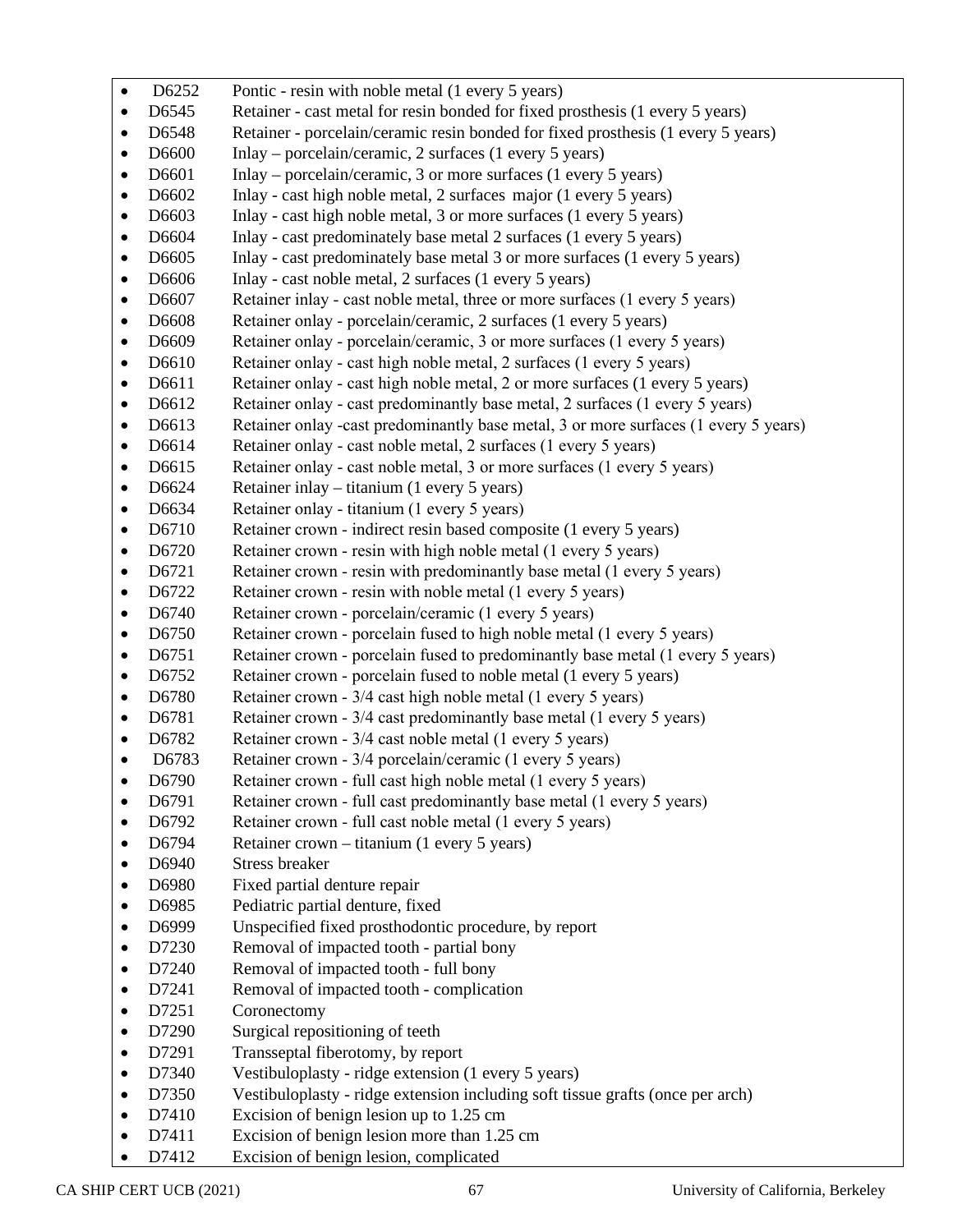| $\bullet$ | D7413          | Excision of malignant lesion up to 1.25 cm                                                                       |
|-----------|----------------|------------------------------------------------------------------------------------------------------------------|
| $\bullet$ | D7414          | Excision of malignant lesion more than 1.25 cm                                                                   |
| ٠         | D7415          | Excision of malignant lesion complicated                                                                         |
| $\bullet$ | D7440          | Excision of malignant lesion up to 1.25 cm                                                                       |
| ٠         | D7441          | Excision of malignant lesion greater than 1.25 cm                                                                |
| ٠         | D7460          | Removal non-odontogenic cyst/tumor up to 1.25 cm                                                                 |
| ٠         | D7461          | Removal nonodontogenic cyst/tumor greater than 1.25 cm                                                           |
| $\bullet$ | D7465          | Destruction of lesion(s) by physical or chemical methods                                                         |
| ٠         | D7490          | Radical resection of maxilla/mandible with bone graft                                                            |
| ٠         | D7560          | Maxillary sinusotomy for removal of tooth                                                                        |
| ٠         | D7610          | Maxilla - open reduction                                                                                         |
| $\bullet$ | D7620          | Maxilla - closed reduction                                                                                       |
| ٠         | D7630          | Mandible- open reduction                                                                                         |
| $\bullet$ | D7640          | Mandible-closed reduction                                                                                        |
| ٠         | D7650          | Malar and/or zygomatic arch - open reduction                                                                     |
| $\bullet$ | D7660          | Malar and/or zygomatic arch - closed reduction                                                                   |
| ٠         | D7670          | Alveolus - closed reduction                                                                                      |
| ٠         | D7671          | Alveolus - open reduction                                                                                        |
| ٠         | D7680          | Facial bones complicated reduction                                                                               |
| $\bullet$ | D7710          | Maxilla - open reduction                                                                                         |
| ٠         | D7720          | Maxilla - closed reduction                                                                                       |
| $\bullet$ | D7730          | Mandible - open reduction                                                                                        |
| $\bullet$ | D7740          | Mandible - closed reduction                                                                                      |
| ٠         | D7750          | Malar and/or zygomatic arch - open                                                                               |
|           | D7760          | Malar and/or zygomatic arch - closed                                                                             |
| $\bullet$ | D7770          | Alveolus - open reduction stabilization of teeth                                                                 |
| ٠         | D7771          | Alveolus - closed reduction stabilization of teeth                                                               |
| ٠         | D7780          | Facial bones - complicated reduction                                                                             |
| ٠         | D7810          | Open reduction of dislocation                                                                                    |
| $\bullet$ | D7820          | Closed reduction of dislocation                                                                                  |
| $\bullet$ | D7830          | Manipulation under anesthesia                                                                                    |
| $\bullet$ | D7840          | Condylectomy                                                                                                     |
|           | D7850          | Surgical discectomy, with/without implant                                                                        |
|           | D7852          | Disc repair                                                                                                      |
| $\bullet$ | D7854          | Synovectomy                                                                                                      |
| ٠         | D7856          | Myotomy                                                                                                          |
| $\bullet$ | D7858          | Joint reconstruction                                                                                             |
|           | D7860          | Arthrotomy                                                                                                       |
| ٠         | D7865          | Arthroplasty                                                                                                     |
|           | D7870          | Arthrocentesis                                                                                                   |
| $\bullet$ | D7872          | Arthroscopy - diagnosis with/without biopsy                                                                      |
| ٠         | D7873          | Arthroscopy - surgical lavage                                                                                    |
| $\bullet$ | D7874          | Arthroscopy - surgical disc reposition                                                                           |
| $\bullet$ | D7875<br>D7876 | Arthroscopy - surgical synovectomy                                                                               |
| $\bullet$ | D7877          | Arthroscopy - surgical discectomy<br>Arthroscopy - surgical debridement                                          |
| ٠         | D7880          |                                                                                                                  |
| $\bullet$ | D7899          | Occlusal orthotic device, by report<br>Unspecified temporomandibular joint dysfunctions (TMD) therapy, by report |
| ٠         | D7920          | Skin graft                                                                                                       |
|           | D7940          | Osteoplasty for orthognathic deformities                                                                         |
|           | D7941          | Osteotomy - mandibular rami                                                                                      |
|           |                |                                                                                                                  |

• D7943 Osteotomy - ramus, opened with bone graft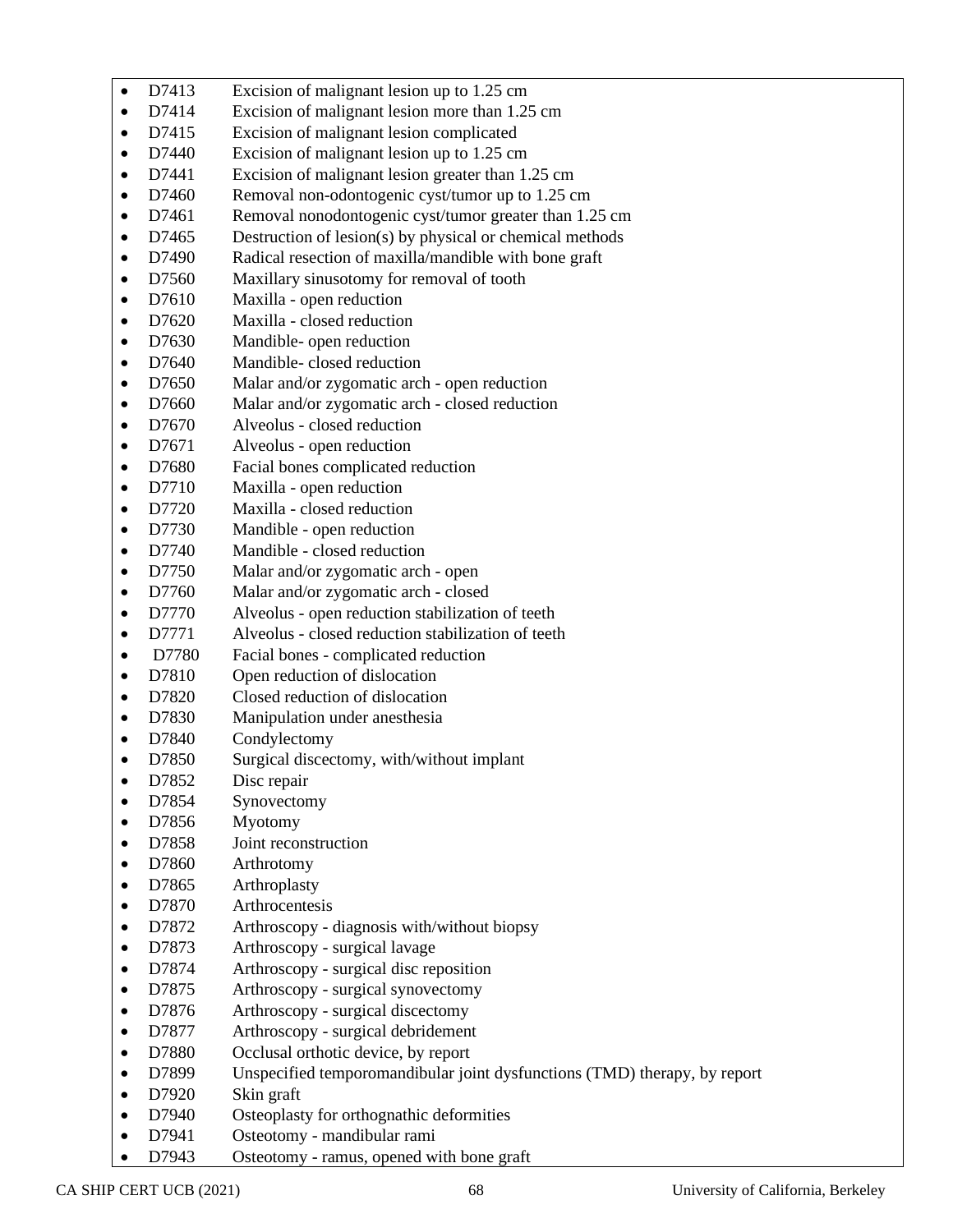| $\bullet$              | D7944          | Osteotomy - segmented or subapical                                                          |
|------------------------|----------------|---------------------------------------------------------------------------------------------|
| $\bullet$              | D7945          | Osteotomy - body of mandible                                                                |
| $\bullet$              | D7946          | Lefort I - (maxilla -total)                                                                 |
| $\bullet$              | D7947          | Lefort I - (maxilla - segmented)                                                            |
| ٠                      | D7948          | Lefort II/III - osteoplasty of facial bones without graft                                   |
| $\bullet$              | D7949          | Lefort II/LLL - with bone graft                                                             |
| $\bullet$              | D7950          | Osseous, osteoperiosteal, or cartilage graft of the mandible or maxilla - autogenous or non |
|                        |                | autogenous, by report                                                                       |
| $\bullet$              | D7951          | Sinus augmentation                                                                          |
| ٠                      | D7952          | Sinus augmentation - vertical approach                                                      |
| $\bullet$              | D7955          | Repair of maxillofacial soft/hard tissue                                                    |
| $\bullet$              | D7980          | Sialolithotomy                                                                              |
| ٠                      | D7981          | Excision of salivary gland, by report                                                       |
| ٠                      | D7982          | Sialodochoplasty                                                                            |
| $\bullet$              | D7983          | Closure of salivary fistula                                                                 |
| $\bullet$              | D7990          | Emergency tracheotomy                                                                       |
| $\bullet$              | D7991          | Coronoidectomy                                                                              |
| $\bullet$              | D7995          | Synthetic graft                                                                             |
| $\bullet$              | D7997          | Appliance removal including removal of arch bar                                             |
| $\bullet$              | D8210          | Removable appliance therapy                                                                 |
| ٠                      | D8220          | Fixed or cemented appliance therapy                                                         |
| $\bullet$              | D9120          | Partial denture sectioning                                                                  |
| $\bullet$              | D9210          | Local anesthesia not in conjunction with operative or surgical procedures                   |
| $\bullet$              | D9211          | Regional block anesthesia                                                                   |
| $\bullet$              | D9212          | Trigeminal division block anesthesia                                                        |
| $\bullet$              | D9215          | Local anesthesia in conjunction with operative or surgical procedures                       |
| $\bullet$              | D9219          | Evaluation - deep sedation or general anesthesia                                            |
| $\bullet$              | D9223          | Deep sedation/general anesthesia – each 15 minute increment                                 |
| $\bullet$              | D9230          | Analgesia                                                                                   |
| ٠                      | D9243          | Intravenous moderate (conscious) sedation/analgesia – each 15 minute increment              |
| $\bullet$              | D9248          | Non-intravenous conscious sedation (includes non-Iv minimal and moderate sedation)          |
| $\bullet$<br>$\bullet$ | D9420<br>D9610 | Hospital or ambulatory surgical center<br>Therapeutic drug injection                        |
|                        | D9612          | Therapeutic parenteral drugs                                                                |
| ٠                      | D9910          | Application of desensitizing medication                                                     |
| $\bullet$              | D9932          | Cleaning and inspection of removable complete denture, maxillary                            |
| ٠                      | D9933          | Cleaning and inspection of removable complete denture, mandibular                           |
| ٠                      | D9934          | Cleaning and inspection of removable partial denture, maxillary                             |
|                        | D9935          | Cleaning and inspection of removable partial denture, mandibular                            |
| $\bullet$              | D9940          | Occlusal guards                                                                             |
| ٠                      | D9942          | Repair and/or reline of occlusal guard                                                      |
| $\bullet$              | D9943          | Occlusal guard adjustment (not eligible within first 6 months after placement of appliance) |
| ٠                      | D9999          | Unspecified adjunctive procedure, by report                                                 |
| $\bullet$              | D5899          | Unspecified removable prosthodontic procedure, by report                                    |
| $\bullet$              | D5911          | Facial moulage - sectional, by report                                                       |
| ٠                      | D5912          | Facial moulage - complete, by report                                                        |
| $\bullet$              | D5913          | Nasal prosthesis, by report                                                                 |
| $\bullet$              | D5914          | Auricular prosthesis, by report                                                             |
| $\bullet$              | D5915          | Orbital prosthesis, by report                                                               |
| ٠                      | D5916          | Ocular prosthesis, by report                                                                |
| $\bullet$              | D5919          | Facial prosthesis, by report                                                                |
|                        | D5922          | Nasal septal prosthesis, by report                                                          |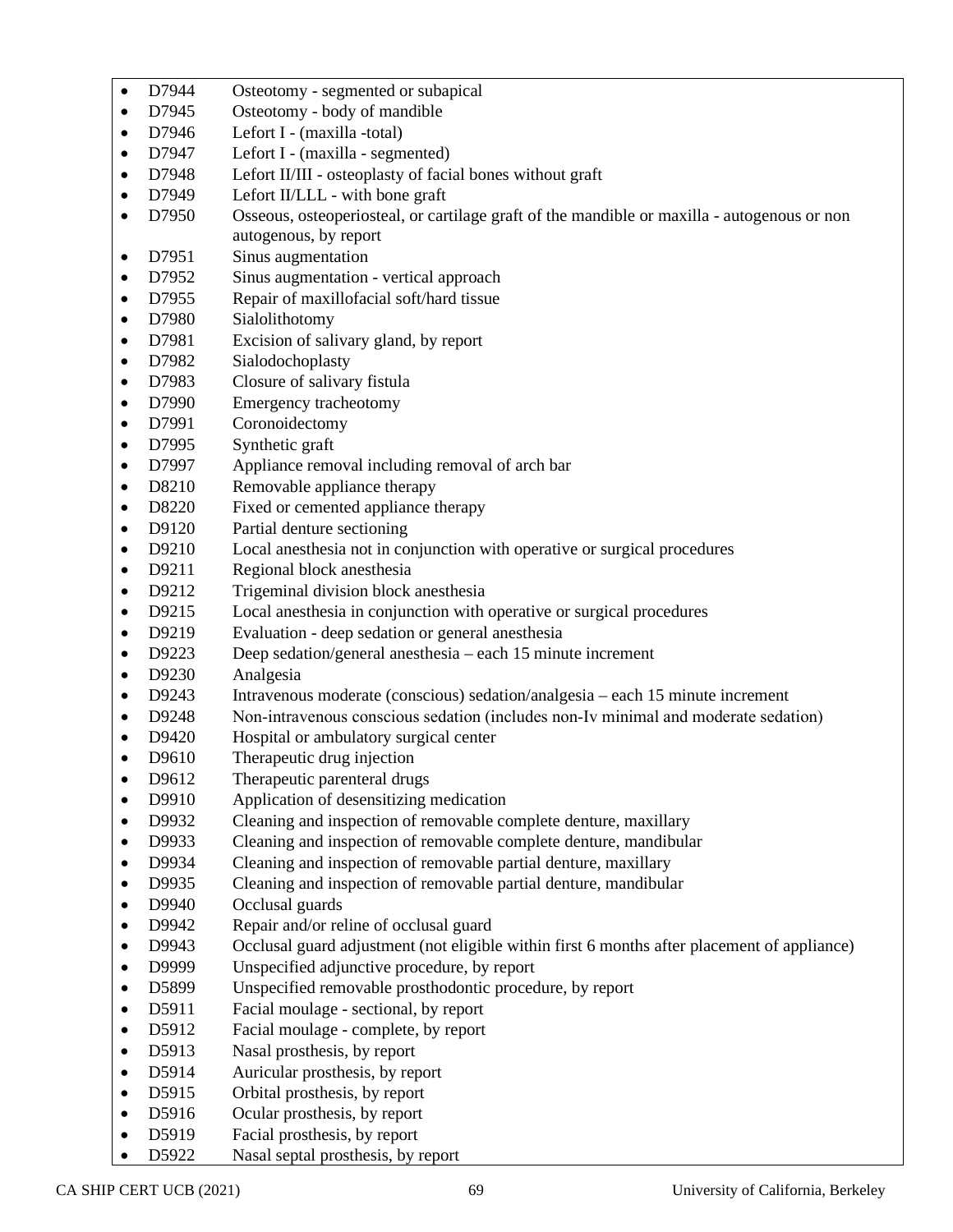- D5923 Ocular prosthesis, interim, by report
- D5924 Cranial prosthesis, by report
- D5925 Facial augmentation implant prosthesis, by report
- D5926 Nasal prosthesis, replacement, by report
- D5927 Auricular prosthesis, replacement, by report
- D5928 Orbital prosthesis, replacement, by report
- D5929 Facial prosthesis, replacement, by report
- D5931 Obturator prosthesis, surgical, by report
- D5932 Obturator prosthesis, definitive, by report
- D5933 Obturator prosthesis, modification, by report
- D5934 Mandibular resection prosthesis with flange, by report
- D5935 Mandibular resection prosthesis without flange, by report
- D5936 Obturator prosthesis, interim, by report
- D5937 Trismus appliance (not for TMJ), by report
- D5951 Feeding aid, by report
- D5952 Speech aid prosthesis, pediatric, by report
- D5953 Speech aid prosthesis, adult, by report
- D5954 Palatal augmentation prosthesis, by report
- D5955 Palatal lift prosthesis, definitive, by report
- D5958 Palatal lift prosthesis, interim, by report
- D5959 Palatal lift prosthesis, modification, by report
- D5960 Speech aid prosthesis, modification, by report
- D5982 Surgical stent, by report
- D5983 Radiation carrier, by report
- D5984 Radiation shield, by report
- D5985 Radiation cone locator, by report
- D5986 Fluoride gel carrier, by report
- D5987 Commissure splint, by report
- D5988 Surgical splint, by report
- D5991 Topical vesiculobullous disease medicament carrier, by report
- D5992 Adjust maxillofacial prosthetic appliance, by report
- D5993 Maintenance and cleaning of a maxillofacial prosthesis (extra or intraoral) other than required adjustments, by report
- D5999 Unspecified maxillofacial prosthesis, by report

# **Orthodontic services (covered as Medically Necessary)**

- D0470 Diagnostic casts
- D8010 Limited orthodontic treatment of primary dentition
- D8020 Limited orthodontic treatment transitional dentition
- D8030 Limited orthodontic treatment adolescent dentition
- D8040 Limited orthodontic treatment adult dentition
- D8050 Interceptive treatment primary dentition
- D8060 Interceptive treatment transitional dentition
- D8070 Comprehensive treatment transitional dentition
- D8080 Comprehensive treatment adolescent dentition
- D8090 Comprehensive treatment adult dentition
- D8660 Pre-orthodontic treatment examination to monitor growth and development
- D8670 Periodic orthodontic treatment visit
- D8680 Orthodontic retention
- D8681 Removable orthodontic retainer adjustment
- D8691 Repair of orthodontic appliance
- D8693 Rebonding or recementing and/or repair, as required, of fixed retainers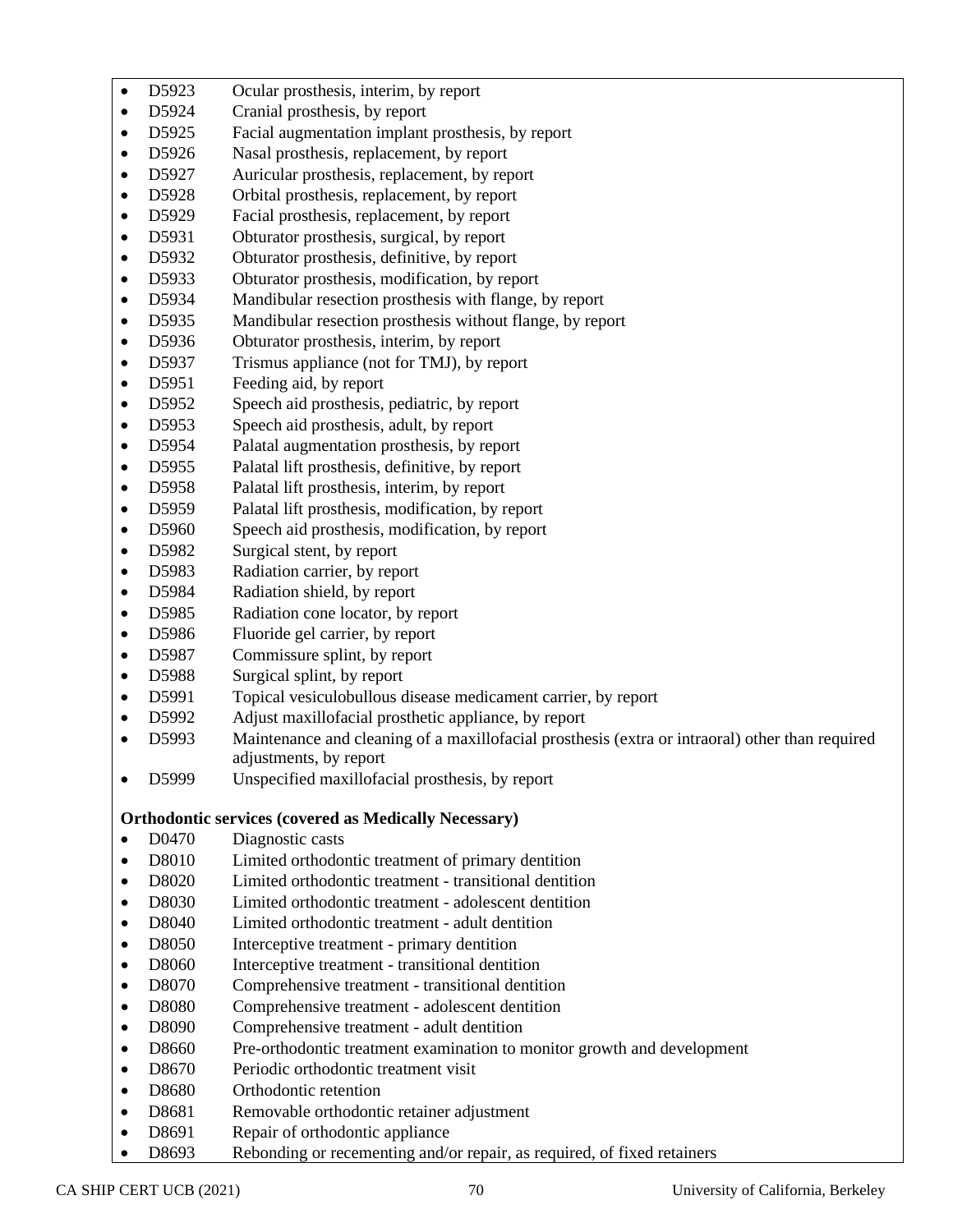- D8694 Repair of fixed retainers, includes reattachment
- D8999 Unspecified orthodontic treatment, by report
- D8692 Replacement of lost or broken retainer (once per arch)
- 16**. Pediatric Vision Care Benefit** for Insured Persons to the end of the month in which the Insured Person turns age
	- 19. We will provide benefits for:
	- a. One vision examination per Policy Year;
	- b. Office visits to ophthalmologist, optometrist or optician related to the fitting of prescription contact lenses;
	- c. Pediatric comprehensive low vision evaluations performed by a legally qualified ophthalmologist or optometrist - limited to 1 vision evaluation every 5 years; 4 follow up visits in any five year period; and
	- d. One pair of prescribed standard plastic or glass lenses (single vision, bifocal, trifocal, progressive or lenticular) and frames per Policy Year. The following lens options are included: fashion and gradient tinting; oversized and glass-grey #3 prescription sunglass lenses; blended segment lenses; intermediate vision lenses; standard, premium, select and ultra progressive lenses; photochromic glass lenses, plastic photosensitive lenses; polarized lenses, standard, premium and ultra anti-reflective coating; high index lenses, polycarbonate lenses, scratchresistant coating; or
	- e. Prescribed contact lenses in lieu of eyeglasses (includes non-conventional prescription contact lenses and aphakic lenses prescribed after cataract surgery), limited as follows:
		- a) Daily disposables Up to 3 month supply
		- b) Extended Wear disposable Up to 6 month supply
		- c) Non-disposable Up 1 set per Policy Year
		- d) Optical Devices Limited to 1 optical device per Policy Year

Coverage includes fitting, evaluation, and follow-up care.

- f. Special contact lenses for aniridia only when prescribed by an Optometrist. We will cover up to 2 Medically Necessary contact lenses per eye (including fitting and dispensing) in any Policy Year to treat aniridia (missing iris) within no cost sharing. We will not cover an aniridia contact lens if We provided an allowance toward (or otherwise covered) more than one aniridia contact lens for that eye within the previous 12 months (including when We provided an allowance toward, or otherwise covered, 1 or more aniridia contact lenses under any other Plan.
- 17. **Abortion Expense** for all Covered Medical Expenses resulting from:
	- a. An elective non-therapeutic abortion; or
	- b. A therapeutic abortion, which is a Medically Necessary abortion recommended by a Provider, performed to save the life or health of the mother, prevent harm to the women's physical or mental health; terminate a pregnancy where indications are that the child will have a significantly increased chance of premature morbidity or mortality or be otherwise disabled; or to selectively reduce the number of fetuses to lessen health risks associated with multiple pregnancy.
- 18. **Acupuncture Services** that are Medically Necessary and when provided by a Physician licensed to perform such services. All supplies used in conjunction with the acupuncture Treatment will be included in the payment for the visit and will not be reimbursed in addition to the visit.
- 19. **Accidental Injury Dental Treatment** as the result of Injury to sound natural teeth. Routine dental care and Treatment are not payable under this benefit. Damage to teeth due to chewing or biting is not deemed an accidental Injury and is not covered. Treatment must commence within 1 year of the Accidental Injury or within 1 year following Your Effective Date of coverage under this Certificate, whichever is later. Treatment excludes orthodontia.
- 20. **Dental Services For Radiation** when Medically Necessary to prepare the mouth for radiation therapy for cancer of the head or neck and to prepare for transplants. Benefits include:
	- a. Evaluation;
	- b. Orthognathic (jawbone surgery);
	- c. Dental X-rays;
	- d. Extractions, including surgical extractions;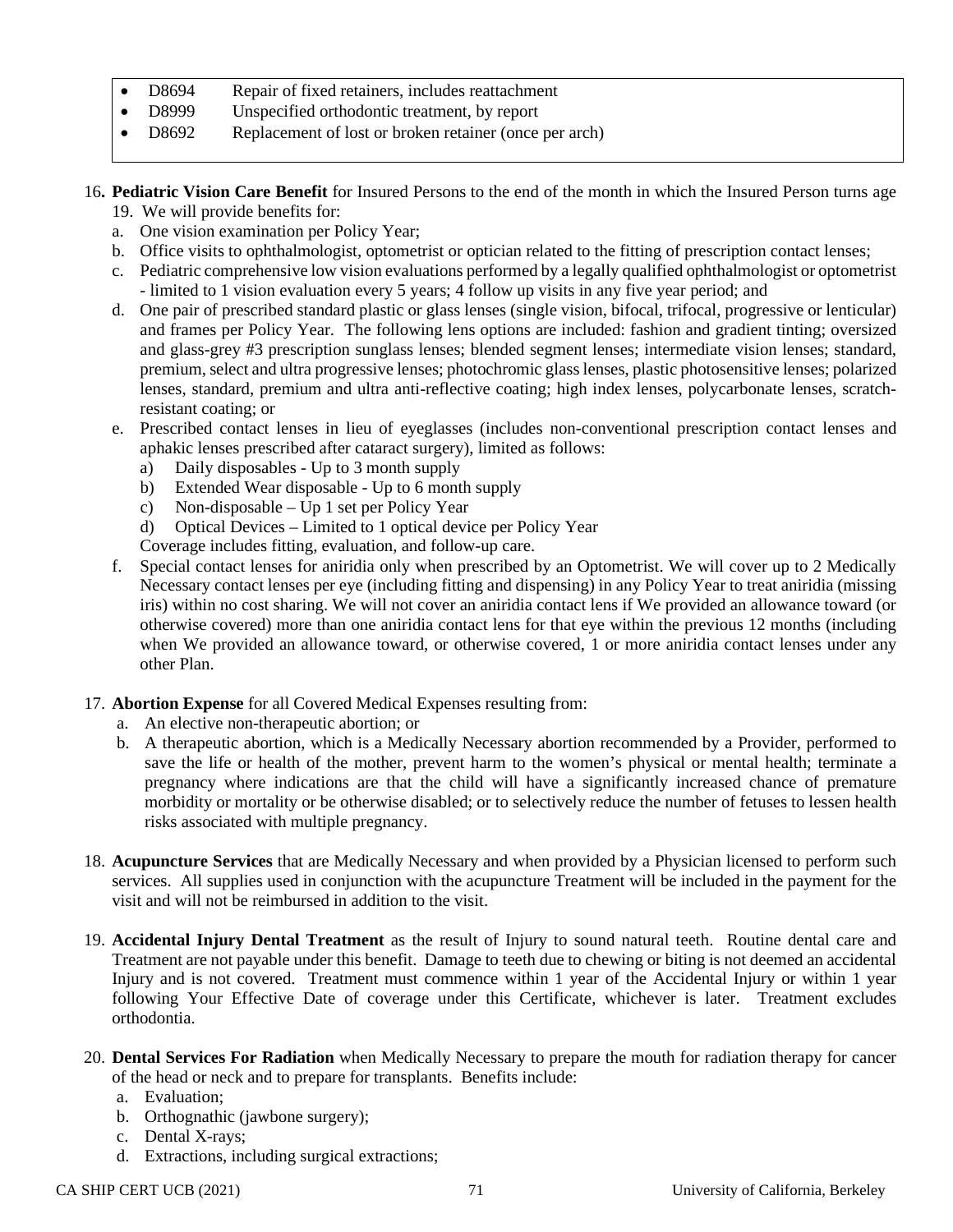- e. Fluoride Treatment;
- f. Anesthesia;
- g. Admission for dental care up to 3 days when a Hospital stay is Medically Necessary.
- 21. **Chiropractic Care Benefit** for Treatment of a Covered Injury or Covered Sickness and performed by a Physician.
- 22. **Transgender Services Benefit** for Medically Necessary expenses incurred for surgery, services and supplies provided in connection with gender transition when You have been diagnosed with gender identity disorder or gender dysphoria. Covered services include, but are not limited to, the following:
	- a. Counseling by qualified mental health professional;
	- b. Hormone therapy, including monitoring of such therapy;
	- c. Gender reassignment surgery;
	- d. Hysterectomy;
	- e. Genital reconstructive surgery;
	- f. Top surgery for female to male (FTM) and male to female (MTF), including breast augmentation;
	- g. Vocal training;
	- h. Electrolysis of the neck and face;
	- i. Laser hair removal of the neck and face;
	- j. Gender-conforming facial surgery; and
	- k. Tracheal shaving.

**Transgender Services Travel Expenses:** Certain travel expenses will be covered when incurred in connection with an approved transgender surgery. Covered travel expenses include the following for You and one companion:

- Ground transportation to and from the Medical Facility when the Medical Facility performing the approved transgender surgery is located 50 miles or more from Your home;
- Coach airfare to and from the Medical Facility when the Medical Facility performing the approved transgender surgery is located more than 300 miles from Your home;
- Lodging, limited to one room, double occupancy. Reimbursement not to exceed the CONUS daily rate for the city where the Medical Facility is located;
- Other reasonable expenses;

subject to the maximum benefit amount shown on the Schedule of Benefits.

Unless the travel expenses are connected to the actual approved transgender surgery, travel expenses for nonsurgical transgender services are excluded from coverage.

Non-Covered Services for transportation and lodging include, but are not limited to:

- a. Childcare;
- b. Mileage within the city where the Medical Facility is located;
- c. Rental cars, buses, taxis, or shuttle service, except as specifically approved by Us;
- d. Frequent Flyer miles;
- e. Coupons, Vouchers, or Travel tickets;
- f. Prepayments or deposits;
- g. Services for a condition that is not directly related or a direct result of the covered surgery;
- h. Telephone calls;
- i. Laundry;
- j. Postage;
- k. Entertainment;
- l. Interim visits to a Medical Facility while waiting for the actual surgery;
- m. Tobacco, alcohol, drug, and meal expenses.

Travel expenses must be authorized in advance for these benefits to be payable. For assistance, You may contact Us at the number on Your ID card.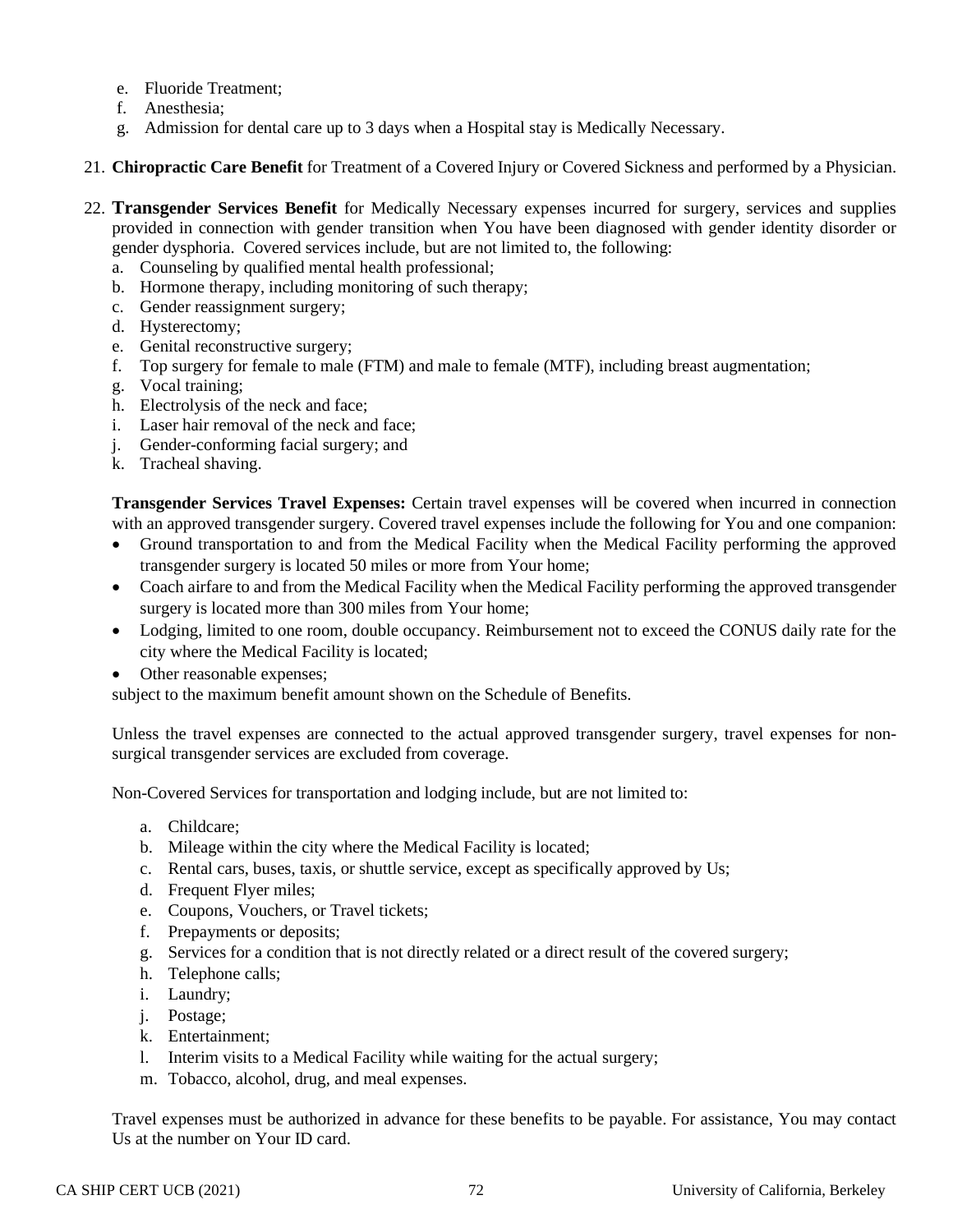- 23. **Fertility Preservation Expense** for services and annual storage costs. We will provide coverage for standard fertility preservation procedures:
	- (1) Performed on You or Your covered Dependent; and
	- (2) That are Medically Necessary to preserve fertility for You or Your covered Dependent due to a need for medical treatment that may directly or indirectly cause iatrogenic infertility.

#### As used in this benefit:

Iatrogenic infertility means an impairment of fertility caused directly or indirectly by surgery, including gender reassignment surgery in the Treatment of gender dysphoria, chemotherapy, radiation, or other medical treatment affecting the reproductive organs or processes.

Medical treatment that may directly or indirectly cause iatrogenic infertility means medical Treatment with a likely side effect of infertility as established by the American Society for Reproductive Medicine, the American College of Obstetricians and Gynecologists, or the American Society of Clinical Oncology.

Fertility preservation services means procedures to preserve fertility that are consistent with established medical practices and professional guidelines published by the American Society for Reproductive Medicine, the American College of Obstetricians and Gynecologists, or the American Society of Clinical Oncology.

- a) Fertility preservation procedures includes sperm and oocyte cryopreservation and evaluations, laboratory assessments, medications, and treatments associated with sperm and oocyte cryopreservation.
- b) Fertility preservation procedures does not include the storage of sperm or oocytes after the date Your insurance coverage under this Certificate terminates.

This benefit does not include testing or Treatment of infertility.

#### 24. **Organ and Tissue Transplant Surgery**

**Recipient Surgery** for the following Medically Necessary, non-experimental and non-investigational transplants or replacements: heart, liver, lung, combination heart-lung, kidney, pancreas, simultaneous pancreas-kidney, or bone marrow/stem cell and similar procedures. This may include harvesting the organ, tissue or bone marrow and for Treatment of complications. We will provide benefits for the Hospital and medical expenses when You are the recipient of an organ transplant. If the Insured Person is infected with HIV, eligibility for this benefit is not affected.

Pre-certification is required before the Insured Person receives any transplant services. The Insured Person may be directed to an in-network facility designated as a Center of Excellence transplant facility.

**Donor's Surgery** for Medically Necessary transplant services required by the Insured Person who serves as an organ or tissue donor only if the recipient is also an Insured Person. We will not Cover the transplant services of a non-Insured Person acting as a donor for an Insured Person if the non-Insured Person's expenses will be Covered under another health plan or program.

Organ Donation Services for actual or potential living donors, in addition to transplant services of organs, tissue, or bone marrow required as follows:

- a. Coverage for donation-related services for a living donor, or an individual identified by the plan as a potential donor, whether or not the donor is an Insured Person.
- b. Services must be directly related to a covered transplant for the Insured Person, which shall include services harvesting the organ, blood evaluations and transfusions.
- c. Donor is covered for up to 90 days following the harvest and evaluation services.

Treatment of donor complications related to stem cell donations, blood screening for stem cell donations and any issues caused by donor's non-compliance with Physician's orders and/or Treatment plan.

**Organ and Tissue Transplant Surgery Travel Expenses:** Certain travel expenses will be covered when incurred in connection with a covered organ or tissue transplant surgery. Covered travel expenses include the following for You (and one companion) or the donor:

• Ground transportation to and from the Medical Facility when the Medical Facility performing the Medically Necessary transplant is located 50 miles or more from Your or the donor's home;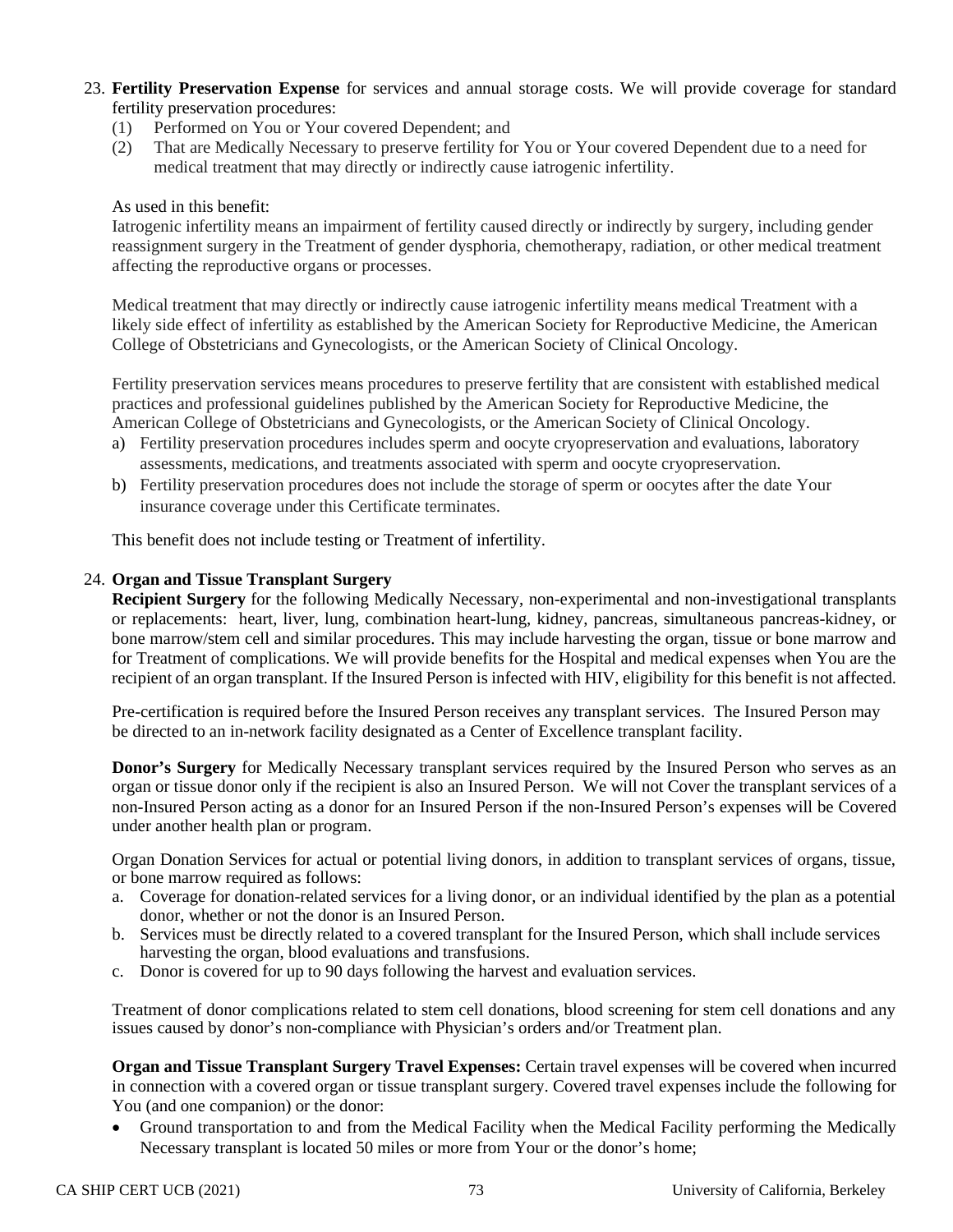- Coach airfare to and from the Medical Facility when the Medical Facility performing the Medically Necessary transplant is located more than 300 miles from Your or the donor's home;
- Lodging, limited to one room, double occupancy. Reimbursement not to exceed the CONUS daily rate for the city where the Medical Facility is located;
- Other reasonable expenses;

subject to the maximum benefit amount shown on the Schedule of Benefits.

**Note:** If You are under 18 years of age, this benefit will apply to the You and two companions or caregivers.

Non-Covered Services for transportation and lodging include, but are not limited to:

- a. Childcare;
- b. Mileage within the city where the Medical Facility is located;
- c. Rental cars, buses, taxis, or shuttle service, except as specifically approved by Us;
- d. Frequent Flyer miles;
- e. Coupons, Vouchers, or Travel tickets;
- f. Prepayments or deposits;
- g. Services for a condition that is not directly related or a direct result of the covered surgery;
- h. Telephone calls;
- i. Laundry;
- j. Postage;
- k. Entertainment;
- l. Interim visits to a Medical Facility while waiting for the actual surgery;
- m. Tobacco, alcohol, drug, and meal expenses.

Travel expenses must be authorized in advance for these benefits to be payable. For assistance, You may contact Us at the number on Your ID card.

- 25. **Shots and Injections**, unless considered under Preventive Services, when administered in a Physician's office and charged on the Physician's statement. This includes HPV vaccines for insureds over age 26.
- 26. **Treatment for Temporomandibular Joint (TMJ) Disorders** for medical or surgical Treatment provided for temporomandibular (joint connecting the lower jaw to the temporal bone at the side of the head) and craniomandibular (head and neck muscle) disorders. This benefit does not include the provision of dental services.
- 27. **Tuberculosis (TB) screening**, **Titers, Quantiferon B tests including shots** (other than covered under Preventive Services) when required by the school for high risk Insured Persons.
- 28. **Non-emergency Care While Traveling Outside of the United States** for Medically Necessary Treatment when You are traveling outside of the United States.

#### **Mandated Benefits for California**

**Mandate Disclaimer**: If any Preventive Services Benefit is subject to the mandated benefits required by state law, they will be administered under the federal or state guideline, whichever is more favorable to the student.

- 1. **AIDS Vaccine** for acquired immune deficiency syndrome (AIDS) that is approved for marketing by the FDA and that is recommended by the United States Public Health Service.
- 2. **Alzheimer's Disease** coverage is provided for home-based care for You if You are diagnosed as having any significant destruction of brain tissue with resultant loss of brain function, including, but not limited to, progressive, degenerative, and dementing illness. This includes, but is not limited to, Alzheimer's disease.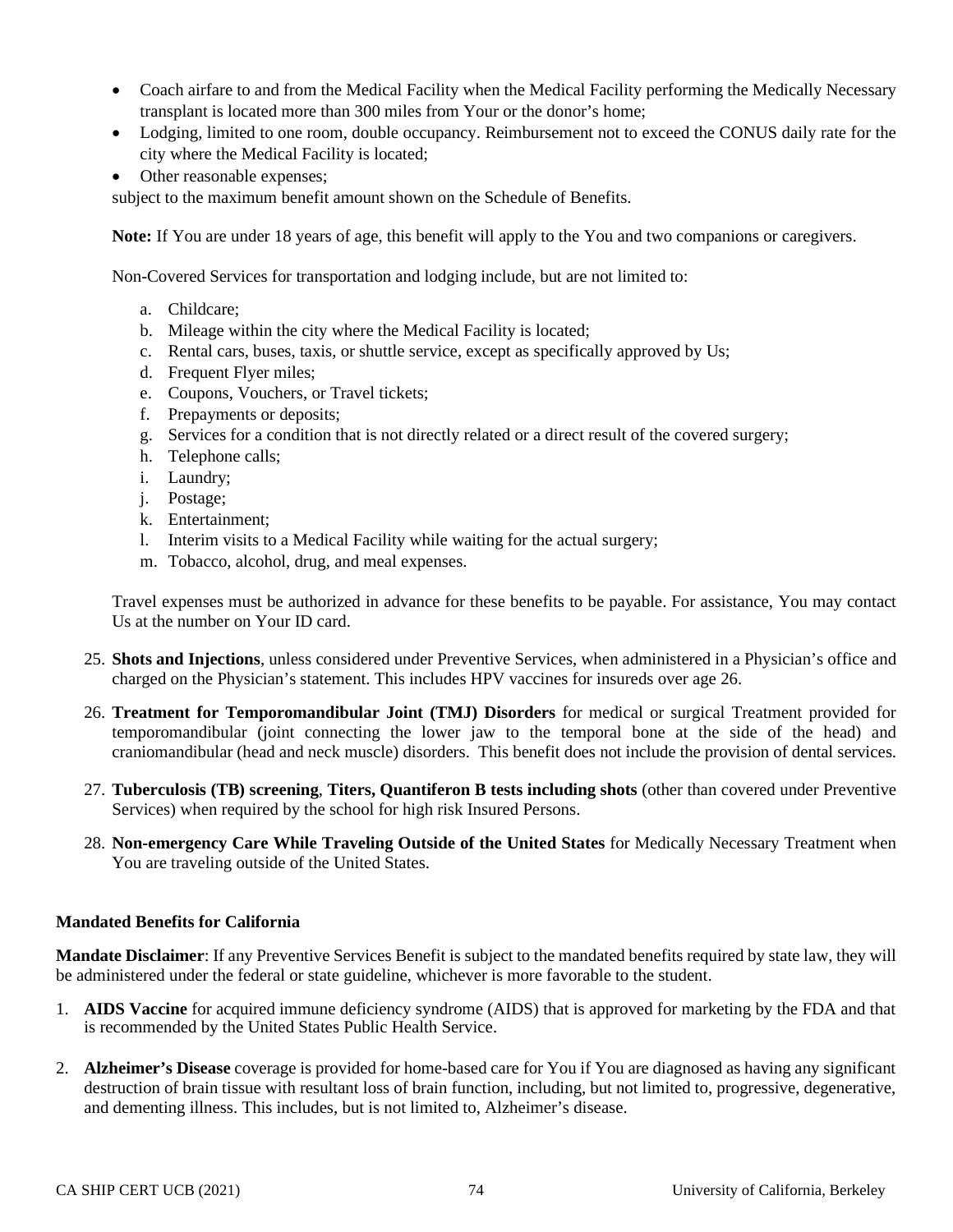3. **Behavioral Health Treatment for Pervasive Developmental Disorder or Autism** for Behavioral Health Treatment, including applied behavior analysis and evidence-based behavior intervention programs that develop or restore to the maximum extent practicable, the functioning of an Insured Person diagnosed with the pervasive developmental disorder or autism.

The Treatment must be prescribed by a licensed Physician or developed by a licensed psychologist and must be provided under a documented treatment plan prescribed, developed and approved by a Qualified Autism Service Provider providing Treatment to the Insured Person for whom the treatment plan was developed. The Treatment must be administered by the Qualified Autism Service Provider, or by Qualified Autism Service Professionals and Paraprofessionals who are supervised by the treating Qualified Autism Service Provider or Qualified Autism Service Professional.

A licensed Physician or licensed psychologist must establish the diagnosis of pervasive development disorder or autism.

As used in this benefit:

- a) Behavioral Health Treatment means professional services and treatment programs, including applied behavior analysis and evidence-based behavior intervention programs, that develop or restore, to the maximum extent practicable, the functioning of an individual with pervasive developmental disorder or autism.
- b) Qualified Autism Service Paraprofessional means an unlicensed and uncertified individual who meets all of the following criteria:
	- (1) Is supervised by a Qualified Autism Service Provider or Qualified Autism Service Professional at a level of clinical supervision that meets professionally recognized standards of practice.
	- (2) Provides Treatment and implements services pursuant to a Treatment plan developed and approved by the Qualified Autism Service Provider.
	- (3) Meets the education and training qualifications described in Section 54342 of Title 17 of the California Code of Regulations.
	- (4) Has adequate education, training and experience, as certified by a Qualified Autism Service Provider or an entity or group that employs Qualified Autism Service Providers.
	- (5) Is employed by the Qualified Autism Service Provider or an entity or group that employs Qualified Autism Service Providers responsible for the Autism Treatment Plan.
- c) Qualified Autism Service Professional means an individual who meets all of the following criteria:
	- (1) Provides Behavioral Health Treatment which may include clinical case management and case supervision under the direction and supervision of a Qualified Autism Service Provider.
	- (2) Is supervised by a Qualified Autism Service Provider.
	- (3) Provides Treatment pursuant to a treatment plan developed and approved by the Qualified Autism Service Provider.
	- (4) Is a behavioral service provider who meets the education and experience qualifications described in Section 54342 of Title 17 of the California Code of Regulations for an associate behavior analyst, behavior management assistant, behavior management consultant, or behavior management program.
	- (5) Has training and experience in providing services for pervasive development disorder or autism pursuant to Division 4.5 (commencing with Section 4500) of the Welfare and Institutions Code or Title 14 (commencing with Section 95000) of the Government Code.
	- (6) Is employed by the Qualified Autism Service Provider or an entity or group that employs Qualified Autism Service Providers responsible for the Autism Treatment plan.

Qualified Autism Service Provider means a person who is certified by a national entity, such as the Behavior Analyst Certification Board, with a certification that is accredited by the National Commission for Certifying Agencies, and who designs, supervises, or provides treatment for pervasive developmental disorder or autism, provided the services are within the experience and competence of the person who is nationally certified.

4. **Dental Anesthesia** for general anesthesia and associated facility charges for dental procedures rendered in a Hospital or Ambulatory Surgical Center setting, when the clinical status or underlying medical condition requires dental procedures that ordinarily would not require general anesthesia to be rendered in a Hospital or Ambulatory Surgical Center. Benefits will be provided for: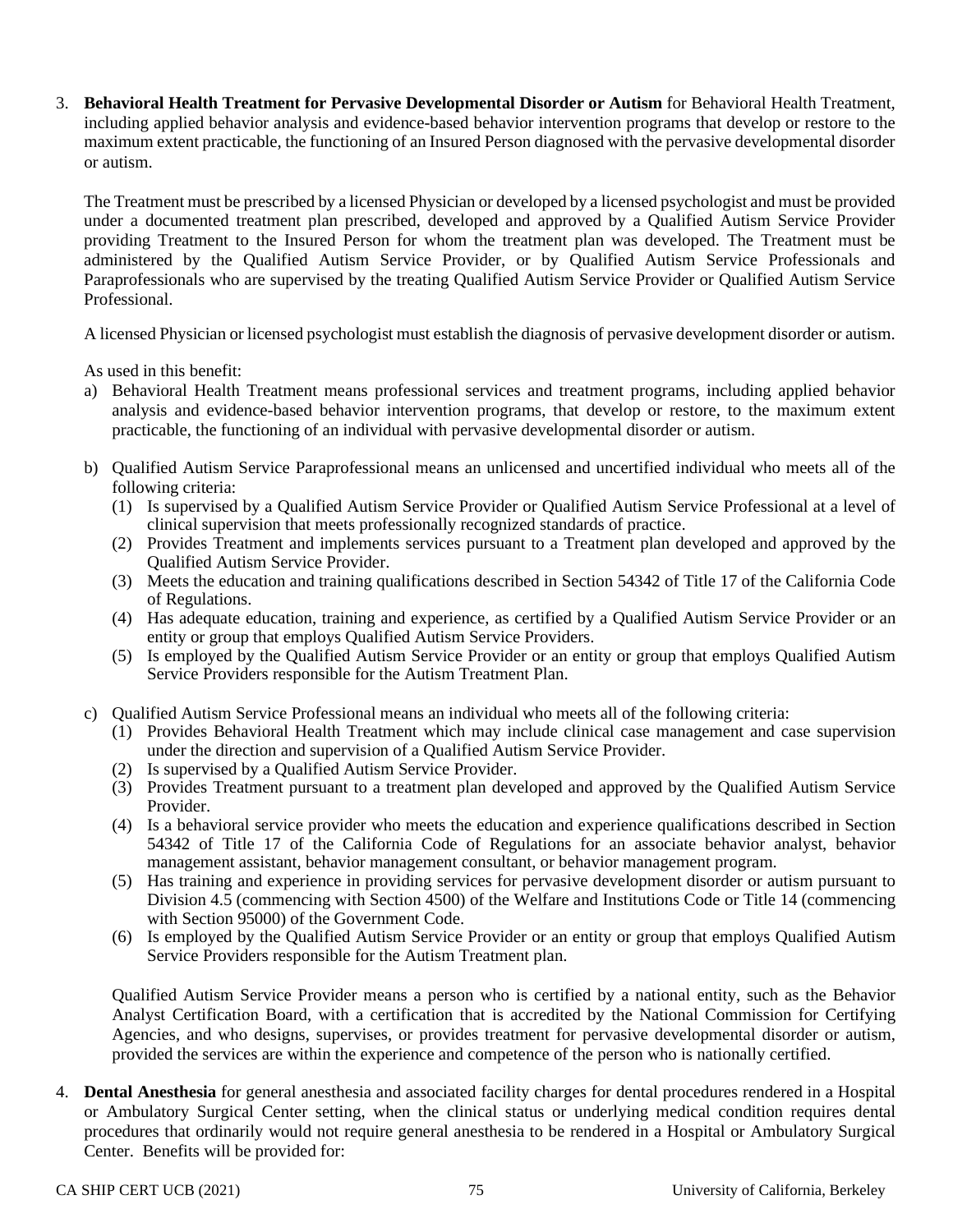- a) Insured Persons who are under 7 years of age;
- b) Insured Persons who are developmentally disabled, regardless of age; and
- c) Insured Persons whose health is compromised and for whom general anesthesia is Medically Necessary, regardless of age.

Charges for the dental procedure itself (including the professional fee of the dentist) are not covered.

5. **Mastectomy Benefit** for inpatient care following a mastectomy and inpatient care following a lymph node dissection for the Treatment of breast cancer. The length of Hospital stay associated with these procedures will be determined by the attending Physician and surgeon in consultation with the Insured Person, post-surgery, consistent with sound clinical principles and processes. We will also pay the expenses incurred for reconstructive breast surgery performed as a result of a partial or total mastectomy. Because breasts are a paired organ, any such reconstructive breast surgery shall include coverage for all stages of reconstructive breast surgery performed on a non-diseased breast to establish symmetry with a diseased breast when reconstructive surgery on the diseased breast is performed.

The coverage shall include coverage for all stages and revisions of Reconstructive Breast Surgery performed on a nondiseased breast to establish symmetry if reconstructive surgery on a diseased breast is performed, as well as coverage for all complications in all stages of mastectomy, including lymphadema. Breast prostheses are covered following a mastectomy. Please refer to the Durable Medical Equipment provision for more information. Reconstruction of the nipple/areolar complex following a mastectomy is covered without regard to the lapse of time between the mastectomy and reconstruction, subject to the approval of the treating Physician.

- 6. **Pediatric Asthma Services** for the management and Treatment of pediatric asthma. Prescription Drug Treatment is covered as stated in the Formulary. Inhaler spacers and peak flow meters used for the management and treatment of asthma are covered when Medically Necessary. Nebulizers (including face masks and tubing) are covered under Durable Medical Equipment.
- 7. **Special Shoe Benefit** for special footwear as needed by an Insured Persons who suffer from foot disfigurement, including disfigurement from cerebral palsy, arthritis, polio, spina bifida, diabetes, and foot disfigurement caused by Accident or development disability. When Medically Necessary, benefits are payable for orthotics (braces, boots, splints) for foot disfigurements form bone deformity, motor impairment, paralysis, or amputation.

#### **SECTION VI - ACCIDENTAL DEATH AND DISMEMBERMENT BENEFIT**

If, as the result of a covered Accident, You sustain any of the following losses within the time shown in the Schedule of Benefits, We will pay the benefit shown.

| Loss of more than one of the above losses due to one Accident The Principal Sum |  |
|---------------------------------------------------------------------------------|--|

Loss of hand or foot means the complete severance through or above the wrist or ankle joint. Loss of eye means the total permanent loss of sight in the eye. The Principal Sum is the largest amount payable under this benefit for all losses resulting from any one (1) Accident.

#### **SECTION VII - EXCLUSIONS AND LIMITATIONS**

**Exclusion Disclaimer**: Any exclusion in conflict with the Patient Protection and Affordable Care Act or any state-imposed requirements will be administered to comply with the requirements of the federal or state guideline, whichever is more favorable to You.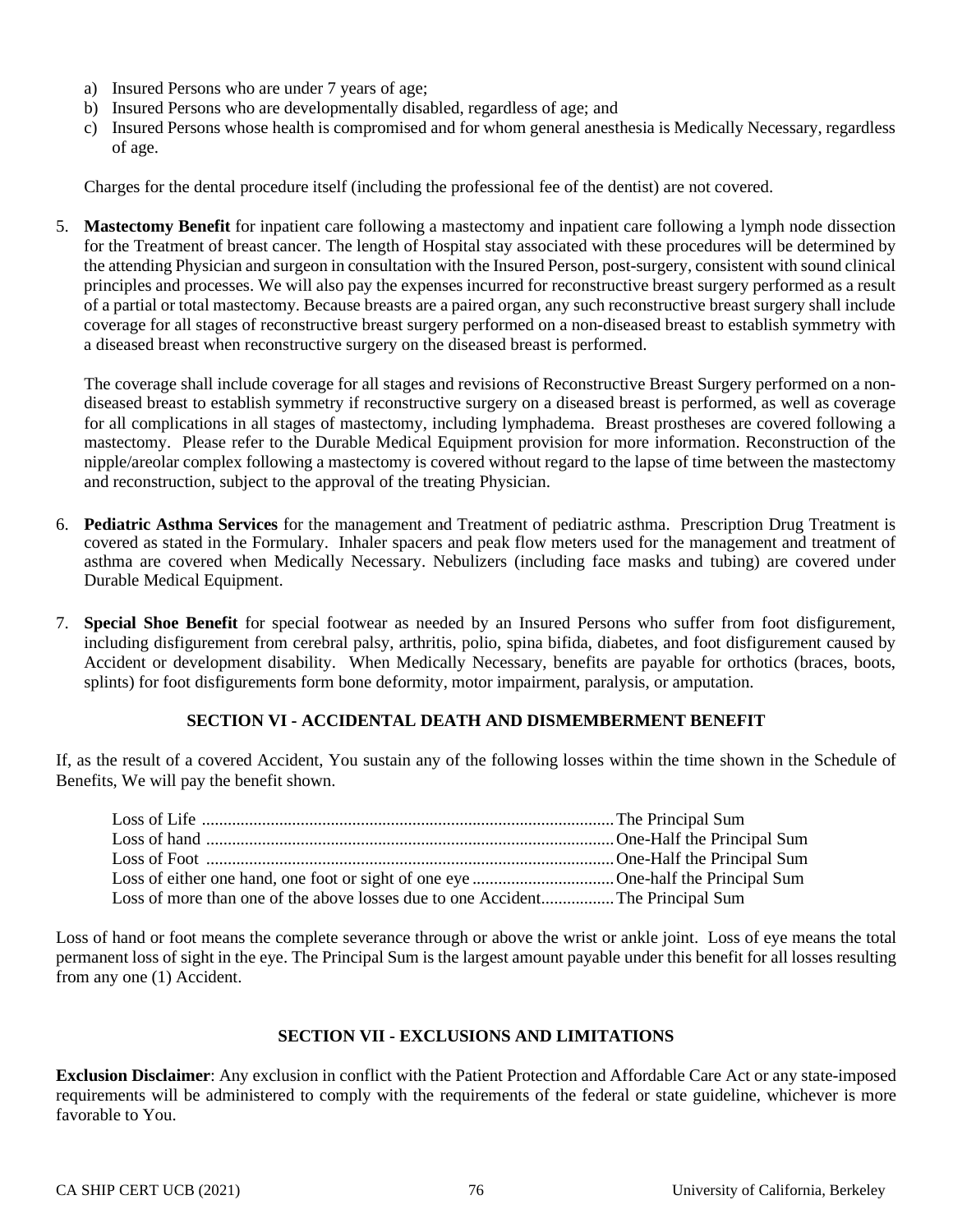The Certificate does not cover loss nor provide benefits for any of the following, except as otherwise provided by the benefits of the Certificate and as shown in the Schedule of Benefits.

- 1. **International Students Only -** Eligible expenses incurred within Your Home Country or country of origin or medical Treatment that is available under any governmental or national health plan except when a charge is made which You are required to pay.
- 2. Treatment, service or supply which is not Medically Necessary for the diagnosis, care or treatment of the Sickness or Injury involved. This applies even if they are prescribed, recommended or approved by the Student Health Center or by Your attending Physician or dentist.
- 3. Medical services rendered by a provider employed for or contracted with the Policyholder, including team physicians or trainers, except as specifically provided in the Schedule of Benefits or as part of the Student Health Center benefits provided by this plan.
- 4. Professional services rendered by an Immediate Family Member or anyone who lives with You.
- 5. Routine foot care, including the paring or removing of corns and calluses, or trimming of nails, unless these services are determined to be Medically Necessary because of Injury, infection or disease.
- 6. Infertility treatment (male or female)-this includes but is not limited to:
	- Procreative counseling;
	- Premarital examinations;
	- Genetic counseling and genetic testing;
	- Impotence, organic or otherwise;
	- Injectable infertility medication, including but not limited to menotropins, hCG and GnRH agonists;
	- In vitro fertilization, gamete intrafallopian tube transfers or zygote intrafallopian tube transfers;
	- Costs for an ovum donor or donor sperm;
	- Ovulation induction and monitoring;
	- Artificial insemination;
	- Hysteroscopy;
	- Laparoscopy;
	- Laparotomy;
	- Ovulation predictor kits;
	- Reversal of tubal ligations;
	- Reversal of vasectomies;
	- Costs for and relating to surrogate motherhood (maternity services are Covered for Members acting as surrogate mothers);
	- Cloning: or
	- Medical and surgical procedures that are experimental or investigational, unless Our denial is overturned by an External Appeal Agent.
- 7. Expenses paid by any Workers' Compensation, occupational benefits plan, mandatory automobile no-fault plan, public assistance program or government plan, except Medi-Cal, or outside of California, Medicaid.
- 8. Charges of an institution, health service or infirmary for whose services payment is not required in the absence of insurance or services covered by Student Health Fees.
- 9. Any expenses in excess of Usual and Customary Charges except where noted and as provided in the Certificate.
- 10. Treatment, services, supplies or facilities in a Hospital owned or operated by the Veterans Administration or a national government or any of its agencies, except when a charge is made which You are required to pay.
- 11. Services that are duplicated when provided by both a licensed midwife and a Physician.
- 12. Expenses payable under any prior policy which was in force for the person making the claim.
- 13. Expenses incurred after:
	- the date insurance terminates as to an Insured Person, except as specified in the extension of benefits provision; and
	- the end of the Policy Year specified in the Policy.
- 14. Elective Surgery or Elective Treatment unless such coverage is otherwise specifically covered under the Certificate.
- 15. Charges incurred for acupuncture, in any form, except to the extent provided in the Schedule of Benefits.
- 16. Weight management. Weight reduction. Nutrition programs. This does not apply to nutritional counseling or any screening or assessment specifically provided under the Preventive Services benefit, or otherwise specifically covered under the Certificate.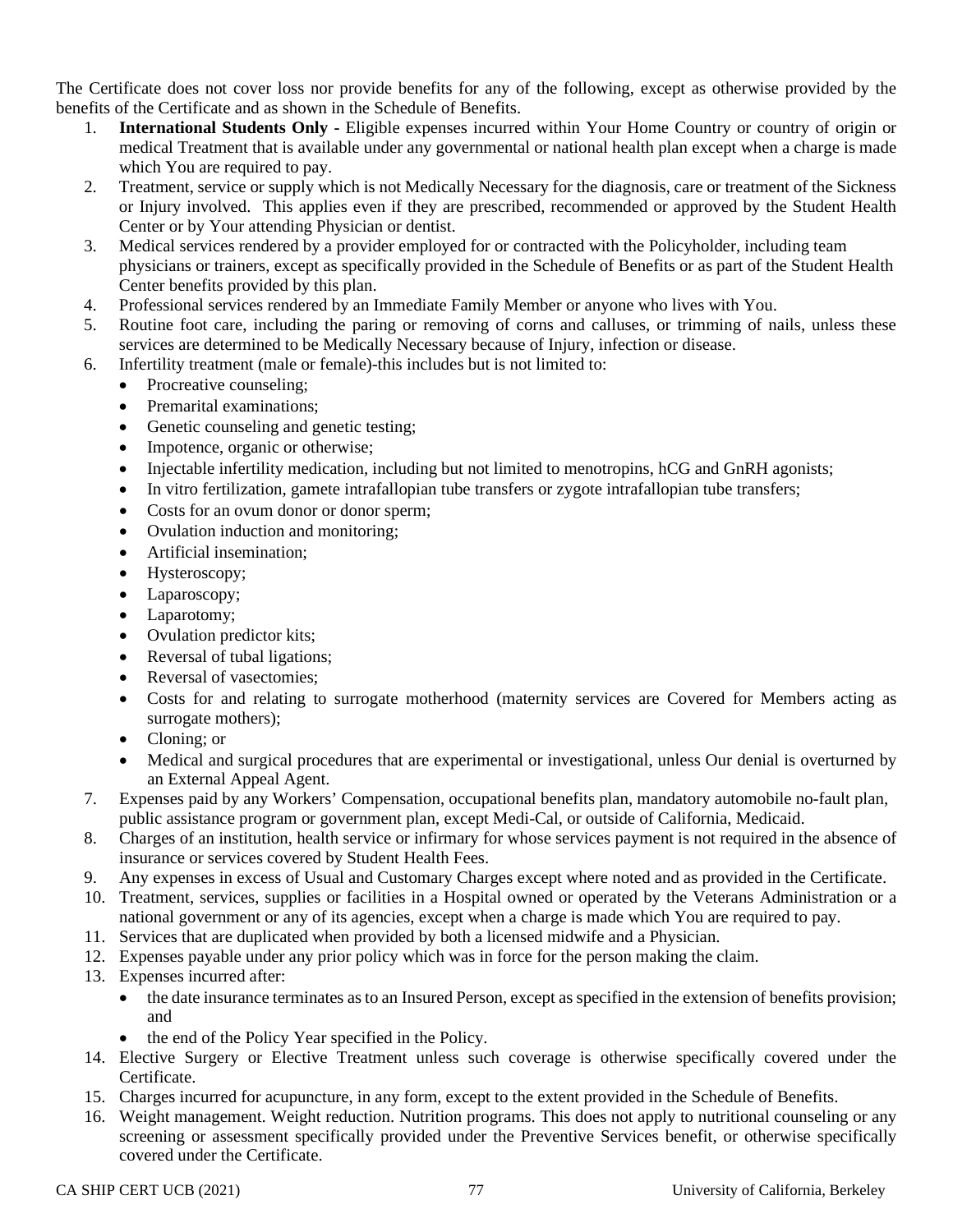- 17. Treatment for obesity except surgery for morbid obesity (bariatric surgery). Surgery for removal of excess skin or fat.
- 18. Charges for hair growth or removal unless otherwise specifically covered under the Certificate.
- 19. Expenses for radial keratotomy.
- 20. Adult Vision care.
- 21. Charges for office visit exam for the fitting of prescription contact lenses, duplicate spare eyeglasses, lenses or frames, non-prescription lenses or contact lenses that are for cosmetic purposes unless otherwise covered under the Pediatric Vision Care Benefit.
- 22. Charges for hearing screening, hearing aids and the fitting or repair or replacement of hearing aids except as specifically provided in the Certificate.
- 23. Surgery or related services for cosmetic purposes to improve appearance, except to restore bodily function or correct deformity resulting from disease, or trauma, or otherwise covered under the Transgender Services Benefit.
- 24. Treatment to the teeth, including orthodontic braces and orthodontic appliances, unless otherwise covered under the Pediatric Dental Care Benefit.
- 25. Extraction of impacted wisdom teeth or dental abscesses.
- 26. You are:
	- committing or attempting to commit a felony, or
	- engaged in an illegal occupation.
- 27. Custodial Care service and supplies.
- 28. Braces and appliances used as protective devices during a student's participation in sports. Replacement braces and appliances are not covered.
- 29. Services of private duty Nurse except as provided in the Certificate.
- 30. Expenses that are not recommended and approved by a Physician as defined in the Certificate.
- 31. Physician's charges for diagnosis and treatment of structural imbalance, distorting or subluxation in vertebral column or elsewhere in body by manual, mechanical means, through muscular-skeletal adjustments, manipulations, and related modalities or except as specifically covered under the Certificate.
- 32. Routine harvesting and storage of stem cells from newborn cord blood, the purchase price of any organ or tissue, donor services if the recipient is not an Insured Person under this plan, or services for or related to the transplantation of animal or artificial organs or tissues unless such animal or artificial organs or tissues are approved and generally accepted for use.
- 33. Experimental or Investigational drugs, devices, treatments or procedures unless otherwise covered under Covered Clinical Trials or covered under clinical trials (routine patient costs). See the Other Benefits section in the Certificate for more information.
- 34. Under the Prescription Drug Benefit shown in the Schedule of Benefits in the Certificate:
	- any drug or medicine which does not, by federal or state law, require a prescription order, i.e. over-thecounter drugs, even if a prescription is written, except as specifically provided under Preventive Services or in the Prescription Drug Benefit section of this Certificate. Insulin and OTC preventive medications required under ACA are exempt from this exclusion;
	- drugs with over-the-counter equivalents except as specifically provided under Preventive Services;
	- allergy sera and extracts administered via injection;
	- any drug or medicine for the purpose of weight control;
	- fertility drugs, except as provided under the Fertility Preservation Expense Benefit;
	- vitamins, and minerals, except as specifically provided under Preventive Services;
	- food supplements, dietary supplements; except as specifically provided in the Certificate;
	- cosmetic drugs or medicines, including but not limited to, products that improve the appearance of wrinkles or other skin blemishes;
	- refills in excess of the number specified or dispensed after 1 year of date of the prescription;
	- drugs labeled, "Caution limited by federal law to Investigational use" or Experimental Drugs;
	- any drug or medicine purchased after coverage under the Certificate terminates;
	- any drug or medicine consumed or administered at the place where it is dispensed;
	- if the FDA determines that the drug is: contraindicated for the Treatment of the condition for which the drug was prescribed; or Experimental for any reason;
	- bulk chemicals;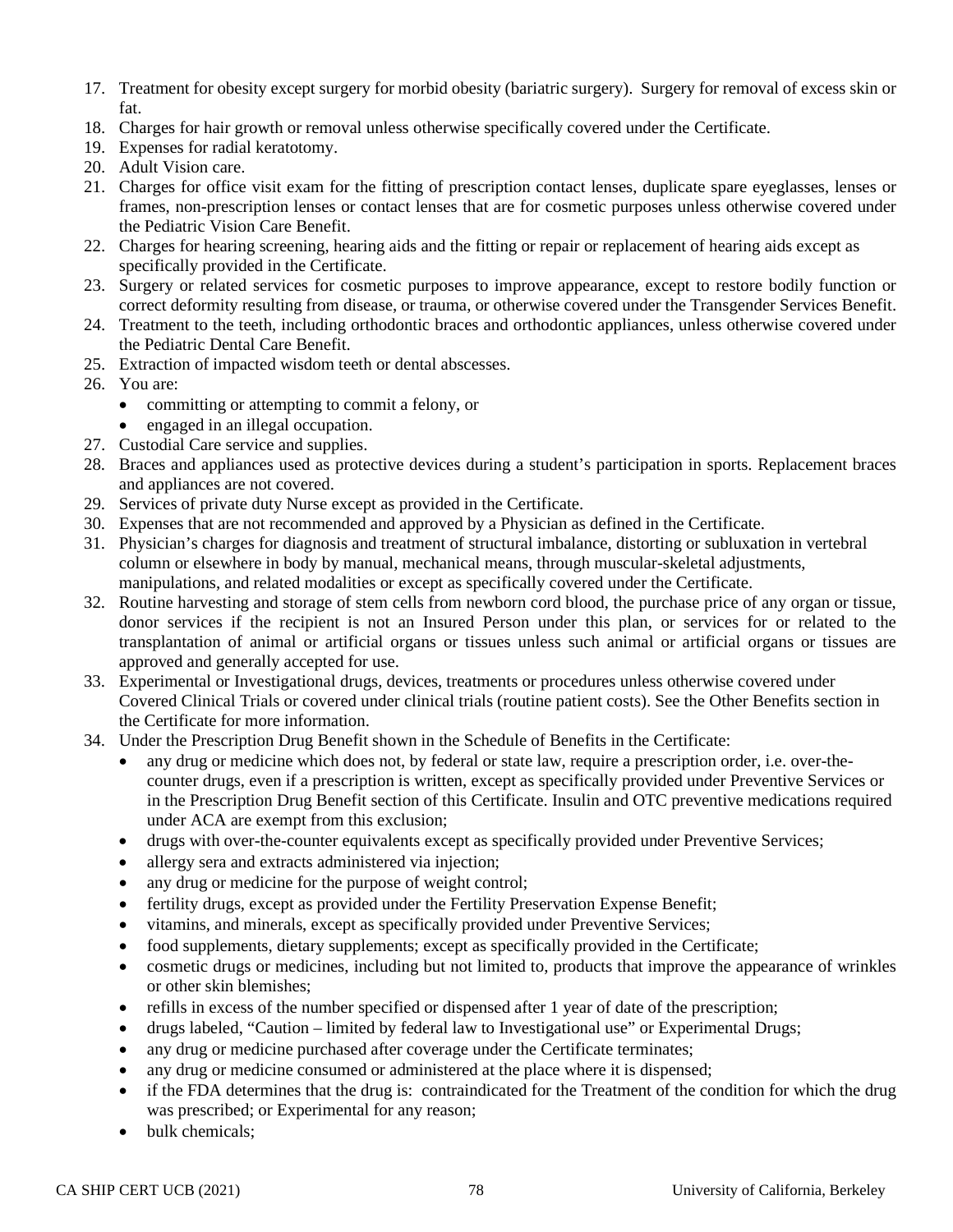- non-insulin syringes, surgical supplies, durable medical equipment/medical devices, except as specifically provided in the Prescription Drug Benefit section of the Certificate;
- repackaged products;
- blood components except factors;
- immunology products.
- 35. Non-chemical addictions.
- 36. Non-physical, occupational, speech therapies (art, dance, etc.).
- 37. Modifications made to dwellings.
- 38. General fitness, exercise programs.
- 39. Hypnosis, holistic medicine, homeopathy, aroma therapy, reiki therapy, herbal, naturopathy, thermography, orthomolecular therapy, contact reflex analysis, bioenergial synchronization technique (BEST), iridology-study of the iris, auditory integration therapy (AIT), colonic irrigation, magnetic innervation therapy, electromagnetic therapy, and neurofeedback.
- 40. Rolfing.
- 41. Biofeedback.

## **Third Party Refund -** When:

- 1. You are injured through the negligent act or omission of another person (the "third party"); and
- 2. benefits are paid under this Certificate as a result of that Injury,

We are entitled to a refund by You of all Certificate benefits paid as a result of the Injury.

The refund must be made to the extent that You receive payment for the Injury from the third party or that third party's insurance carrier. We may file a lien against that third-party payment. Reasonable pro rata charges, such as legal fees and court costs, may be deducted from the refund made to Us. You must complete and return the required forms to Us upon request.

#### **COORDINATION OF BENEFITS**

The Coordination of Benefits ("COB") provision applies when a person has health care coverage under more than one (1) Plan. Plan is defined below.

The order of benefit determination rules govern the order in which each Plan will pay a claim for benefits. The Plan that pays first is called the Primary plan. The Primary plan must pay benefits in accordance with its policy terms without regard to the possibility that another Plan may cover some expenses. The Plan that pays after the Primary plan is the Secondary plan. The Secondary plan may reduce the benefits it pays so that payments from all Plans does not exceed 100% of the total Allowable expense.

## **DEFINITIONS**

- 1. A Plan is any of the following that provides benefits or services for medical or dental care or Treatment. If separate policies are used to provide coordinated coverage for members of a group, the separate policies are considered parts of the same plan and there is no COB among those separate policies.
	- a. Plan includes: group and nongroup insurance policies, health insuring corporation ("HIC") policies, closed panel plans or other forms of group or group-type coverage (whether insured or uninsured); medical care components of long-term care policies, such as skilled nursing care; medical benefits under group or individual automobile policies; and Medicare or any other federal governmental plan, as permitted by law.
	- b. Plan does not include: hospital indemnity coverage or other fixed indemnity coverage; accident only coverage; specified disease or specified accident coverage; supplemental coverage as described in state law; school accident type coverage; benefits for non-medical components of long-term care policies; Medicare supplement policies; Medi-Cal policies, or outside of California, Medicaid policies; or coverage under other federal governmental plans, unless permitted by law.

Each Certificate for coverage under a. or b. is a separate Plan. If a Plan has 2 parts and COB rules apply only to 1 of the 2, each of the parts is treated as a separate Plan.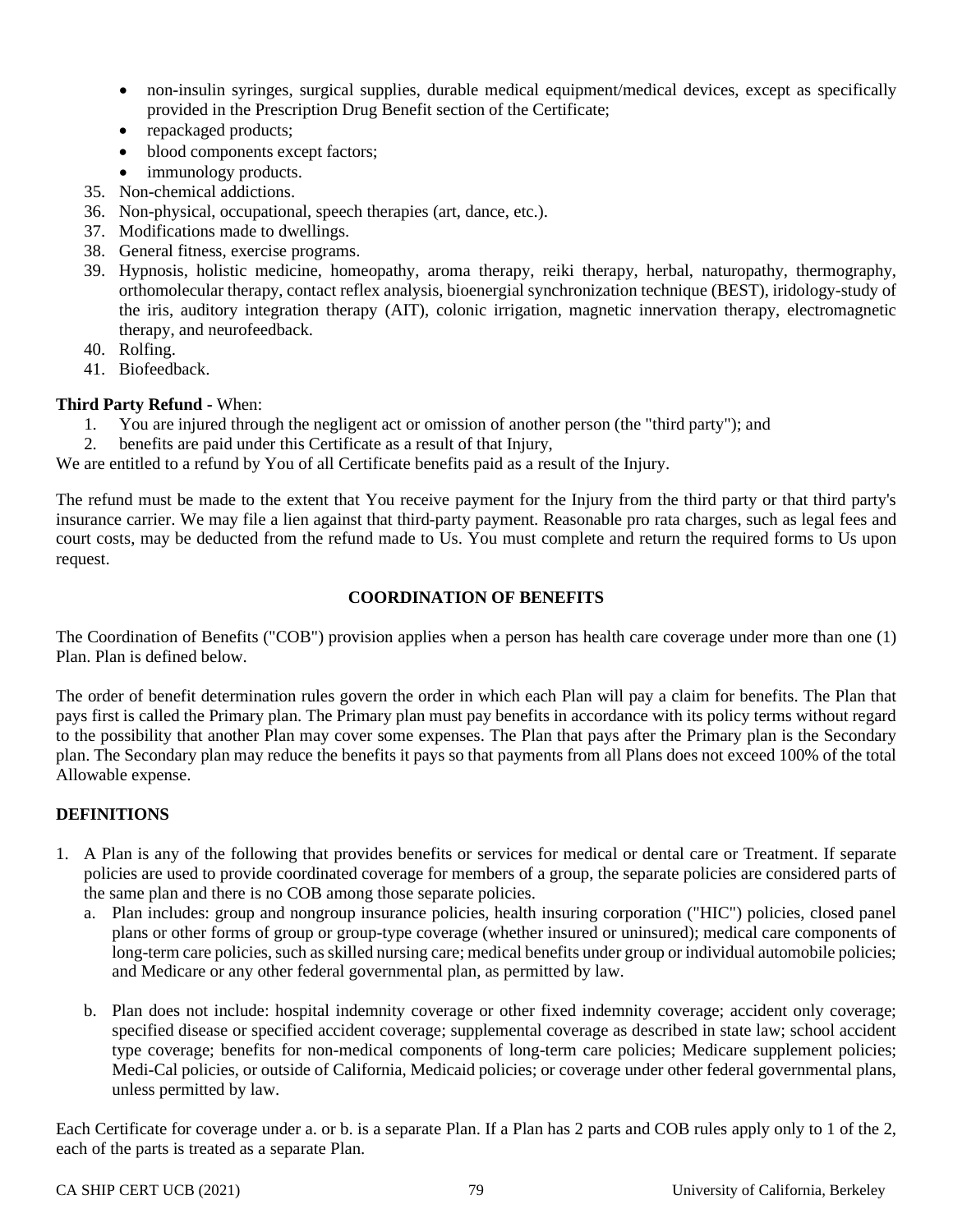- 2. This plan means, in a COB provision, the part of the Certificate providing the health care benefits to which the COB provision applies and which may be reduced because of the benefits of other plans. Any other part of the Certificate providing health care benefits is separate from this plan. A Certificate may apply one COB provision to certain benefits, such as dental benefits, coordinating only with similar benefits, and may apply another COB provision to coordinate other benefits.
- 3. The order of benefit determination rules determine whether This plan is a Primary plan or Secondary plan when the person has health care coverage under more than 1 Plan.

When This plan is primary, it determines payment for its benefits first before those of any other Plan without considering any other Plan's benefits. When This plan is secondary, it determines its benefits after those of another Plan and may reduce the benefits it pays so that all Plan benefits do not exceed 100% of the total Allowable expense.

4. Allowable expense is a health care expense, including Deductibles, Coinsurance and Copayments, that is covered at least in part by any Plan covering the person. When a Plan provides benefits in the form of services, the reasonable cash value of each service will be considered an Allowable expense and a benefit paid. An expense that is not covered by any Plan covering the person is not an Allowable expense. In addition, any expense that a provider by law or in accordance with a contractual agreement is prohibited from charging You is not an Allowable expense.

The following are examples of expenses that are not Allowable expenses:

- a. The difference between the cost of a semi-private hospital room and a private hospital room is not an Allowable expense, unless 1 of the Plans provides coverage for private hospital room expenses.
- b. If a person is covered by 2 or more Plans that compute their benefit payments on the basis of Usual and Customary fees or relative value schedule reimbursement methodology or other similar reimbursement methodology, any amount in excess of the highest reimbursement amount for a specific benefit is not an Allowable expense.
- c. If a person is covered by 2 or more Plans that provide benefits or services on the basis of negotiated fees, an amount in excess of the highest of the negotiated fees is not an Allowable expense.
- d. If a person is covered by 1 Plan that calculates its benefits or services on the basis of Usual and Customary fees or relative value schedule reimbursement methodology or other similar reimbursement methodology and another Plan that provides its benefits or services on the basis of negotiated fees, the Primary plan's payment arrangement shall be the Allowable expense for all Plans. However, if the provider has contracted with the Secondary plan to provide the benefit or service for a specific negotiated fee or payment amount that is different than the Primary plan's payment arrangement and if the provider's Policy permits, the negotiated fee or payment shall be the Allowable expense used by the Secondary plan to determine its benefits.
- e. The amount of any benefit reduction by the Primary plan because You failed to comply with the Plan provisions is not an Allowable expense. Examples of these types of plan provisions include second surgical opinions, Pre-Certification of admissions, and preferred provider arrangements.
- 5. Closed panel plan is a Plan that provides health care benefits to Insured Persons primarily in the form of services through a panel of providers that have contracted with or are employed by the Plan, and that excludes coverage for services provided by other providers, except in cases of emergency or referral by a panel member.
- 6. Custodial parent is the parent awarded custody by a court decree or, in the absence of a court decree, is the parent with whom the child resides more than one half of the calendar year excluding any temporary visitation.

#### **ORDER OF BENEFIT DETERMINATION RULES**

When a person is covered by 2 or more Plans, the rules for determining the order of benefit payments are as follows:

- A. The Primary plan pays or provides its benefits according to its terms of coverage and without regard to the benefits of under any other Plan.
- B. (1) Except as provided in Paragraph (2), a Plan that does not contain a coordination of benefits provision that is consistent with this regulation is always primary unless the provisions of both Plans state that the complying plan is primary.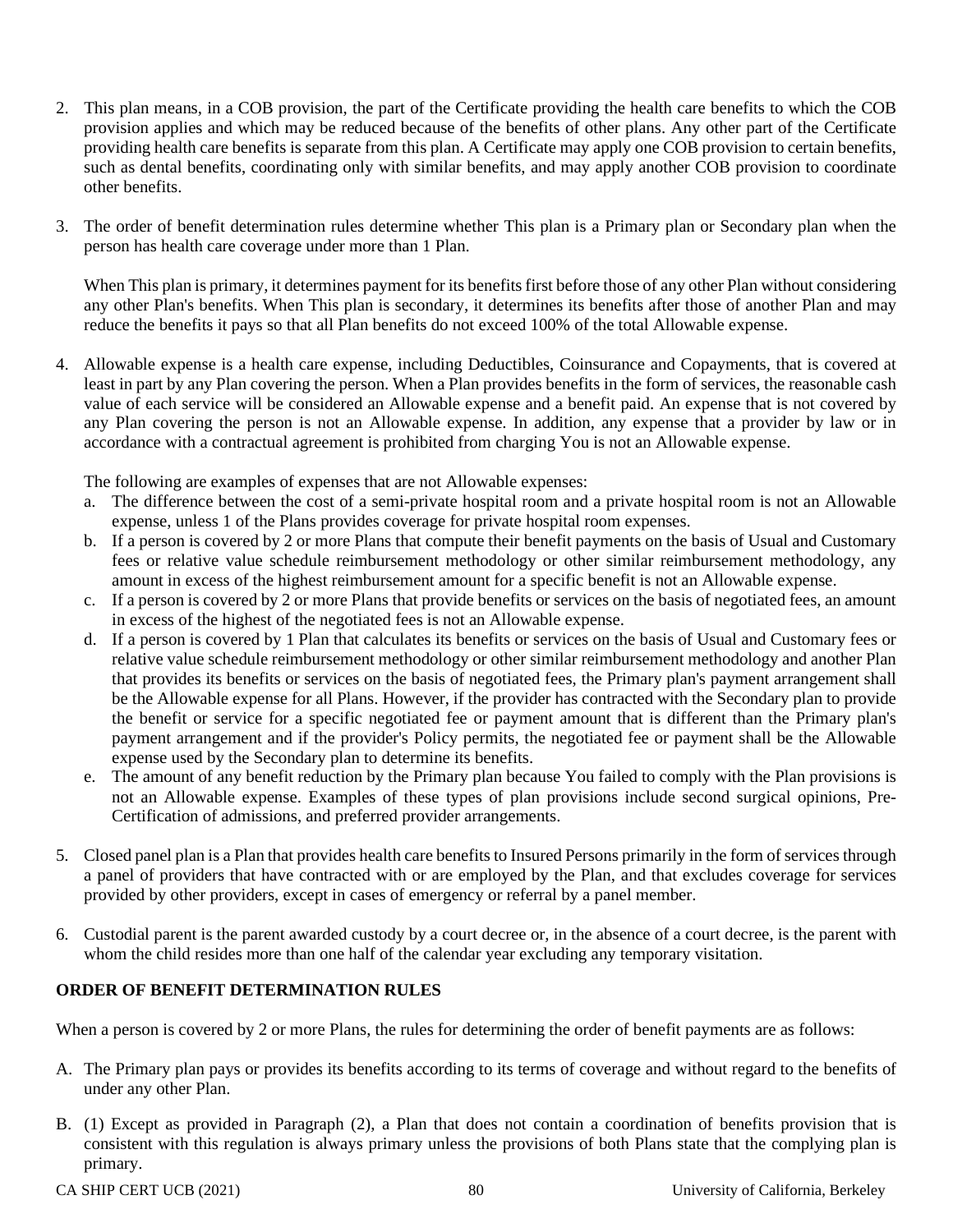(2) Coverage that is obtained by virtue of membership in a group that is designed to supplement a part of a basic package of benefits and provides that this supplementary coverage shall be excess to any other parts of the Plan provided by the Policyholder. Examples of these types of situations are major medical coverages that are superimposed over base plan hospital and surgical benefits, and insurance type coverages that are written in connection with a Closed panel plan to provide Out-of-Network Provider benefits.

- C. A Plan may consider the benefits paid or provided by another Plan in calculating payment of its benefits only when it is secondary to that other Plan.
- D. Each Plan determines its order of benefits using the first of the following rules that apply:
	- 1. Non-Dependent or Dependent. The Plan that covers the person other than as a dependent, for example as an employee, member, Policyholder, subscriber or retiree is the Primary plan and the Plan that covers the person as a dependent is the Secondary plan. However, if the person is a Medicare beneficiary and, as a result of federal law, Medicare is secondary to the Plan covering the person as a dependent, and primary to the Plan covering the person as other than a dependent (e.g. a retired employee), then the order of benefits between the two (2) Plans is reversed so that the Plan covering the person as an employee, member, Policyholder, subscriber or retiree is the Secondary plan and the other Plan is the Primary plan.
	- 2. Dependent child covered under more than one plan. Unless there is a court decree stating otherwise, when a dependent child is covered by more than one Plan the order of benefits is determined as follows:
		- a. For a dependent child whose parents are married or are living together, whether or not they have ever been married:
			- i. The Plan of the parent whose birthday falls earlier in the calendar year is the Primary plan; or

ii. If both parents have the same birthday, the Plan that has covered the parent the longest is the Primary plan. However, if one spouse's plan has some other coordination rule (for example, a "gender rule" which says the father's plan is always primary), We will follow the rules of that plan.

- b. For a dependent child whose parents are divorced or separated or not living together, whether or not they have ever been married:
	- i. If a court decree states that one (1) of the parents is responsible for the dependent child's health care expenses or health care coverage and the Plan of that parent has actual knowledge of those terms, that Plan is primary. This rule applies to plan years commencing after the Plan is given notice of the court decree;
	- ii. If a court decree states that both parents are responsible for the dependent child's health care expenses or health care coverage, the provisions of Subparagraph (a) above shall determine the order of benefits;
	- iii. If a court decree states that the parents have joint custody without specifying that 1 parent has responsibility for the health care expenses or health care coverage of the dependent child, the provisions of Subparagraph (a) above shall determine the order of benefits; or
	- iv. If there is no court decree allocating responsibility for the dependent child's health care expenses or health care coverage, the order of benefits for the child are as follows:
		- The Plan covering the Custodial parent;
		- The Plan covering the spouse of the Custodial parent;
		- The Plan covering the non-custodial parent; and then
		- The Plan covering the spouse of the non-custodial parent.
- c. For a dependent child covered under more than one Plan of individuals who are not the parents of the child, the provisions of Subparagraph (a) or (b) above shall determine the order of benefits as if those individuals were the parents of the child.
- d. a. For a dependent child who has coverage under either or both parents' plans and also has his or her own coverage as a dependent under a spouse's plan, the rule in paragraph (5) applies.

b. In the event the dependent child's coverage under the spouse's plan began on the same date as the dependent child's coverage under either or both parents' plans, the order of benefits shall be determined by applying the birthday rule in subparagraph (a) to the dependent child's parent(s) and the dependent's spouse.

3. Active employee or retired or laid-off employee. The Plan that covers a person as an active employee, that is, an employee who is neither laid off nor retired, is the Primary plan. The Plan covering that same person as a retired or laid-off employee is the Secondary plan. The same would hold true if a person is a dependent of an active employee and that same person is a dependent of a retired or laid-off employee. If the other Plan does not have this rule, and as a result, the Plans do not agree on the order of benefits, this rule is ignored. This rule does not apply if the rule labeled D(1) can determine the order of benefits.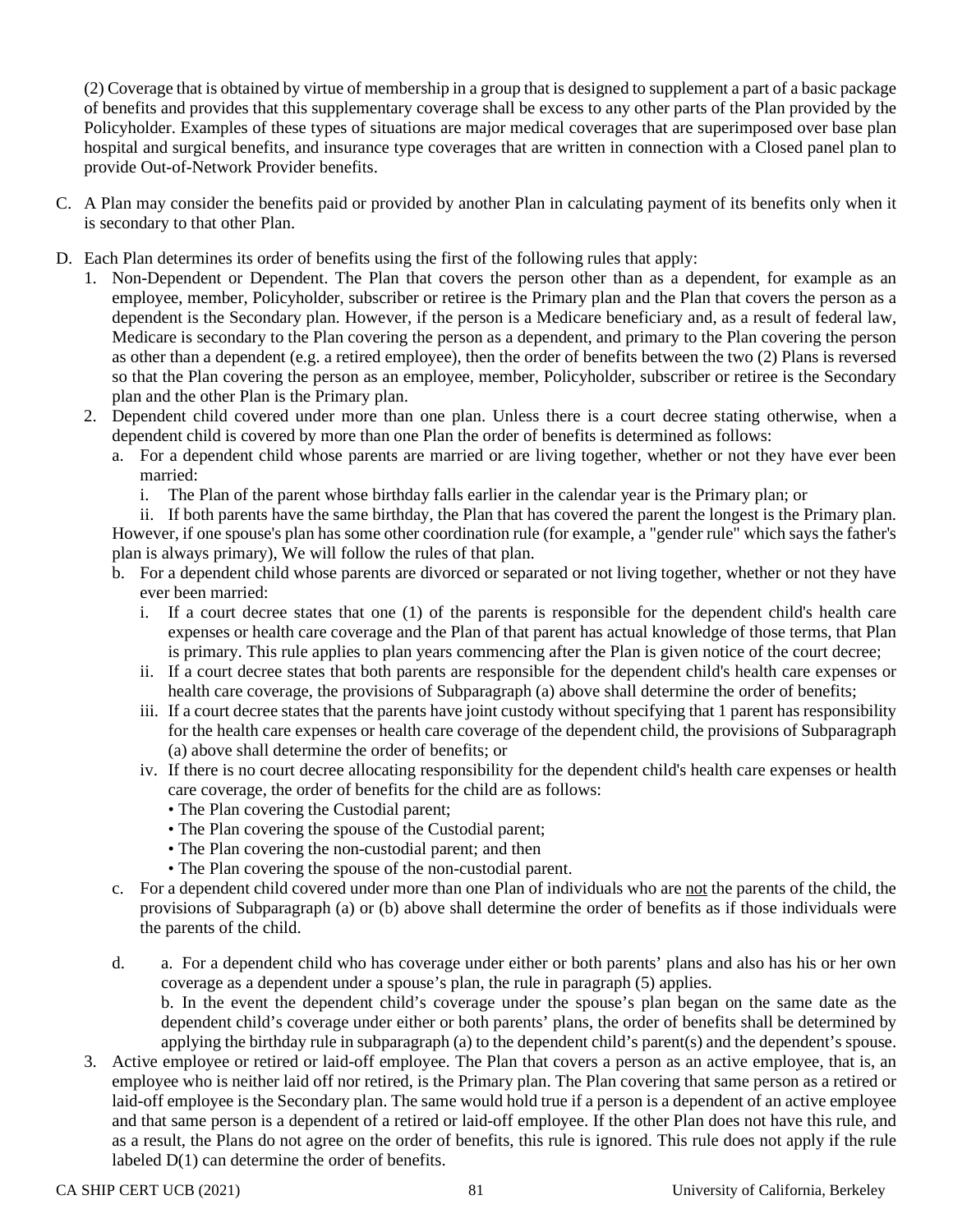- 4. COBRA or state continuation coverage. If a person whose coverage is provided pursuant to COBRA or under a right of continuation provided by state or other federal law is covered under another Plan, the Plan covering the person as an employee, member, subscriber or retiree or covering the person as a dependent of an employee, member, subscriber or retiree is the Primary plan and the COBRA or state or other federal continuation coverage is the Secondary plan. If the other Plan does not have this rule, and as a result, the Plans do not agree on the order of benefits, this rule is ignored. This rule does not apply if the rule labeled D(1) can determine the order of benefits.
- 5. Longer or shorter length of coverage. The Plan that covered the person as an employee, member, Policyholder, subscriber or retiree longer is the Primary plan and the Plan that covered the person the shorter period of time is the Secondary plan.
- 6. If the preceding rules do not determine the order of benefits, the Allowable expensesshall be shared equally between the Plans meeting the definition of Plan. In addition, this plan will not pay more than it would have paid had it been the Primary plan.

#### **EFFECT ON THE BENEFITS OF THIS PLAN**

- A. When This plan is secondary, it may reduce its benefits so that the total benefits paid or provided by all Plans during a plan year are not more than the total Allowable expenses. In determining the amount to be paid for any claim, the Secondary plan will calculate the benefits it would have paid in the absence of other health care coverage and apply that calculated amount to any Allowable expense under its Plan that is unpaid by the Primary plan. The Secondary plan may then reduce its payment by the amount so that, when combined with the amount paid by the Primary plan, the total benefits paid or provided by all Plans for the claim do not exceed the total Allowable expense for that claim. In addition, the Secondary plan shall credit to its plan Deductible any amounts it would have credited to its Deductible in the absence of other health care coverage.
- B. If an Insured Person is enrolled in 2 or more Closed panel plans and if, for any reason, including the provision of service by a non-panel provider, benefits are not payable by 1 Closed panel plan, COB shall not apply between that Plan and other Closed panel plans.

## **RIGHT TO RECEIVE AND RELEASE NEEDED INFORMATION**

Certain facts about health care coverage and services are needed to apply these COB rules and to determine benefits payable under This plan and other Plans. Our Agent or We may get the facts it needs from or give them to other organizations or persons for the purpose of applying these rules and determining benefits payable under This plan and other Plans covering the person claiming benefits. Our Agent or We need not tell, or get the consent of, any person to do this. Each person claiming benefits under This plan must give Our Agent or We any facts it needs to apply those rules and determine benefits payable.

#### **FACILITY OF PAYMENT**

A payment made under another Plan may include an amount that should have been paid under This plan. If it does, Our Agent or We may pay that amount to the organization that made that payment. That amount will then be treated as though it were a benefit paid under This plan. Our Agent or We will not have to pay that amount again. The term payment made includes providing benefits in the form of services, in which case payment made means the reasonable cash value of the benefits provided in the form of services.

#### **RIGHT OF RECOVERY**

If the amount of the payments made by Our Agent or We is more than it should have paid under this COB provision, it may recover the excess from one (1) or more of the persons it has paid or for whom it has paid, or any other person or organization that may be responsible for the benefits or services provided for the Insured Person. The "amount of the payments made" includes the reasonable cash value of any benefits provided in the form of services.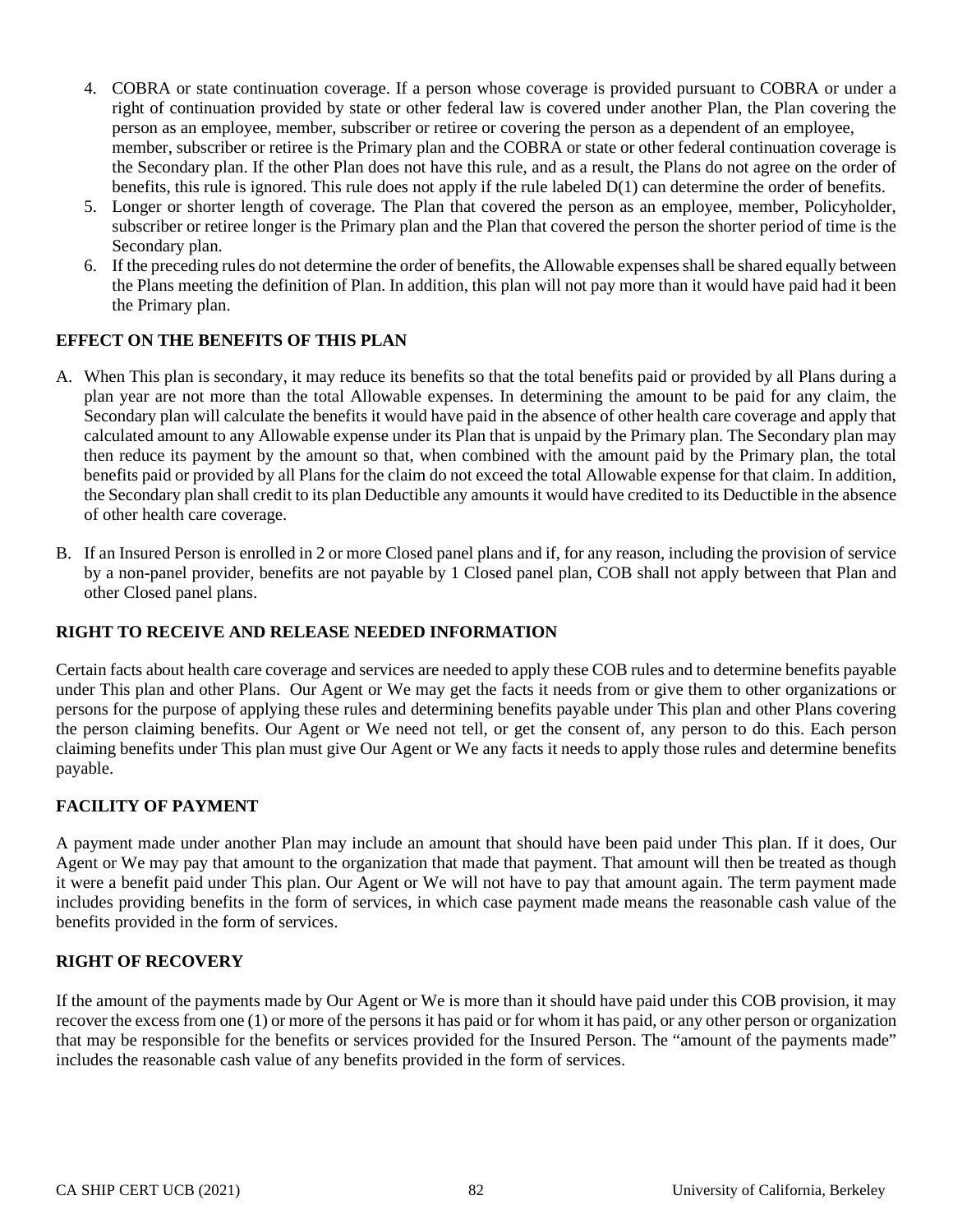#### **SECTION VIII - GENERAL PROVISIONS**

**Entire Contract Changes:** The Policy, this Certificate, including the application, endorsements and attached papers, if any, constitutes the entire contract of insurance. No change in this Policy or Certificate will be valid until approved by an executive officer of the Company and unless such approval be endorsed hereon. No agent has authority to change this Policy or Certificate or waive any of its provisions.

**Notice of Claim:** Written or electronic notice of a claim must be given to Us within 90 days after the date of Injury or commencement of Sickness covered by this Certificate, or as soon thereafter as is reasonably possible. Notice given by or on behalf of the claimant to Our authorized agent, with information sufficient to identify You will be deemed notice to Us.

**Claim Forms:** We, upon receipt of a notice of claim, will furnish to the claimant such forms as are usually furnished by Us for filing proofs of loss. If these forms are not given to the claimant within 15 days, the claimant will meet the proof of loss requirements by giving Us a written statement of the nature and extent of the loss within the time limits stated in the Proofs of Loss provision.

**Proof of Loss:** Written proof of Loss must be furnished to Us or to our authorized agent within 90 days after the date of such Loss. If it was not reasonably possible to give written proof in the time required, We may not reduce or deny the claim for this reason if the proof is filed as soon as reasonably possible. The proof required must be given no later than one (1) year from the time specified unless the claimant was legally incapacitated.

**Time of Payment:** Indemnities payable under this Certificate will be paid immediately upon receipt of due proof of such Loss.

Payment of Claims: Benefits will be paid to You. Loss of life benefits, if any, will be payable in accordance with the beneficiary designation in effect at the time of payment. If no such designation or provision is then effective, the benefits will be payable to Your estate. Any other accrued indemnities unpaid at the time of Your death may, at Our option, be paid either to such beneficiary or to such estate.

If benefits are payable to Your estate or to a beneficiary who is a minor or otherwise not competent to give a valid release, We may pay such indemnity, up to an amount not exceeding \$1,000.00, to any one relative by blood or connection by marriage to You who is deemed by Us to be equitably entitled thereto. Any payment made by Us in good faith pursuant to this provision will fully discharge Us to the extent of such payment.

We may pay all or a portion of any indemnities provided for health care services to the provider, unless You direct otherwise, in writing, by the time proofs of loss are filed. We cannot require that the services be rendered by a particular provider.

**Assignment:** The Insured Person may assign Out-of-Network benefits payable under this Certificate. In-network benefits are billed directly by the provider. We are not bound by an assignment unless it is in writing and until a duplicate of the original assignment has been filed with Us. We assume no responsibility regarding the validity of any assignment or payment made without notice of a prior assignment.

**Physical Examination and Autopsy:** We, at Our own expense, will have the right and opportunity to examine the person of an individual whose Injury or Sickness is the basis of a claim when and as often as it may reasonably require during the pendency of a claim hereunder. In the case of Your death, We may have an autopsy performed unless prohibited by law.

**Legal Actions:** No action at law or in equity will be brought to recover on this Certificate prior to the expiration of 60 days after written proof of loss has been furnished in accordance with the requirements of this Certificate. No such action will be brought after the expiration of three years after the time written proof of loss is required to be furnished.

**Conformity with State Statutes:** Any provision of this Certificate which, on its Effective Date, is in conflict with the statutes of the state in which this Certificate was delivered or issued for delivery is hereby amended to conform to the minimum requirements of such statutes.

**Dispute Resolution:** Should a dispute arise concerning the policy or the payment of a claim hereunder, You should contact Us in writing at: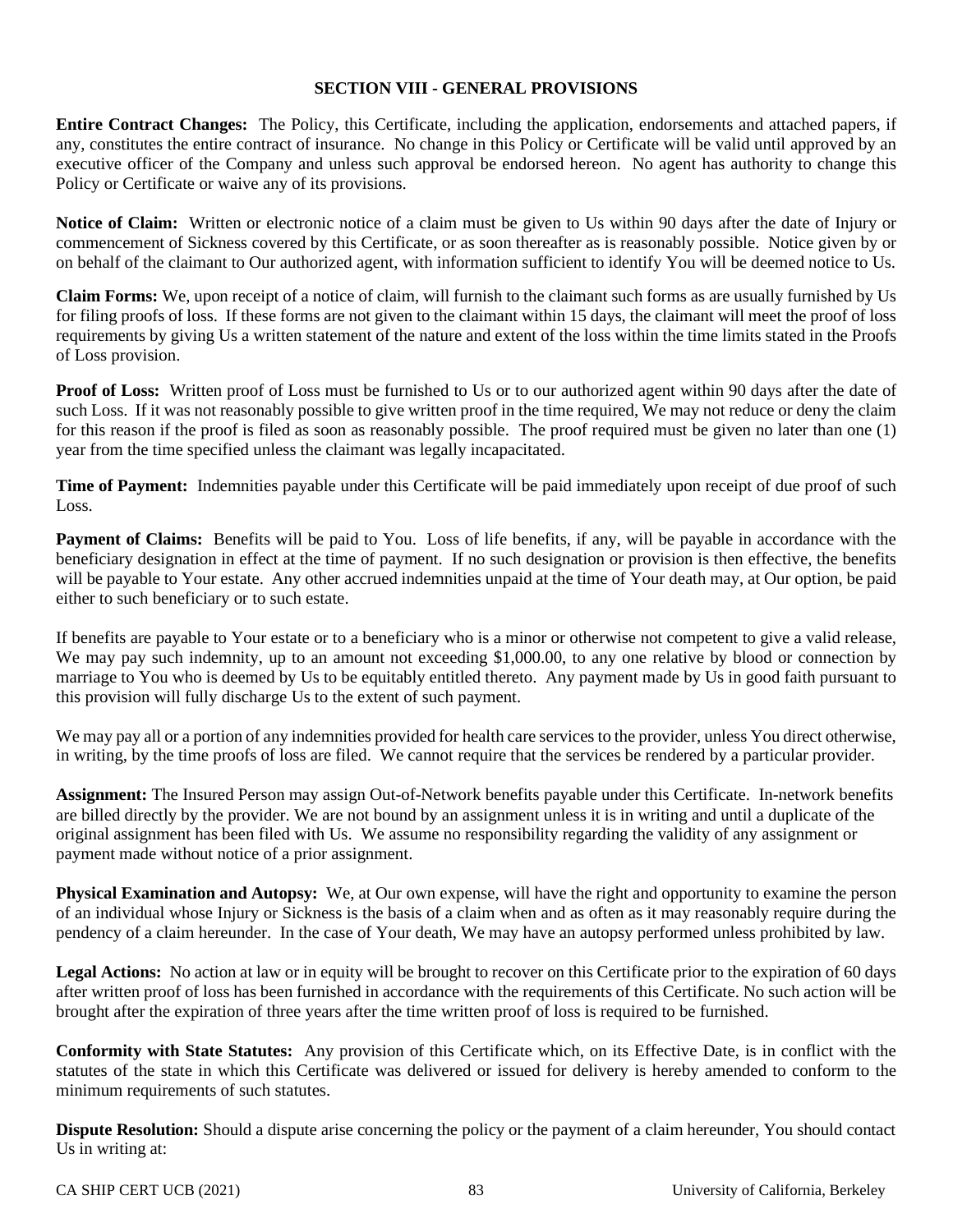HealthComp 621 Santa Fe Avenue Fresno, CA 93721 (833) 302-9785

If a dispute is not resolved to Your satisfaction, You may contact the **Consumer Services Division of the California Department of Insurance at 300 S. Spring Street, Los Angeles, CA 90013 or by phone at 1-800-927-HELP (1-800-927- 4357); TDD: 800-482-4TDD (4833), www.insurance.ca.gov.**

#### **SECTION IX - ADDITIONAL PROVISIONS**

- 1. We do not assume any responsibility for the validity of assignment.
- 2. You will have free choice of a legally qualified Physician with the understanding that the Physician-patient relationship will be maintained.
- 3. Our acknowledgment of the receipt of notice given under this Certificate, or the furnishing of forms for filing proofs of loss or acceptance of such proof, or the investigation of any claim hereunder will not operate as a waiver of any of Our rights in defense of any claim arising under this Certificate.
- 4. This Certificate is not in lieu of and does not affect any requirement of coverage by Workers' Compensation Insurance.
- 5. All new persons in the groups or classes eligible to and applying for this insurance will be added in the respective groups or classes in which they are eligible.
- 6. The insurance of any Insured Person will not be prejudiced by the failure on the part of the Policyholder to transmit reports, pay premium or comply with any of the provisions of this Certificate when such failure is due to inadvertent error or clerical mistake.
- 7. All books and records of the Policyholder containing information pertinent to this insurance will be open to examination by Us during the Certificate term and within one year after the termination of this Certificate.
- 8. Benefits are payable under this Certificate only for those expenses incurred while you are covered. No benefits are payable for expenses incurred after the date Your insurance terminates, except as may be provided under an Extension of Benefits.

#### **SECTION X – APPEALS PROCEDURE**

If You have a claim that is denied by Us, You have the right to appeal it. Your Authorized Representative may act on Your behalf in pursuing a benefit claim or appeal of an Adverse Benefit Determination. For purposes of this Section, the following definitions apply:

#### **Adverse Benefit Determination** means:

- A determination by Us or Our designee Utilization review organization that, based upon the information provided, a request for a benefit under the Policy upon application of any utilization review technique does not meet Our requirements for Medical Necessity, appropriateness, health care setting, level of care or effectiveness or is determined to be Experimental or Investigative and the requested benefit is therefore denied, reduced or terminated or payment is not provided or made, in whole or in part, for the benefit;
- The denial, reduction, termination or failure to provide or make payment, in whole or in part, for a benefit based on a determination by Us or Our designee Utilization review organization of Your eligibility under the Policy;
- Any prospective review or retrospective review determination that denies, reduces or terminates or fails to provide or make payment, in whole or in part, for a benefit; or
- A rescission of coverage.

#### **Authorized Representative** means:

- A person to whom have given express written consent to represent You;
- A person authorized by law to provide substituted consent for You;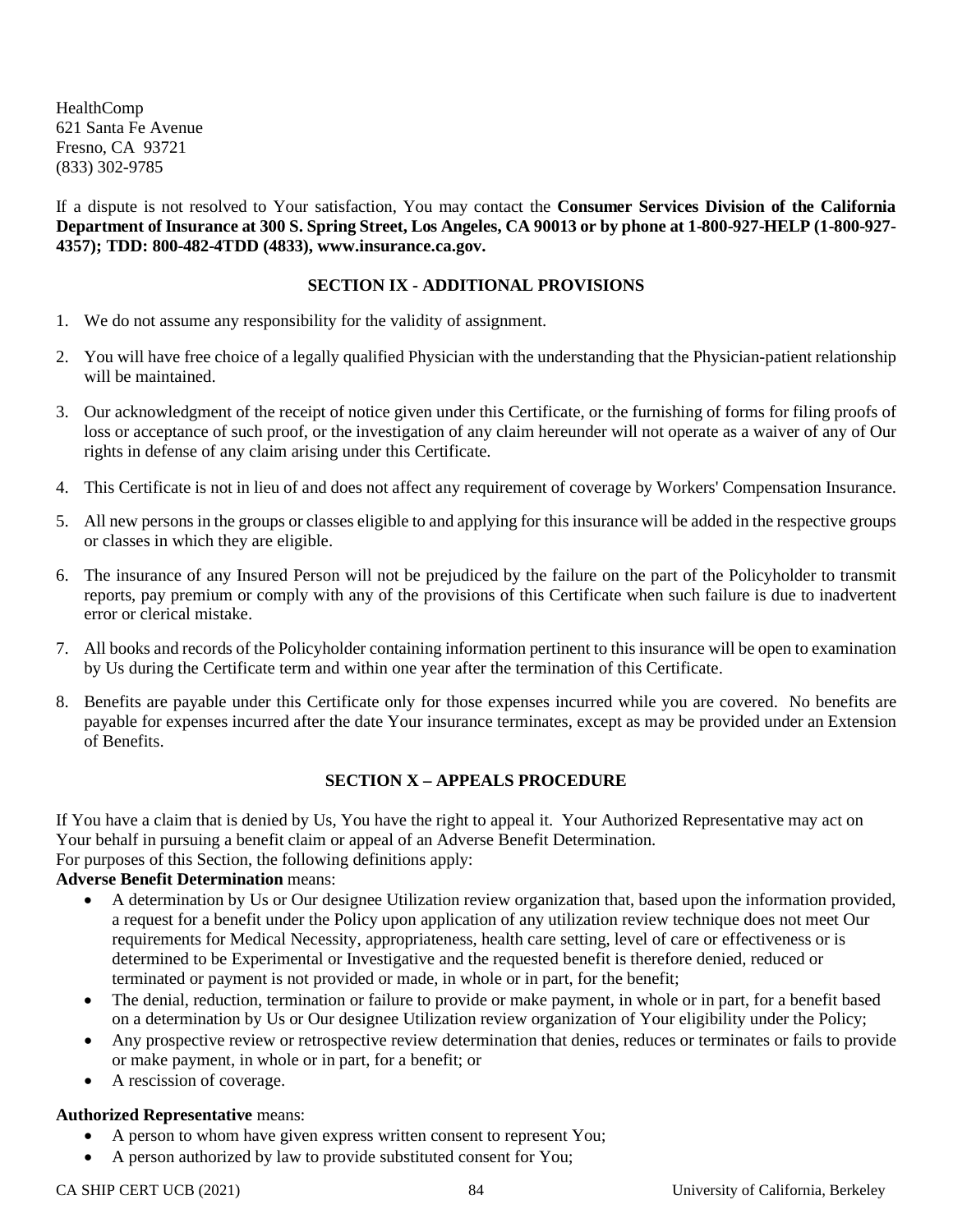- A family member of Yours or Your treating health care professional when You are unable to provide consent;
- A health care professional when the Policy requires that a request for a benefit under the Policy be initiated by the health care professional; or
- In the case of an Urgent Care claim, a health care professional with knowledge of Your medical condition.

**Concurrent claim** means a request for a plan benefit(s) by You that is for an ongoing course of treatment or services over a period of time or for the number of treatments.

**Concurrent review** means Utilization review conducted during a patient's stay or course of treatment in a facility, the office of a health care professional or other inpatient or outpatient health care setting.

**Health care professional** means a Physician or other health care practitioner licensed, accredited or certified to perform specified health care services consistent with state law.

**Pre-service claim** means the request for a plan benefit(s) by You prior to a service being rendered and is not considered a concurrent claim.

**Post-Service Claim** means any claims for a plan benefit(s) that is not a Pre-Service Claim.

**Prospective review** means utilization review conducted prior to an admission or the provision of a health care service or a course of treatment in accordance with Our requirement that the health care service or course of treatment, in whole or in part, be approved prior to its provision.

**Retrospective review** means any review of a request for a benefit that is not a prospective review request. Retrospective review does not include the review of a claim that is limited to veracity of documentation or accuracy of coding.

**Urgent Care request** means a request for a health care service or course of Treatment with respect to which the time periods for making a non-urgent care request determination:

- 1.
- a. Could seriously jeopardize Your life or health or Your ability to regain maximum function; or
- b. In the opinion of a Physician with knowledge of Your medical condition, would subject You to severe pain that cannot be adequately managed without the health care service or Treatment that is the subject of the request.
- 2.
- a. Except as provided in (b) of this paragraph, in determining whether a request is to be treated as an Urgent Care request, an individual acting on Our behalf shall apply the judgment of a prudent layperson who possesses an average knowledge of health and medicine.
- b. Any request that a Physician with knowledge of Your medical condition determines is an Urgent Care Request shall be treated as an urgent care request.

**Utilization review** means a set of formal techniques designed to monitor the use of, or evaluate the Medical Necessity, appropriateness, efficacy, or efficiency of, health care services, procedures, or settings. Techniques may include ambulatory review, Prospective review, second opinion, certification, Concurrent review, case management, discharge planning or Retrospective review.

**Utilization review organization** means an entity that conducts Utilization review, other than Us performing utilization review for Our own health benefit plans.

There are 3 types of claims: Pre-Service, Concurrent Care, and Post-Service Claims. In addition, certain Pre-Service or Concurrent Care Claims may involve Urgent Care. If the Company makes an Adverse Benefit Determination, then You may appeal according to the following steps.

## **Step 1:**

If Your claim is denied, You will receive written notice from Us that Your claim is denied (in the case of Urgent Claims, notice may be oral). The period in which You will receive this notice will vary depending on the type of claim. In addition,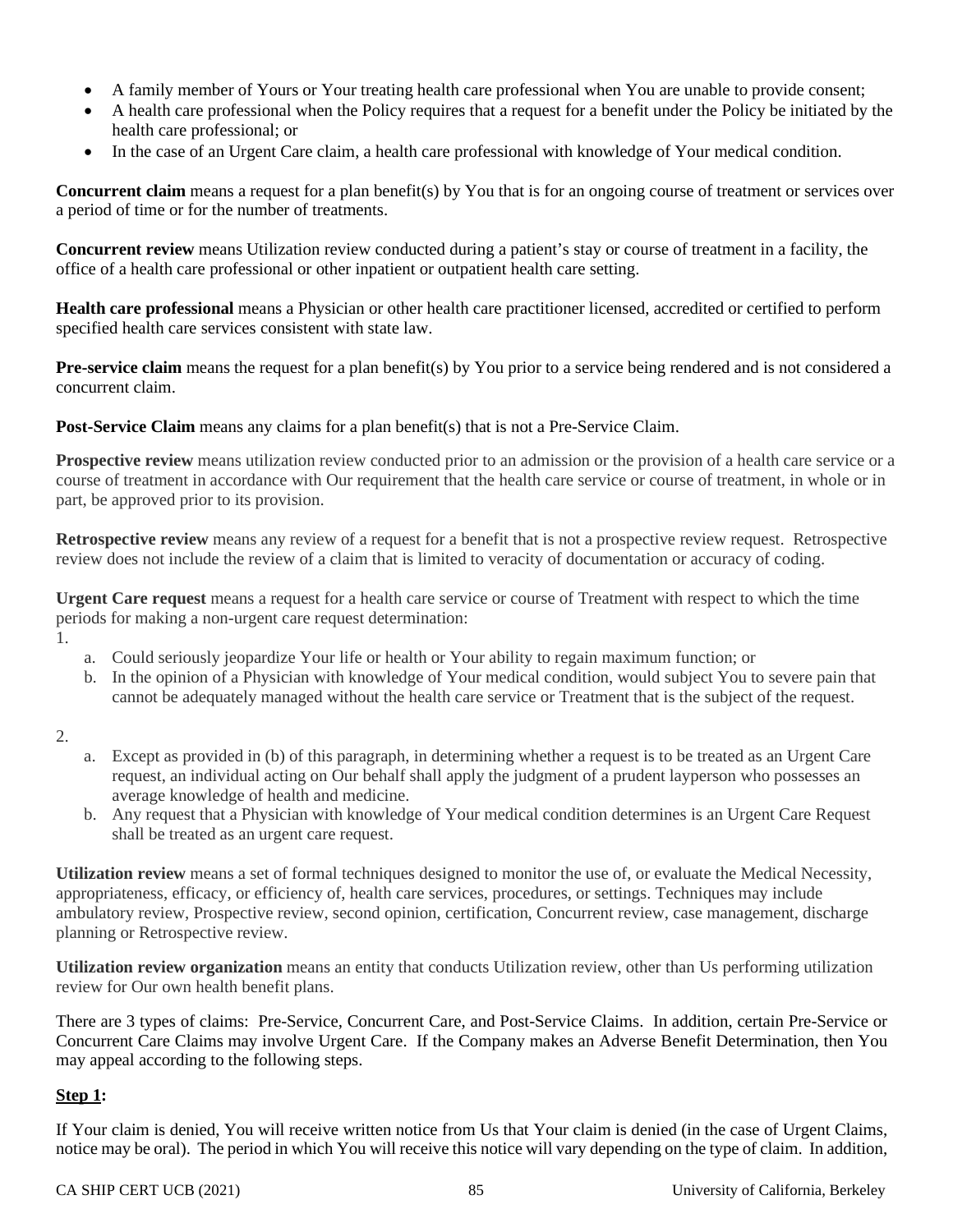We may take an extension of time in which to review Your claim for reasons beyond Our control. If the reason for the extension is that You need to provide additional information, You will be given a certain amount of time in which to obtain the requested information (it will vary depending on the type of claim). The period during which We must make a decision will be suspended until the earlier of the date that You provide the information or the end of the applicable informationgathering period.

| <b>Type of Claim</b>                                                                                                                                                                                                                           | You will be notified by<br>Us that a claim is<br>denied as soon as<br>possible but no later<br>than:                                                                                                                                                                                                                     | <b>Extension period</b><br>allowed for<br>circumstances beyond<br>Our control: | If additional<br>information is needed,<br>You must provide<br>within:                                 |
|------------------------------------------------------------------------------------------------------------------------------------------------------------------------------------------------------------------------------------------------|--------------------------------------------------------------------------------------------------------------------------------------------------------------------------------------------------------------------------------------------------------------------------------------------------------------------------|--------------------------------------------------------------------------------|--------------------------------------------------------------------------------------------------------|
| Pre-Service Claim                                                                                                                                                                                                                              | 15 days from receipt of<br>claim (whether adverse<br>or not)                                                                                                                                                                                                                                                             | One extension of 15 days                                                       | 45 days of date of<br>extension notice                                                                 |
| Pre-Service Claim<br>involving Urgent Care                                                                                                                                                                                                     | 72 hours from receipt of<br>claim (whether adverse<br>or not) (24 hours after<br>receipt of claim if<br>additional information is<br>needed from You)                                                                                                                                                                    | None                                                                           | 48 hours (We must notify<br>You of determination<br>within 48 hours of receipt<br>of Your information) |
| Concurrent:<br>To end or reduce Treatment<br>prematurely (other than by<br>policy amendment or<br>termination)<br>Pending the outcome of an<br>appeal, benefits for an<br>ongoing course of Treatment<br>will not be reduced or<br>terminated. | Notification to end or<br>reduce Treatment will<br>allow sufficient time in<br>advance to allow You to<br>appeal and obtain a<br>determination on the<br>adverse benefit<br>determination prior to the<br>end or reduction of<br>prescribed Treatment                                                                    | N/A                                                                            | N/A                                                                                                    |
| Concurrent:<br>To deny Your request to<br>extend Treatment                                                                                                                                                                                     | 30 days from receipt of<br>claim for Pre-Service<br>Claim; or 60 days from<br>receipt of claim for Post-<br>Service Claim                                                                                                                                                                                                | On extension of 15 days                                                        | 45 days of the date of<br>extension notice                                                             |
| Concurrent:<br>Involving Urgent Care                                                                                                                                                                                                           | 72 hours from receipt of<br>claim (whether adverse<br>or not) (24 hours after<br>receipt of claim if<br>additional information is<br>needed from You; or 24<br>hours after receipt of<br>claim provided that any<br>such claim is made at<br>least 24 hours prior to the<br>end or reduction of<br>prescribed Treatment) | None                                                                           | 48 hours (We must notify<br>You of determination<br>within 48 hours of receipt<br>of Your information) |
| Post-Service Claim                                                                                                                                                                                                                             | 30 days from receipt of<br>claim                                                                                                                                                                                                                                                                                         | One extension of 15 days                                                       | 45 days of the date of<br>extension notice                                                             |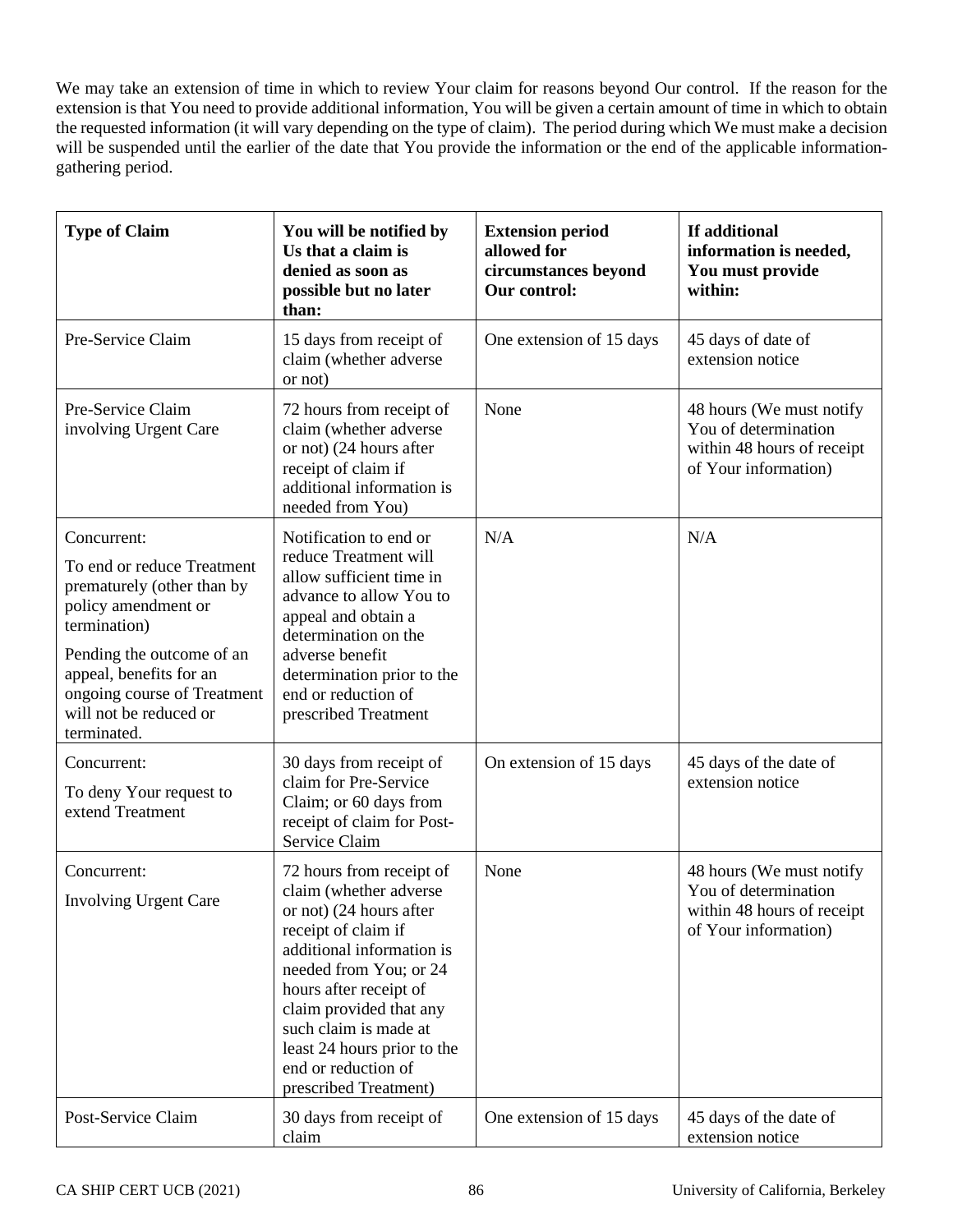Once You have received notice from Us, You should review it carefully. The notice will contain:

- 1. The reason(s) for the denial and the Policy provisions on which the denial is based.
- 2. A description of any additional information necessary for You to perfect Your claim, why the information is necessary, and Your time limit for submitting the information.
- 3. A description of the Policy's appeal procedures and the time limits applicable to such procedures, including a statement of Your right to bring a civil action following a final denial of Your appeal.
- 4. A statement indicating whether an internal rule, guideline or protocol was relied upon in making the denial and a statement that a copy of that rule, guideline or protocol will be made available upon request free of charge.
- 5. If the denial is based on a Medical Necessity, experimental Treatment or similar exclusion or limit, either an explanation of the scientific or clinical judgment for the determination or a statement that such explanation will be provided free of charge upon request; and
- 6. If the claim was an Urgent Care request, a description of the expedited appeals process. The notice may be provided to You orally within 72 hours; however, a written or electronic notification will be sent to You no later than 3 days after the oral notification. If the claim was/is an Urgent Care request, You may initiate an Internal Appeal and an External Review simultaneously.
- 7. Information sufficient to identify the claim (including the date of service, the health care provider, and the claim amount (if applicable).
- 8. An explanation of how to request diagnosis and treatment codes (and their corresponding meanings).
- 9. The contact information for all relevant review agency contacts and the office of health insurance consumer assistance to assist You with Your claims, appeals and external review.
- 10. Notification that culturally and linguistically appropriate services are available.

# **INTERNAL APPEAL**

## **Step 2:**

If You do not agree with Our decision and wish to appeal, You must file a written appeal with Us at the address below within 180 days after receipt of the Adverse Benefit Determination notification (or oral notice if an Urgent Care request) referenced in Step 1. If the claim involves Urgent Care, Your appeal may be made orally.

You should submit all information referenced in Step 2 with Your appeal. You should gather any additional information that is identified in the notice as necessary to perfect Your claim and any other information that You believe will support Your claim.

Appeals should be sent to: Wellfleet Insurance Company Attention: Appeals Unit HealthComp 621 Santa Fe Avenue Fresno, CA 93721 (833) 302-9785

| <b>Type of Claim</b>                                     | You must file Your appeal<br>within:                                                                                                                                                            | You will be notified of Our determination as<br>soon as possible but no later than: |
|----------------------------------------------------------|-------------------------------------------------------------------------------------------------------------------------------------------------------------------------------------------------|-------------------------------------------------------------------------------------|
| Pre-Service Claim                                        | 180 days after receipt of Adverse<br><b>Benefit Determination</b>                                                                                                                               | 30 days of receipt of appeal                                                        |
| Pre-Service Claim<br>involving Urgent Care               | 180 days after receipt of Adverse<br><b>Benefit Determination</b>                                                                                                                               | 72 hours of receipt of appeal                                                       |
| Concurrent:<br>To end or reduce Treatment<br>prematurely | 180 days after receipt of Adverse<br><b>Benefit Determination</b><br>Pending the outcome of the<br>appeal, benefits for an ongoing<br>course of Treatment will not be<br>reduced or terminated. | 15 days of receipt of appeal                                                        |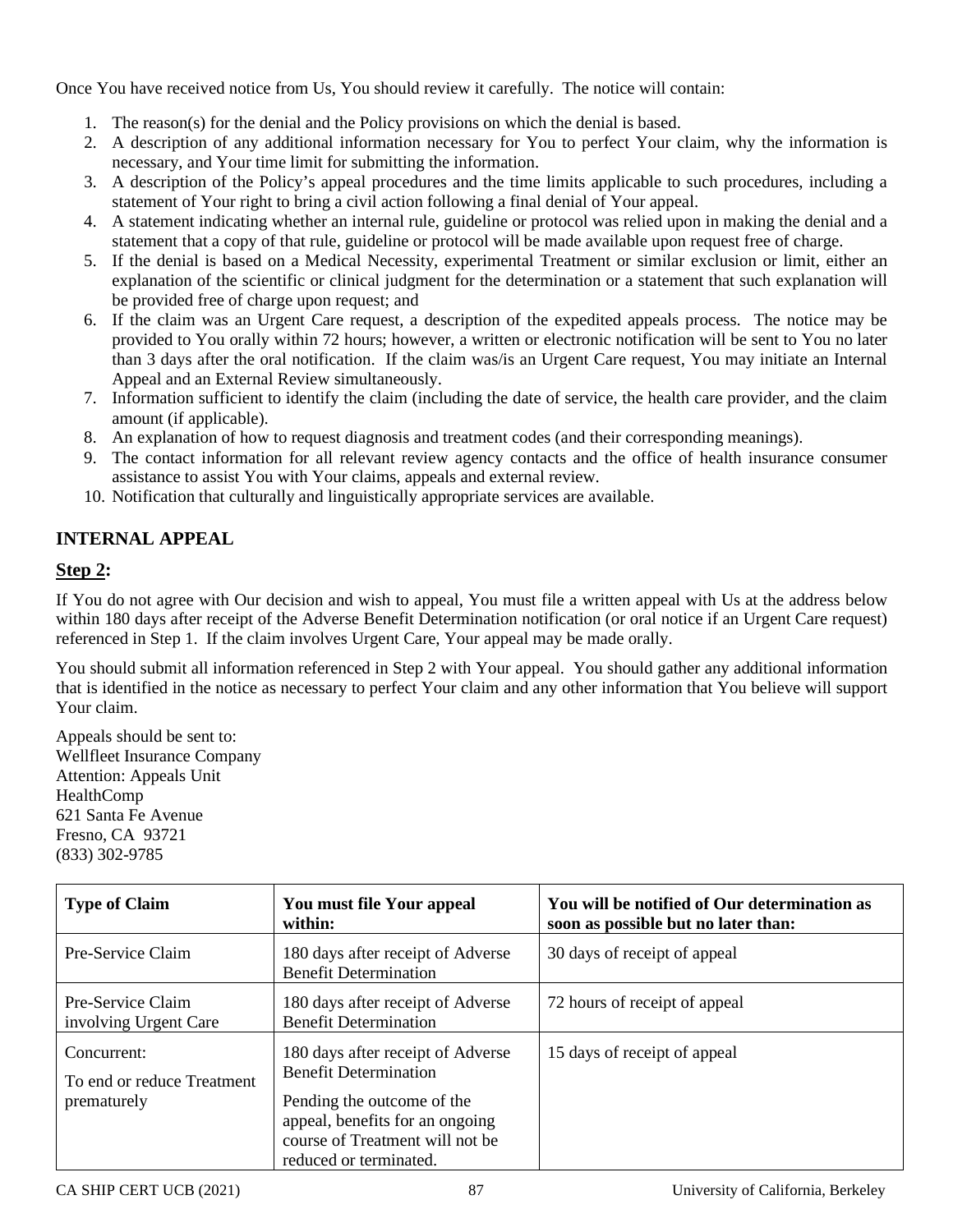| Concurrent:<br>To deny Your request to<br>extend Treatment | 180 days after receipt of Adverse<br><b>Benefit Determination for Pre-</b><br>Service or Post-Service Claim | 15 days of receipt of appeal for Pre-Service<br>Claim; or 30 days of receipt of appeal for Post-<br>Service Claim |
|------------------------------------------------------------|-------------------------------------------------------------------------------------------------------------|-------------------------------------------------------------------------------------------------------------------|
| Concurrent:<br><b>Involving Urgent Care</b>                | 180 days after receipt of Adverse<br><b>Benefit Determination</b>                                           | 72 hours of receipt of appeal                                                                                     |
| Post-Service Claim                                         | 180 days after receipt of Adverse<br><b>Benefit Determination</b>                                           | 60 days of receipt of appeal                                                                                      |

## **Step 3:**

If Your appeal is denied based on medical judgement such as Medical Necessity, appropriateness, health care setting, level of care or effectiveness of the health care service or Treatment and You wish to seek an external review from an Independent Review Organization (IRO), You must file a written request for external review.

You may also seek an external review by an IRO for a denial of an Urgent Care request based on medical judgement provided that (1) You have also filed an internal appeal in accordance with the terms described herein; and (2) the time frames for completion of an Urgent Care appeal will seriously jeopardize Your life or health or would seriously jeopardize Your ability to regain maximum function.

You may also seek an external review for a rescission of coverage.

## **STANDARD EXTERNAL REVIEW**

Within 6 months after the date of receipt of a notice of an Adverse Benefit Determination, You may file a request for an external review with Us or the California Commissioner of Insurance.

You must file Your written request for an external review with Us at the address below within 4 months of the date You received the applicable denial.

Within 5 business days of receiving Your request for an external review, We will complete a preliminary review of the request to determine whether You were covered under the Policy at the time the expense was incurred and whether You have exhausted the Internal Appeal process where required.

In most cases, You should complete Our Internal Appeals process before You:

- Contact the California Department of Insurance to request an investigation of a claim determination or appeal;
- File a complaint or appeal with the California Department of Insurance;
- File a request for an External Review;
- Pursue arbitration, litigation or other type of administrative proceedings.

However, in some cases, You do not have to exhaust the Internal Appeal process before You move on to an External Review. These situations are:

- We waive the Internal Appeal process;
- You have an Urgent Care situation or a claim that involves ongoing treatment. In these situations, You may have Your claim go through the External Review at the same time as the Internal Appeal process; and
- We did not follow all of the State or Federal claim determination and appeal requirements. However, You will not be able to proceed directly to an External Review if:
	- o The rule violation was minor and not likely to influence a decision or harm You;
	- o The violation was for a good cause or a matter beyond Our control;
	- o The violation was part of an ongoing good faith exchange of information between You and Us.

Within 1 business day of making a determination, You will be notified if the external review request is denied and You will be provided with: (1) the reasons why the claim is initially ineligible for external review; or (2) the information or materials needed for a complete request. In the event Your request is denied due to lack of information or materials, You must perfect Your claim by the later of the end of the 6-month period following the final internal Adverse Benefit Determination or 48 hours following notification that Your request for external review was denied.